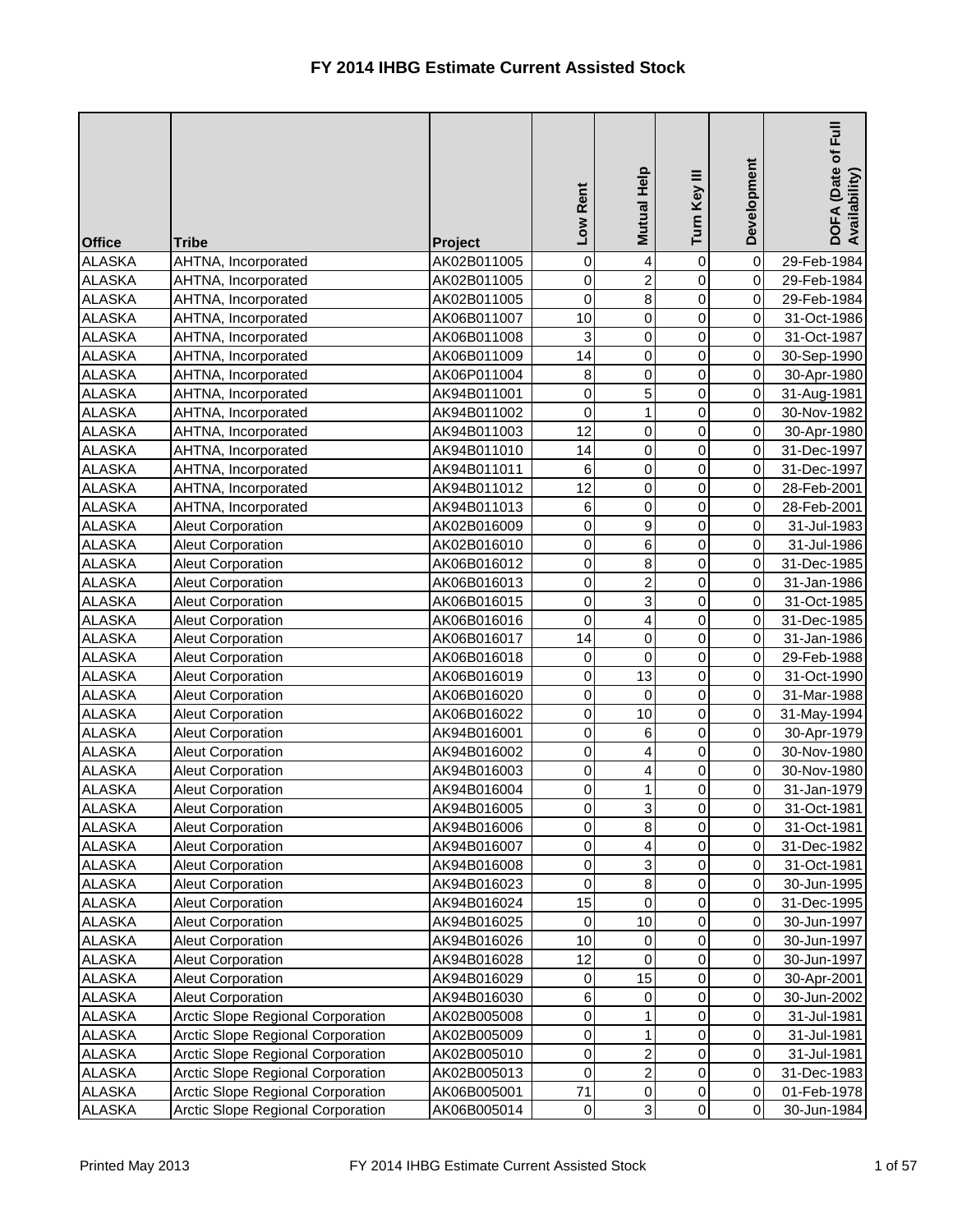| <b>Office</b> | <b>Tribe</b>                               | <b>Project</b> | Rent<br>Low    | <b>Mutual Help</b> | Turn Key III   | Development    | Full<br>DOFA (Date of I<br>Availability) |
|---------------|--------------------------------------------|----------------|----------------|--------------------|----------------|----------------|------------------------------------------|
| <b>ALASKA</b> | <b>Arctic Slope Regional Corporation</b>   | AK06B005015    | 0              | 1                  | 0              | $\overline{0}$ | 30-Jun-1984                              |
| <b>ALASKA</b> | Arctic Slope Regional Corporation          | AK06B005016    | 0              | $\overline{c}$     | 0              | $\overline{0}$ | 30-Jun-1984                              |
| <b>ALASKA</b> | Arctic Slope Regional Corporation          | AK06B005018    | 0              | $\overline{c}$     | 0              | $\overline{0}$ | 31-Dec-1984                              |
| <b>ALASKA</b> | <b>Arctic Slope Regional Corporation</b>   | AK06B005019    | $\pmb{0}$      | 1                  | 0              | $\overline{0}$ | 31-Dec-1984                              |
| <b>ALASKA</b> | Arctic Slope Regional Corporation          | AK06B005024    | 0              | $\overline{c}$     | 0              | $\overline{0}$ | 31-Dec-1985                              |
| <b>ALASKA</b> | Arctic Slope Regional Corporation          | AK06B005025    | 0              | 5                  | 0              | $\overline{0}$ | 31-Dec-1985                              |
| <b>ALASKA</b> | Arctic Slope Regional Corporation          | AK06B005026    | 0              | 3                  | 0              | $\overline{0}$ | 31-Mar-1986                              |
| <b>ALASKA</b> | <b>Arctic Slope Regional Corporation</b>   | AK06B005027    | $\pmb{0}$      | 1                  | 0              | $\overline{0}$ | 31-Dec-1985                              |
| <b>ALASKA</b> | Arctic Slope Regional Corporation          | AK06B005028    | 0              | 3                  | 0              | $\overline{0}$ | 30-Sep-1986                              |
| <b>ALASKA</b> | Arctic Slope Regional Corporation          | AK06B005030    | 0              | 9                  | 0              | $\overline{0}$ | 30-Jul-1992                              |
| <b>ALASKA</b> | Arctic Slope Regional Corporation          | AK06B005031    | 0              | 3                  | 0              | $\overline{0}$ | 30-Nov-1988                              |
| <b>ALASKA</b> | <b>Arctic Slope Regional Corporation</b>   | AK06B005034    | 0              | 3                  | 0              | $\overline{0}$ | 31-Jul-1991                              |
| <b>ALASKA</b> | Arctic Slope Regional Corporation          | AK06B005036    | 0              | 4                  | 0              | $\overline{0}$ | 30-Jul-1992                              |
| <b>ALASKA</b> | <b>Arctic Slope Regional Corporation</b>   | AK94B005003    | 0              | 2                  | 0              | $\overline{0}$ | 30-Apr-1981                              |
| <b>ALASKA</b> | Arctic Slope Regional Corporation          | AK94B005004    | 0              | $\overline{2}$     | 0              | $\overline{0}$ | 30-Sep-1979                              |
| <b>ALASKA</b> | <b>Arctic Slope Regional Corporation</b>   | AK94B005005    | 0              | $\overline{2}$     | 0              | $\overline{0}$ | 30-Sep-1979                              |
| <b>ALASKA</b> | <b>Arctic Slope Regional Corporation</b>   | AK94B005007    | $\pmb{0}$      | $\overline{2}$     | 0              | $\overline{0}$ | 31-Mar-1980                              |
| <b>ALASKA</b> | <b>Arctic Slope Regional Corporation</b>   | AK94B005037    | 0              | 19                 | 0              | $\overline{0}$ | 31-Jul-1997                              |
| <b>ALASKA</b> | Arctic Slope Regional Corporation          | AK94B005038    | 0              | 17                 | $\overline{0}$ | $\overline{2}$ | 31-Mar-1999                              |
| <b>ALASKA</b> | <b>Arctic Slope Regional Corporation</b>   | AK94B005039    | 19             | 0                  | $\overline{0}$ | $\overline{0}$ | 31-Jan-2000                              |
| <b>ALASKA</b> | Arctic Slope Regional Corporation          | AK94B005040    | 17             | $\mathbf 0$        | 0              | $\overline{0}$ | 31-Jan-2000                              |
| <b>ALASKA</b> | Arctic Slope Regional Corporation          | AK94B005041    | 0              | 17                 | 0              | $\overline{0}$ | 31-Mar-1999                              |
| <b>ALASKA</b> | Arctic Slope Regional Corporation          | AK94B005042    | 0              | $\overline{c}$     | $\overline{0}$ | $\overline{0}$ | 31-Dec-2002                              |
| <b>ALASKA</b> | Arctic Slope Regional Corporation          | AK94B005042    | 0              | $\overline{c}$     | 0              | $\overline{0}$ | 31-Dec-2002                              |
| <b>ALASKA</b> | Arctic Slope Regional Corporation          | AK94B005042    | 0              | $\overline{c}$     | 0              | $\overline{0}$ | 31-Dec-2002                              |
| <b>ALASKA</b> | Arctic Slope Regional Corporation          | AK94B005042    | $\overline{0}$ | 3                  | 0              | 0              | 31-Dec-2002                              |
| <b>ALASKA</b> | Arctic Slope Regional Corporation          | AK94B005042    | 0              | $\overline{2}$     | $\overline{0}$ | $\overline{O}$ | 31-Dec-2002                              |
| <b>ALASKA</b> | Arctic Slope Regional Corporation          | AK94B005042    | 0              | 3                  | 0              | $\overline{0}$ | 31-Dec-2002                              |
| <b>ALASKA</b> | Arctic Slope Regional Corporation          | AK94B005042    | 0              | 2                  | 0              | $\overline{0}$ | 31-Dec-2002                              |
| <b>ALASKA</b> | Baranof Island Housing Authority           | AK06B017001    | $\pmb{0}$      | 7                  | 0              | $\overline{0}$ | 30-Sep-1987                              |
| <b>ALASKA</b> | Baranof Island Housing Authority           | AK06B017002    | 0              | 3                  | 0              | $\overline{0}$ | 31-May-1989                              |
| <b>ALASKA</b> | Baranof Island Housing Authority           | AK94B017003    | 20             | 0                  | 0              | $\overline{0}$ | 30-Jun-1996                              |
| <b>ALASKA</b> | Baranof Island Housing Authority           | AK94B017004    | 0              | 12                 | 0              | $\overline{0}$ | 30-Jun-1996                              |
| <b>ALASKA</b> | Baranof Island Housing Authority           | AK94B017005    | 0              |                    | 0              | $\overline{0}$ | 01-Mar-2000                              |
| <b>ALASKA</b> | <b>Baranof Island Housing Authority</b>    | AK94B017005    | 0              | 4                  | 0              | $\overline{0}$ | 01-Aug-2000                              |
| <b>ALASKA</b> | Baranof Island Housing Authority           | AK94B017005    | 0              | 8                  | 0              | $\overline{0}$ | 07-Nov-2001                              |
| <b>ALASKA</b> | Baranof Island Housing Authority           | AK94B017005    | 0              |                    | 0              | $\overline{0}$ | 31-Dec-2001                              |
| <b>ALASKA</b> | Baranof Island Housing Authority           | AK94B017005    | 0              | 3                  | 0              | $\overline{0}$ | 01-Sep-1999                              |
| <b>ALASKA</b> | <b>Bering Straits Regional Corporation</b> | AK02B008018    | 0              | 1                  | 0              | $\overline{0}$ | 30-Sep-1982                              |
| <b>ALASKA</b> | <b>Bering Straits Regional Corporation</b> | AK02B008019    | 0              | 3                  | 0              | $\overline{0}$ | 31-Jan-1983                              |
| <b>ALASKA</b> | <b>Bering Straits Regional Corporation</b> | AK02B008021    | 0              | $\overline{c}$     | 0              | $\overline{0}$ | 30-Sep-1982                              |
| <b>ALASKA</b> | <b>Bering Straits Regional Corporation</b> | AK06B008023    | 0              | 12                 | 0              | $\overline{0}$ | 28-Feb-1991                              |
| <b>ALASKA</b> | <b>Bering Straits Regional Corporation</b> | AK06B008024    | 0              | 16                 | $\overline{0}$ | $\overline{0}$ | 30-Nov-1988                              |
| <b>ALASKA</b> | <b>Bering Straits Regional Corporation</b> | AK06B008028    | $\pmb{0}$      | 13                 | 0              | $\overline{0}$ | 29-Feb-1992                              |
| <b>ALASKA</b> | <b>Bering Straits Regional Corporation</b> | AK06B008029    | $\pmb{0}$      | 17                 | 0              | $\overline{0}$ | 31-Dec-1992                              |
| <b>ALASKA</b> | <b>Bering Straits Regional Corporation</b> | AK06B008030    | $\pmb{0}$      | 13                 | $\overline{0}$ | $\overline{0}$ | 31-Mar-1991                              |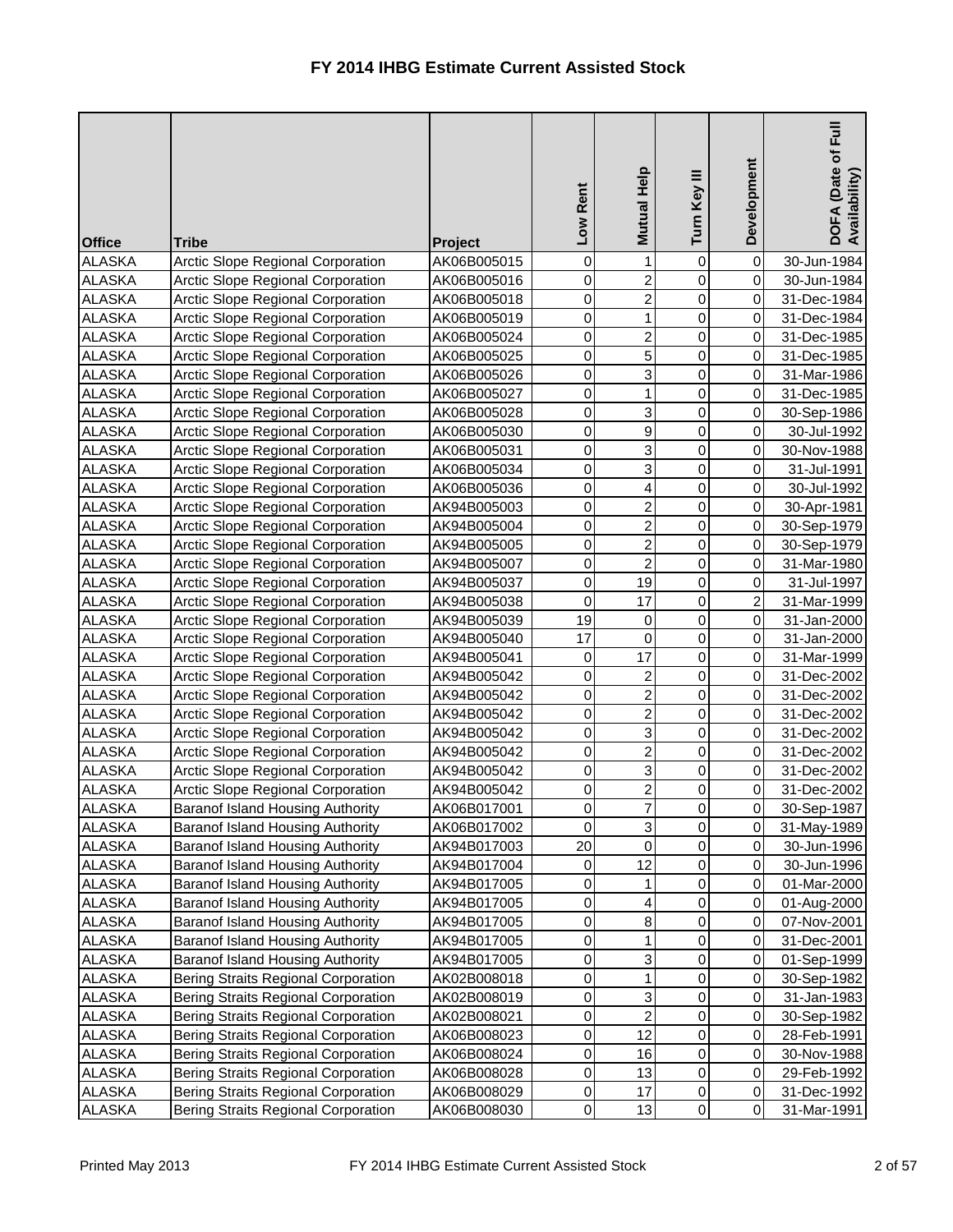| <b>Office</b> | <b>Tribe</b>                               | Project     | Rent<br><b>NOT</b> | Mutual Help    | Turn Key III   | Development    | $E_{\rm H}$<br>DOFA (Date of F<br>Availability) |
|---------------|--------------------------------------------|-------------|--------------------|----------------|----------------|----------------|-------------------------------------------------|
| <b>ALASKA</b> | <b>Bering Straits Regional Corporation</b> | AK06B008031 | 0                  | 10             | 0              | 0              | 31-Mar-1991                                     |
| <b>ALASKA</b> | <b>Bering Straits Regional Corporation</b> | AK06B008032 | 0                  | 9              | 0              | $\overline{0}$ | 28-Feb-1991                                     |
| <b>ALASKA</b> | <b>Bering Straits Regional Corporation</b> | AK06P008009 | 17                 | 0              | 0              | $\overline{0}$ | 31-Mar-1978                                     |
| <b>ALASKA</b> | Bering Straits Regional Corporation        | AK94B008006 | 0                  | $\overline{c}$ | 0              | $\overline{0}$ | 31-Mar-1977                                     |
| <b>ALASKA</b> | <b>Bering Straits Regional Corporation</b> | AK94B008010 | 0                  | 1              | 0              | $\overline{0}$ | 31-Mar-1978                                     |
| <b>ALASKA</b> | <b>Bering Straits Regional Corporation</b> | AK94B008014 | 0                  | 6              | 0              | $\overline{0}$ | 30-Sep-1980                                     |
| <b>ALASKA</b> | <b>Bering Straits Regional Corporation</b> | AK94B008015 | 0                  | 7              | 0              | $\overline{0}$ | 31-Oct-1980                                     |
| <b>ALASKA</b> | <b>Bering Straits Regional Corporation</b> | AK94B008016 | 0                  | $\overline{c}$ | 0              | $\mathbf 0$    | 30-Sep-1980                                     |
| <b>ALASKA</b> | <b>Bering Straits Regional Corporation</b> | AK94B008034 | 0                  | 9              | 0              | $\overline{0}$ | 31-Aug-1993                                     |
| <b>ALASKA</b> | <b>Bering Straits Regional Corporation</b> | AK94B008035 | 0                  | 17             | 0              | $\overline{0}$ | 31-Oct-1992                                     |
| <b>ALASKA</b> | <b>Bering Straits Regional Corporation</b> | AK94B008036 | 0                  | 23             | 0              | $\overline{0}$ | 30-Nov-1995                                     |
| <b>ALASKA</b> | <b>Bering Straits Regional Corporation</b> | AK94B008037 | 0                  | 14             | 0              | $\overline{0}$ | 30-Nov-1995                                     |
| <b>ALASKA</b> | <b>Bering Straits Regional Corporation</b> | AK94B008038 | 0                  | 20             | 0              | $\overline{0}$ | 31-Jan-1997                                     |
| <b>ALASKA</b> | <b>Bering Straits Regional Corporation</b> | AK94B008039 | 0                  | 20             | $\mathbf 0$    | $\overline{0}$ | 31-Oct-1996                                     |
| <b>ALASKA</b> | <b>Bering Straits Regional Corporation</b> | AK94B008040 | 0                  | 19             | 0              | $\overline{0}$ | 31-Aug-1997                                     |
| <b>ALASKA</b> | <b>Bering Straits Regional Corporation</b> | AK94B008041 | 0                  | 19             | 0              | $\overline{0}$ | 31-Aug-1997                                     |
| <b>ALASKA</b> | <b>Bering Straits Regional Corporation</b> | AK94B008042 | 28                 | 0              | 0              | $\overline{0}$ | 31-Oct-1999                                     |
| <b>ALASKA</b> | <b>Bering Straits Regional Corporation</b> | AK94B008043 | 0                  | 19             | 0              | $\overline{0}$ | 31-Dec-1999                                     |
| <b>ALASKA</b> | Bering Straits Regional Corporation        | AK94B008046 | 0                  | 8              | 0              | $\overline{2}$ | 30-Sep-1999                                     |
| <b>ALASKA</b> | <b>Bering Straits Regional Corporation</b> | AK94B008047 | 0                  | 18             | 0              | $\overline{0}$ | 31-Jan-2000                                     |
| <b>ALASKA</b> | <b>Bristol Bay Native Corporation</b>      | AK02P010011 | 12                 | 0              | 0              | $\overline{0}$ | 31-Dec-1982                                     |
| <b>ALASKA</b> | <b>Bristol Bay Native Corporation</b>      | AK06B010020 | 0                  | 0              | 0              | $\overline{0}$ | 30-Jun-1988                                     |
| <b>ALASKA</b> | <b>Bristol Bay Native Corporation</b>      | AK06B010022 | 0                  | $\overline{2}$ | 0              | $\overline{0}$ | 30-Sep-1986                                     |
| <b>ALASKA</b> | <b>Bristol Bay Native Corporation</b>      | AK06B010023 | 15                 | 0              | 0              | $\overline{0}$ | 31-May-1986                                     |
| <b>ALASKA</b> | <b>Bristol Bay Native Corporation</b>      | AK06B010024 | 0                  | 1              | 0              | $\overline{0}$ | 31-Dec-1992                                     |
| <b>ALASKA</b> | <b>Bristol Bay Native Corporation</b>      | AK06B010025 | $\overline{0}$     | R              | 0              | $\overline{0}$ | 30-Nov-1988                                     |
| <b>ALASKA</b> | <b>Bristol Bay Native Corporation</b>      | AK06B010026 | $\overline{0}$     | $\overline{2}$ | $\overline{0}$ | $\overline{O}$ | 30-Jan-1990                                     |
| <b>ALASKA</b> | <b>Bristol Bay Native Corporation</b>      | AK06B010027 | 0                  | 7              | 0              | $\overline{0}$ | 30-Nov-1989                                     |
| <b>ALASKA</b> | <b>Bristol Bay Native Corporation</b>      | AK06B010028 | 0                  | 3              | 0              | $\overline{0}$ | 30-Dec-1995                                     |
| <b>ALASKA</b> | <b>Bristol Bay Native Corporation</b>      | AK06B010029 | 0                  | 6              | 0              | $\overline{0}$ | 30-Nov-1995                                     |
| <b>ALASKA</b> | <b>Bristol Bay Native Corporation</b>      | AK06B010033 | 0                  | 2              | 0              | $\overline{0}$ | 31-Dec-1992                                     |
| <b>ALASKA</b> | <b>Bristol Bay Native Corporation</b>      | AK06B010034 | 0                  | 1              | 0              | $\overline{0}$ | 31-Dec-1992                                     |
| <b>ALASKA</b> | <b>Bristol Bay Native Corporation</b>      | AK94B010003 | 0                  | 2              | 0              | $\overline{0}$ | 30-Sep-1979                                     |
| <b>ALASKA</b> | <b>Bristol Bay Native Corporation</b>      | AK94B010004 | 0                  | 3              | 0              | $\overline{0}$ | 31-Oct-1979                                     |
| <b>ALASKA</b> | <b>Bristol Bay Native Corporation</b>      | AK94B010035 | 0                  | 5              | 0              | $\overline{0}$ | 30-Nov-1995                                     |
| <b>ALASKA</b> | <b>Bristol Bay Native Corporation</b>      | AK94B010037 | 0                  | 8              | 0              | $\overline{0}$ | 31-Mar-1998                                     |
| <b>ALASKA</b> | <b>Bristol Bay Native Corporation</b>      | AK94B010038 | 4                  | 0              | 0              | $\overline{0}$ | 31-May-1998                                     |
| <b>ALASKA</b> | <b>Bristol Bay Native Corporation</b>      | AK94B010039 | 4                  | 0              | 0              | $\overline{0}$ | 31-Mar-1998                                     |
| <b>ALASKA</b> | <b>Bristol Bay Native Corporation</b>      | AK94B010040 | 0                  | 4              | 0              | $\overline{0}$ | 31-Mar-1998                                     |
| <b>ALASKA</b> | <b>Bristol Bay Native Corporation</b>      | AK94B010041 | 8                  | 0              | 0              | $\overline{0}$ | 31-Dec-1998                                     |
| <b>ALASKA</b> | <b>Bristol Bay Native Corporation</b>      | AK94B010042 | 0                  | 16             | 0              | $\overline{0}$ | 31-Mar-1998                                     |
| <b>ALASKA</b> | <b>Bristol Bay Native Corporation</b>      | AK94B010043 | 0                  | 19             | 0              | $\overline{0}$ | 01-Jan-2000                                     |
| <b>ALASKA</b> | <b>Bristol Bay Native Corporation</b>      | AK94B010044 | $6\overline{6}$    | 0              | 0              | $\overline{0}$ | 01-Jan-2000                                     |
| <b>ALASKA</b> | Calista Corporation                        | AK02B009019 | 0                  | 3              | 0              | $\overline{0}$ | 30-Sep-1981                                     |
| <b>ALASKA</b> | Calista Corporation                        | AK02B009020 | $\overline{0}$     | $\bf 8$        | 0              | $\overline{0}$ | 31-Oct-1986                                     |
| <b>ALASKA</b> | Calista Corporation                        | AK02B009024 | $\overline{0}$     | $\mathsf g$    | 0              | $\overline{0}$ | 31-Oct-1986                                     |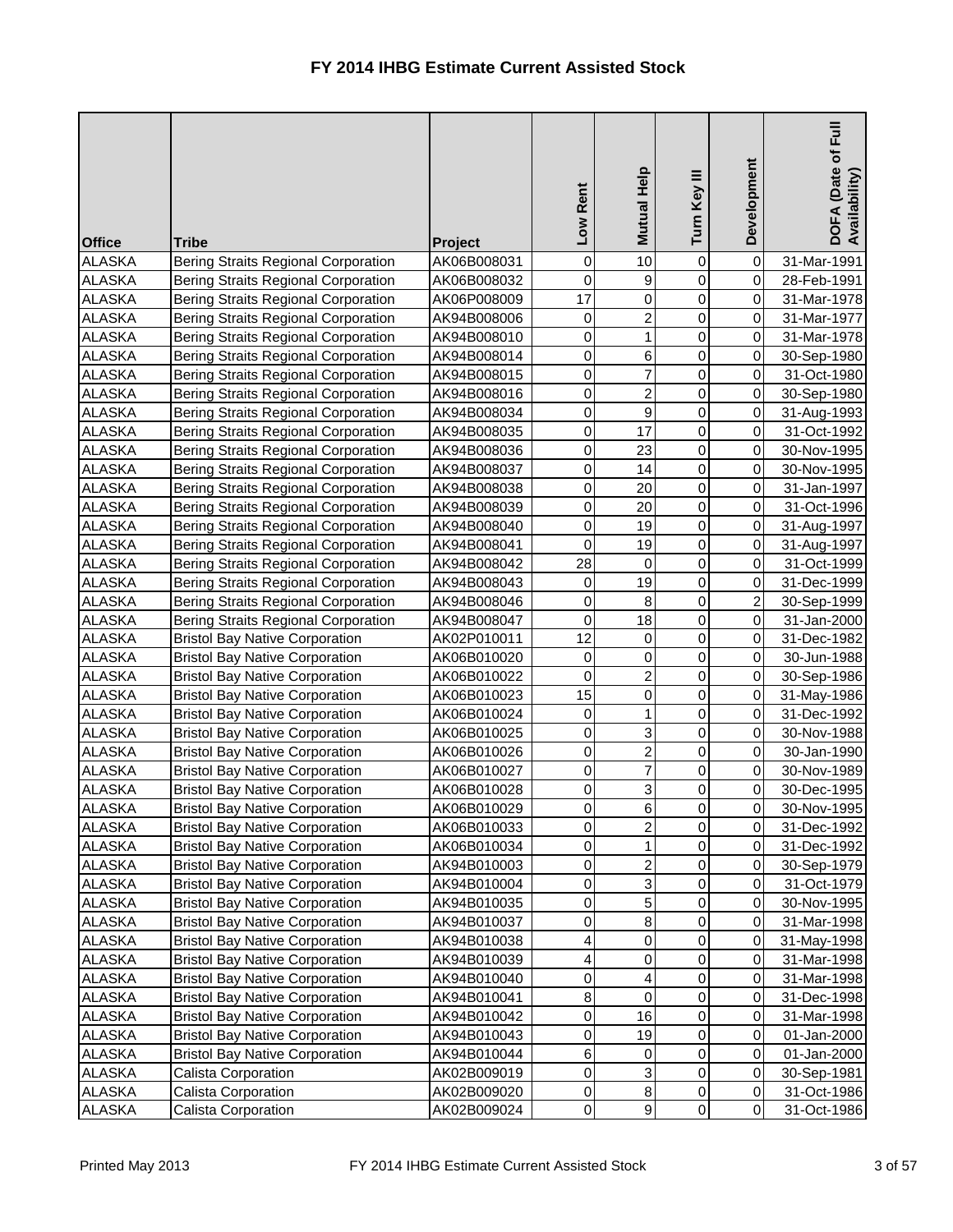| <b>Office</b> | <b>Tribe</b>               | <b>Project</b> | Low Rent                    | Mutual Help | Turn Key III        | Development                      | Full<br>DOFA (Date of I<br>Availability) |
|---------------|----------------------------|----------------|-----------------------------|-------------|---------------------|----------------------------------|------------------------------------------|
| <b>ALASKA</b> | <b>Calista Corporation</b> | AK02B009025    | 0                           | 1           | $\boldsymbol{0}$    | $\overline{0}$                   | 31-Oct-1983                              |
| <b>ALASKA</b> | Calista Corporation        | AK02B009026    | 0                           | 1           | 0                   | $\overline{0}$                   | 31-Oct-1984                              |
| <b>ALASKA</b> | Calista Corporation        | AK02B009029    | $\pmb{0}$                   | 1           | 0                   | $\overline{0}$                   | 30-May-1985                              |
| <b>ALASKA</b> | Calista Corporation        | AK02B009031    | 0                           | 24          | 0                   | $\overline{0}$                   | 30-Nov-1986                              |
| <b>ALASKA</b> | Calista Corporation        | AK02B009040    | $\pmb{0}$                   | 4           | 0                   | $\overline{0}$                   | 30-Apr-1982                              |
| <b>ALASKA</b> | Calista Corporation        | AK02B009043    | 0                           |             | 0                   | $\overline{0}$                   | 31-Aug-1983                              |
| <b>ALASKA</b> | Calista Corporation        | AK06B009042    | $\pmb{0}$                   | 15          | 0                   | $\overline{0}$                   | 31-Oct-1986                              |
| <b>ALASKA</b> | Calista Corporation        | AK06B009044    | 0                           | 23          | 0                   | $\overline{0}$                   | 30-Nov-1986                              |
| <b>ALASKA</b> | <b>Calista Corporation</b> | AK06B009045    | $\mathsf{O}\xspace$         | 10          | 0                   | $\overline{0}$                   | 30-Nov-1986                              |
| <b>ALASKA</b> | Calista Corporation        | AK06B009046    | 0                           | 16          | 0                   | $\overline{0}$                   | 30-Nov-1986                              |
| <b>ALASKA</b> | Calista Corporation        | AK06B009056    | 0                           | 6           | 0                   | $\overline{0}$                   | 31-Oct-1986                              |
| <b>ALASKA</b> | Calista Corporation        | AK06B009059    | 0                           | 0           | 0                   | $\overline{0}$                   | 30-Dec-1987                              |
| <b>ALASKA</b> | <b>Calista Corporation</b> | AK06B009060    | $\mathsf{O}\xspace$         | $\mathbf 0$ | 0                   | $\overline{0}$                   | 30-Dec-1987                              |
| <b>ALASKA</b> | Calista Corporation        | AK06B009062    | 0                           | 24          | 0                   | $\overline{0}$                   | 28-Feb-1989                              |
| <b>ALASKA</b> | Calista Corporation        | AK06B009063    | 0                           | 20          | 0                   | $\overline{0}$                   | 31-Dec-1988                              |
| <b>ALASKA</b> | Calista Corporation        | AK06B009064    | $\mathsf{O}\xspace$         | 13          | 0                   | $\overline{0}$                   | 28-Feb-1989                              |
| <b>ALASKA</b> | <b>Calista Corporation</b> | AK06B009065    | 0                           | 16          | 0                   | $\overline{0}$                   | 31-May-1989                              |
| <b>ALASKA</b> | <b>Calista Corporation</b> | AK06B009067    | 0                           | 5           | 0                   | $\overline{0}$                   | 28-Feb-1989                              |
| <b>ALASKA</b> | Calista Corporation        | AK06B009068    | 0                           | 15          | 0                   | $\overline{0}$                   | 31-Aug-1991                              |
| <b>ALASKA</b> | <b>Calista Corporation</b> | AK06B009069    | 12                          | 0           | 0                   | $\overline{0}$                   | 30-Nov-1992                              |
| <b>ALASKA</b> | Calista Corporation        | AK06B009070    | $\pmb{0}$                   | 21          | 0                   | $\overline{0}$                   | 31-Mar-1991                              |
| <b>ALASKA</b> | Calista Corporation        | AK06B009072    | 0                           | 22          | 0                   | $\overline{0}$                   | 31-Jul-1994                              |
| <b>ALASKA</b> | Calista Corporation        | AK06B009073    | 0                           | 6           | 0                   | $\overline{0}$                   | 31-Jan-1994                              |
| <b>ALASKA</b> | Calista Corporation        | AK06B009074    | $\pmb{0}$                   | 5           | 0                   | $\overline{0}$                   | 31-Mar-1991                              |
| <b>ALASKA</b> | Calista Corporation        | AK06B009075    | 0                           | 9           | 0                   | $\overline{0}$                   | 31-Jan-1992                              |
| <b>ALASKA</b> | Calista Corporation        | AK06B009076    | $\mathbf 0$                 | 19          | 0                   | 0                                | 31-Jul-1991                              |
| <b>ALASKA</b> | <b>Calista Corporation</b> | AK06P00961     | 20                          | $\mathbf 0$ | $\overline{0}$      | $\overline{O}$                   | 31-Oct-1988                              |
| <b>ALASKA</b> | <b>Calista Corporation</b> | AK94B009004    | 0                           |             | 0                   | $\overline{0}$                   | 31-Mar-1979                              |
| <b>ALASKA</b> | <b>Calista Corporation</b> | AK94B009018    | $\pmb{0}$                   | 1           | 0                   | $\overline{0}$                   | 31-Oct-1981                              |
| <b>ALASKA</b> | <b>Calista Corporation</b> | AK94B009083    | $\pmb{0}$                   | 16          | 0                   | $\overline{0}$                   | 31-Dec-1992                              |
| <b>ALASKA</b> | Calista Corporation        | AK94B009084    | 0                           | 9           | 0                   | $\overline{0}$                   | 30-Nov-1992                              |
| <b>ALASKA</b> | <b>Calista Corporation</b> | AK94B009085    | 0                           | 7           | 0                   | $\overline{0}$                   | 28-Feb-1994                              |
| <b>ALASKA</b> | <b>Calista Corporation</b> | AK94B009086    | $\pmb{0}$                   | 9           | 0                   | $\overline{0}$                   | 28-Feb-1994                              |
| <b>ALASKA</b> | <b>Calista Corporation</b> | AK94B009087    | $\pmb{0}$                   | 21          | 0                   | $\overline{0}$                   | 30-May-1995                              |
| <b>ALASKA</b> | Calista Corporation        | AK94B009088    | 0                           | 12          | 0                   | $\overline{0}$                   | 30-May-1995                              |
| <b>ALASKA</b> | Calista Corporation        | AK94B009089    | 0                           | 27          | 0                   | $\overline{0}$                   | 30-Jun-1995                              |
| <b>ALASKA</b> | Calista Corporation        | AK94B009090    | $\pmb{0}$                   | 25          | 0                   | $\overline{0}$                   | 30-Apr-1995                              |
| <b>ALASKA</b> | <b>Calista Corporation</b> | AK94B009093    | $\pmb{0}$                   | 31          | 0                   | $\overline{0}$                   | 30-Sep-1997                              |
| <b>ALASKA</b> | <b>Calista Corporation</b> | AK94B009094    | 0                           | 30          | 0                   | $\overline{0}$                   | 31-Dec-1996                              |
| <b>ALASKA</b> | <b>Calista Corporation</b> | AK94B009095    | $\pmb{0}$                   | 9           | 0                   | $\overline{0}$                   | 30-Jun-1997                              |
| <b>ALASKA</b> | <b>Calista Corporation</b> | AK94B009096    | $\pmb{0}$                   | 23          | 0                   | $\overline{0}$                   | 31-Jul-1997                              |
| <b>ALASKA</b> | <b>Calista Corporation</b> | AK94B009097    | $\pmb{0}$                   | 20          | 0                   | $\overline{0}$                   | 31-Jan-1998                              |
| <b>ALASKA</b> | Calista Corporation        | AK94B009098    | $\pmb{0}$                   | 5           | 0                   | $\overline{0}$                   | 28-Feb-2003                              |
| <b>ALASKA</b> | <b>Calista Corporation</b> | AK94B009098    | $\pmb{0}$                   | 19          | 0                   | $\overline{0}$                   | 31-Dec-1999                              |
| <b>ALASKA</b> | Calista Corporation        | AK94B009099    | $\pmb{0}$<br>$\overline{0}$ | 18          | 0<br>$\overline{0}$ | $\overline{0}$<br>$\overline{0}$ | 30-Nov-1999                              |
| <b>ALASKA</b> | Calista Corporation        | AK94B009102    |                             | 18          |                     |                                  | 31-Dec-1999                              |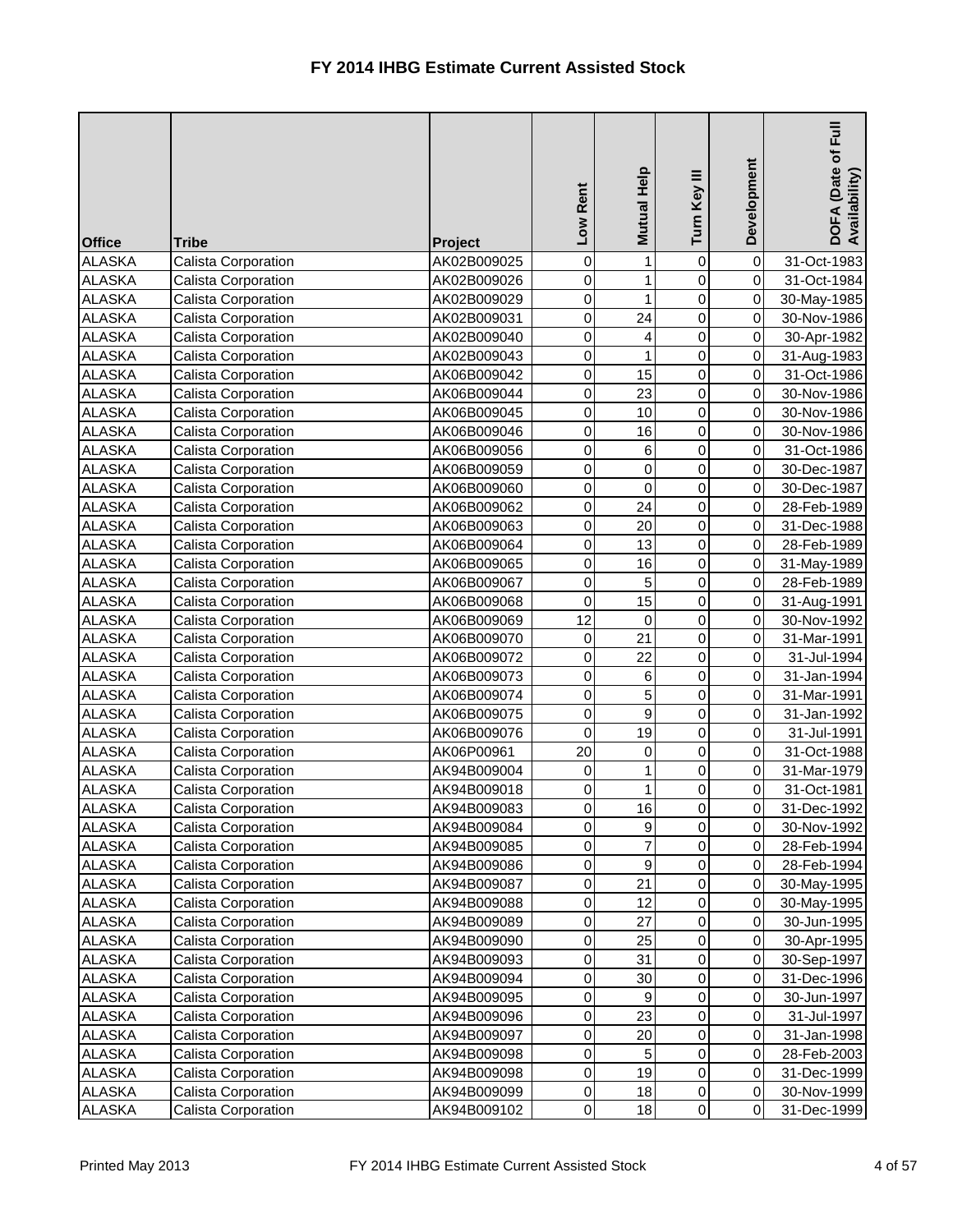| <b>Office</b> | <b>Tribe</b>                           | Project     | Low Rent       | Mutual Help    | Turn Key III   | Development    | $E_{\rm H}$<br>DOFA (Date of I<br>Availability) |
|---------------|----------------------------------------|-------------|----------------|----------------|----------------|----------------|-------------------------------------------------|
| <b>ALASKA</b> | <b>Calista Corporation</b>             | AK94B009103 | 0              | 20             | $\mathbf 0$    | $\overline{0}$ | 31-Jul-2000                                     |
| <b>ALASKA</b> | Chugach Alaska Corporation             | AK02B015005 | 0              | 14             | 0              | $\overline{0}$ | 31-Dec-1982                                     |
| <b>ALASKA</b> | Chugach Alaska Corporation             | AK02B015006 | 0              | 15             | 0              | $\overline{0}$ | 30-May-1984                                     |
| <b>ALASKA</b> | Chugach Alaska Corporation             | AK02B015016 | 0              | 11             | 0              | $\overline{0}$ | 30-May-1984                                     |
| <b>ALASKA</b> | Chugach Alaska Corporation             | AK02P015008 | 23             | 0              | 0              | $\overline{0}$ | 31-Jan-1984                                     |
| <b>ALASKA</b> | Chugach Alaska Corporation             | AK06B015007 | 0              | 13             | 0              | $\overline{0}$ | 31-Aug-1984                                     |
| <b>ALASKA</b> | Chugach Alaska Corporation             | AK06B015011 | 0              | 5              | 0              | $\overline{0}$ | 31-Oct-1986                                     |
| <b>ALASKA</b> | Chugach Alaska Corporation             | AK94B015003 | 0              | 9              | 0              | $\overline{0}$ | 28-Feb-1983                                     |
| <b>ALASKA</b> | Chugach Alaska Corporation             | AK94B015004 | 0              | 7              | 0              | $\overline{0}$ | 31-Jan-1983                                     |
| <b>ALASKA</b> | Chugach Alaska Corporation             | AK94B015017 | 20             | 0              | 0              | $\overline{0}$ | 31-Mar-1994                                     |
| <b>ALASKA</b> | Chugach Alaska Corporation             | AK94B015018 | 0              | 14             | 0              | $\overline{0}$ | 30-Jun-1998                                     |
| <b>ALASKA</b> | Chugach Alaska Corporation             | AK94B015019 | $\overline{7}$ | 0              | $\overline{0}$ | $\overline{0}$ | 30-Apr-1997                                     |
| <b>ALASKA</b> | Chugach Alaska Corporation             | AK94B015020 | 19             | 0              | 0              | $\overline{0}$ | 30-Sep-1999                                     |
| <b>ALASKA</b> | Chugach Alaska Corporation             | AK94B015021 | 15             | $\mathsf 0$    | 0              | $\overline{0}$ | 30-Aug-2000                                     |
| <b>ALASKA</b> | Cook Inlet Native Regional Corporation | AK02B012012 | 24             | 0              | 0              | $\overline{0}$ | 28-Feb-1983                                     |
| <b>ALASKA</b> | Cook Inlet Native Regional Corporation | AK02B012012 | 10             | 0              | 0              | $\overline{0}$ | 28-Feb-1983                                     |
| <b>ALASKA</b> | Cook Inlet Native Regional Corporation | AK02B012013 | 60             | 0              | 0              | $\overline{0}$ | 30-Jun-1984                                     |
| <b>ALASKA</b> | Cook Inlet Native Regional Corporation | AK06B012017 | 60             | 0              | 0              | $\overline{0}$ | 31-Oct-1984                                     |
| <b>ALASKA</b> | Cook Inlet Native Regional Corporation | AK06P012006 | 18             | 0              | 0              | $\overline{0}$ | 31-Dec-1979                                     |
| <b>ALASKA</b> | Cook Inlet Native Regional Corporation | AK94B012001 | 0              | 6              | 0              | $\overline{0}$ | 31-Aug-1979                                     |
| <b>ALASKA</b> | Cook Inlet Native Regional Corporation | AK94B012030 | 75             | 0              | 0              | $\overline{0}$ | 31-Mar-1996                                     |
| <b>ALASKA</b> | Cook Inlet Native Regional Corporation | AK94B012031 | 0              | 1              | 0              | $\overline{0}$ | 31-Dec-1993                                     |
| <b>ALASKA</b> | Cook Inlet Native Regional Corporation | AK94B012034 | 0              | $\overline{2}$ | 0              | $\overline{0}$ | 28-Feb-1997                                     |
| <b>ALASKA</b> | Cook Inlet Native Regional Corporation | AK94B012035 | 20             | $\mathbf 0$    | 0              | $\overline{0}$ | 31-May-1998                                     |
| <b>ALASKA</b> | Doyon, Ltd.                            | AK02B007013 | 0              | 0              | 0              | $\overline{0}$ | 30-Sep-1988                                     |
| <b>ALASKA</b> | Doyon, Ltd.                            | AK02B007016 | $\pmb{0}$      | $\overline{2}$ | $\Omega$       | 0              | 30-Nov-1988                                     |
| <b>ALASKA</b> | Doyon, Ltd.                            | AK02B007017 | $\mathbf 0$    | $\overline{2}$ | $\overline{0}$ | $\overline{O}$ | 31-Dec-1986                                     |
| <b>ALASKA</b> | Doyon, Ltd.                            | AK02B007018 | 0              |                | 0              | $\overline{0}$ | 30-Apr-1985                                     |
| <b>ALASKA</b> | Doyon, Ltd.                            | AK02B007019 | $\pmb{0}$      |                | 0              | $\overline{0}$ | 31-Dec-1982                                     |
| <b>ALASKA</b> | Doyon, Ltd.                            | AK02B007021 | $\pmb{0}$      | 0              | 0              | $\overline{0}$ | 30-Sep-1988                                     |
| <b>ALASKA</b> | Doyon, Ltd.                            | AK06B007031 | 15             | 0              | 0              | $\overline{0}$ | 30-Nov-1992                                     |
| <b>ALASKA</b> | Doyon, Ltd.                            | AK94B007033 | 0              |                | 0              | $\overline{0}$ | 31-May-1993                                     |
| <b>ALASKA</b> | Doyon, Ltd.                            | AK94B007034 | 0              | 1              | 0              | $\overline{0}$ | 31-Dec-1994                                     |
| <b>ALASKA</b> | Doyon, Ltd.                            | AK94B007034 | $\pmb{0}$      | $\overline{2}$ | 0              | $\overline{O}$ | 31-Dec-1994                                     |
| <b>ALASKA</b> | Doyon, Ltd.                            | AK94B007035 | 0              | 3              | 0              | $\overline{0}$ | 30-Sep-1994                                     |
| <b>ALASKA</b> | Doyon, Ltd.                            | AK94B007037 | $\pmb{0}$      | 4              | 0              | $\overline{0}$ | 30-Jun-1997                                     |
| <b>ALASKA</b> | Doyon, Ltd.                            | AK94B007038 | $\pmb{0}$      | 23             | 0              | $\overline{0}$ | 31-Oct-1997                                     |
| <b>ALASKA</b> | Doyon, Ltd.                            | AK94B007040 | $\pmb{0}$      | $\,6$          | 0              | $\overline{0}$ | 31-Aug-1997                                     |
| <b>ALASKA</b> | Doyon, Ltd.                            | AK94B007041 | 0              | 13             | 0              | $\overline{0}$ | 31-Oct-1997                                     |
| <b>ALASKA</b> | Doyon, Ltd.                            | AK94B007044 | $\,6$          | 0              | 0              | $\overline{0}$ | 31-May-1998                                     |
| <b>ALASKA</b> | Doyon, Ltd.                            | AK94B007045 | $\pmb{0}$      | 10             | 0              | $\overline{0}$ | 31-May-1998                                     |
| <b>ALASKA</b> | Doyon, Ltd.                            | AK94B007046 | $\pmb{0}$      | 5              | 0              | $\overline{O}$ | 31-Jul-1998                                     |
| <b>ALASKA</b> | Doyon, Ltd.                            | AK94B007047 | 0              | 3              | 0              | $\overline{0}$ | 30-Jun-1998                                     |
| <b>ALASKA</b> | Doyon, Ltd.                            | AK94B007048 | 0              | $2^{1}$        | 0              | $\overline{0}$ | 30-Sep-2000                                     |
| <b>ALASKA</b> | Doyon, Ltd.                            | AK94B007048 | $\mathbf 0$    | $\overline{c}$ | 0              | $\overline{0}$ | 30-Sep-2000                                     |
| <b>ALASKA</b> | Doyon, Ltd.                            | AK94B007048 | $\overline{0}$ | $\mathbf{1}$   | $\overline{0}$ | $\overline{0}$ | 30-Sep-2000                                     |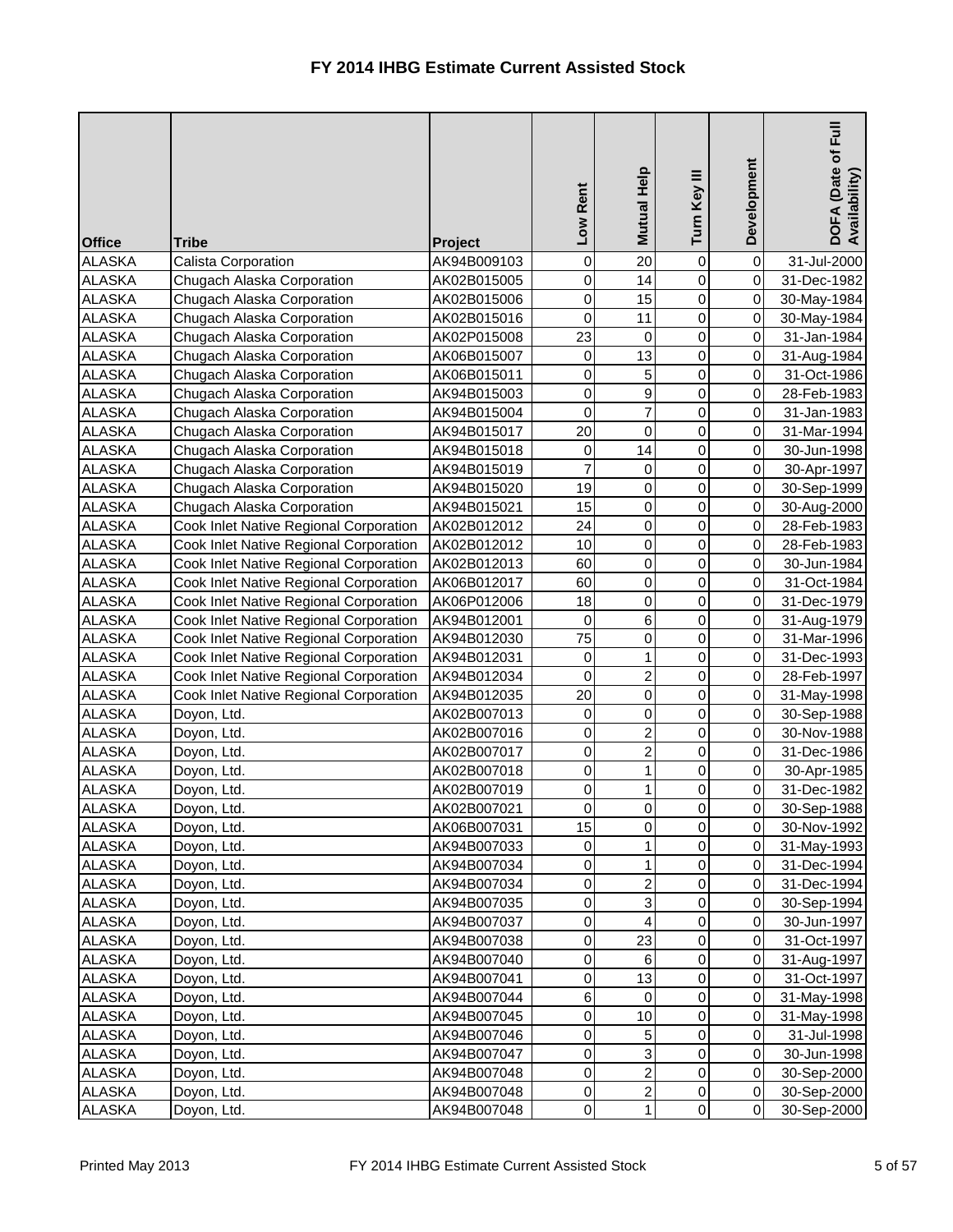| <b>Office</b>                  | <b>Tribe</b>                                       | Project                    | Low Rent               | Mutual Help         | Turn Key III   | Development            | $\bar{E}$<br>DOFA (Date of I<br>Availability) |
|--------------------------------|----------------------------------------------------|----------------------------|------------------------|---------------------|----------------|------------------------|-----------------------------------------------|
| <b>ALASKA</b>                  | Koniag, Incorporated                               | AK02B013010                | 0                      |                     | 0              | $\pmb{0}$              | 31-Aug-1982                                   |
| <b>ALASKA</b>                  | Koniag, Incorporated                               | AK02B013012                | 0                      | 5                   | 0              | $\pmb{0}$              | 31-Oct-1985                                   |
| <b>ALASKA</b>                  | Koniag, Incorporated                               | AK02P013011                | 48                     | 0                   | 0              | $\mathbf 0$            | 31-Jul-1983                                   |
| <b>ALASKA</b>                  | Koniag, Incorporated                               | AK06B013013                | 0                      | 4                   | 0              | $\pmb{0}$              | 31-Jan-1984                                   |
| <b>ALASKA</b>                  | Koniag, Incorporated                               | AK06B013015                | 0                      | 0                   | 0              | $\pmb{0}$              | 30-Nov-1987                                   |
| <b>ALASKA</b>                  | Koniag, Incorporated                               | AK06B013016                | $\pmb{0}$              | 3                   | 0              | $\pmb{0}$              | 30-Sep-1987                                   |
| <b>ALASKA</b>                  | Koniag, Incorporated                               | AK94B013001                | $\mathsf 0$            | 1                   | 0              | $\mathbf 0$            | 30-Sep-1978                                   |
| <b>ALASKA</b>                  | Koniag, Incorporated                               | AK94B013002                | $\pmb{0}$              | 4                   | 0              | $\pmb{0}$              | 30-Nov-1978                                   |
| <b>ALASKA</b>                  | Koniag, Incorporated                               | AK94B013003                | $\mathbf 0$            | 5                   | 0              | $\pmb{0}$              | 30-Sep-1978                                   |
| <b>ALASKA</b>                  | Koniag, Incorporated                               | AK94B013004                | $\pmb{0}$              | 15                  | 0              | $\pmb{0}$              | 30-Sep-1978                                   |
| <b>ALASKA</b>                  | Koniag, Incorporated                               | AK94B013006                | $\overline{0}$         | 4                   | 0              | $\mathsf 0$            | 30-Nov-1978                                   |
| <b>ALASKA</b>                  | Koniag, Incorporated                               | AK94B013017                | 15                     | 0                   | 0              | $\pmb{0}$              | 30-Sep-1996                                   |
| <b>ALASKA</b>                  | Koniag, Incorporated                               | AK94B013018                | 20                     | 0                   | 0              | $\pmb{0}$              | 31-Dec-1996                                   |
| <b>ALASKA</b>                  | Koniag, Incorporated                               | AK94B013019                | 4                      | 0                   | 0              | $\pmb{0}$              | 30-Sep-1996                                   |
| <b>ALASKA</b>                  | Koniag, Incorporated                               | AK94B013020                | $\mathbf 0$            | 5                   | 0              | $\mathbf 0$            | 30-Sep-2001                                   |
| <b>ALASKA</b>                  | Koniag, Incorporated                               | AK94B013020                | 0                      | 5                   | 0              | $\pmb{0}$              | 30-Sep-2001                                   |
| <b>ALASKA</b>                  | Koniag, Incorporated                               | AK94B013021                | $\mathbf{3}$           | 0                   | 0              | $\pmb{0}$              | 30-Sep-2001                                   |
| <b>ALASKA</b>                  | Metlakatla (Annette Island)                        | AK02B002005                | $\mathbf 0$            | 3                   | 0              | $\pmb{0}$              | 30-Jun-1983                                   |
| <b>ALASKA</b>                  | Metlakatla (Annette Island)                        | AK06B002006                | 25                     | 0                   | 0              | $\mathbf 0$            | 30-Apr-1988                                   |
| <b>ALASKA</b>                  | Metlakatla (Annette Island)                        | AK06B002007                | $\mathbf 0$            | 6                   | 0              | $\mathbf 0$            | 30-Sep-1986                                   |
| <b>ALASKA</b>                  | Metlakatla (Annette Island)                        | AK06B002008                | 15                     | 0                   | 0              | $\mathsf 0$            | 31-Aug-1989                                   |
| <b>ALASKA</b>                  | Metlakatla (Annette Island)                        | AK94B002009                | 0                      | 28                  | 0              | $\pmb{0}$              | 30-Sep-1996                                   |
| <b>ALASKA</b>                  | Metlakatla (Annette Island)                        | AK94B002011                | 8                      | 0                   | 0              | $\mathbf 0$            | 01-Jun-1999                                   |
| <b>ALASKA</b>                  | Metlakatla (Annette Island)                        | AK94B002012                | $\pmb{0}$              | 20                  | 0              | $\pmb{0}$              | 29-Aug-1997                                   |
| <b>ALASKA</b>                  | <b>NANA Corporation</b>                            | AK02B006016                | 0                      |                     | 0              | 0                      | 31-Dec-1981                                   |
| <b>ALASKA</b>                  | <b>NANA Corporation</b>                            | AK02B006022                | $\overline{0}$         | 1                   | $\overline{0}$ | $\overline{0}$         | 30-Nov-1981                                   |
| <b>ALASKA</b>                  | <b>NANA Corporation</b>                            | AK02B006023                | $\mathbf 0$            | 1                   | $\overline{0}$ | $\mathbf 0$            | 31-Oct-1981                                   |
| <b>ALASKA</b>                  | <b>NANA Corporation</b>                            | AK02P006017                | 43                     | 0                   | 0              | $\pmb{0}$              | 31-Mar-1983                                   |
| <b>ALASKA</b>                  | <b>NANA Corporation</b>                            | AK06B006029                | 0                      | 9                   | 0              | $\pmb{0}$              | 30-Nov-1986                                   |
| <b>ALASKA</b>                  | <b>NANA Corporation</b>                            | AK06B006030                | $\pmb{0}$              | 7                   | 0              | $\pmb{0}$              | 31-Dec-1986                                   |
| <b>ALASKA</b>                  | <b>NANA Corporation</b>                            | AK06B006034                | $\pmb{0}$              | 17                  | 0              | $\pmb{0}$              | 28-Feb-1991                                   |
| <b>ALASKA</b>                  | <b>NANA Corporation</b>                            | AK06B006038                | $\pmb{0}$              | 7                   | 0              | $\pmb{0}$              | 31-Dec-1991                                   |
| <b>ALASKA</b>                  | <b>NANA Corporation</b>                            | AK06B006039                | 0                      | 10                  | 0              | $\pmb{0}$              | 31-Dec-1991                                   |
| <b>ALASKA</b>                  | <b>NANA Corporation</b>                            | AK94B006040                | 20                     | 0                   | 0              | $\pmb{0}$              | 01-Oct-1994                                   |
| <b>ALASKA</b>                  | <b>NANA Corporation</b>                            | AK94B006042                | 0                      | 10                  | 0              | $\pmb{0}$              | 30-Jun-1992                                   |
| <b>ALASKA</b>                  | <b>NANA Corporation</b>                            | AK94B006043                | 0                      | 9                   | 0              | $\pmb{0}$              | 31-Mar-1992                                   |
| <b>ALASKA</b>                  | <b>NANA Corporation</b>                            | AK94B006044                | 20                     | 0                   | 0              | $\pmb{0}$              | 30-Sep-1994                                   |
| <b>ALASKA</b>                  | <b>NANA Corporation</b>                            | AK94B006045                | 0                      | 14                  | 0              | $\pmb{0}$              | 30-Apr-1994                                   |
| <b>ALASKA</b>                  | <b>NANA Corporation</b>                            | AK94B006046                | $\pmb{0}$              | 21                  | 0              | $\pmb{0}$              | 31-Aug-1995                                   |
| <b>ALASKA</b>                  | <b>NANA Corporation</b>                            | AK94B006047                | $\pmb{0}$              | 20                  | 0              | $\pmb{0}$              | 30-Sep-1996                                   |
| <b>ALASKA</b>                  | <b>NANA Corporation</b>                            | AK94B006048                | $\pmb{0}$              | 5                   | 0              | $\pmb{0}$              | 30-Nov-1995                                   |
| <b>ALASKA</b>                  | <b>NANA Corporation</b>                            | AK94B006049                | $\pmb{0}$              | 18                  | 0              | $\pmb{0}$<br>$\pmb{0}$ | 30-Apr-1998                                   |
| <b>ALASKA</b>                  | <b>NANA Corporation</b>                            | AK94B006050                | $\pmb{0}$<br>$\pmb{0}$ | 8<br>$\overline{7}$ | 0<br>0         | $\pmb{0}$              | 31-Mar-1998                                   |
| <b>ALASKA</b><br><b>ALASKA</b> | <b>NANA Corporation</b><br><b>NANA Corporation</b> | AK94B006051<br>AK94B006052 | $\pmb{0}$              | 16                  | 0              | $\pmb{0}$              | 31-Jan-2002                                   |
| <b>ALASKA</b>                  | <b>NANA Corporation</b>                            | AK94B006054                | $\pmb{0}$              | 10                  | 0              | $\pmb{0}$              | 04-Apr-1998<br>31-May-2002                    |
|                                |                                                    |                            |                        |                     |                |                        |                                               |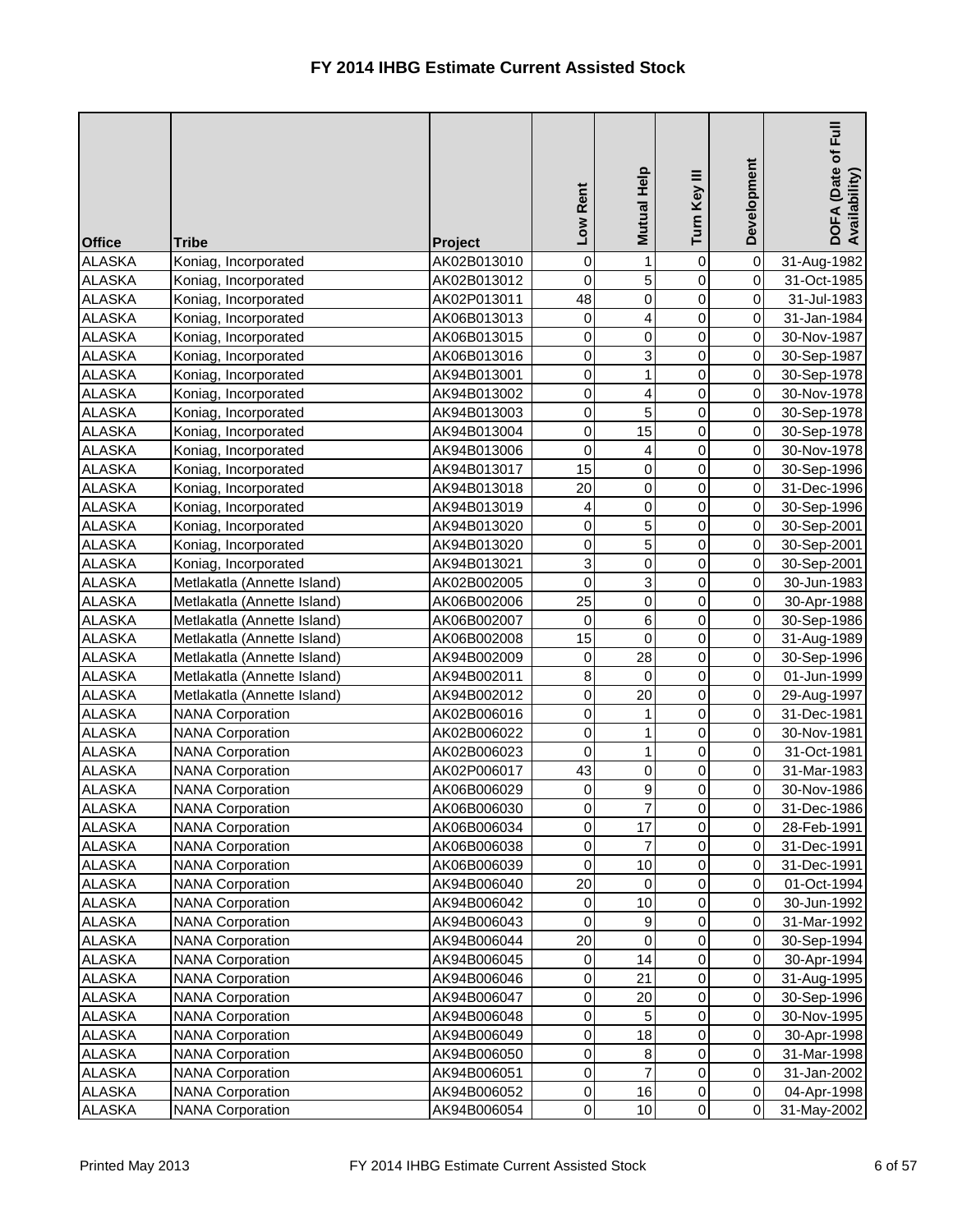| <b>Office</b> | <b>Tribe</b>                         | Project     | Rent<br>Low      | Mutual Help    | Turn Key III   | Development    | 目<br>Full<br>DOFA (Date of I<br>Availability) |
|---------------|--------------------------------------|-------------|------------------|----------------|----------------|----------------|-----------------------------------------------|
| <b>ALASKA</b> | <b>NANA Corporation</b>              | AK94B006055 | $\boldsymbol{0}$ | 15             | $\mathbf 0$    | $\overline{0}$ | 31-Aug-2002                                   |
| <b>ALASKA</b> | Tlingit-Haida Central Council        | AK06B004024 | 12               | 0              | 0              | $\overline{0}$ | 31-Jan-1982                                   |
| <b>ALASKA</b> | Tlingit-Haida Central Council        | AK06B004025 | 12               | 0              | $\overline{0}$ | $\overline{0}$ | 31-Jan-1982                                   |
| <b>ALASKA</b> | Tlingit-Haida Central Council        | AK06B004026 | 12               | 0              | 0              | $\overline{0}$ | 31-Jan-1982                                   |
| <b>ALASKA</b> | <b>Tlingit-Haida Central Council</b> | AK06B004027 | 9                | $\mathbf 0$    | 0              | $\overline{0}$ | 31-Jan-1982                                   |
| <b>ALASKA</b> | Tlingit-Haida Central Council        | AK06B004028 | 12               | $\overline{0}$ | $\mathbf 0$    | $\overline{0}$ | 31-Jan-1982                                   |
| <b>ALASKA</b> | Tlingit-Haida Central Council        | AK06B004029 | 0                | 3              | 0              | $\overline{0}$ | 28-Feb-1986                                   |
| <b>ALASKA</b> | Tlingit-Haida Central Council        | AK06B004030 | $\mathsf 0$      | $\overline{0}$ | 0              | $\overline{0}$ | 31-Jul-1988                                   |
| <b>ALASKA</b> | Tlingit-Haida Central Council        | AK06B004031 | 0                | 0              | $\mathbf 0$    | $\overline{0}$ | 30-Jun-1988                                   |
| <b>ALASKA</b> | <b>Tlingit-Haida Central Council</b> | AK06B004032 | 10               | 0              | $\mathbf 0$    | $\overline{0}$ | 30-Sep-1987                                   |
| <b>ALASKA</b> | Tlingit-Haida Central Council        | AK06B004034 | 0                | 21             | $\mathbf 0$    | $\overline{0}$ | 31-Jul-1991                                   |
| <b>ALASKA</b> | Tlingit-Haida Central Council        | AK06B004040 | 0                | 12             | 0              | $\overline{0}$ | 29-Feb-1992                                   |
| <b>ALASKA</b> | Tlingit-Haida Central Council        | AK06B004043 | 0                | $\overline{2}$ | $\mathbf 0$    | $\overline{0}$ | 30-Sep-1990                                   |
| <b>ALASKA</b> | Tlingit-Haida Central Council        | AK94B004044 | $\mathsf 0$      | 13             | $\mathbf 0$    | $\overline{0}$ | 31-Jan-1994                                   |
| <b>ALASKA</b> | Tlingit-Haida Central Council        | AK94B004045 | 0                | 9              | 0              | $\overline{0}$ | 22-Feb-1995                                   |
| <b>ALASKA</b> | Tlingit-Haida Central Council        | AK94B004046 | 10               | $\mathbf 0$    | 0              | $\overline{0}$ | 22-Feb-1995                                   |
| <b>ALASKA</b> | Tlingit-Haida Central Council        | AK94B004047 | 0                | 29             | 0              | $\overline{0}$ | 29-Mar-1997                                   |
| <b>ALASKA</b> | Tlingit-Haida Central Council        | AK94B004048 | $\mathbf 0$      | 14             | $\mathbf 0$    | $\overline{0}$ | 29-Oct-1995                                   |
| <b>ALASKA</b> | Tlingit-Haida Central Council        | AK94B004049 | 20               | 0              | $\mathbf 0$    | $\overline{0}$ | 29-Mar-1997                                   |
| <b>ALASKA</b> | Tlingit-Haida Central Council        | AK94B004053 | 0                | 3              | 0              | $\overline{0}$ | 31-Dec-1974                                   |
| <b>ALASKA</b> | Tlingit-Haida Central Council        | AK94B004054 | 0                | 1              | $\mathbf 0$    | $\overline{0}$ | 31-Jan-1974                                   |
| <b>ALASKA</b> | Tlingit-Haida Central Council        | AK94B004056 | 0                | 1              | $\mathbf 0$    | $\overline{0}$ | 31-Mar-1975                                   |
| <b>ALASKA</b> | Tlingit-Haida Central Council        | AK94B004057 | 0                | $\overline{4}$ | $\mathbf 0$    | $\overline{0}$ | 31-Oct-1975                                   |
| <b>ALASKA</b> | Tlingit-Haida Central Council        | AK94B004058 | 0                | 9              | 0              | $\overline{0}$ | 31-May-1975                                   |
| <b>ALASKA</b> | Tlingit-Haida Central Council        | AK94B004060 | 0                | $\overline{c}$ | 0              | $\overline{0}$ | 30-Sep-1975                                   |
| <b>ALASKA</b> | Tlingit-Haida Central Council        | AK94B004061 | $\pmb{0}$        | $\mathcal{R}$  | $\overline{0}$ | $\overline{0}$ | 30-Sep-1975                                   |
| <b>ALASKA</b> | Tlingit-Haida Central Council        | AK94B004062 | 0                | $\mathbf{1}$   | $\overline{0}$ | $\overline{0}$ | 30-Jun-1975                                   |
| <b>ALASKA</b> | Tlingit-Haida Central Council        | AK94B004063 | 0                | 3              | 0              | $\overline{0}$ | 30-Sep-1975                                   |
| <b>ALASKA</b> | Tlingit-Haida Central Council        | AK94B004064 | 0                | $\overline{c}$ | 0              | $\overline{0}$ | 31-May-1975                                   |
| <b>ALASKA</b> | Tlingit-Haida Central Council        | AK94B004065 | $\pmb{0}$        | 18             | 0              | $\overline{0}$ | 28-Feb-1998                                   |
| <b>ALASKA</b> | Tlingit-Haida Central Council        | AK94B004066 | $\,6$            | 0              | 0              | $\overline{0}$ | 31-Aug-1997                                   |
| <b>ALASKA</b> | Tlingit-Haida Central Council        | AK94B004067 | 0                | 18             | 0              | $\overline{0}$ | 30-Apr-1998                                   |
| <b>ALASKA</b> | Tlingit-Haida Central Council        | AK94B004068 | 16               | 0              | 0              | $\overline{0}$ | 31-Aug-1997                                   |
| <b>ALASKA</b> | Tlingit-Haida Central Council        | AK94B004069 | 17               | 0              | 0              | $\overline{0}$ | 31-Jan-1999                                   |
| <b>ALASKA</b> | Tlingit-Haida Central Council        | AK94B004070 | 20               | $\overline{0}$ | 0              | $\overline{0}$ | 31-Aug-1999                                   |
| <b>ALASKA</b> | Tlingit-Haida Central Council        | AK94B004071 | 3                | 0              | 0              | $\overline{0}$ | 31-May-1975                                   |
| <b>ALASKA</b> | Tlingit-Haida Central Council        | AK94B004072 | 20               | $\Omega$       | 0              | $\overline{0}$ | 30-Jun-2000                                   |
| <b>ALASKA</b> | <b>TOTAL</b>                         |             | 1,167            | 1,969          | 0              | 4              |                                               |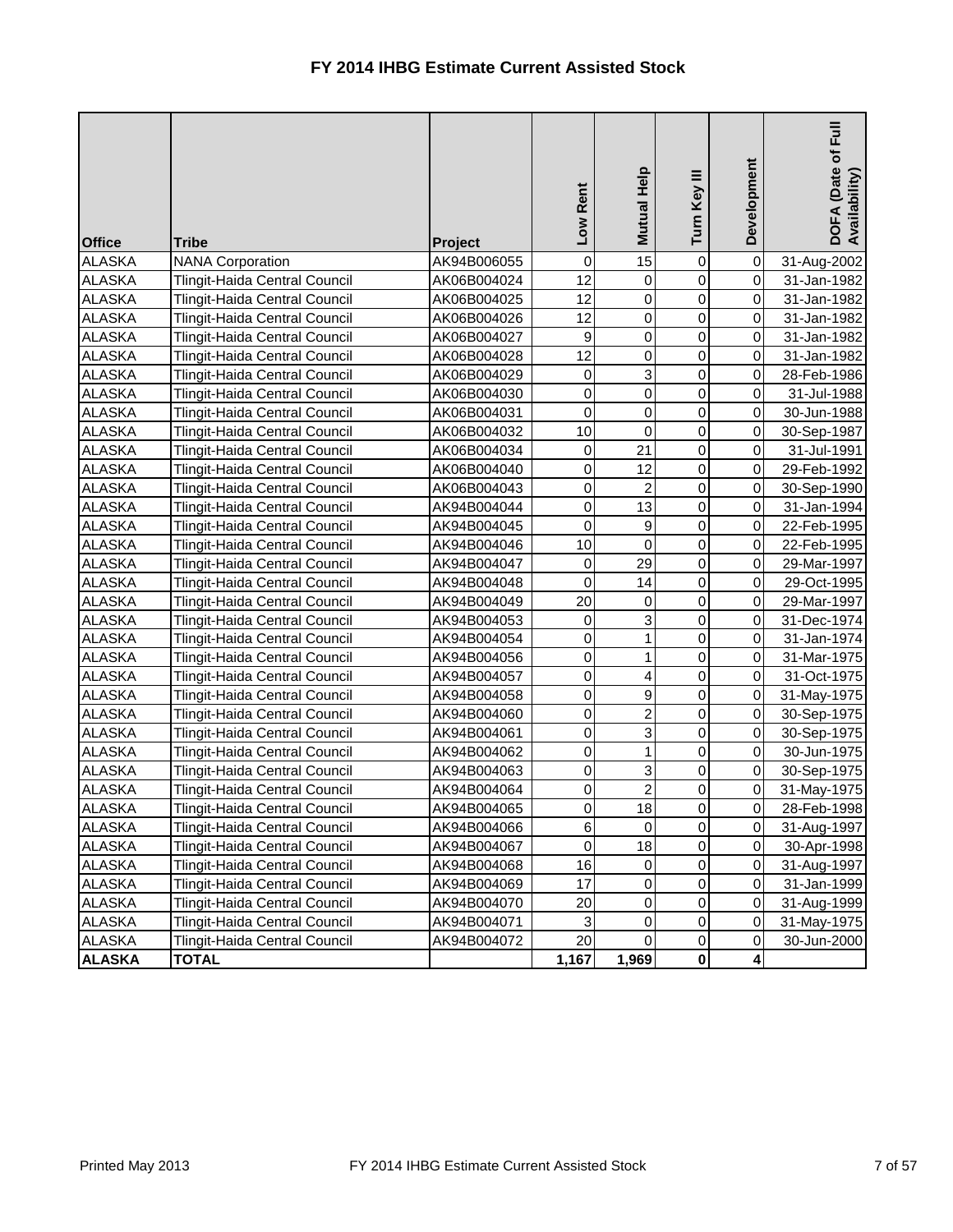| <b>Office</b>  | <b>Tribe</b>                                       | <b>Project</b> | Rent<br><b>NOT</b> | Mutual Help    | Ξ<br>Turn Key  | Development    | Full<br>DOFA (Date of I<br>Availability) |
|----------------|----------------------------------------------------|----------------|--------------------|----------------|----------------|----------------|------------------------------------------|
| <b>CHICAGO</b> | Aroostook Band of Micmac                           | ME93B034001    | 60                 | 0              | 0              | $\overline{0}$ | 30-Mar-1997                              |
| <b>CHICAGO</b> | Aroostook Band of Micmac                           | ME93B034002    | 0                  | 1              | 0              | $\overline{0}$ | 30-Nov-2001                              |
| <b>CHICAGO</b> | Aroostook Band of Micmac                           | ME93B034002    | 0                  | 4              | 0              | $\overline{0}$ | 31-Dec-2001                              |
| <b>CHICAGO</b> | Aroostook Band of Micmac                           | ME93B034002    | $\pmb{0}$          | 10             | 0              | $\overline{0}$ | 30-Sep-2002                              |
| <b>CHICAGO</b> | Aroostook Band of Micmac                           | ME93B034002    | 0                  |                | 0              | $\overline{0}$ | 30-Nov-2002                              |
| <b>CHICAGO</b> | Aroostook Band of Micmac                           | ME93B034002    | 0                  | 1              | 0              | $\overline{0}$ | 30-Jun-2003                              |
| <b>CHICAGO</b> | Aroostook Band of Micmac                           | ME93B034002    | 0                  | $\overline{2}$ | 0              | $\overline{7}$ | 30-Dec-2003                              |
| <b>CHICAGO</b> | Aroostook Band of Micmac                           | ME93B034002    | 0                  | $\overline{2}$ | 0              | $\overline{0}$ | 31-Oct-2001                              |
| <b>CHICAGO</b> | <b>Bad River Band</b>                              | WI93B012001    | 14                 | 0              | 0              | $\overline{0}$ | 28-Feb-1967                              |
| <b>CHICAGO</b> | <b>Bad River Band</b>                              | WI93B012004    | 40                 | 0              | 0              | $\overline{0}$ | 31-Oct-1978                              |
| <b>CHICAGO</b> | <b>Bad River Band</b>                              | WI93B012005    | 20                 | 0              | 0              | $\overline{0}$ | 31-Oct-1985                              |
| <b>CHICAGO</b> | <b>Bad River Band</b>                              | WI93B012006    | 35                 | 0              | 0              | $\overline{0}$ | 29-Jan-1988                              |
| <b>CHICAGO</b> | <b>Bad River Band</b>                              | WI93B012012    | 20                 | 0              | 0              | $\overline{0}$ | 31-Aug-1992                              |
| <b>CHICAGO</b> | <b>Bad River Band</b>                              | WI93B012013    | 17                 | $\mathsf 0$    | 0              | $\overline{0}$ | 30-Nov-1995                              |
| <b>CHICAGO</b> | <b>Bad River Band</b>                              | WI93B012015    | 5                  | 0              | 0              | $\overline{0}$ | 30-Nov-1995                              |
| <b>CHICAGO</b> | <b>Bad River Band</b>                              | WI93B012016    | 16                 | 0              | 0              | $\overline{0}$ | 31-Dec-1995                              |
| <b>CHICAGO</b> | <b>Bad River Band</b>                              | WI93B012017    | 0                  | 4              | 0              | $\overline{0}$ | 28-Feb-1998                              |
| <b>CHICAGO</b> | <b>Bay Mills Indian Community</b>                  | MI93B062002    | 23                 | 0              | 0              | $\overline{0}$ | 30-Sep-1982                              |
| <b>CHICAGO</b> | <b>Bay Mills Indian Community</b>                  | MI93B062004    | 0                  | 7              | 0              | $\overline{0}$ | 28-Sep-1992                              |
| <b>CHICAGO</b> | <b>Bay Mills Indian Community</b>                  | MI93B062005    | 0                  | 3              | 0              | $\overline{0}$ | 10-Oct-1993                              |
| <b>CHICAGO</b> | <b>Bay Mills Indian Community</b>                  | MI93B062006    | 10                 | 0              | 0              | $\overline{0}$ | 30-Jun-1994                              |
| <b>CHICAGO</b> | <b>Bay Mills Indian Community</b>                  | MI93B062007    | 0                  | 4              | 0              | $\overline{0}$ | 10-Oct-1994                              |
| <b>CHICAGO</b> | Bay Mills Indian Community                         | MI93B062008    | 0                  | 8              | 0              | $\overline{0}$ | 29-Feb-1996                              |
| <b>CHICAGO</b> | <b>Bay Mills Indian Community</b>                  | MI93B062009    | 20                 | $\mathbf 0$    | 0              | $\overline{0}$ | 30-Apr-1997                              |
| <b>CHICAGO</b> | <b>Bay Mills Indian Community</b>                  | MI93B062010    | 0                  | 19             | 0              | $\overline{0}$ | 01-Nov-1999                              |
| <b>CHICAGO</b> | <b>Bay Mills Indian Community</b>                  | MI93B062011    | 12                 | $\overline{0}$ | $\overline{0}$ | 0              | 31-Dec-1997                              |
| <b>CHICAGO</b> | <b>Bay Mills Indian Community</b>                  | MI93B062012    | 0                  | 19             | $\overline{0}$ | $\overline{O}$ | 01-Nov-1999                              |
| <b>CHICAGO</b> | <b>Bay Mills Indian Community</b>                  | MI93B062013    | 0                  | 19             | 0              | $\overline{0}$ | 01-Nov-1999                              |
| <b>CHICAGO</b> | Boise Forte Band of Minnesota Chippewa MN93B081001 |                | 1                  | 2              | 0              | $\overline{0}$ | 01-Sep-1972                              |
| <b>CHICAGO</b> | Boise Forte Band of Minnesota Chippewa MN93B081002 |                | $\bf 8$            | 0              | 0              | $\overline{0}$ | 01-May-1974                              |
| <b>CHICAGO</b> | Boise Forte Band of Minnesota Chippew4MN93B081003  |                | $\overline{5}$     | 0              | 0              | $\overline{0}$ | 31-Oct-1974                              |
| <b>CHICAGO</b> | Boise Forte Band of Minnesota Chippewa MN93B081005 |                | 26                 | 0              | 0              | $\overline{0}$ | 30-Nov-1979                              |
| <b>CHICAGO</b> | Boise Forte Band of Minnesota Chippewa MN93B081006 |                | $\bf 8$            | 0              | 0              | $\overline{0}$ | 30-Nov-1996                              |
| <b>CHICAGO</b> | Catawba Indian Nation                              | SC93B062001    | 24                 | 0              | 0              | $\overline{0}$ | 31-Aug-1998                              |
| <b>CHICAGO</b> | Catawba Indian Nation                              | SC93B062002    | 0                  | 30             | 0              | $\overline{0}$ | 18-Jul-1998                              |
| <b>CHICAGO</b> | Catawba Indian Nation                              | SC93B062003    | 10                 | 0              | 0              | $\overline{0}$ | 31-Aug-1998                              |
| <b>CHICAGO</b> | Catawba Indian Nation                              | SC93B062004    | 0                  | 10             | 0              | $\overline{0}$ | 01-Jul-1998                              |
| <b>CHICAGO</b> | <b>Coharie State Tribe</b>                         | NC93B171003    | 20                 | 0              | 0              | $\overline{0}$ | 28-Apr-1993                              |
| <b>CHICAGO</b> | Eastern Cherokee                                   | NC93B041001    | 37                 | $\pmb{0}$      | 0              | $\overline{0}$ | 31-Dec-1966                              |
| <b>CHICAGO</b> | Eastern Cherokee                                   | NC93B041008    | 25                 | 0              | 0              | $\overline{0}$ | 30-Sep-1978                              |
| <b>CHICAGO</b> | Eastern Cherokee                                   | NC93B041009    | 0                  | $\overline{c}$ | 0              | $\overline{0}$ | 30-Sep-1978                              |
| <b>CHICAGO</b> | Eastern Cherokee                                   | NC93B041010    | $\pmb{0}$          | 33             | 0              | $\overline{0}$ | 28-Feb-1982                              |
| <b>CHICAGO</b> | Eastern Cherokee                                   | NC93B041012    | $\pmb{0}$          | 5              | 0              | $\overline{0}$ | 31-Aug-1982                              |
| <b>CHICAGO</b> | Eastern Cherokee                                   | NC93B041013    | $\pmb{0}$          | 3              | 0              | $\overline{0}$ | 28-Feb-1983                              |
| <b>CHICAGO</b> | Eastern Cherokee                                   | NC93B041014    | 63                 | $\mathbf 0$    | 0              | $\overline{0}$ | 28-Feb-1983                              |
| <b>CHICAGO</b> | Eastern Cherokee                                   | NC93B041015    | $\pmb{0}$          | 1              | $\overline{0}$ | $\overline{0}$ | 30-Sep-1984                              |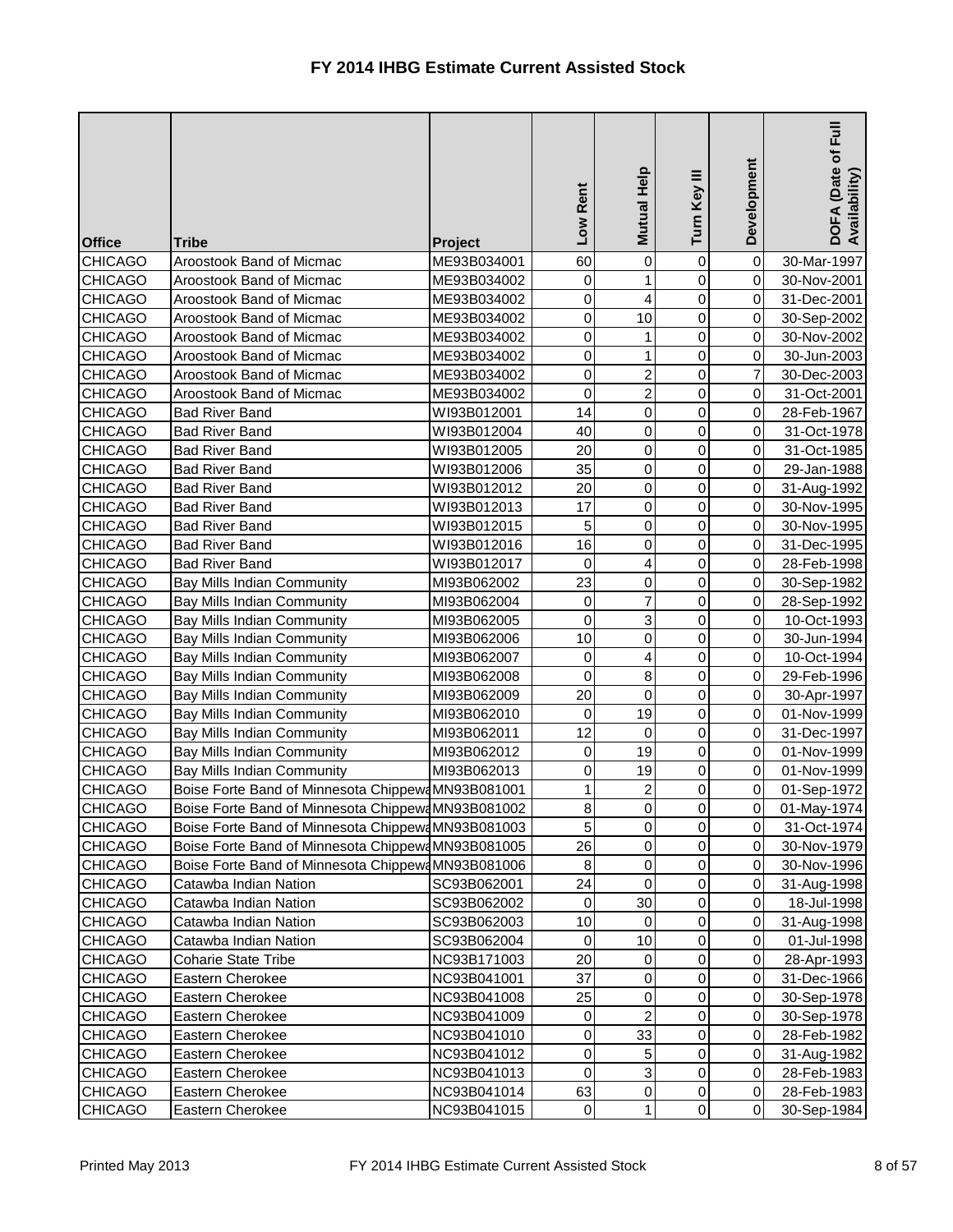| <b>Office</b>                    | <b>Tribe</b>                                                                                           | <b>Project</b> | Rent<br><b>NOT</b> | Mutual Help            | Ξ<br>Turn Key                    | Development                      | $E$ uil<br>DOFA (Date of I<br>Availability) |
|----------------------------------|--------------------------------------------------------------------------------------------------------|----------------|--------------------|------------------------|----------------------------------|----------------------------------|---------------------------------------------|
| <b>CHICAGO</b>                   | Eastern Cherokee                                                                                       | NC93B041017    | 0                  | 4                      | 0                                | $\overline{0}$                   | 30-Jun-1987                                 |
| <b>CHICAGO</b>                   | Eastern Cherokee                                                                                       | NC93B041019    | 0                  | 3                      | 0                                | $\overline{0}$                   | 30-Jun-1987                                 |
| <b>CHICAGO</b>                   | Eastern Cherokee                                                                                       | NC93B041020    | 0                  | $\mathbf 0$            | 0                                | $\overline{0}$                   | 30-Sep-1988                                 |
| <b>CHICAGO</b>                   | Eastern Cherokee                                                                                       | NC93B041021    | $\pmb{0}$          | 24                     | 0                                | $\overline{0}$                   | 31-Dec-1989                                 |
| <b>CHICAGO</b>                   | Eastern Cherokee                                                                                       | NC93B041022    | $\pmb{0}$          | 23                     | 0                                | $\overline{0}$                   | 31-Oct-1991                                 |
| <b>CHICAGO</b>                   | Eastern Cherokee                                                                                       | NC93B041024    | $\pmb{0}$          | 19                     | 0                                | $\overline{0}$                   | 28-Feb-1993                                 |
| <b>CHICAGO</b>                   | Eastern Cherokee                                                                                       | NC93B041025    | 0                  | 14                     | 0                                | $\overline{0}$                   | 25-Oct-1995                                 |
| <b>CHICAGO</b>                   | Eastern Cherokee                                                                                       | NC93B041026    | 0                  | 25                     | 0                                | $\overline{0}$                   | 30-Apr-2001                                 |
| <b>CHICAGO</b>                   | Eastern Cherokee                                                                                       | NC93B041027    | 15                 | 0                      | 0                                | 6 <sup>1</sup>                   | 31-Aug-2001                                 |
| <b>CHICAGO</b>                   | Eastern Cherokee                                                                                       | NC93B041027    | 3                  | $\mathsf 0$            | 0                                | $\overline{0}$                   | 06-Sep-2006                                 |
| <b>CHICAGO</b>                   | Eastern Cherokee                                                                                       | NC93B041027    | $\mathbf 1$        | $\mathbf 0$            | 0                                | $\overline{0}$                   | 01-Sep-2007                                 |
| <b>CHICAGO</b>                   | Eastern Cherokee                                                                                       | NC93B041028    | $\pmb{0}$          | 23                     | 0                                | $\overline{0}$                   | 31-Aug-2001                                 |
| <b>CHICAGO</b>                   | Eastern Cherokee                                                                                       | NC93B041029    | $\pmb{0}$          | 22                     | 0                                | $\overline{0}$                   | 30-Nov-2001                                 |
| <b>CHICAGO</b>                   | Eastern Cherokee                                                                                       | NC93B041030    | 0                  | 1                      | 0                                | $\overline{0}$                   | 22-Dec-2004                                 |
| <b>CHICAGO</b>                   | Eastern Cherokee                                                                                       | NC93B041030    | 0                  | 7                      | 0                                | $\overline{0}$                   | 30-Dec-2005                                 |
| <b>CHICAGO</b>                   | Eastern Cherokee                                                                                       | NC93B041030    | 0                  | $\overline{c}$         | 0                                | $\overline{0}$                   | 07-Jul-2006                                 |
| <b>CHICAGO</b>                   | Eastern Cherokee                                                                                       | NC93B041030    | 0                  | 1                      | 0                                | $\overline{0}$                   | 10-Oct-2006                                 |
| <b>CHICAGO</b>                   | Eastern Cherokee                                                                                       | NC93B041030    | 0                  | 2                      | 0                                | $\overline{0}$                   | 31-Jan-2007                                 |
| <b>CHICAGO</b>                   | Eastern Cherokee                                                                                       | NC93B041030    | $\pmb{0}$          | 1                      | 0                                | $\overline{0}$                   | 28-Feb-2007                                 |
| <b>CHICAGO</b>                   | Eastern Cherokee                                                                                       | NC93B041030    | $\pmb{0}$          | 24                     | 0                                | 1                                | 29-Oct-2003                                 |
| <b>CHICAGO</b>                   | Eastern Cherokee                                                                                       | NC93B041030    | 0                  | 1                      | 0                                | $\overline{0}$                   | 28-Sep-2007                                 |
| <b>CHICAGO</b>                   | Fond Du Lac Band of Minnesota Chippev MN93B015001                                                      |                | 25                 | 0                      | 0                                | $\overline{0}$                   | 31-Aug-1967                                 |
| <b>CHICAGO</b>                   | Fond Du Lac Band of Minnesota Chippey MN93B015003                                                      |                | 35                 | $\pmb{0}$<br>$\pmb{0}$ | $\overline{0}$<br>$\overline{0}$ | $\overline{0}$<br>$\overline{0}$ | 31-Dec-1982                                 |
| <b>CHICAGO</b>                   | Fond Du Lac Band of Minnesota Chippey MN93B015005                                                      |                | 47<br>11           |                        |                                  | $\overline{0}$                   | 30-Nov-1983                                 |
| <b>CHICAGO</b>                   | Fond Du Lac Band of Minnesota Chippev MN93B015007                                                      |                | 20                 | 0<br>$\overline{0}$    | 0<br>$\overline{0}$              |                                  | 31-Aug-1984                                 |
| <b>CHICAGO</b>                   | Fond Du Lac Band of Minnesota Chippey MN93B015008                                                      |                |                    | $\mathbf 0$            | $\overline{0}$                   | 0                                | 31-Mar-1985                                 |
| <b>CHICAGO</b>                   | Fond Du Lac Band of Minnesota Chippey MN93B015009                                                      |                | 23<br>15           |                        | 0                                | $\overline{0}$<br>$\overline{O}$ | 31-Dec-1986                                 |
| <b>CHICAGO</b><br><b>CHICAGO</b> | Fond Du Lac Band of Minnesota Chippev MN93B015013<br>Fond Du Lac Band of Minnesota Chippey MN93B015014 |                | $\pmb{0}$          | 0                      | 0                                | $\overline{0}$                   | 30-Apr-1987<br>31-Dec-1988                  |
| <b>CHICAGO</b>                   | Fond Du Lac Band of Minnesota Chippey MN93B015015                                                      |                | 12                 | 4<br>0                 | 0                                | $\overline{0}$                   | 31-Dec-1988                                 |
| <b>CHICAGO</b>                   | Fond Du Lac Band of Minnesota Chippey MN93B015016                                                      |                | 15                 | 0                      | 0                                | $\overline{0}$                   | 31-Dec-1991                                 |
| <b>CHICAGO</b>                   | Fond Du Lac Band of Minnesota Chippey MN93B015017                                                      |                | 0                  | 9                      | 0                                | $\overline{0}$                   | 30-Nov-1991                                 |
| <b>CHICAGO</b>                   | Fond Du Lac Band of Minnesota Chippey MN93B015018                                                      |                | 0                  | 6                      | 0                                | $\overline{0}$                   | 28-Feb-1994                                 |
| <b>CHICAGO</b>                   | Fond Du Lac Band of Minnesota Chippey MN93B015019                                                      |                | $\pmb{0}$          | 7                      | 0                                | $\overline{0}$                   | 30-Apr-1996                                 |
| <b>CHICAGO</b>                   | Fond Du Lac Band of Minnesota Chippev MN93B015020                                                      |                | 0                  | 14                     | 0                                | $\overline{0}$                   | 31-Jan-1998                                 |
| <b>CHICAGO</b>                   | Fond Du Lac Band of Minnesota Chippev MN93B015021                                                      |                | 12                 | 0                      | 0                                | $\overline{0}$                   | 31-Jan-1998                                 |
| <b>CHICAGO</b>                   | Fond Du Lac Band of Minnesota Chippey MN93B015022                                                      |                | 16                 | 0                      | 0                                | $\overline{0}$                   | 16-Dec-1996                                 |
| <b>CHICAGO</b>                   | Fond Du Lac Band of Minnesota Chippey MN93B015023                                                      |                | 0                  | 6                      | 0                                | 0                                | 31-Dec-2001                                 |
| <b>CHICAGO</b>                   | Fond Du Lac Band of Minnesota Chippey MN93B015023                                                      |                | 0                  | 11                     | 0                                | 9                                | 31-Dec-2000                                 |
| <b>CHICAGO</b>                   | Forest County Potawatami                                                                               | WI93B035001    | $\overline{7}$     | 0                      | 0                                | $\overline{0}$                   | 01-Jun-1971                                 |
| <b>CHICAGO</b>                   | Forest County Potawatami                                                                               | WI93B035004    | $\pmb{0}$          | 15                     | 0                                | $\overline{0}$                   | 31-May-1995                                 |
| <b>CHICAGO</b>                   | Forest County Potawatami                                                                               | WI93B035005    | $\pmb{0}$          | 8                      | 0                                | $\overline{0}$                   | 31-May-1995                                 |
| <b>CHICAGO</b>                   | Forest County Potawatami                                                                               | WI93B035006    | 0                  | 14                     | 0                                | $\overline{0}$                   | 31-Jan-1997                                 |
| <b>CHICAGO</b>                   | <b>Forest County Potawatami</b>                                                                        | WI93B035007    | 8                  | $\pmb{0}$              | 0                                | $\overline{0}$                   | 31-Mar-1998                                 |
| <b>CHICAGO</b>                   | Forest County Potawatami                                                                               | WI93B035008    | $\,6$              | $\pmb{0}$              | 0                                | $\overline{0}$                   | 31-Jul-1999                                 |
| <b>CHICAGO</b>                   | Forest County Potawatami                                                                               | WI93B035009    | $\pmb{0}$          | 4                      | 0                                | $\overline{O}$                   | 31-Jul-1999                                 |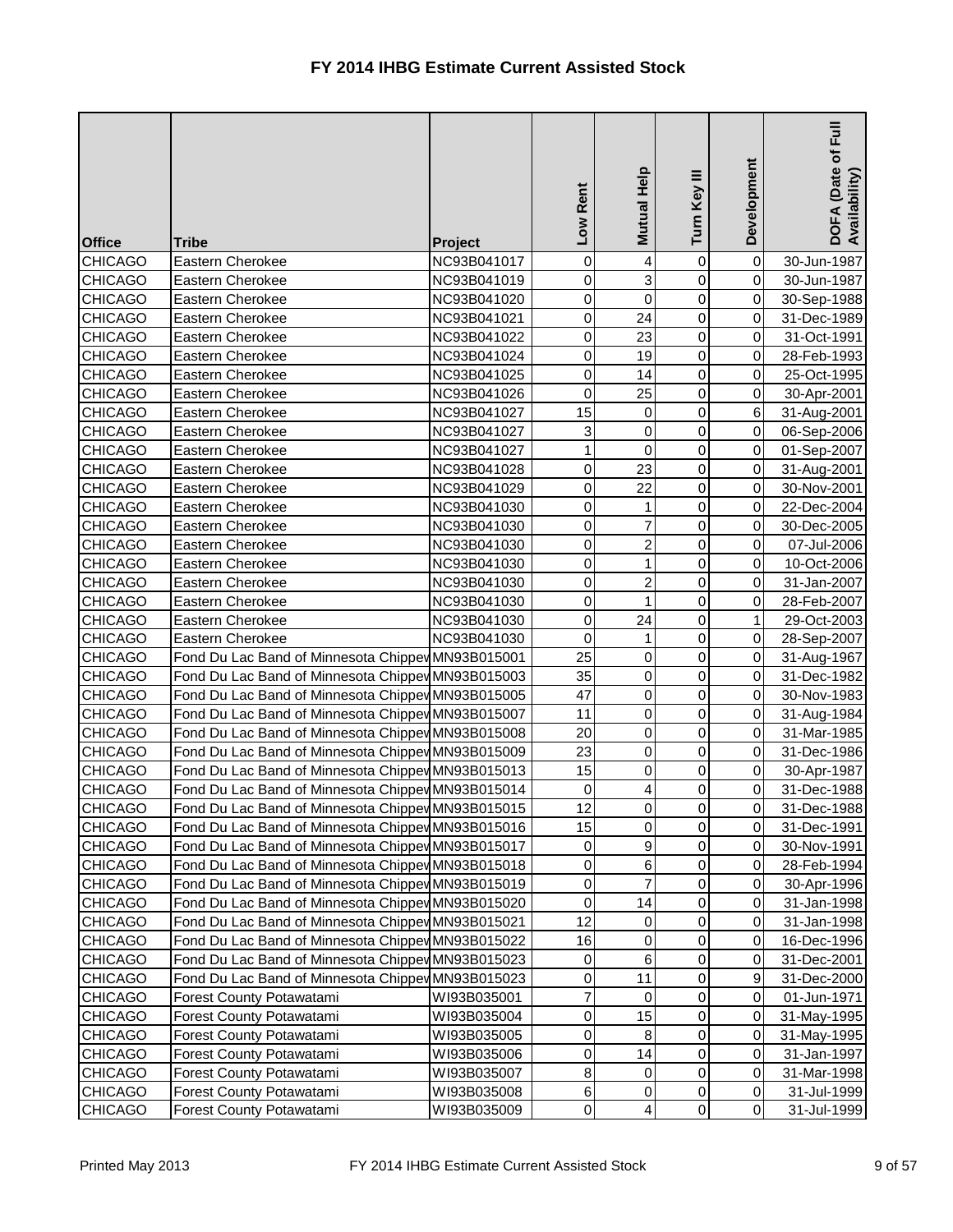| <b>Office</b>  | <b>Tribe</b>                         | <b>Project</b> | Low Rent                | Mutual Help    | Turn Key III   | Development    | Full<br>DOFA (Date of <b>F</b><br>Availability) |
|----------------|--------------------------------------|----------------|-------------------------|----------------|----------------|----------------|-------------------------------------------------|
| <b>CHICAGO</b> | Grand Portage Band of Minn. Chippewa | MN93B175001    | 5                       | $\mathbf 0$    | 0              | $\overline{0}$ | 31-Jan-1981                                     |
| <b>CHICAGO</b> | Grand Portage Band of Minn. Chippewa | MN93B175003    | 3                       | $\mathbf 0$    | 0              | $\overline{0}$ | 31-Dec-1983                                     |
| <b>CHICAGO</b> | Grand Portage Band of Minn. Chippewa | MN93B175004    | $\overline{\mathbf{4}}$ | 0              | 0              | $\overline{0}$ | 30-Nov-1986                                     |
| <b>CHICAGO</b> | Grand Portage Band of Minn. Chippewa | MN93B175005    | 0                       | 8              | 0              | $\overline{0}$ | 11-Oct-1995                                     |
| <b>CHICAGO</b> | <b>Grand Traverse Band</b>           | MI93B197001    | 30                      | 0              | 0              | $\overline{0}$ | 31-May-1989                                     |
| <b>CHICAGO</b> | <b>Grand Traverse Band</b>           | MI93B197002    | 16                      | 0              | 0              | $\overline{0}$ | 31-Aug-1989                                     |
| <b>CHICAGO</b> | <b>Grand Traverse Band</b>           | MI93B197003    | 14                      | 0              | 0              | $\overline{0}$ | 30-Apr-1995                                     |
| <b>CHICAGO</b> | <b>Grand Traverse Band</b>           | MI93B197004    | 0                       | 5              | 0              | $\overline{0}$ | 31-Aug-1998                                     |
| <b>CHICAGO</b> | <b>Grand Traverse Band</b>           | MI93B197005    | 0                       | 4              | 0              | $\overline{0}$ | 31-Aug-1998                                     |
| <b>CHICAGO</b> | <b>Grand Traverse Band</b>           | MI93B197006    | 0                       | 4              | 0              | $\overline{0}$ | 31-Aug-2000                                     |
| <b>CHICAGO</b> | Haliwa-Saponi State Tribe            | NC93B171002    | 30                      | 0              | 0              | $\overline{0}$ | 31-Mar-1991                                     |
| <b>CHICAGO</b> | Haliwa-Saponi State Tribe            | NC93B171005    | 0                       | 1              | 0              | $\overline{0}$ | 31-Aug-1998                                     |
| <b>CHICAGO</b> | Hannahville Community                | MI93B075001    | 14                      | 0              | 0              | $\overline{0}$ | 01-Jan-1971                                     |
| <b>CHICAGO</b> | <b>Ho-Chunk Nation</b>               | WI93B238001    | 21                      | 0              | 0              | $\overline{0}$ | 31-May-1971                                     |
| <b>CHICAGO</b> | Ho-Chunk Nation                      | WI93B238002    | 51                      | 0              | 0              | $\overline{0}$ | 30-Jun-1983                                     |
| <b>CHICAGO</b> | <b>Ho-Chunk Nation</b>               | WI93B238003    | 10                      | 0              | 0              | $\overline{0}$ | 31-Mar-1973                                     |
| <b>CHICAGO</b> | <b>Ho-Chunk Nation</b>               | WI93B238004    | 39                      | 0              | 0              | $\overline{0}$ | 31-Mar-1978                                     |
| <b>CHICAGO</b> | <b>Ho-Chunk Nation</b>               | WI93B238005    | 20                      | 0              | 0              | $\overline{0}$ | 31-May-1973                                     |
| <b>CHICAGO</b> | Ho-Chunk Nation                      | WI93B238008    | 10                      | 0              | 0              | $\overline{0}$ | 31-Jul-1971                                     |
| <b>CHICAGO</b> | Ho-Chunk Nation                      | WI93B238009    | 0                       | 5              | 0              | $\overline{0}$ | 28-Feb-1999                                     |
| <b>CHICAGO</b> | <b>Ho-Chunk Nation</b>               | WI93B238010    | 0                       | 3              | 0              | $\overline{0}$ | 28-Feb-1999                                     |
| <b>CHICAGO</b> | <b>Houlton Band of Maliseets</b>     | ME93B033001    | 40                      | $\mathsf 0$    | 0              | $\overline{0}$ | 28-Feb-1994                                     |
| <b>CHICAGO</b> | <b>Houlton Band of Maliseets</b>     | ME93B033002    | 10                      | $\overline{0}$ | 0              | $\overline{0}$ | 31-Jan-1994                                     |
| <b>CHICAGO</b> | <b>Houlton Band of Maliseets</b>     | ME93B033003    | 15                      | 0              | 0              | $\overline{0}$ | 15-Sep-2003                                     |
| <b>CHICAGO</b> | <b>Houlton Band of Maliseets</b>     | ME93B033004    | 3                       | 0              | 0              | $\overline{2}$ | 15-Sep-2003                                     |
| <b>CHICAGO</b> | <b>Houlton Band of Maliseets</b>     | ME93B033005    | $\overline{0}$          | $\mathbf{g}$   | $\overline{0}$ | 6 <sup>1</sup> | 15-Sep-2003                                     |
| <b>CHICAGO</b> | Keweenaw Bay Indian Community        | MI93B065001    | 33                      | $\pmb{0}$      | 0              | $\overline{0}$ | 01-Dec-1972                                     |
| <b>CHICAGO</b> | Keweenaw Bay Indian Community        | MI93B065002    | 45                      | $\pmb{0}$      | 0              | $\overline{0}$ | 30-Jun-1981                                     |
| <b>CHICAGO</b> | Keweenaw Bay Indian Community        | MI93B065003    | 50                      | 0              | 0              | $\overline{0}$ | 28-Feb-1983                                     |
| <b>CHICAGO</b> | Keweenaw Bay Indian Community        | MI93B065004    | 30                      | 0              | 0              | $\overline{0}$ | 30-Nov-1985                                     |
| <b>CHICAGO</b> | Keweenaw Bay Indian Community        | MI93B065005    | 50                      | $\mathsf{O}$   | 0              | $\overline{0}$ | 30-Nov-1985                                     |
| <b>CHICAGO</b> | Keweenaw Bay Indian Community        | MI93B065009    | 20                      | 0              | 0              | $\overline{0}$ | 31-Oct-1993                                     |
| <b>CHICAGO</b> | Keweenaw Bay Indian Community        | MI93B065010    | 20                      | $\pmb{0}$      | 0              | $\overline{0}$ | 31-Oct-1993                                     |
| <b>CHICAGO</b> | Lac Courte Oreilles                  | WI93B054001    | 23                      | 0              | 0              | $\overline{0}$ | 01-Oct-1970                                     |
| <b>CHICAGO</b> | Lac Courte Oreilles                  | WI93B054003    | 15                      | $\pmb{0}$      | 0              | $\overline{0}$ | 31-Oct-1974                                     |
| <b>CHICAGO</b> | Lac Courte Oreilles                  | WI93B054004    | 45                      | $\pmb{0}$      | 0              | $\overline{0}$ | 30-Jan-1979                                     |
| <b>CHICAGO</b> | Lac Courte Oreilles                  | WI93B054005    | 49                      | $\pmb{0}$      | 0              | $\overline{0}$ | 30-Nov-1980                                     |
| <b>CHICAGO</b> | Lac Courte Oreilles                  | WI93B054007    | 34                      | 0              | 0              | $\overline{0}$ | 30-Nov-1982                                     |
| CHICAGO        | Lac Courte Oreilles                  | WI93B054008    | 24                      | $\pmb{0}$      | 0              | $\overline{0}$ | 31-Jul-1984                                     |
| <b>CHICAGO</b> | Lac Courte Oreilles                  | WI93B054009    | 20                      | $\pmb{0}$      | 0              | $\overline{0}$ | 28-Feb-1984                                     |
| <b>CHICAGO</b> | Lac Courte Oreilles                  | WI93B054010    | 10                      | $\pmb{0}$      | 0              | $\overline{0}$ | 30-Sep-1985                                     |
| <b>CHICAGO</b> | <b>Lac Courte Oreilles</b>           | WI93B054011    | 40                      | 0              | 0              | $\overline{0}$ | 31-Aug-1986                                     |
| <b>CHICAGO</b> | Lac Courte Oreilles                  | WI93B054013    | 20                      | $\pmb{0}$      | 0              | $\overline{0}$ | 31-Dec-1988                                     |
| <b>CHICAGO</b> | Lac Courte Oreilles                  | WI93B054016    | 16                      | $\pmb{0}$      | 0              | $\overline{0}$ | 31-Dec-1996                                     |
| <b>CHICAGO</b> | <b>Lac Courte Oreilles</b>           | WI93B054018    | 0                       | 3              | 0              | $\overline{0}$ | 30-Sep-2000                                     |
| <b>CHICAGO</b> | Lac Courte Oreilles                  | WI93B054019    | $\sqrt{5}$              | $\overline{0}$ | 0              | $\overline{0}$ | 31-Dec-2001                                     |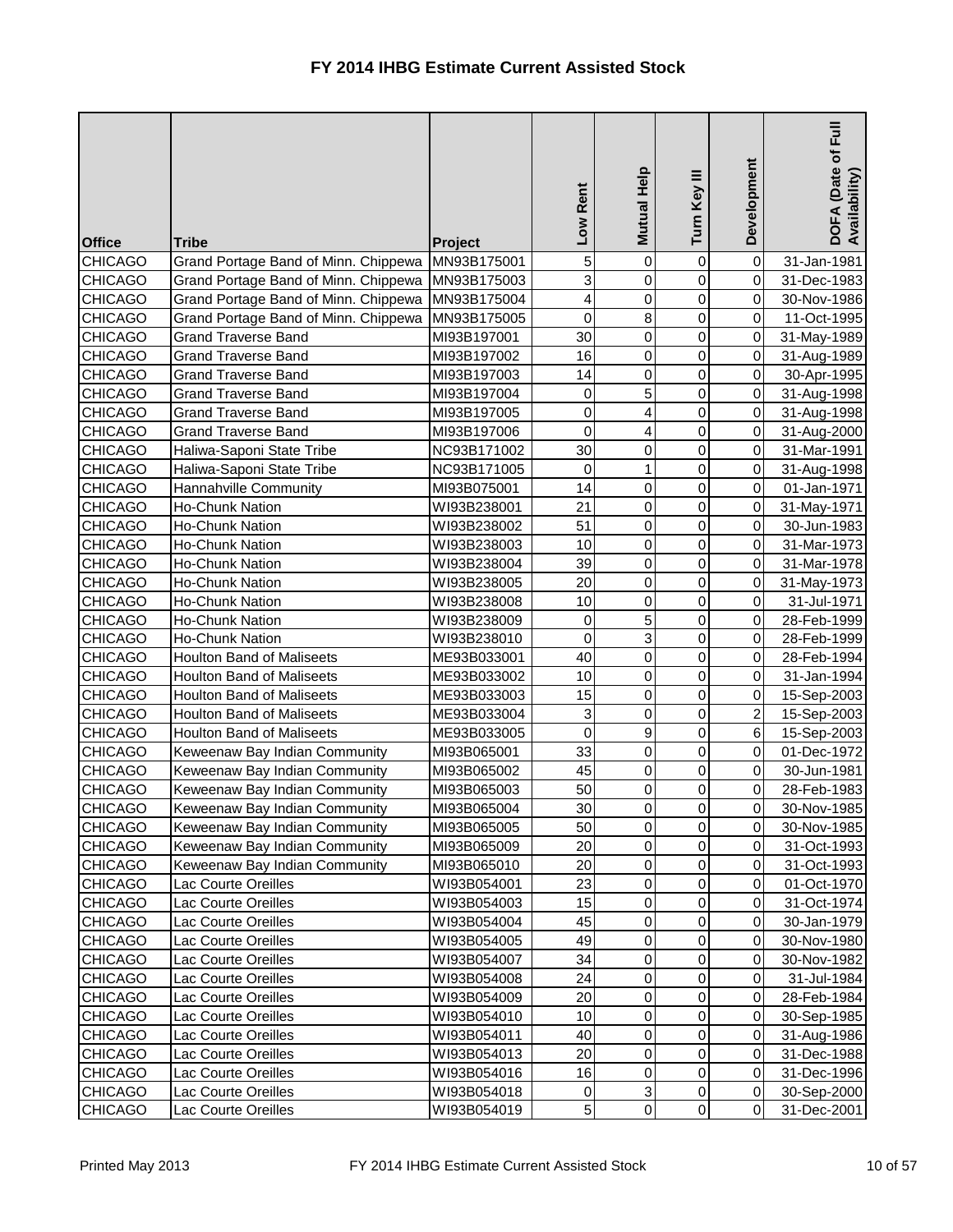| <b>Office</b>  | <b>Tribe</b>                                      | Project     | Low Rent       | Mutual Help    | Turn Key III   | Development    | $E_{\rm H}$<br>DOFA (Date of I<br>Availability) |
|----------------|---------------------------------------------------|-------------|----------------|----------------|----------------|----------------|-------------------------------------------------|
| <b>CHICAGO</b> | <b>Lac Courte Oreilles</b>                        | WI93B054019 | 20             | $\mathbf 0$    | $\mathbf 0$    | 0              | 31-Aug-2001                                     |
| <b>CHICAGO</b> | <b>Lac Courte Oreilles</b>                        | WI93B054022 | $\overline{7}$ | 5              | 0              | $\overline{0}$ | 31-Jan-1975                                     |
| <b>CHICAGO</b> | <b>Lac Courte Oreilles</b>                        | WI93B054023 | 12             | $\pmb{0}$      | 0              | $\overline{0}$ | 11-Mar-1999                                     |
| <b>CHICAGO</b> | Lac Du Flambeau Band                              | WI93B009001 | 20             | $\mathsf 0$    | 0              | $\overline{0}$ | 01-Jul-1966                                     |
| <b>CHICAGO</b> | Lac Du Flambeau Band                              | WI93B009004 | 17             | 0              | 0              | $\overline{0}$ | 30-Jan-1979                                     |
| <b>CHICAGO</b> | Lac Du Flambeau Band                              | WI93B009005 | 20             | $\mathsf 0$    | 0              | $\overline{0}$ | 31-Jan-1980                                     |
| <b>CHICAGO</b> | Lac Du Flambeau Band                              | WI93B009006 | 25             | 0              | 0              | $\overline{0}$ | 31-May-1982                                     |
| <b>CHICAGO</b> | Lac Du Flambeau Band                              | WI93B009007 | 48             | 0              | 0              | $\overline{0}$ | 29-Feb-1984                                     |
| <b>CHICAGO</b> | Lac Du Flambeau Band                              | WI93B009008 | 24             | 0              | 0              | $\overline{0}$ | 31-Jan-1985                                     |
| <b>CHICAGO</b> | Lac Du Flambeau Band                              | WI93B009009 | 17             | $\mathsf 0$    | 0              | $\overline{0}$ | 28-Feb-1986                                     |
| <b>CHICAGO</b> | Lac Du Flambeau Band                              | WI93B009015 | 13             | 0              | 0              | $\overline{0}$ | 30-Jun-1996                                     |
| <b>CHICAGO</b> | Lac Du Flambeau Band                              | WI93B009018 | 0              | 1              | 0              | $\overline{0}$ | 31-Aug-1998                                     |
| <b>CHICAGO</b> | Lac Du Flambeau Band                              | WI93B009019 | $\overline{2}$ | 0              | 0              | 3 <sup>1</sup> | 31-Aug-1998                                     |
| <b>CHICAGO</b> | Lac Vieux Desert Band                             | MI93B085001 | 15             | $\mathbf 0$    | 0              | $\overline{0}$ | 01-Oct-1970                                     |
| <b>CHICAGO</b> | Lac Vieux Desert Band                             | MI93B085002 | 20             | $\mathsf 0$    | 0              | $\overline{0}$ | 31-Oct-1983                                     |
| <b>CHICAGO</b> | Lac Vieux Desert Band                             | MI93B085003 | 0              | 8              | 0              | $\overline{0}$ | 30-Sep-1995                                     |
| <b>CHICAGO</b> | Leech Lake Band of Minnesota Chippew MN93B012002  |             | 49             | $\mathbf 0$    | 0              | $\overline{0}$ | 01-May-1967                                     |
| <b>CHICAGO</b> | Leech Lake Band of Minnesota Chippew MN93B012005  |             | 15             | 0              | 0              | $\overline{0}$ | 01-Dec-1967                                     |
| <b>CHICAGO</b> | Leech Lake Band of Minnesota Chippew: MN93B012007 |             | 45             | 0              | 0              | $\overline{0}$ | 31-Oct-1978                                     |
| <b>CHICAGO</b> | Leech Lake Band of Minnesota Chippew MN93B012008  |             | 0              | 4              | 0              | $\overline{0}$ | 31-Oct-1978                                     |
| <b>CHICAGO</b> | Leech Lake Band of Minnesota Chippew MN93B012009  |             | 52             | 0              | 0              | $\overline{0}$ | 31-Mar-1983                                     |
| <b>CHICAGO</b> | Leech Lake Band of Minnesota Chippew MN93B012010  |             | 0              | 4              | 0              | $\overline{0}$ | 31-Mar-1983                                     |
| <b>CHICAGO</b> | Leech Lake Band of Minnesota Chippew MN93B012012  |             | 0              | 21             | 0              | $\overline{0}$ | 30-Sep-1986                                     |
| <b>CHICAGO</b> | Leech Lake Band of Minnesota Chippew MN93B012013  |             | 10             | 0              | 0              | $\overline{0}$ | 30-Sep-1985                                     |
| <b>CHICAGO</b> | Leech Lake Band of Minnesota Chippew MN93B012015  |             | 30             | 0              | 0              | $\overline{0}$ | 31-Dec-1987                                     |
| <b>CHICAGO</b> | Leech Lake Band of Minnesota Chippew MN93B012016  |             | 41             | $\overline{0}$ | 0              | 0              | 28-Feb-1989                                     |
| <b>CHICAGO</b> | Leech Lake Band of Minnesota Chippew MN93B012017  |             | 10             | $\mathbf 0$    | 0              | 0I             | 31-Jul-1993                                     |
| <b>CHICAGO</b> | Leech Lake Band of Minnesota Chippew MN93B012018  |             | 20             | $\pmb{0}$      | 0              | $\overline{0}$ | 30-Jun-1994                                     |
| <b>CHICAGO</b> | Leech Lake Band of Minnesota Chippew MN93B012019  |             | 20             | 0              | 0              | $\overline{0}$ | 30-Apr-1996                                     |
| <b>CHICAGO</b> | Leech Lake Band of Minnesota Chippew MN93B012020  |             | 0              | 16             | 0              | $\overline{0}$ | 30-Apr-1996                                     |
| <b>CHICAGO</b> | Leech Lake Band of Minnesota Chippew MN93B012021  |             | 20             | 0              | 0              | $\overline{0}$ | 27-Feb-1998                                     |
| <b>CHICAGO</b> | Leech Lake Band of Minnesota Chippew MN93B012022  |             | 0              | 17             | 0              | $\overline{0}$ | 29-May-1998                                     |
| <b>CHICAGO</b> | Lower Sioux                                       | MN93B207002 | 15             | 0              | 0              | $\overline{0}$ | 31-Dec-1989                                     |
| <b>CHICAGO</b> | Lower Sioux                                       | MN93B207003 | $\bf 8$        | $\pmb{0}$      | 0              | $\overline{O}$ | 31-Dec-1986                                     |
| <b>CHICAGO</b> | Lower Sioux                                       | MN93B207004 | $\mathsf g$    | 0              | 0              | $\overline{0}$ | 31-May-1987                                     |
| <b>CHICAGO</b> | Lumbee State Tribe                                | NC93B171001 | 204            | 0              | 0              | $\overline{0}$ | 29-Feb-1988                                     |
| <b>CHICAGO</b> | Menominee Indian Tribe                            | WI93B243001 | 147            | 0              | 0              | $\overline{0}$ | 30-Sep-1984                                     |
| <b>CHICAGO</b> | Menominee Indian Tribe                            | WI93B243004 | 0              | 1              | 0              | $\overline{0}$ | 30-Sep-1986                                     |
| <b>CHICAGO</b> | Menominee Indian Tribe                            | WI93B243005 | $\pmb{0}$      | 1              | 0              | $\overline{0}$ | 30-Sep-1986                                     |
| <b>CHICAGO</b> | Menominee Indian Tribe                            | WI93B243006 | 0              | 0              | 0              | $\overline{0}$ | 30-Jun-1988                                     |
| <b>CHICAGO</b> | Menominee Indian Tribe                            | WI93B243008 | 0              | 1              | 0              | $\overline{0}$ | 30-Sep-1990                                     |
| <b>CHICAGO</b> | Menominee Indian Tribe                            | WI93B243009 | 12             | 0              | 0              | $\overline{0}$ | 31-Jul-1990                                     |
| <b>CHICAGO</b> | Menominee Indian Tribe                            | WI93B243010 | 45             | 0              | $\pmb{0}$      | $\overline{0}$ | 30-Apr-1969                                     |
| <b>CHICAGO</b> | Menominee Indian Tribe                            | WI93B243011 | 60             | 0              | 0              | $\overline{0}$ | 30-Apr-1974                                     |
| <b>CHICAGO</b> | Menominee Indian Tribe                            | WI93B243014 | 14             | 0              | 0              | $\overline{0}$ | 31-May-1996                                     |
| <b>CHICAGO</b> | Menominee Indian Tribe                            | WI93B243015 | $\pmb{0}$      | 1              | $\overline{0}$ | $\overline{0}$ | 31-Dec-1996                                     |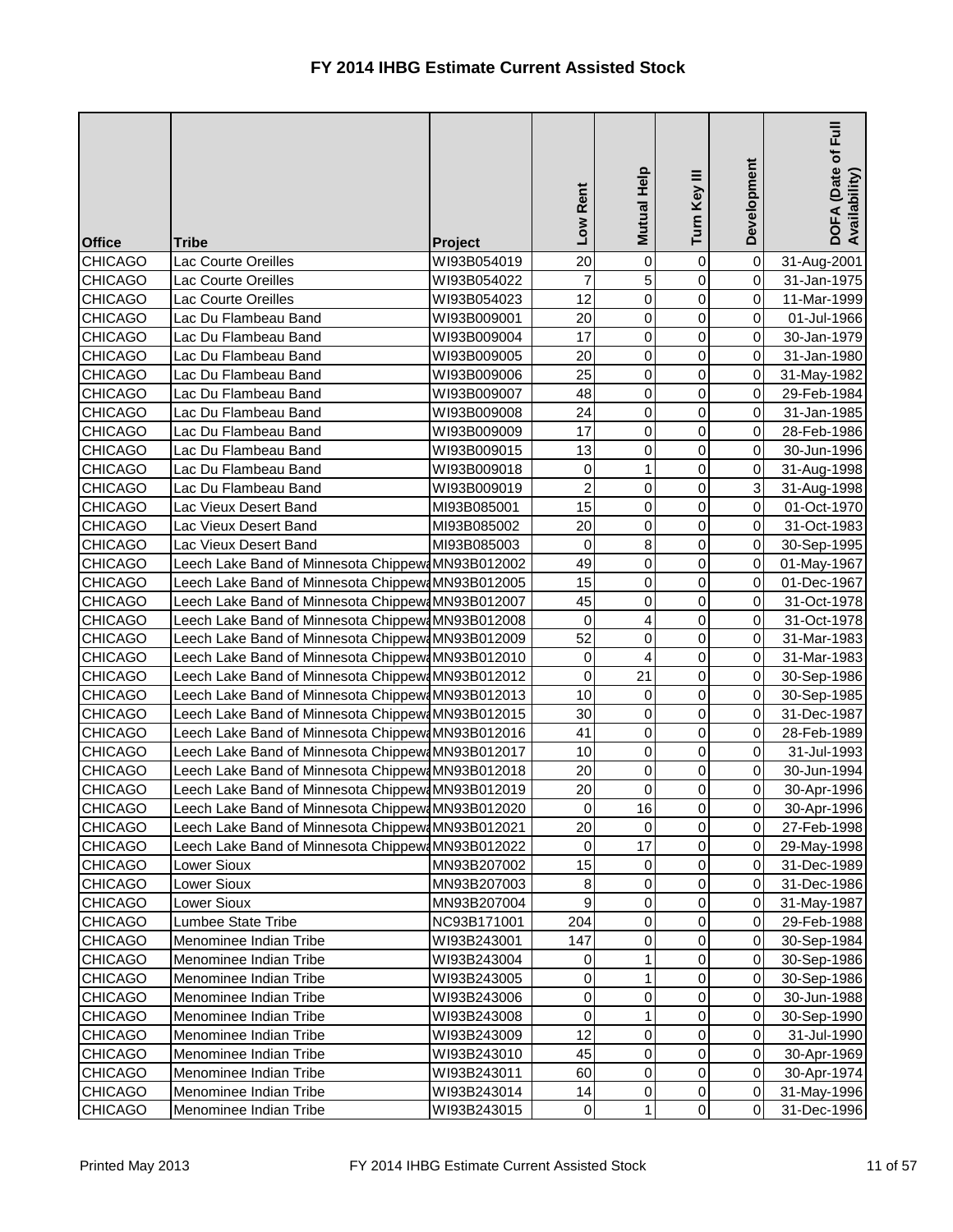| <b>Office</b>  | <b>Tribe</b>                                        | Project     | Rent<br><b>NOT</b> | Mutual Help      | Turn Key III   | Development    | Full<br>DOFA (Date of I<br>Availability) |
|----------------|-----------------------------------------------------|-------------|--------------------|------------------|----------------|----------------|------------------------------------------|
| <b>CHICAGO</b> | Mille Lacs Band of Minnesota Chippewa               | MN93B204001 | 29                 | $\boldsymbol{0}$ | 0              | $\overline{0}$ | 31-Mar-1983                              |
| <b>CHICAGO</b> | Mille Lacs Band of Minnesota Chippewa   MN93B204002 |             | $\mathbf 0$        | 5                | $\mathbf 0$    | $\overline{0}$ | 30-Sep-1986                              |
| <b>CHICAGO</b> | Mille Lacs Band of Minnesota Chippewa MN93B204003   |             | 19                 | $\overline{0}$   | 0              | $\overline{0}$ | 31-Aug-1995                              |
| <b>CHICAGO</b> | Mille Lacs Band of Minnesota Chippewa               | MN93B204004 | 24                 | $\overline{0}$   | 0              | $\overline{0}$ | 30-Jun-1996                              |
| <b>CHICAGO</b> | Mille Lacs Band of Minnesota Chippewa               | MN93B204005 | 37                 | 0                | $\mathbf 0$    | $\overline{0}$ | 30-Jun-1997                              |
| <b>CHICAGO</b> | Mississippi Choctaw Tribe                           | MS93B092001 | 29                 | $\mathbf 0$      | 0              | $\overline{0}$ | 01-Jun-1970                              |
| <b>CHICAGO</b> | Mississippi Choctaw Tribe                           | MS93B092005 | 38                 | $\overline{0}$   | 0              | $\overline{0}$ | 01-Apr-1975                              |
| <b>CHICAGO</b> | Mississippi Choctaw Tribe                           | MS93B092006 | 37                 | $\mathbf 0$      | $\mathbf 0$    | $\overline{0}$ | 30-Apr-1977                              |
| <b>CHICAGO</b> | Mississippi Choctaw Tribe                           | MS93B092007 | 72                 | 0                | 0              | $\overline{0}$ | 31-Mar-1983                              |
| <b>CHICAGO</b> | Mississippi Choctaw Tribe                           | MS93B092012 | $\mathsf 0$        | 1                | $\mathbf 0$    | $\overline{0}$ | 31-Mar-1987                              |
| <b>CHICAGO</b> | Mississippi Choctaw Tribe                           | MS93B092013 | 0                  | $\overline{0}$   | $\mathbf 0$    | $\overline{0}$ | 31-May-1988                              |
| <b>CHICAGO</b> | Mississippi Choctaw Tribe                           | MS93B092014 | $\mathsf 0$        | 18               | 0              | $\overline{0}$ | 30-Sep-1989                              |
| <b>CHICAGO</b> | Mississippi Choctaw Tribe                           | MS93B092015 | 0                  | 18               | 0              | $\overline{0}$ | 31-Dec-1990                              |
| <b>CHICAGO</b> | Mississippi Choctaw Tribe                           | MS93B092016 | $\mathsf 0$        | 24               | 0              | $\overline{0}$ | 31-Jul-1992                              |
| <b>CHICAGO</b> | Mississippi Choctaw Tribe                           | MS93B092017 | 0                  | 10               | 0              | $\overline{0}$ | 31-Aug-1993                              |
| <b>CHICAGO</b> | Mississippi Choctaw Tribe                           | MS93B092018 | 0                  | 17               | 0              | $\overline{0}$ | 31-Mar-1995                              |
| <b>CHICAGO</b> | Mississippi Choctaw Tribe                           | MS93B092019 | 0                  | 11               | 0              | $\overline{0}$ | 31-Mar-1995                              |
| <b>CHICAGO</b> | Mississippi Choctaw Tribe                           | MS93B092020 | 30                 | 0                | 0              | $\overline{0}$ | 31-Aug-1996                              |
| <b>CHICAGO</b> | Mississippi Choctaw Tribe                           | MS93B092021 | 0                  | 43               | 0              | $\overline{0}$ | 30-Sep-1996                              |
| <b>CHICAGO</b> | Mississippi Choctaw Tribe                           | MS93B092023 | 22                 | $\pmb{0}$        | $\overline{0}$ | $\overline{0}$ | 30-Sep-1996                              |
| <b>CHICAGO</b> | Mississippi Choctaw Tribe                           | MS93B092024 | 0                  | 41               | 0              | $\overline{0}$ | 31-May-1998                              |
| <b>CHICAGO</b> | Mississippi Choctaw Tribe                           | MS93B092025 | 0                  | 37               | 0              | $\overline{0}$ | 30-Apr-2000                              |
| <b>CHICAGO</b> | Mississippi Choctaw Tribe                           | MS93B092026 | 33                 | 0                | 0              | $\overline{0}$ | 29-Feb-2000                              |
| <b>CHICAGO</b> | MOWA Band of Choctaw Indians                        | AL93B205001 | 30                 | 0                | $\overline{0}$ | $\overline{0}$ | 31-Dec-1993                              |
| <b>CHICAGO</b> | MOWA Band of Choctaw Indians                        | AL93B205002 | 20                 | 0                | 0              | $\overline{0}$ | 30-Oct-1994                              |
| <b>CHICAGO</b> | MOWA Band of Choctaw Indians                        | AL93B205003 | $\overline{0}$     | 15               | $\overline{0}$ | $\overline{O}$ | 30-Jun-1996                              |
| <b>CHICAGO</b> | <b>MOWA Band of Choctaw Indians</b>                 | AL93B205004 | $\overline{2}$     | $\overline{0}$   | $\overline{0}$ | 14             | 09-Aug-1998                              |
| <b>CHICAGO</b> | Oneida Nation of New York                           | NY93B445001 | 30                 | 0                | 0              | $\overline{0}$ | 30-Sep-1994                              |
| <b>CHICAGO</b> | Oneida Tribe                                        | WI93B010001 | 24                 | 0                | 0              | $\overline{0}$ | 30-Apr-1967                              |
| <b>CHICAGO</b> | Oneida Tribe                                        | WI93B010003 | 40                 | 0                | 0              | $\overline{0}$ | 31-May-1973                              |
| <b>CHICAGO</b> | Oneida Tribe                                        | WI93B010004 | 25                 | $\mathbf 0$      | 0              | $\overline{0}$ | 31-May-1976                              |
| <b>CHICAGO</b> | Oneida Tribe                                        | WI93B010006 | 30                 | 0                | 0              | $\overline{0}$ | 30-Sep-1979                              |
| <b>CHICAGO</b> | Oneida Tribe                                        | WI93B010008 | 50                 | 0                | 0              | $\overline{0}$ | 30-Apr-1986                              |
| <b>CHICAGO</b> | Oneida Tribe                                        | WI93B010010 | 0                  | $\overline{c}$   | 0              | $\overline{0}$ | 28-Feb-1993                              |
| <b>CHICAGO</b> | Oneida Tribe                                        | WI93B010012 | 0                  | 3                | $\mathbf 0$    | $\overline{0}$ | 14-Jan-1997                              |
| <b>CHICAGO</b> | Oneida Tribe                                        | WI93B010013 | 0                  | 3                | 0              | $\overline{0}$ | 26-Mar-1999                              |
| <b>CHICAGO</b> | Oneida Tribe                                        | WI93B010014 | 20                 | 0                | 0              | $\overline{0}$ | 31-Jan-1997                              |
| <b>CHICAGO</b> | Oneida Tribe                                        | WI93B010015 | 0                  | 1                | 0              | $\overline{0}$ | 31-Jan-1997                              |
| <b>CHICAGO</b> | Oneida Tribe                                        | WI93B010016 | $\overline{5}$     | 0                | 0              | $\overline{0}$ | 31-May-2000                              |
| <b>CHICAGO</b> | Passamaquody Indian Tribe                           | ME93B014002 | 0                  | $\overline{0}$   | 7              | $\overline{0}$ | 31-Jul-1977                              |
| <b>CHICAGO</b> | Passamaquody Indian Tribe                           | ME93B014003 | 16                 | $\overline{0}$   | 0              | $\overline{0}$ | 31-May-1979                              |
| <b>CHICAGO</b> | Passamaquody Indian Tribe                           | ME93B014004 | 22                 | 0                | 0              | $\overline{0}$ | 30-Sep-1981                              |
| <b>CHICAGO</b> | Passamaquody Indian Tribe                           | ME93B014005 | 28                 | $\overline{0}$   | 0              | $\overline{0}$ | 31-Jan-1983                              |
| <b>CHICAGO</b> | Passamaquody Indian Tribe                           | ME93B014008 | 10                 | $\overline{0}$   | 0              | $\overline{0}$ | 30-Nov-1990                              |
| <b>CHICAGO</b> | Passamaquody Indian Tribe                           | ME93B014009 | 0                  | 20               | 0              | $\overline{0}$ | 30-Nov-1990                              |
| <b>CHICAGO</b> | Passamaquody Indian Tribe                           | ME93B014010 | $\overline{0}$     | 16               | $\overline{0}$ | $\overline{0}$ | 30-Apr-1994                              |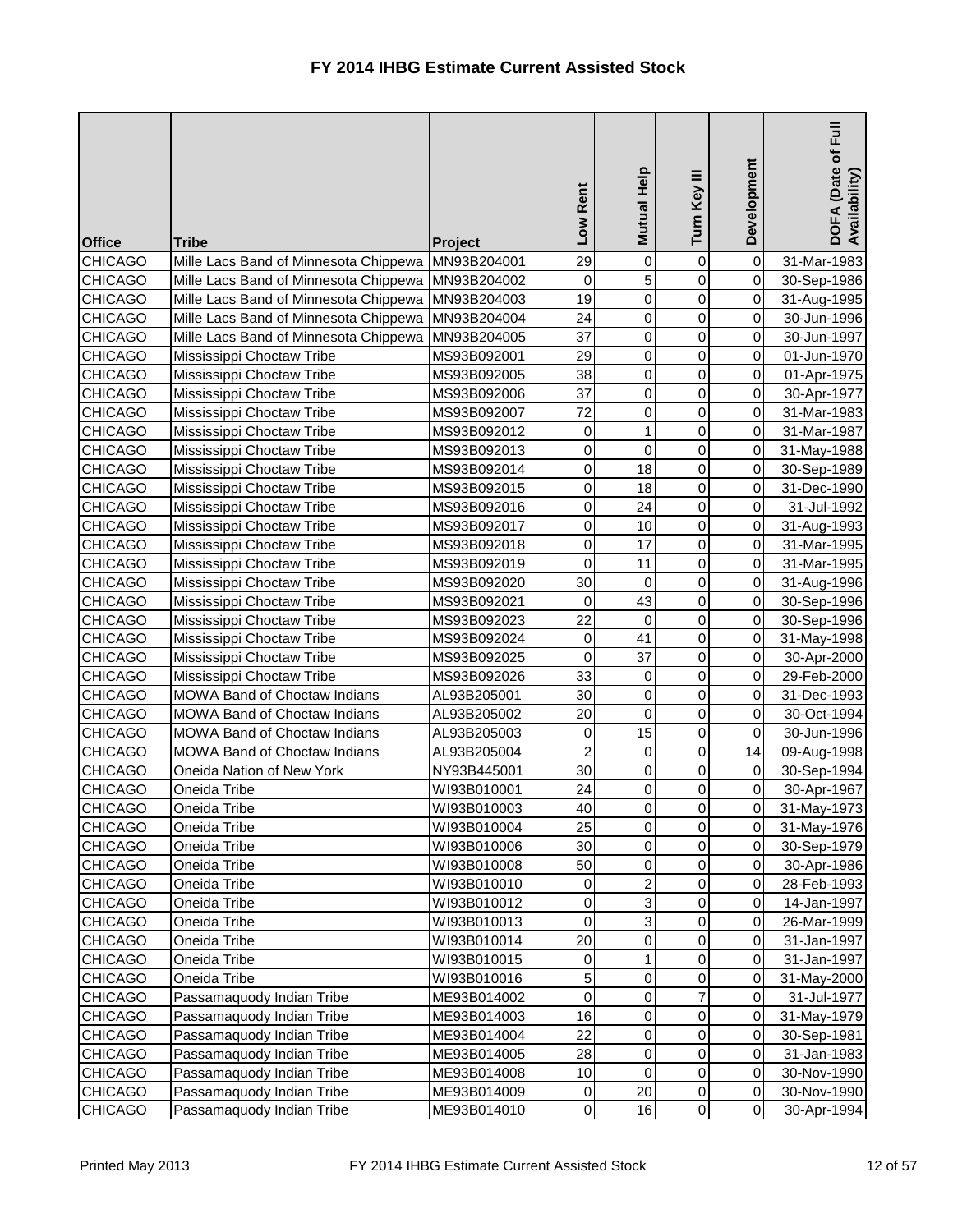| <b>Office</b>  | <b>Tribe</b>                           | <b>Project</b> | Rent<br>Low | Mutual Help    | Turn Key III   | Development    | $E_{\rm H}$<br>DOFA (Date of I<br>Availability) |
|----------------|----------------------------------------|----------------|-------------|----------------|----------------|----------------|-------------------------------------------------|
| <b>CHICAGO</b> | Passamaquody Indian Tribe              | ME93B014011    | 0           | 12             | $\mathbf 0$    | $\overline{0}$ | 29-Jul-1999                                     |
| <b>CHICAGO</b> | Penobscot Tribe                        | ME93B012001    | 4           | $\overline{0}$ | $\overline{7}$ | $\overline{0}$ | 31-Jul-1977                                     |
| <b>CHICAGO</b> | Penobscot Tribe                        | ME93B012002    | 8           | 0              | 0              | $\overline{0}$ | 30-Jun-1977                                     |
| <b>CHICAGO</b> | Penobscot Tribe                        | ME93B012003    | 0           | 0              | 8              | $\overline{0}$ | 30-Apr-1980                                     |
| <b>CHICAGO</b> | Penobscot Tribe                        | ME93B012004    | 22          | 0              | 0              | $\overline{0}$ | 31-Oct-1985                                     |
| <b>CHICAGO</b> | Penobscot Tribe                        | ME93B012006    | $\pmb{0}$   | 8              | 0              | $\overline{0}$ | 31-May-1992                                     |
| <b>CHICAGO</b> | Penobscot Tribe                        | ME93B012007    | 10          | $\mathsf 0$    | 0              | $\overline{0}$ | 30-Nov-1993                                     |
| <b>CHICAGO</b> | Penobscot Tribe                        | ME93B012008    | 10          | 0              | 0              | $\overline{0}$ | 31-Jul-1995                                     |
| <b>CHICAGO</b> | <b>Pleasant Point</b>                  | ME93B013002    | 16          | 0              | 0              | $\overline{0}$ | 29-Feb-1976                                     |
| <b>CHICAGO</b> | <b>Pleasant Point</b>                  | ME93B013008    | 0           | 17             | 0              | $\overline{0}$ | 30-Sep-1992                                     |
| <b>CHICAGO</b> | <b>Pleasant Point</b>                  | ME93B013009    | 15          | 0              | 0              | $\overline{0}$ | 31-Jul-1996                                     |
| <b>CHICAGO</b> | <b>Pleasant Point</b>                  | ME93B013010    | 0           | 9              | 0              | $\overline{0}$ | 08-Feb-1995                                     |
| <b>CHICAGO</b> | <b>Pleasant Point</b>                  | ME93B013011    | 0           | 12             | 0              | $\overline{0}$ | 30-Nov-1999                                     |
| <b>CHICAGO</b> | <b>Pleasant Point</b>                  | ME93B013012    | 20          | $\mathbf 0$    | 0              | $\overline{0}$ | 31-Aug-1997                                     |
| <b>CHICAGO</b> | <b>Pleasant Point</b>                  | ME93B013013    | $\pmb{0}$   | 13             | 0              | $\overline{0}$ | 30-Nov-1999                                     |
| <b>CHICAGO</b> | Poarch Band of Creek Indians           | AL93B204001    | 20          | 0              | 0              | $\overline{0}$ | 30-Sep-1987                                     |
| <b>CHICAGO</b> | Poarch Band of Creek Indians           | AL93B204002    | 30          | 0              | 0              | $\overline{0}$ | 30-Sep-1987                                     |
| <b>CHICAGO</b> | Poarch Band of Creek Indians           | AL93B204004    | 20          | $\mathsf 0$    | 0              | $\overline{0}$ | 31-Aug-1989                                     |
| <b>CHICAGO</b> | Poarch Band of Creek Indians           | AL93B204005    | 15          | 0              | 0              | $\overline{0}$ | 27-Feb-1995                                     |
| <b>CHICAGO</b> | Poarch Band of Creek Indians           | AL93B204006    | 10          | 0              | 0              | $\overline{0}$ | 27-Feb-1995                                     |
| <b>CHICAGO</b> | Poarch Band of Creek Indians           | AL93B204008    | 0           | 1              | 0              | $\overline{0}$ | 01-Oct-1998                                     |
| <b>CHICAGO</b> | Poarch Band of Creek Indians           | AL93B204009    | 0           | 7              | 0              | $\overline{0}$ | 01-Dec-1998                                     |
| <b>CHICAGO</b> | Poarch Band of Creek Indians           | AL93B204010    | $\pmb{0}$   | 5              | 0              | $\overline{0}$ | 01-Feb-1999                                     |
| <b>CHICAGO</b> | Poarch Band of Creek Indians           | AL93B204011    | $\pmb{0}$   | 22             | 0              | $\overline{0}$ | 01-Sep-1999                                     |
| <b>CHICAGO</b> | Pokagon Band of Potawatomi             | MI93B200001    | 0           | 15             | 0              | $\overline{0}$ | 31-Aug-2004                                     |
| <b>CHICAGO</b> | Prairie Island Sioux                   | MN93B207001    | 24          | $\mathbf 0$    | $\overline{0}$ | 0              | 30-Sep-1985                                     |
| <b>CHICAGO</b> | Red Cliff Band of Lake Superior Chippe | WI93B013001    | 20          | 0              | 0              | $\overline{O}$ | 01-Dec-1967                                     |
| <b>CHICAGO</b> | Red Cliff Band of Lake Superior Chippe | WI93B013003    | 3           | 2              | 0              | $\overline{0}$ | 30-Nov-1971                                     |
| <b>CHICAGO</b> | Red Cliff Band of Lake Superior Chippe | WI93B013004    | 50          | 0              | 0              | $\overline{0}$ | 31-Mar-1979                                     |
| <b>CHICAGO</b> | Red Cliff Band of Lake Superior Chippe | WI93B013005    | 26          | 1              | 0              | $\overline{0}$ | 31-Oct-1984                                     |
| <b>CHICAGO</b> | Red Cliff Band of Lake Superior Chippe | WI93B013007    | 0           | 1              | 0              | $\overline{O}$ | 30-Jun-1995                                     |
| <b>CHICAGO</b> | Red Cliff Band of Lake Superior Chippe | WI93B013008    | 0           | 1              | 0              | $\overline{0}$ | 31-Aug-1997                                     |
| <b>CHICAGO</b> | Red Cliff Band of Lake Superior Chippe | WI93B013009    | 18          | 0              | 0              | $\overline{0}$ | 31-Mar-1998                                     |
| <b>CHICAGO</b> | Red Lake Band of Chippewa              | MN93B016001    | 12          | 0              | 0              | $\overline{0}$ | 01-Sep-1967                                     |
| <b>CHICAGO</b> | Red Lake Band of Chippewa              | MN93B016003    | 10          | 0              | 0              | $\overline{0}$ | 01-Sep-1966                                     |
| <b>CHICAGO</b> | Red Lake Band of Chippewa              | MN93B016004    | 10          | 0              | 0              | $\overline{0}$ | 01-Mar-1969                                     |
| <b>CHICAGO</b> | Red Lake Band of Chippewa              | MN93B016011    | 17          | 0              | 0              | $\overline{0}$ | 30-Apr-1980                                     |
| <b>CHICAGO</b> | Red Lake Band of Chippewa              | MN93B016013    | 58          | 0              | 0              | $\overline{0}$ | 31-Oct-1983                                     |
| <b>CHICAGO</b> | Red Lake Band of Chippewa              | MN93B016014    | 20          | 0              | 0              | $\overline{0}$ | 30-Aug-1984                                     |
| <b>CHICAGO</b> | Red Lake Band of Chippewa              | MN93B016015    | 30          | 0              | 0              | $\overline{0}$ | 31-Dec-1984                                     |
| <b>CHICAGO</b> | Red Lake Band of Chippewa              | MN93B016021    | 0           | 0              | 0              | $\overline{0}$ | 31-Aug-1988                                     |
| <b>CHICAGO</b> | Red Lake Band of Chippewa              | MN93B016022    | $\pmb{0}$   | 30             | 0              | $\overline{0}$ | 31-Jan-1989                                     |
| <b>CHICAGO</b> | Red Lake Band of Chippewa              | MN93B016023    | 0           | 20             | $\overline{0}$ | $\overline{0}$ | 30-Nov-1990                                     |
| <b>CHICAGO</b> | Red Lake Band of Chippewa              | MN93B016024    | 31          | 0              | 0              | $\overline{0}$ | 30-Sep-1993                                     |
| <b>CHICAGO</b> | Red Lake Band of Chippewa              | MN93B016025    | 10          | $\pmb{0}$      | 0              | $\overline{0}$ | 28-Feb-1994                                     |
| <b>CHICAGO</b> | Red Lake Band of Chippewa              | MN93B016026    | 12          | $\overline{0}$ | $\overline{0}$ | $\overline{0}$ | 30-Sep-1994                                     |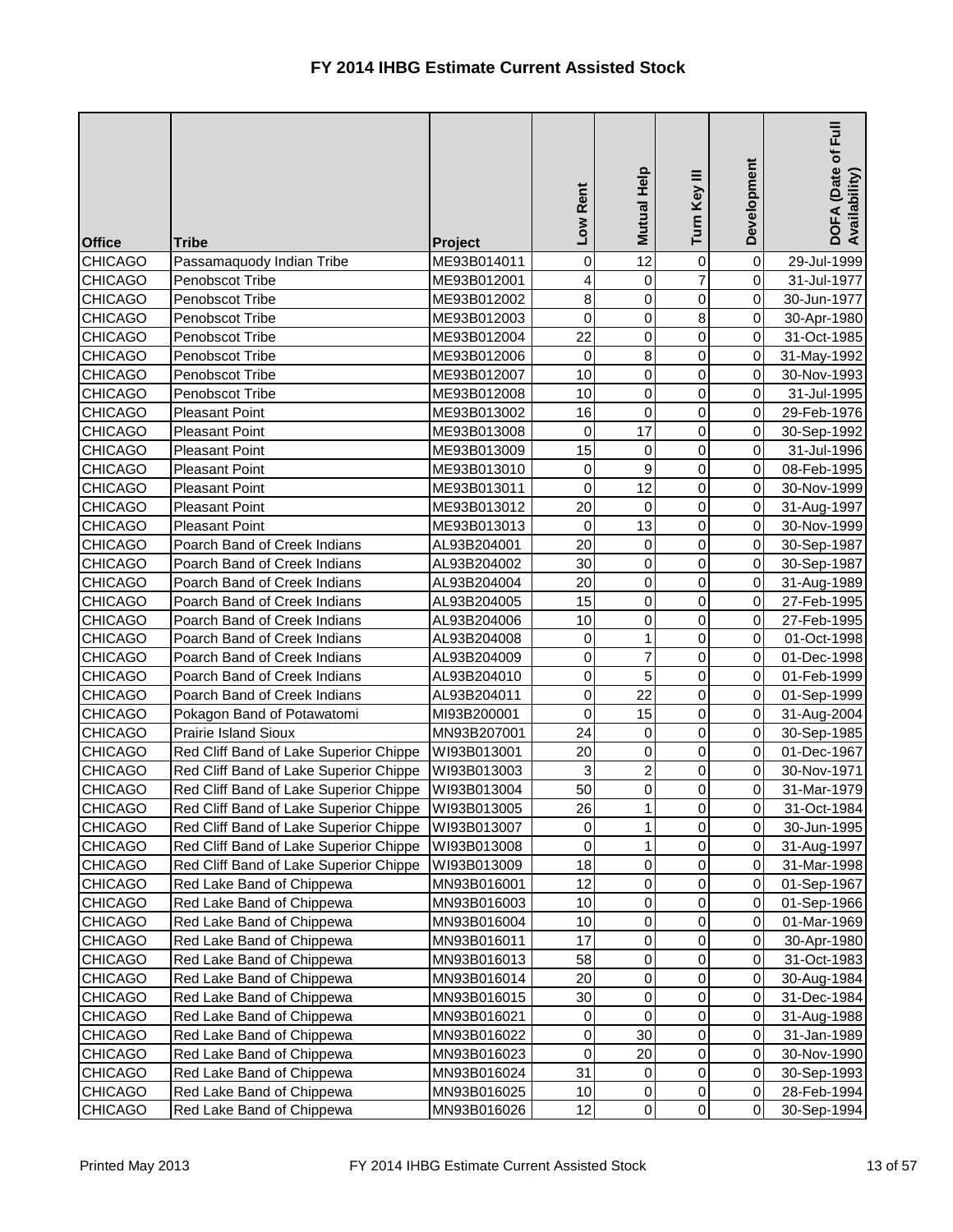| <b>Office</b>  | <b>Tribe</b>                           | Project     | Low Rent     | Mutual Help    | Turn Key III   | Development    | $E_{\rm H}$<br>DOFA (Date of I<br>Availability) |
|----------------|----------------------------------------|-------------|--------------|----------------|----------------|----------------|-------------------------------------------------|
| <b>CHICAGO</b> | Red Lake Band of Chippewa              | MN93B016027 | 44           | $\mathbf 0$    | $\mathbf 0$    | 0              | 30-Nov-1995                                     |
| <b>CHICAGO</b> | Red Lake Band of Chippewa              | MN93B016028 | 0            | 20             | 0              | $\overline{0}$ | 01-May-1997                                     |
| <b>CHICAGO</b> | Red Lake Band of Chippewa              | MN93B016029 | 40           | $\pmb{0}$      | 0              | $\overline{0}$ | 01-Oct-1997                                     |
| <b>CHICAGO</b> | Sac & Fox Tribe of the Mississippi, IA | IA93B112001 | 20           | 0              | 0              | $\overline{0}$ | 30-Jun-1981                                     |
| <b>CHICAGO</b> | Saginaw Chippewa                       | MI93B043002 | 12           | 0              | 0              | $\overline{0}$ | 30-Sep-1976                                     |
| <b>CHICAGO</b> | Saginaw Chippewa                       | MI93B043003 | 19           | $\mathsf 0$    | 0              | $\overline{0}$ | 31-Aug-1980                                     |
| <b>CHICAGO</b> | Saginaw Chippewa                       | MI93B043004 | 8            | 0              | 0              | $\overline{0}$ | 22-Nov-1992                                     |
| <b>CHICAGO</b> | Saginaw Chippewa                       | MI93B043007 | 9            | 0              | 0              | $\overline{0}$ | 30-Jun-1999                                     |
| <b>CHICAGO</b> | Saginaw Chippewa                       | MI93B043008 | 3            | 0              | 0              | $\overline{0}$ | 30-Jun-1999                                     |
| <b>CHICAGO</b> | Saint Croix Chippewa                   | WI93B062001 | 24           | $\mathsf 0$    | 0              | $\overline{0}$ | 01-May-1973                                     |
| <b>CHICAGO</b> | Saint Croix Chippewa                   | WI93B062003 | 30           | $\mathsf 0$    | 0              | $\overline{0}$ | 30-Nov-1982                                     |
| <b>CHICAGO</b> | Saint Croix Chippewa                   | WI93B062004 | 8            | $\pmb{0}$      | 0              | $\overline{0}$ | 30-Jun-1984                                     |
| <b>CHICAGO</b> | Saint Croix Chippewa                   | WI93B062005 | 10           | 0              | 0              | $\overline{0}$ | 30-Jun-1984                                     |
| <b>CHICAGO</b> | Saint Croix Chippewa                   | WI93B062006 | 10           | $\mathsf 0$    | 0              | $\overline{0}$ | 31-Aug-1986                                     |
| <b>CHICAGO</b> | Saint Croix Chippewa                   | WI93B062009 | 20           | $\mathsf 0$    | 0              | $\overline{0}$ | 31-Jan-1992                                     |
| <b>CHICAGO</b> | Saint Croix Chippewa                   | WI93B062010 | 37           | $\pmb{0}$      | 0              | $\overline{0}$ | 01-Dec-1973                                     |
| <b>CHICAGO</b> | Saint Croix Chippewa                   | WI93B062011 | 10           | $\mathbf 0$    | 0              | $\overline{0}$ | 30-Apr-1994                                     |
| <b>CHICAGO</b> | Saint Croix Chippewa                   | WI93B062012 | 0            | 10             | 0              | $\overline{0}$ | 30-Sep-1997                                     |
| <b>CHICAGO</b> | Saint Croix Chippewa                   | WI93B062013 | 21           | $\mathbf 0$    | 0              | $\overline{0}$ | 30-Apr-1996                                     |
| <b>CHICAGO</b> | Saint Croix Chippewa                   | WI93B062014 | 0            | 15             | 0              | $\overline{0}$ | 30-Apr-1996                                     |
| <b>CHICAGO</b> | Sault Ste. Marie Tribe                 | MI93B149001 | 48           | $\mathbf 0$    | 0              | $\overline{0}$ | 31-Mar-1983                                     |
| <b>CHICAGO</b> | Sault Ste. Marie Tribe                 | MI93B149003 | 40           | $\mathsf 0$    | 0              | $\overline{0}$ | 31-May-1983                                     |
| <b>CHICAGO</b> | Sault Ste. Marie Tribe                 | MI93B149005 | 88           | 0              | 0              | $\overline{0}$ | 30-Sep-1984                                     |
| <b>CHICAGO</b> | Sault Ste. Marie Tribe                 | MI93B149006 | 25           | $\mathsf{O}$   | 0              | $\overline{0}$ | 30-Nov-1984                                     |
| <b>CHICAGO</b> | Sault Ste. Marie Tribe                 | MI93B149007 | 12           | 0              | 0              | $\overline{0}$ | 31-Mar-1986                                     |
| <b>CHICAGO</b> | Sault Ste. Marie Tribe                 | MI93B149008 | $\mathsf{Q}$ | 0              | 0              | 0              | 31-Oct-1986                                     |
| <b>CHICAGO</b> | Sault Ste. Marie Tribe                 | MI93B149009 | 11           | $\mathbf 0$    | $\overline{0}$ | 0I             | 31-Oct-1986                                     |
| <b>CHICAGO</b> | Sault Ste. Marie Tribe                 | MI93B149010 | 0            | 0              | 0              | $\overline{0}$ | 31-Mar-1988                                     |
| <b>CHICAGO</b> | Sault Ste. Marie Tribe                 | MI93B149012 | 20           | 0              | 0              | $\overline{0}$ | 30-Jun-1992                                     |
| <b>CHICAGO</b> | Sault Ste. Marie Tribe                 | MI93B149013 | 10           | $\pmb{0}$      | 0              | $\overline{0}$ | 30-Nov-1992                                     |
| <b>CHICAGO</b> | Sault Ste. Marie Tribe                 | MI93B149014 | 51           | $\pmb{0}$      | 0              | $\overline{O}$ | 30-Jun-1997                                     |
| <b>CHICAGO</b> | Sault Ste. Marie Tribe                 | MI93B149015 | 39           | $\mathbf 0$    | 0              | $\overline{O}$ | 30-Jun-1997                                     |
| <b>CHICAGO</b> | Sault Ste. Marie Tribe                 | MI93B149016 | 45           | 0              | 0              | $\overline{O}$ | 30-Aug-1998                                     |
| <b>CHICAGO</b> | Sault Ste. Marie Tribe                 | MI93B149017 | $\pmb{0}$    | 10             | 0              | $\overline{0}$ | 30-Sep-1996                                     |
| <b>CHICAGO</b> | Sault Ste. Marie Tribe                 | MI93B149018 | $\pmb{0}$    | 4              | 0              | $\overline{O}$ | 01-Jan-1998                                     |
| <b>CHICAGO</b> | Sault Ste. Marie Tribe                 | MI93B149019 | $\pmb{0}$    | 5              | 0              | $\overline{0}$ | 31-Mar-2002                                     |
| <b>CHICAGO</b> | Sault Ste. Marie Tribe                 | MI93B149019 | $\pmb{0}$    | 11             | 0              | $\overline{0}$ | 31-Jul-2002                                     |
| <b>CHICAGO</b> | Sault Ste. Marie Tribe                 | MI93B149019 | $\pmb{0}$    | 9              | 0              | $\overline{0}$ | 31-Oct-2002                                     |
| <b>CHICAGO</b> | Seneca Nation of New York              | NY93B040001 | 25           | 0              | 0              | $\overline{0}$ | 01-Dec-1964                                     |
| <b>CHICAGO</b> | Seneca Nation of New York              | NY93B040002 | 17           | 0              | 0              | $\overline{0}$ | 01-May-1967                                     |
| <b>CHICAGO</b> | Seneca Nation of New York              | NY93B040004 | $\mathbf 0$  | 0              | 2              | $\overline{O}$ | 16-Feb-1979                                     |
| <b>CHICAGO</b> | Seneca Nation of New York              | NY93B040005 | 40           | 0              | $\overline{0}$ | $\overline{O}$ | 31-Oct-1981                                     |
| <b>CHICAGO</b> | Seneca Nation of New York              | NY93B040006 | $\mathbf 0$  | 0              | 38             | $\overline{0}$ | 31-May-1982                                     |
| <b>CHICAGO</b> | Seneca Nation of New York              | NY93B040007 | 51           | 0              | $\overline{0}$ | $\overline{0}$ | 31-Mar-1987                                     |
| <b>CHICAGO</b> | Seneca Nation of New York              | NY93B040009 | 28           | $\pmb{0}$      | 0              | $\overline{0}$ | 31-Mar-1989                                     |
| <b>CHICAGO</b> | Seneca Nation of New York              | NY93B040010 | 12           | $\overline{0}$ | $\overline{0}$ | $\overline{O}$ | 31-Jul-1997                                     |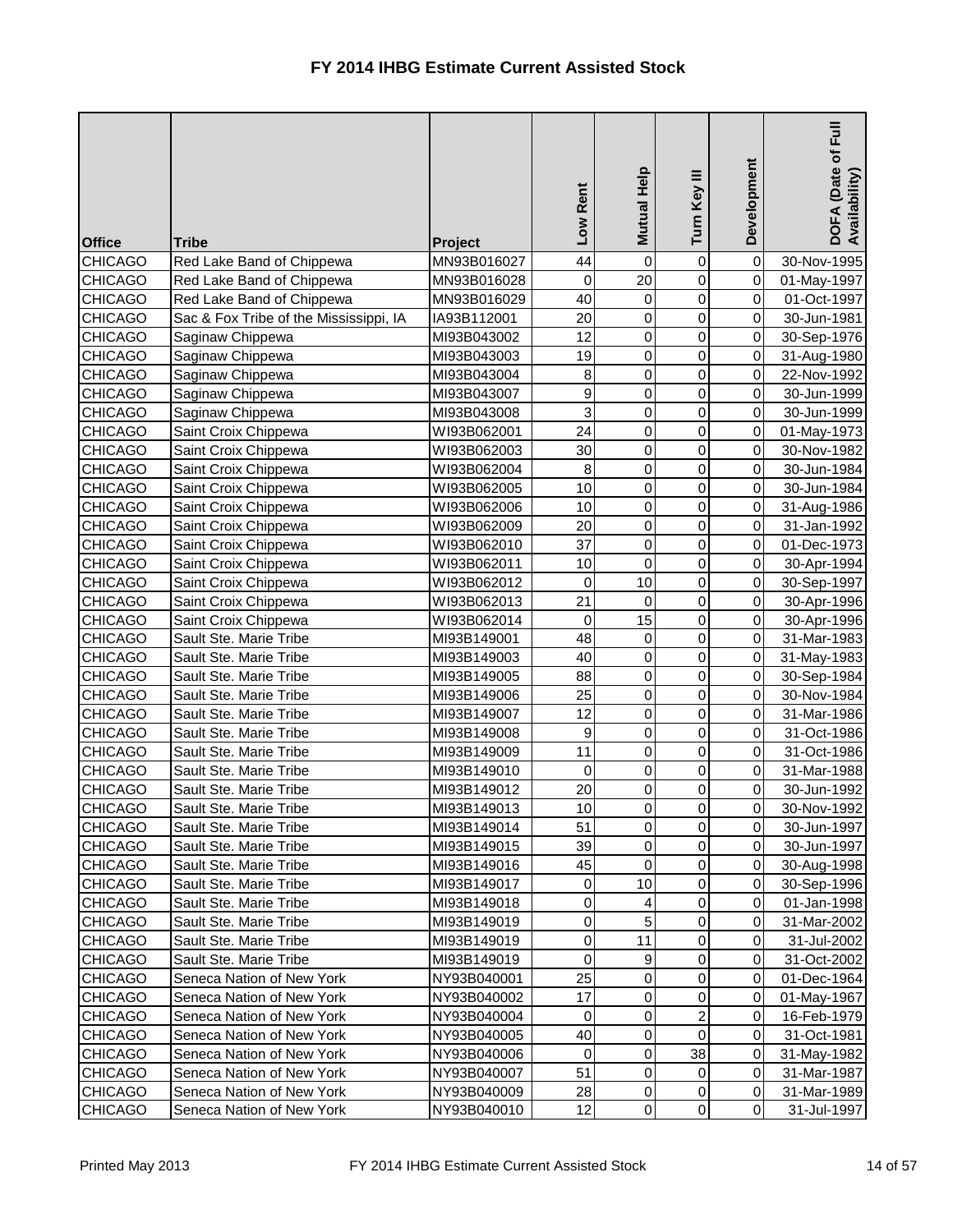| <b>Office</b>                    | <b>Tribe</b>                                         | Project                    | Low Rent         | Mutual Help    | Turn Key III   | Development                 | h<br><br>Eul<br>DOFA (Date of I<br>Availability) |
|----------------------------------|------------------------------------------------------|----------------------------|------------------|----------------|----------------|-----------------------------|--------------------------------------------------|
| <b>CHICAGO</b>                   | Seneca Nation of New York                            | NY93B040011                | 7                | 0              | 0              | $\pmb{0}$                   | 31-Jul-1997                                      |
| <b>CHICAGO</b>                   | Seneca Nation of New York                            | NY93B040013                | 0                | 10             | 0              | $\pmb{0}$                   | 31-Mar-2001                                      |
| <b>CHICAGO</b>                   | Seneca Nation of New York                            | NY93B040014                | $\mathbf{1}$     |                | 0              | $\mathsf 0$                 | 01-Jan-1997                                      |
| <b>CHICAGO</b>                   | Seneca Nation of New York                            | NY93B040015                | 0                | 0              | $\overline{0}$ | 25                          |                                                  |
| <b>CHICAGO</b>                   | Seneca Nation of New York                            | <b>SA16</b>                | 10               | 0              | 0              | $\pmb{0}$                   | 22-Sep-1997                                      |
| <b>CHICAGO</b>                   | Sokaogon Chippewa Tribe                              | WI93B036001                | 14               | 0              | 0              | $\pmb{0}$                   | 01-Dec-1972                                      |
| <b>CHICAGO</b>                   | Sokaogon Chippewa Tribe                              | WI93B036002                | 20               | 0              | $\mathbf 0$    | $\pmb{0}$                   | 30-Jun-1980                                      |
| <b>CHICAGO</b>                   | Sokaogon Chippewa Tribe                              | WI93B036003                | 10               | 0              | 0              | $\pmb{0}$                   | 28-Feb-1986                                      |
| <b>CHICAGO</b>                   | Sokaogon Chippewa Tribe                              | WI93B036004                | 30               | 0              | 0              | $\pmb{0}$                   | 30-Sep-1987                                      |
| <b>CHICAGO</b>                   | Sokaogon Chippewa Tribe                              | WI93B036005                | $\mathsf 0$      | 11             | 0              | $\pmb{0}$                   | 31-Dec-1989                                      |
| <b>CHICAGO</b>                   | Sokaogon Chippewa Tribe                              | WI93B036006                | 11               | 0              | 0              | $\pmb{0}$                   | 30-Nov-1989                                      |
| <b>CHICAGO</b>                   | Sokaogon Chippewa Tribe                              | WI93B036007                | 10               | 0              | 0              | $\pmb{0}$                   | 30-Jan-1994                                      |
| <b>CHICAGO</b>                   | Sokaogon Chippewa Tribe                              | WI93B036008                | 10               | 0              | 0              | $\pmb{0}$                   | 30-Aug-1994                                      |
| <b>CHICAGO</b>                   | Sokaogon Chippewa Tribe                              | WI93B036009                | 0                | 15             | 0              | $\pmb{0}$                   | 30-Jun-1997                                      |
| <b>CHICAGO</b>                   | Sokaogon Chippewa Tribe                              | WI93B036010                | 15               | 0              | 0              | $\pmb{0}$                   | 31-Aug-2000                                      |
| <b>CHICAGO</b>                   | St. Regis Mohawk Tribe                               | NY93B436003                | $\mathsf 0$      | 12             | 0              | $\pmb{0}$                   | 31-Mar-1990                                      |
| <b>CHICAGO</b>                   | St. Regis Mohawk Tribe                               | NY93B436004                | 10               | 0              | 0              | $\pmb{0}$                   | 31-Mar-1990                                      |
| <b>CHICAGO</b>                   | St. Regis Mohawk Tribe                               | NY93B436005                | $\boldsymbol{9}$ | 0              | 0              | $\pmb{0}$                   | 28-Feb-1991                                      |
| <b>CHICAGO</b>                   | St. Regis Mohawk Tribe                               | NY93B436006                | $\pmb{0}$        | 10             | 0              | $\pmb{0}$                   | 24-Dec-1991                                      |
| <b>CHICAGO</b>                   | St. Regis Mohawk Tribe                               | NY93B436007                | $\pmb{0}$        | 15             | 0              | $\pmb{0}$                   | 28-Feb-1994                                      |
| <b>CHICAGO</b>                   | St. Regis Mohawk Tribe                               | NY93B436008                | $\mathbf 0$      | 16             | 0              | $\pmb{0}$                   | 28-Feb-1994                                      |
| <b>CHICAGO</b>                   | St. Regis Mohawk Tribe                               | NY93B436009                | 13               | 0              | 0              | $\pmb{0}$                   | 10-May-1995                                      |
| <b>CHICAGO</b>                   | St. Regis Mohawk Tribe                               | NY93B436010                | 0                | 31             | 0              | $\pmb{0}$                   | 28-Feb-1995                                      |
| <b>CHICAGO</b>                   | St. Regis Mohawk Tribe                               | NY93B436011                | $\mathsf 0$      | 17             | $\overline{0}$ | $\pmb{0}$                   | 31-Jan-1997                                      |
| <b>CHICAGO</b>                   | St. Regis Mohawk Tribe                               | NY93B436012                | 19               | 0              | 0              | $\pmb{0}$                   | 31-Dec-1999                                      |
| <b>CHICAGO</b>                   | St. Regis Mohawk Tribe                               | NY93B436012                | $\mathbf{1}$     | 0              | $\overline{0}$ | $\overline{0}$              | 31-Dec-2000                                      |
| <b>CHICAGO</b>                   | St. Regis Mohawk Tribe                               | NY93B436013                | 4                | 0              | $\overline{0}$ | $\mathbf 0$                 | 31-Dec-2000                                      |
| <b>CHICAGO</b>                   | St. Regis Mohawk Tribe                               | NY93B436013                | 3                | 0              | $\overline{0}$ | $\pmb{0}$                   | 31-Aug-2002                                      |
| <b>CHICAGO</b>                   | St. Regis Mohawk Tribe                               | NY93B436013                | 28               | 0              | 0              | $\pmb{0}$                   | 31-Dec-1999                                      |
| <b>CHICAGO</b>                   | St. Regis Mohawk Tribe                               | NY93B436014                | 0<br>18          | 7              | 0              | $\pmb{0}$<br>$\pmb{0}$      | 30-Apr-1997                                      |
| <b>CHICAGO</b>                   | Stockbridge-Munsee Tribe                             | WI93B014001                |                  | 0              | 0              |                             | 01-Sep-1967                                      |
| <b>CHICAGO</b><br><b>CHICAGO</b> | Stockbridge-Munsee Tribe<br>Stockbridge-Munsee Tribe | WI93B014004                | $\,6$<br>10      | 0<br>0         | 0<br>0         | 0                           | 01-Dec-1972                                      |
| <b>CHICAGO</b>                   | Stockbridge-Munsee Tribe                             | WI93B014010<br>WI93B014011 | $\pmb{0}$        |                | 0              | $\overline{c}$<br>$\pmb{0}$ | 01-Jul-1998<br>01-Mar-1998                       |
| <b>CHICAGO</b>                   | <b>Upper Sioux Indian Community</b>                  | MN93B207006                | $\pmb{0}$        | 11             | 0              | 0                           | 01-Dec-1999                                      |
| <b>CHICAGO</b>                   | <b>Upper Sioux Indian Community</b>                  | MN93B207006                | $\pmb{0}$        | 4              | 0              | $\pmb{0}$                   | 01-Jan-2001                                      |
| <b>CHICAGO</b>                   | Waccamaw Siouan State Tribe                          | NC93B171004                | 3                | 0              | 0              | $\pmb{0}$                   | 30-Sep-1998                                      |
| <b>CHICAGO</b>                   | Wampanoag Tribe of Gay Head                          | MA93B176001                | 18               | 0              | 0              | $\mathbf 0$                 | 31-Mar-1996                                      |
| <b>CHICAGO</b>                   | Wampanoag Tribe of Gay Head                          | MA93B176002                | $\pmb{0}$        | $\overline{7}$ | 0              | $\pmb{0}$                   | 31-Dec-2000                                      |
| <b>CHICAGO</b>                   | Wampanoag Tribe of Gay Head                          | MA93B176003                | $\,6$            | 0              | 0              | $\pmb{0}$                   | 30-Sep-1998                                      |
| <b>CHICAGO</b>                   | Wampanoag Tribe of Gay Head                          | MA93B176003                | $\overline{2}$   | 0              | 0              | $\pmb{0}$                   | 31-Oct-2003                                      |
| <b>CHICAGO</b>                   | White Earth Band of Minnesota Chippew MN93B013001    |                            | 50               | 0              | 0              | $\pmb{0}$                   | 01-Apr-1968                                      |
| <b>CHICAGO</b>                   | White Earth Band of Minnesota Chippew MN93B013005    |                            | 15               | 0              | 0              | $\pmb{0}$                   | 01-Jan-1968                                      |
| <b>CHICAGO</b>                   | White Earth Band of Minnesota Chippew MN93B013006    |                            | 50               | 0              | 0              | $\pmb{0}$                   | 30-Jul-1979                                      |
| <b>CHICAGO</b>                   | White Earth Band of Minnesota Chippew MN93B013008    |                            | $\bf 8$          | 0              | $\overline{0}$ | $\pmb{0}$                   | 31-Oct-1981                                      |
| <b>CHICAGO</b>                   | White Earth Band of Minnesota Chippew MN93B013009    |                            | 60               | $\overline{0}$ | $\overline{0}$ | $\pmb{0}$                   | 30-Jun-1984                                      |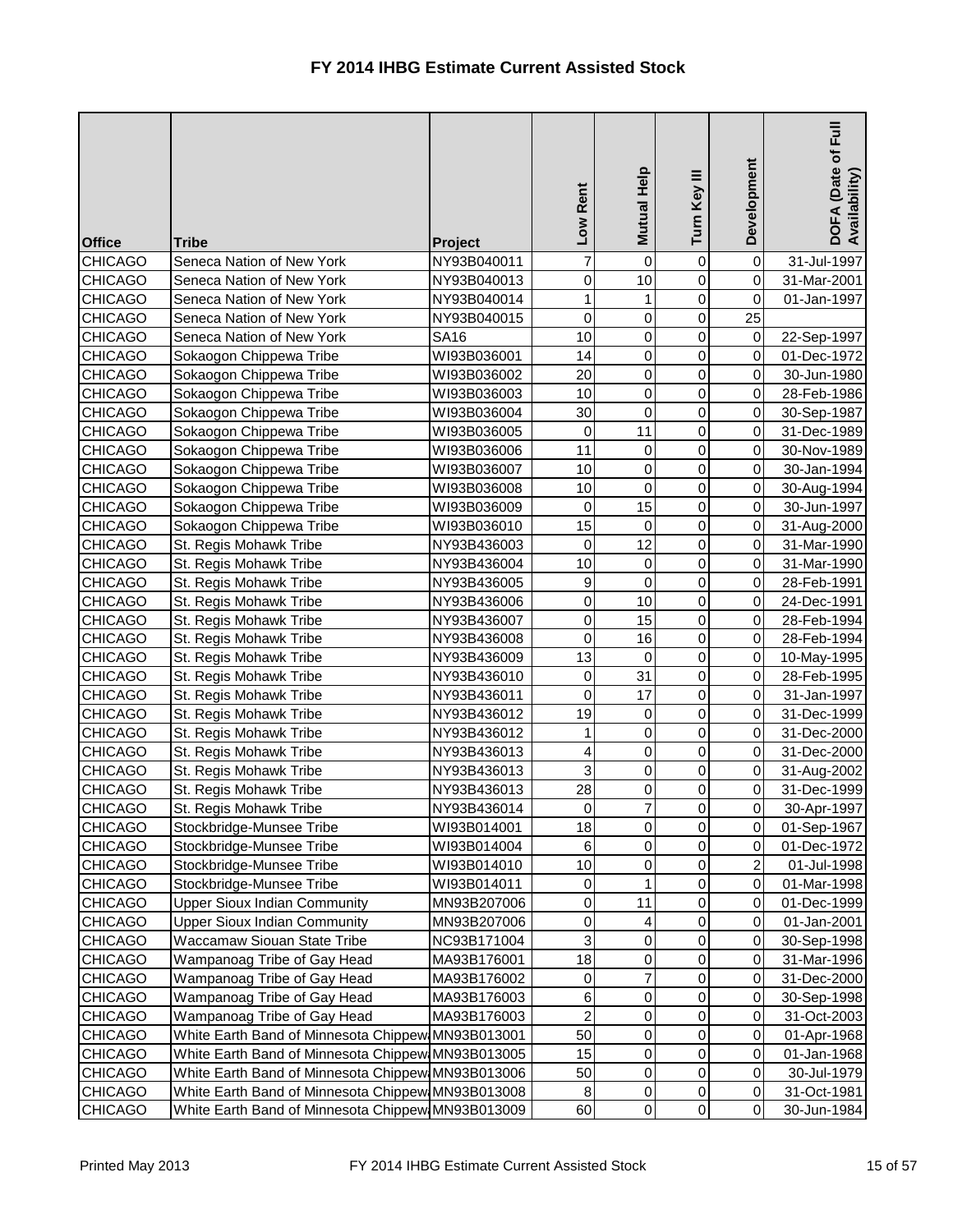| <b>Office</b>  | Tribe                                             | <b>Project</b> |       | <b>Help</b><br>Mutual | Ξ<br>Key<br>E | velopment<br>ق | 正<br>ō<br>(Date<br>Availability)<br>ā |
|----------------|---------------------------------------------------|----------------|-------|-----------------------|---------------|----------------|---------------------------------------|
| <b>CHICAGO</b> | White Earth Band of Minnesota Chippew MN93B013010 |                | 0     |                       |               | 0              | 28-Feb-1987                           |
| <b>CHICAGO</b> | White Earth Band of Minnesota Chippew MN93B013015 |                | 20    |                       |               | 0              | 31-Dec-1990                           |
| <b>CHICAGO</b> | White Earth Band of Minnesota Chippew MN93B013016 |                | 20    |                       |               | $\Omega$       | 31-Jan-1992                           |
| <b>CHICAGO</b> | White Earth Band of Minnesota Chippew MN93B013019 |                | 20    |                       |               |                | 31-Dec-1995                           |
| <b>CHICAGO</b> | White Earth Band of Minnesota Chippew MN93B013020 |                |       | 22                    |               | 0              | 30-Sep-1998                           |
| <b>CHICAGO</b> | White Earth Band of Minnesota Chippew MN93B013021 |                | 22    |                       |               | 0              | 31-Jul-1998                           |
| <b>CHICAGO</b> | White Earth Band of Minnesota Chippew MN93B013022 |                |       |                       |               | 25             |                                       |
| <b>CHICAGO</b> | <b>TOTAL</b>                                      |                | 5,482 | 1,342                 | 62            | 100            |                                       |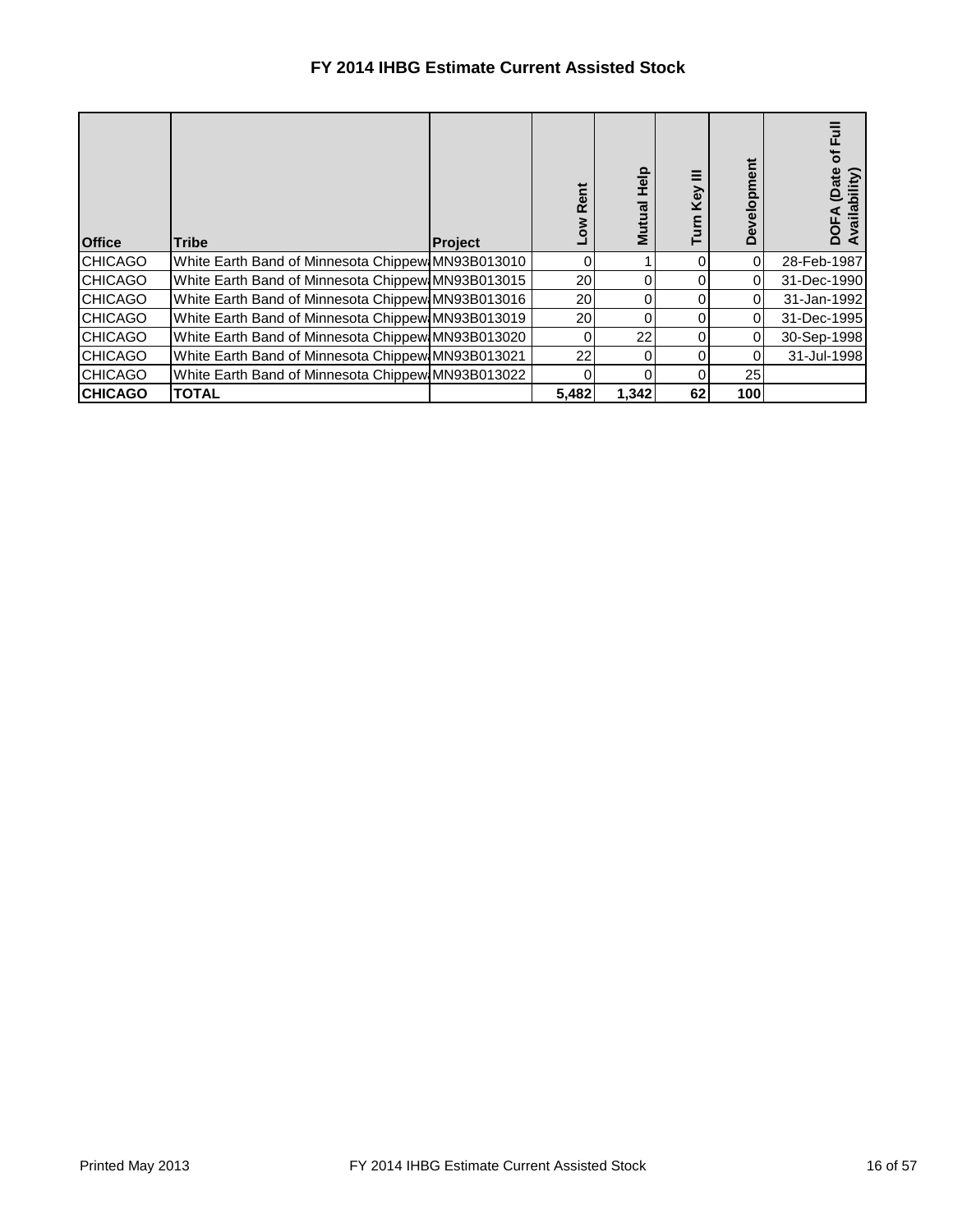| <b>Office</b> | <b>Tribe</b>                | Project     | Low Rent        | Mutual Help    | Turn Key III   | Development    | $E_{\rm H}$<br>DOFA (Date of I<br>Availability) |
|---------------|-----------------------------|-------------|-----------------|----------------|----------------|----------------|-------------------------------------------------|
| <b>DENVER</b> | <b>Blackfeet Tribe</b>      | MT10B008001 | 50              | $\mathbf 0$    | 0              | $\overline{0}$ | 31-Jan-1966                                     |
| <b>DENVER</b> | <b>Blackfeet Tribe</b>      | MT10B008002 | 0               | $\overline{2}$ | 0              | $\overline{0}$ | 30-Apr-1972                                     |
| <b>DENVER</b> | <b>Blackfeet Tribe</b>      | MT10B008006 | 55              | 0              | $\overline{0}$ | $\overline{0}$ | 31-Mar-1971                                     |
| <b>DENVER</b> | <b>Blackfeet Tribe</b>      | MT10B008007 | 55              | $\pmb{0}$      | $\overline{0}$ | $\overline{0}$ | 31-Dec-1973                                     |
| <b>DENVER</b> | <b>Blackfeet Tribe</b>      | MT10B008008 | $\,6$           | 0              | 0              | $\overline{0}$ | 30-Jun-1977                                     |
| <b>DENVER</b> | <b>Blackfeet Tribe</b>      | MT10B008010 | 0               | 3              | 0              | $\overline{0}$ | 30-Sep-1979                                     |
| <b>DENVER</b> | <b>Blackfeet Tribe</b>      | MT10B008011 | 14              | $\mathbf 0$    | 0              | $\overline{0}$ | 31-May-1977                                     |
| <b>DENVER</b> | <b>Blackfeet Tribe</b>      | MT10B008012 | 25              | 0              | 0              | $\overline{0}$ | 28-Feb-1975                                     |
| <b>DENVER</b> | <b>Blackfeet Tribe</b>      | MT10B008013 | 10              | 0              | 0              | $\overline{0}$ | 31-May-1975                                     |
| <b>DENVER</b> | <b>Blackfeet Tribe</b>      | MT10B008014 | 43              | 0              | 0              | $\overline{0}$ | 30-Sep-1975                                     |
| <b>DENVER</b> | <b>Blackfeet Tribe</b>      | MT10B008015 | $\pmb{0}$       | 71             | 0              | $\overline{0}$ | 31-Jul-1979                                     |
| <b>DENVER</b> | <b>Blackfeet Tribe</b>      | MT10B008017 | $\pmb{0}$       | 53             | $\overline{0}$ | $\overline{0}$ | 30-Sep-1980                                     |
| <b>DENVER</b> | <b>Blackfeet Tribe</b>      | MT10B008018 | 50              | 0              | 0              | $\overline{0}$ | 31-Aug-1981                                     |
| <b>DENVER</b> | <b>Blackfeet Tribe</b>      | MT10B008019 | 0               | 2              | 0              | $\overline{0}$ | 31-Jul-1981                                     |
| <b>DENVER</b> | <b>Blackfeet Tribe</b>      | MT10B008020 | 50              | 0              | 0              | $\overline{0}$ | 31-Jul-1982                                     |
| <b>DENVER</b> | <b>Blackfeet Tribe</b>      | MT10B008021 | 0               | $\overline{c}$ | 0              | $\overline{0}$ | 30-Jun-1982                                     |
| <b>DENVER</b> | <b>Blackfeet Tribe</b>      | MT10B008022 | 20              | 0              | 0              | $\overline{0}$ | 31-Jan-1984                                     |
| <b>DENVER</b> | <b>Blackfeet Tribe</b>      | MT10B008023 | 20              | 0              | 0              | $\overline{0}$ | 31-Mar-1984                                     |
| <b>DENVER</b> | <b>Blackfeet Tribe</b>      | MT10B008024 | 25              | 0              | 0              | $\overline{0}$ | 30-Nov-1981                                     |
| <b>DENVER</b> | <b>Blackfeet Tribe</b>      | MT10B008036 | 11              | 0              | $\overline{0}$ | $\overline{0}$ | 31-Oct-1985                                     |
| <b>DENVER</b> | <b>Blackfeet Tribe</b>      | MT10B008037 | 10              | 0              | 0              | $\overline{0}$ | 30-Sep-1986                                     |
| <b>DENVER</b> | <b>Blackfeet Tribe</b>      | MT10B008045 | 50              | 0              | 0              | $\overline{0}$ | 31-Jul-1988                                     |
| <b>DENVER</b> | <b>Blackfeet Tribe</b>      | MT10B008046 | 50              | $\mathbf 0$    | 0              | $\overline{0}$ | 30-Sep-1988                                     |
| <b>DENVER</b> | <b>Blackfeet Tribe</b>      | MT91B008047 | 0               | 24             | 0              | $\overline{0}$ | 31-Jan-1992                                     |
| <b>DENVER</b> | <b>Blackfeet Tribe</b>      | MT91B008048 | 0               | 49             | 0              | $\overline{0}$ | 29-Feb-1992                                     |
| <b>DENVER</b> | <b>Blackfeet Tribe</b>      | MT91B008049 | 10 <sub>1</sub> | $\overline{0}$ | $\overline{0}$ | $\overline{O}$ | 30-Apr-1992                                     |
| <b>DENVER</b> | <b>Blackfeet Tribe</b>      | MT91B008050 | 50              | $\mathbf 0$    | $\overline{0}$ | $\overline{O}$ | 30-Nov-1994                                     |
| <b>DENVER</b> | <b>Blackfeet Tribe</b>      | MT91B008051 | 0               | 30             | 0              | $\overline{0}$ | 30-Jun-1997                                     |
| <b>DENVER</b> | <b>Blackfeet Tribe</b>      | MT91B008052 | 25              | 0              | 0              | $\overline{0}$ | 30-Jun-1995                                     |
| <b>DENVER</b> | <b>Blackfeet Tribe</b>      | MT91B008053 | 0               | 49             | 0              | $\overline{0}$ | 30-Jun-1997                                     |
| <b>DENVER</b> | <b>Blackfeet Tribe</b>      | MT91B008055 | 20              | 0              | 0              | $\overline{0}$ | 31-Mar-2000                                     |
| <b>DENVER</b> | <b>Cheyenne River Sioux</b> | SD10B005001 | 46              | $\pmb{0}$      | 0              | $\overline{0}$ | 28-Feb-1966                                     |
| <b>DENVER</b> | <b>Cheyenne River Sioux</b> | SD10B005002 | 32              | $\pmb{0}$      | 0              | $\overline{0}$ | 31-Aug-1968                                     |
| <b>DENVER</b> | <b>Cheyenne River Sioux</b> | SD10B005004 | 156             | $\pmb{0}$      | 0              | $\overline{0}$ | 31-Dec-1974                                     |
| <b>DENVER</b> | <b>Cheyenne River Sioux</b> | SD10B005005 | 68              | $\pmb{0}$      | 0              | $\overline{0}$ | 31-May-1976                                     |
| <b>DENVER</b> | <b>Cheyenne River Sioux</b> | SD10B005008 | 53              | 0              | 0              | $\overline{0}$ | 30-Nov-1977                                     |
| <b>DENVER</b> | <b>Cheyenne River Sioux</b> | SD10B005009 | $\pmb{0}$       | 1              | 0              | $\overline{0}$ | 30-Sep-1977                                     |
| <b>DENVER</b> | <b>Cheyenne River Sioux</b> | SD10B005012 | 58              | 0              | 0              | $\overline{0}$ | 30-Sep-1981                                     |
| <b>DENVER</b> | <b>Cheyenne River Sioux</b> | SD10B005014 | 56              | $\pmb{0}$      | 0              | $\overline{0}$ | 30-Sep-1980                                     |
| <b>DENVER</b> | <b>Cheyenne River Sioux</b> | SD10B005016 | 94              | 0              | 0              | $\overline{0}$ | 31-Dec-1986                                     |
| <b>DENVER</b> | <b>Cheyenne River Sioux</b> | SD10B005017 | 0               | 44             | 0              | $\overline{0}$ | 30-Sep-1987                                     |
| <b>DENVER</b> | <b>Cheyenne River Sioux</b> | SD91B005020 | $\pmb{0}$       | 33             | 0              | $\overline{0}$ | 30-Sep-1994                                     |
| <b>DENVER</b> | <b>Cheyenne River Sioux</b> | SD91B005021 | 15              | 0              | 0              | $\overline{0}$ | 30-Jun-1994                                     |
| <b>DENVER</b> | <b>Cheyenne River Sioux</b> | SD91B005023 | $\overline{2}$  | $\pmb{0}$      | 0              | $\overline{0}$ | 31-Aug-1976                                     |
| <b>DENVER</b> | <b>Cheyenne River Sioux</b> | SD91B005024 | 91              | $\pmb{0}$      | 0              | $\overline{0}$ | 30-Sep-1998                                     |
| <b>DENVER</b> | <b>Cheyenne River Sioux</b> | SD91B005025 | $\pmb{0}$       | 26             | $\overline{0}$ | $\overline{0}$ | 31-Dec-1974                                     |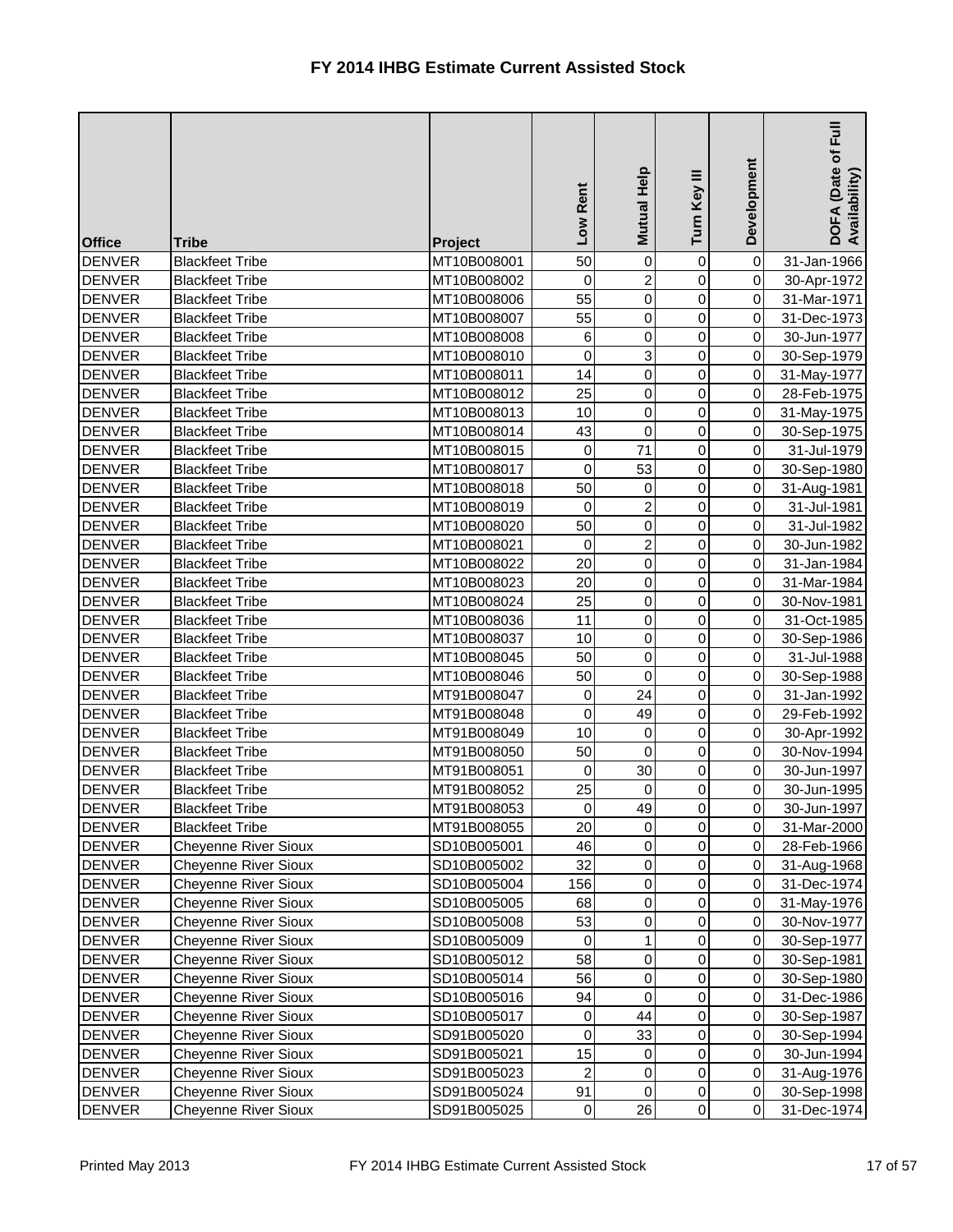| <b>Office</b> | <b>Tribe</b>                          | Project     | Low Rent                | Mutual Help    | Turn Key III   | Development    | <b>下</b> 山<br>DOFA (Date of I<br>Availability) |
|---------------|---------------------------------------|-------------|-------------------------|----------------|----------------|----------------|------------------------------------------------|
| <b>DENVER</b> | <b>Cheyenne River Sioux</b>           | SD91B005026 | 27                      | 0              | $\mathbf 0$    | $\overline{0}$ | 30-Apr-1999                                    |
| <b>DENVER</b> | Chippewa Cree of the Rocky Boy's Res. | MT10B011001 | 0                       | 5              | 0              | $\overline{0}$ | 31-May-1969                                    |
| <b>DENVER</b> | Chippewa Cree of the Rocky Boy's Res. | MT10B011002 | 0                       | $\overline{2}$ | $\overline{0}$ | $\overline{0}$ | 31-Dec-1967                                    |
| <b>DENVER</b> | Chippewa Cree of the Rocky Boy's Res. | MT10B011003 | 0                       | $\overline{c}$ | 0              | $\overline{0}$ | 30-Sep-1971                                    |
| <b>DENVER</b> | Chippewa Cree of the Rocky Boy's Res. | MT10B011004 | $\pmb{0}$               | 8              | 0              | $\overline{0}$ | 31-May-1972                                    |
| <b>DENVER</b> | Chippewa Cree of the Rocky Boy's Res. | MT10B011005 | 0                       | $\overline{c}$ | 0              | $\overline{0}$ | 30-Nov-1971                                    |
| <b>DENVER</b> | Chippewa Cree of the Rocky Boy's Res. | MT10B011006 | 0                       | $\overline{2}$ | 0              | $\overline{0}$ | 31-Oct-1970                                    |
| <b>DENVER</b> | Chippewa Cree of the Rocky Boy's Res. | MT10B011007 | 30                      | $\mathsf 0$    | 0              | $\overline{0}$ | 31-Dec-1971                                    |
| <b>DENVER</b> | Chippewa Cree of the Rocky Boy's Res. | MT10B011008 | 0                       | 17             | 0              | $\overline{0}$ | 31-Oct-1974                                    |
| <b>DENVER</b> | Chippewa Cree of the Rocky Boy's Res. | MT10B011009 | 0                       | 7              | 0              | $\overline{0}$ | 30-Nov-1974                                    |
| <b>DENVER</b> | Chippewa Cree of the Rocky Boy's Res. | MT10B011010 | 0                       | 5              | $\overline{0}$ | $\overline{0}$ | 30-May-1976                                    |
| <b>DENVER</b> | Chippewa Cree of the Rocky Boy's Res. | MT10B011011 | $\pmb{0}$               | 8              | $\overline{0}$ | $\overline{O}$ | 31-Jul-1977                                    |
| <b>DENVER</b> | Chippewa Cree of the Rocky Boy's Res. | MT10B011012 | 40                      | 0              | 0              | $\overline{0}$ | 30-Jan-1980                                    |
| <b>DENVER</b> | Chippewa Cree of the Rocky Boy's Res. | MT10B011013 | 36                      | $\mathsf 0$    | $\overline{0}$ | $\overline{0}$ | 31-May-1986                                    |
| <b>DENVER</b> | Chippewa Cree of the Rocky Boy's Res. | MT91B011021 | 43                      | 0              | $\overline{0}$ | $\overline{0}$ | 30-Sep-1990                                    |
| <b>DENVER</b> | Chippewa Cree of the Rocky Boy's Res. | MT91B011022 | 0                       | 22             | 0              | $\overline{0}$ | 30-Sep-1990                                    |
| <b>DENVER</b> | Chippewa Cree of the Rocky Boy's Res. | MT91B011023 | 15                      | 0              | 0              | $\overline{0}$ | 30-Aug-1994                                    |
| <b>DENVER</b> | Chippewa Cree of the Rocky Boy's Res. | MT91B011024 | 45                      | $\mathsf 0$    | 0              | $\overline{0}$ | 31-Oct-1995                                    |
| <b>DENVER</b> | Chippewa Cree of the Rocky Boy's Res. | MT91B011025 | 20                      | 0              | $\overline{0}$ | $\overline{0}$ | 31-Oct-1995                                    |
| <b>DENVER</b> | Chippewa Cree of the Rocky Boy's Res. | MT91B011026 | 40                      | $\mathsf 0$    | $\overline{0}$ | $\overline{0}$ | 31-Dec-1996                                    |
| <b>DENVER</b> | Chippewa Cree of the Rocky Boy's Res. | MT91B011027 | 5                       | 0              | 0              | $\overline{0}$ | 30-Aug-1994                                    |
| <b>DENVER</b> | Chippewa Cree of the Rocky Boy's Res. | MT91B011028 | 22                      | $\mathsf 0$    | 0              | $\overline{0}$ | 31-Mar-1999                                    |
| <b>DENVER</b> | <b>Crow Creek Sioux</b>               | SD10B004001 | 50                      | 0              | $\overline{0}$ | $\overline{O}$ | 30-Apr-1966                                    |
| <b>DENVER</b> | <b>Crow Creek Sioux</b>               | SD10B004003 | 20                      | $\mathsf{O}$   | $\overline{0}$ | $\overline{0}$ | 30-Sep-1969                                    |
| <b>DENVER</b> | <b>Crow Creek Sioux</b>               | SD10B004004 | 6                       | 0              | 0              | $\overline{0}$ | 31-Aug-1972                                    |
| <b>DENVER</b> | <b>Crow Creek Sioux</b>               | SD10B004006 | 36                      | $\overline{0}$ | $\overline{0}$ | 0              | 31-Dec-1973                                    |
| <b>DENVER</b> | <b>Crow Creek Sioux</b>               | SD10B004008 | 15                      | $\mathbf 0$    | $\overline{0}$ | 0I             | 30-Nov-1976                                    |
| <b>DENVER</b> | <b>Crow Creek Sioux</b>               | SD10B004010 | 31                      | $\pmb{0}$      | 0              | $\overline{O}$ | 31-Jan-1981                                    |
| <b>DENVER</b> | <b>Crow Creek Sioux</b>               | SD91B004013 | 10                      | 0              | 0              |                | 30-Nov-1994                                    |
| <b>DENVER</b> | <b>Crow Creek Sioux</b>               | SD91B004014 | $\pmb{0}$               | 10             | 0              | $\overline{0}$ | 30-Apr-1994                                    |
| <b>DENVER</b> | <b>Crow Creek Sioux</b>               | SD91B004015 | $\pmb{0}$               | 24             | 0              | $\overline{O}$ | 31-Oct-1995                                    |
| <b>DENVER</b> | <b>Crow Creek Sioux</b>               | SD91B004016 | 10                      | $\pmb{0}$      | 0              | $\overline{0}$ | 31-Mar-1997                                    |
| <b>DENVER</b> | <b>Crow Creek Sioux</b>               | SD91B004017 | 20                      | 0              | 0              | $\overline{O}$ | 30-Jun-1998                                    |
| <b>DENVER</b> | Crow Tribe                            | MT10B014001 | $\pmb{0}$               | 1              | 0              | $\overline{0}$ | 30-Sep-1970                                    |
| <b>DENVER</b> | Crow Tribe                            | MT10B014002 | 0                       | 0              | $\overline{3}$ | $\overline{O}$ | 28-Feb-1973                                    |
| <b>DENVER</b> | Crow Tribe                            | MT10B014003 | $\pmb{0}$               | 2              | 0              | $\overline{0}$ | 31-Dec-1973                                    |
| <b>DENVER</b> | <b>Crow Tribe</b>                     | MT10B014004 | 37                      | 0              | 0              | $\overline{0}$ | 31-Dec-1973                                    |
| <b>DENVER</b> | <b>Crow Tribe</b>                     | MT10B014005 | 0                       |                | 0              | $\overline{0}$ | 31-Dec-1973                                    |
| <b>DENVER</b> | <b>Crow Tribe</b>                     | MT10B014006 | $\overline{5}$          | 0              | 0              | $\overline{0}$ | 31-Dec-1973                                    |
| <b>DENVER</b> | <b>Crow Tribe</b>                     | MT10B014007 | 0                       | $\overline{c}$ | 0              | $\overline{0}$ | 30-Nov-1979                                    |
| <b>DENVER</b> | Crow Tribe                            | MT10B014008 | 40                      | 0              | 0              | $\overline{0}$ | 30-Nov-1979                                    |
| <b>DENVER</b> | Crow Tribe                            | MT10B014009 | 14                      | 0              | 0              | $\overline{0}$ | 31-Aug-1981                                    |
| <b>DENVER</b> | Crow Tribe                            | MT10B014010 | 44                      | $\overline{0}$ | $\mathbf 0$    | $\overline{0}$ | 31-Jul-1981                                    |
| <b>DENVER</b> | Crow Tribe                            | MT10B014011 | 0                       | 49             | 0              | $\overline{0}$ | 28-Feb-1987                                    |
| <b>DENVER</b> | Crow Tribe                            | MT10B014012 | $\overline{\mathbf{4}}$ | 0              | 0              | $\overline{0}$ | 30-Sep-1980                                    |
| <b>DENVER</b> | Crow Tribe                            | MT10B014019 | 39                      | $\overline{0}$ | $\overline{0}$ | $\overline{0}$ | 31-Oct-1985                                    |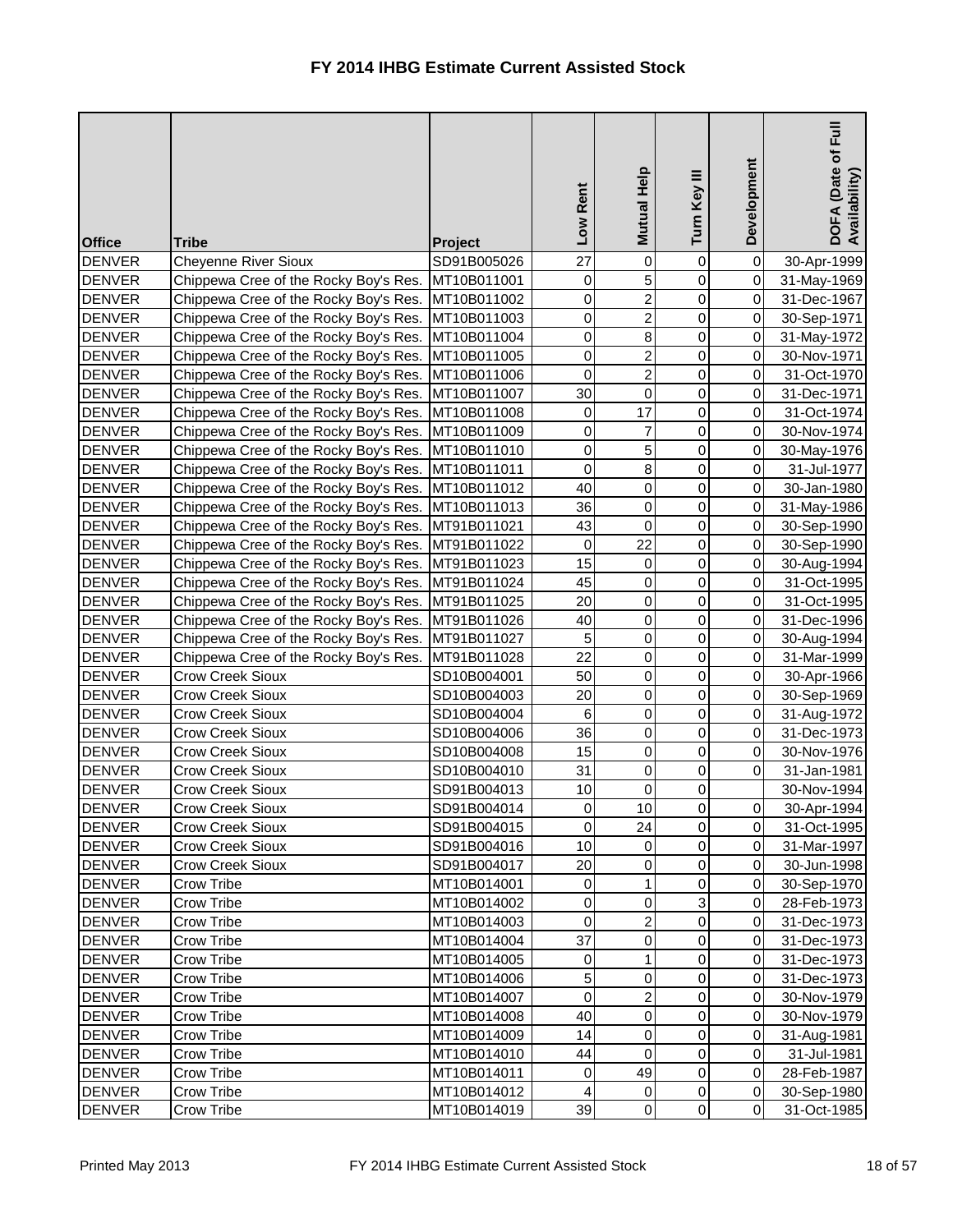| <b>Office</b> | <b>Tribe</b>                    | <b>Project</b> | Low Rent  | Mutual Help    | Turn Key III   | Development    | $\bar{E}$<br>DOFA (Date of I<br>Availability) |
|---------------|---------------------------------|----------------|-----------|----------------|----------------|----------------|-----------------------------------------------|
| <b>DENVER</b> | <b>Crow Tribe</b>               | MT10B014022    | 0         | 29             | 0              | $\overline{0}$ | 28-Feb-1987                                   |
| <b>DENVER</b> | Crow Tribe                      | MT91B014024    | 0         | 23             | 0              | $\overline{0}$ | 31-Jan-1996                                   |
| <b>DENVER</b> | Crow Tribe                      | MT91B014025    | 0         | 9              | 0              | $\overline{0}$ | 30-Nov-1979                                   |
| <b>DENVER</b> | Flandreau Santee Sioux          | SD10B049002    | 10        | 0              | 0              | $\overline{0}$ | 31-Dec-1979                                   |
| <b>DENVER</b> | Flandreau Santee Sioux          | SD10B049003    | 10        | 0              | 0              | $\overline{0}$ | 31-Dec-1980                                   |
| <b>DENVER</b> | <b>Flandreau Santee Sioux</b>   | SD10B049005    | 15        | 0              | 0              | $\overline{0}$ | 30-Sep-1985                                   |
| <b>DENVER</b> | Flandreau Santee Sioux          | SD91B049007    | 15        | 0              | 0              | $\overline{0}$ | 24-Feb-1993                                   |
| <b>DENVER</b> | Fort Belknap Indian Community   | MT10B010005    | 47        | 0              | 0              | $\overline{0}$ | 31-Aug-1971                                   |
| <b>DENVER</b> | Fort Belknap Indian Community   | MT10B010009    | 47        | 0              | 0              | $\overline{0}$ | 31-Dec-1976                                   |
| <b>DENVER</b> | Fort Belknap Indian Community   | MT10B010012    | 15        | 0              | 0              | $\overline{0}$ | 30-Nov-1979                                   |
| <b>DENVER</b> | Fort Belknap Indian Community   | MT10B010014    | 20        | 0              | 0              | $\overline{0}$ | 30-Sep-1981                                   |
| <b>DENVER</b> | Fort Belknap Indian Community   | MT10B010015    | 10        | 0              | 0              | $\overline{0}$ | 30-Jun-1982                                   |
| <b>DENVER</b> | Fort Belknap Indian Community   | MT10B010016    | 10        | 0              | 0              | $\overline{0}$ | 30-Jun-1982                                   |
| <b>DENVER</b> | Fort Belknap Indian Community   | MT10B010019    | 14        | 0              | 0              | $\overline{0}$ | 30-Nov-1984                                   |
| <b>DENVER</b> | Fort Belknap Indian Community   | MT10B010020    | 9         | 0              | 0              | $\overline{0}$ | 30-Nov-1984                                   |
| <b>DENVER</b> | Fort Belknap Indian Community   | MT10B010021    | 0         |                | 0              | $\overline{0}$ | 31-Jul-1986                                   |
| <b>DENVER</b> | Fort Belknap Indian Community   | MT10B010022    | 0         |                | 0              | $\overline{0}$ | 30-Sep-1987                                   |
| <b>DENVER</b> | Fort Belknap Indian Community   | MT10B010023    | 24        | 0              | 0              | $\overline{0}$ | 31-Oct-1987                                   |
| <b>DENVER</b> | Fort Belknap Indian Community   | MT10B010028    | 0         | $\overline{2}$ | 0              | $\overline{0}$ | 31-Aug-1971                                   |
| <b>DENVER</b> | Fort Belknap Indian Community   | MT10B010029    | 0         | $\overline{2}$ | 0              | $\overline{0}$ | 31-Aug-1971                                   |
| <b>DENVER</b> | Fort Belknap Indian Community   | MT91B010024    | 0         | 24             | 0              | $\overline{0}$ | 31-Aug-1994                                   |
| <b>DENVER</b> | Fort Belknap Indian Community   | MT91B010025    | 0         | 24             | 0              | $\overline{0}$ | 31-Jul-1994                                   |
| <b>DENVER</b> | Fort Belknap Indian Community   | MT91B010026    | 25        | $\mathbf 0$    | 0              | $\overline{0}$ | 31-Dec-1995                                   |
| <b>DENVER</b> | Fort Belknap Indian Community   | MT91B010027    | 20        | 0              | 0              | $\overline{0}$ | 31-Jan-1996                                   |
| <b>DENVER</b> | Fort Belknap Indian Community   | MT91B010030    | 1         |                |                |                | 26-Mar-2002                                   |
| <b>DENVER</b> | Fort Peck Assiniboine and Sioux | MT10B009001    | 30        | $\overline{0}$ | 0              | $\overline{0}$ | 31-Jul-1964                                   |
| <b>DENVER</b> | Fort Peck Assiniboine and Sioux | MT10B009002    | 26        | $\pmb{0}$      | $\overline{0}$ | $\overline{O}$ | 30-Sep-1964                                   |
| <b>DENVER</b> | Fort Peck Assiniboine and Sioux | MT10B009004    | 0         |                | 0              | $\overline{0}$ | 31-Jul-1969                                   |
| <b>DENVER</b> | Fort Peck Assiniboine and Sioux | MT10B009006    | 46        | 0              | 0              | $\overline{0}$ | 30-Jun-1970                                   |
| <b>DENVER</b> | Fort Peck Assiniboine and Sioux | MT10B009007    | 0         | 0              |                | $\overline{0}$ | 31-Aug-1972                                   |
| <b>DENVER</b> | Fort Peck Assiniboine and Sioux | MT10B009008    | 0         | 0              |                | $\overline{0}$ | 31-Jan-1974                                   |
| <b>DENVER</b> | Fort Peck Assiniboine and Sioux | MT10B009010    | 10        | 0              | 0              | $\overline{0}$ | 30-Nov-1975                                   |
| <b>DENVER</b> | Fort Peck Assiniboine and Sioux | MT10B009011    | 17        | 0              | 0              | $\overline{0}$ | 30-Jun-1978                                   |
| <b>DENVER</b> | Fort Peck Assiniboine and Sioux | MT10B009012    | 0         | 1              | 0              | $\overline{0}$ | 30-Jun-1978                                   |
| <b>DENVER</b> | Fort Peck Assiniboine and Sioux | MT10B009013    | 0         | $\overline{c}$ | 0              | $\overline{0}$ | 30-Sep-1979                                   |
| <b>DENVER</b> | Fort Peck Assiniboine and Sioux | MT10B009014    | 48        | 0              | 0              | $\overline{0}$ | 31-May-1979                                   |
| <b>DENVER</b> | Fort Peck Assiniboine and Sioux | MT10B009015    | 47        | 0              | 0              | $\overline{0}$ | 31-Mar-1981                                   |
| <b>DENVER</b> | Fort Peck Assiniboine and Sioux | MT10B009016    | 0         | 3              | 0              | $\overline{0}$ | 30-May-1980                                   |
| <b>DENVER</b> | Fort Peck Assiniboine and Sioux | MT10B009017    | $\pmb{0}$ | 1              | 0              | $\overline{0}$ | 31-Mar-1982                                   |
| <b>DENVER</b> | Fort Peck Assiniboine and Sioux | MT10B009018    | 17        | 0              | 0              | $\overline{0}$ | 28-Feb-1982                                   |
| <b>DENVER</b> | Fort Peck Assiniboine and Sioux | MT10B009020    | 16        | $\pmb{0}$      | 0              | $\overline{0}$ | 31-Mar-1983                                   |
| <b>DENVER</b> | Fort Peck Assiniboine and Sioux | MT10B009021    | 60        | 0              | 0              | $\overline{0}$ | 30-Jun-1983                                   |
| <b>DENVER</b> | Fort Peck Assiniboine and Sioux | MT10B009022    | 0         | 8              | 0              | $\overline{0}$ | 30-Sep-1983                                   |
| <b>DENVER</b> | Fort Peck Assiniboine and Sioux | MT10B009025    | 39        | $\pmb{0}$      | 0              | $\overline{0}$ | 31-Dec-1985                                   |
| <b>DENVER</b> | Fort Peck Assiniboine and Sioux | MT10B009026    | 0         | 17             | 0              | $\overline{0}$ | 31-May-1986                                   |
| <b>DENVER</b> | Fort Peck Assiniboine and Sioux | MT10B009031    | $\pmb{0}$ | 55             | 0              | $\overline{0}$ | 30-Jun-1989                                   |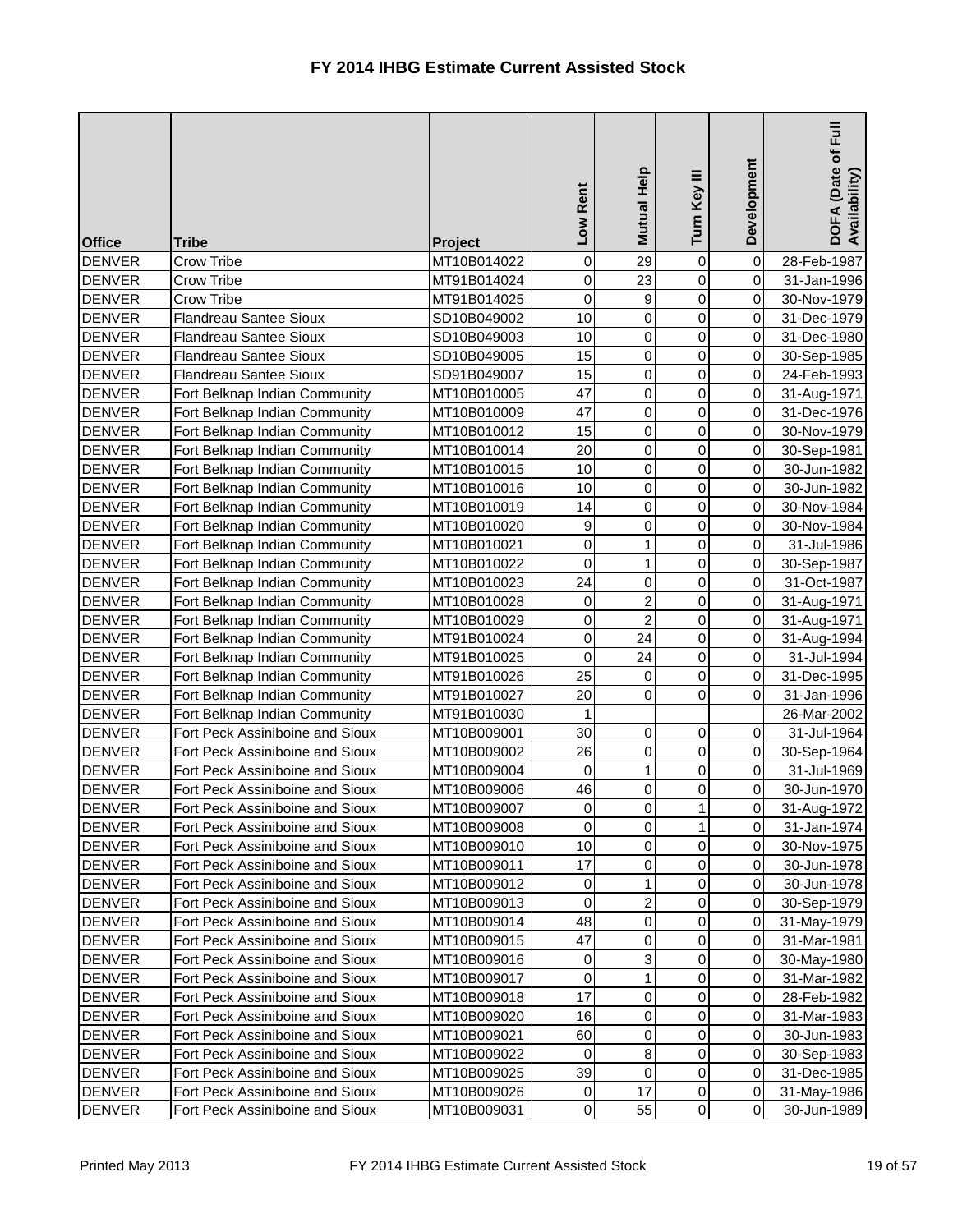| <b>Office</b> | <b>Tribe</b>                    | Project     | Rent<br><b>NO7</b> | Mutual Help    | Turn Key III   | Development    | Euil<br>DOFA (Date of I<br>Availability) |
|---------------|---------------------------------|-------------|--------------------|----------------|----------------|----------------|------------------------------------------|
| <b>DENVER</b> | Fort Peck Assiniboine and Sioux | MT10B009032 | 42                 | 0              | 0              | $\pmb{0}$      | 31-Jul-1988                              |
| <b>DENVER</b> | Fort Peck Assiniboine and Sioux | MT91B009033 | 45                 | 0              | 0              | $\pmb{0}$      | 31-Dec-1989                              |
| <b>DENVER</b> | Fort Peck Assiniboine and Sioux | MT91B009034 | 0                  | 35             | 0              | $\pmb{0}$      | 30-Jun-1991                              |
| <b>DENVER</b> | Fort Peck Assiniboine and Sioux | MT91B009035 | 16                 | 0              | 0              | $\pmb{0}$      | 30-Jun-1993                              |
| <b>DENVER</b> | Fort Peck Assiniboine and Sioux | MT91B009036 | 23                 | 0              | 0              | $\pmb{0}$      | 30-Apr-1994                              |
| <b>DENVER</b> | Fort Peck Assiniboine and Sioux | MT91B009037 | 10                 | 0              | 0              | $\pmb{0}$      | 30-Jun-1995                              |
| <b>DENVER</b> | Fort Peck Assiniboine and Sioux | MT91B009038 | 0                  | 1              | 0              | $\pmb{0}$      | 31-Aug-1972                              |
| <b>DENVER</b> | Fort Peck Assiniboine and Sioux | MT91B009039 | 22                 | 0              | 0              | $\pmb{0}$      | 30-Jun-1995                              |
| <b>DENVER</b> | Fort Peck Assiniboine and Sioux | MT91B009040 | 0                  | 4              | 0              | $\pmb{0}$      | 31-Oct-1980                              |
| <b>DENVER</b> | Fort Peck Assiniboine and Sioux | MT91B009041 | $\mathbf 0$        | 8              | 0              | $\pmb{0}$      | 30-Jun-1978                              |
| <b>DENVER</b> | Fort Peck Assiniboine and Sioux | MT91B009042 | $\mathsf 0$        | 1              | 0              | $\pmb{0}$      | 31-Aug-1972                              |
| <b>DENVER</b> | Fort Peck Assiniboine and Sioux | MT91B009043 | $\pmb{0}$          | $\overline{2}$ | 0              | $\pmb{0}$      | 31-Aug-1972                              |
| <b>DENVER</b> | Fort Peck Assiniboine and Sioux | MT91B009044 | 0                  | 11             | 0              | $\pmb{0}$      | 30-Jun-1970                              |
| <b>DENVER</b> | Fort Peck Assiniboine and Sioux | MT91B009046 | $\pmb{0}$          | 6              | 0              | $\pmb{0}$      | 30-Jun-1970                              |
| <b>DENVER</b> | Fort Peck Assiniboine and Sioux | MT91B009048 | $\mathbf 0$        | 4              | 0              | $\mathbf 0$    | 30-Jun-1970                              |
| <b>DENVER</b> | Fort Peck Assiniboine and Sioux | MT91B009049 | 20                 | 0              | 0              | $\pmb{0}$      | 31-Dec-1999                              |
| <b>DENVER</b> | <b>Goshute Reservation</b>      | NV99B015012 | $\bf 8$            | 0              | 0              | $\pmb{0}$      | 31-May-1986                              |
| <b>DENVER</b> | <b>Goshute Reservation</b>      | NV99B015016 | 4                  | 0              | 0              | $\mathbf 0$    | 30-Jun-1995                              |
| <b>DENVER</b> | <b>Goshute Reservation</b>      | UT91B034001 | 15                 | 0              | 0              |                | 31-Dec-2000                              |
| <b>DENVER</b> | Lower Brule Sioux               | SD10B003003 | 20                 | 0              | 0              | $\pmb{0}$      | 31-Dec-1970                              |
| <b>DENVER</b> | Lower Brule Sioux               | SD10B003005 | 10                 | 0              | 0              | $\pmb{0}$      | 31-Dec-1974                              |
| <b>DENVER</b> | Lower Brule Sioux               | SD10B003007 | 19                 | 0              | 0              | $\pmb{0}$      | 31-Mar-1977                              |
| <b>DENVER</b> | Lower Brule Sioux               | SD10B003009 | 24                 | 0              | 0              | $\pmb{0}$      | 28-Feb-1980                              |
| <b>DENVER</b> | Lower Brule Sioux               | SD10B003011 | 10                 | 0              | 0              | $\pmb{0}$      | 30-Sep-1981                              |
| <b>DENVER</b> | Lower Brule Sioux               | SD10B003014 | 12                 | 0              | 0              | $\pmb{0}$      | 31-Oct-1985                              |
| <b>DENVER</b> | Lower Brule Sioux               | SD91B003017 | $\overline{0}$     | 20             | $\overline{0}$ | $\overline{0}$ | 31-Dec-1990                              |
| <b>DENVER</b> | Lower Brule Sioux               | SD91B003018 | 10                 | 0              | $\overline{0}$ | $\overline{O}$ | 31-Jul-1990                              |
| <b>DENVER</b> | <b>Lower Brule Sioux</b>        | SD91B003019 | 29                 | 0              | $\overline{0}$ | $\pmb{0}$      | 30-Nov-1995                              |
| <b>DENVER</b> | Lower Brule Sioux               | SD91B003020 | 19                 | 0              | 0              | $\pmb{0}$      | 30-Nov-1996                              |
| <b>DENVER</b> | Lower Brule Sioux               | SD91B003021 | $\pmb{0}$          | 19             | 0              | $\pmb{0}$      | 31-Dec-1999                              |
| <b>DENVER</b> | Lower Brule Sioux               | SD91B003022 | $\overline{7}$     | 0              | 0              | $\pmb{0}$      | 30-Jun-2000                              |
| <b>DENVER</b> | Navajo Nation                   | AZ99B012001 | 60                 | 0              | 0              | $\pmb{0}$      | 31-Dec-1968                              |
| <b>DENVER</b> | Navajo Nation                   | AZ99B012002 | 49                 | 0              | 0              | $\pmb{0}$      | 30-Apr-1968                              |
| <b>DENVER</b> | Navajo Nation                   | AZ99B012003 | 108                | 0              | 0              | $\pmb{0}$      | 30-Apr-1968                              |
| <b>DENVER</b> | Navajo Nation                   | AZ99B012004 | 40                 | 0              | 0              | $\pmb{0}$      | 30-Nov-1967                              |
| <b>DENVER</b> | Navajo Nation                   | AZ99B012005 | 50                 | 0              | 0              | $\pmb{0}$      | 31-Jan-1967                              |
| <b>DENVER</b> | Navajo Nation                   | AZ99B012012 | 50                 | 0              | 0              | $\pmb{0}$      | 31-Jan-1971                              |
| <b>DENVER</b> | Navajo Nation                   | AZ99B012032 | 0                  |                | 0              | $\pmb{0}$      | 30-May-1974                              |
| <b>DENVER</b> | Navajo Nation                   | AZ99B012038 | 10                 | 0              | 0              | $\pmb{0}$      | 30-Dec-1974                              |
| <b>DENVER</b> | Navajo Nation                   | AZ99B012039 | 10                 | 0              | 0              | $\pmb{0}$      | 31-Dec-1975                              |
| <b>DENVER</b> | Navajo Nation                   | AZ99B012040 | 10                 | 0              | 0              | $\pmb{0}$      | 30-Jun-1976                              |
| <b>DENVER</b> | Navajo Nation                   | AZ99B012043 | 45                 | 0              | 0              | $\pmb{0}$      | 30-Apr-1979                              |
| <b>DENVER</b> | Navajo Nation                   | AZ99B012048 | 10                 | 0              | $\mathbf 0$    | $\mathbf 0$    | 31-Oct-1978                              |
| <b>DENVER</b> | Navajo Nation                   | AZ99B012050 | 40                 | 0              | 0              | $\pmb{0}$      | 31-Aug-1983                              |
| <b>DENVER</b> | Navajo Nation                   | AZ99B012057 | 150                | $\overline{0}$ | $\overline{0}$ | $\pmb{0}$      | 30-Apr-1987                              |
| <b>DENVER</b> | Navajo Nation                   | AZ99B012058 | 37                 | $\overline{0}$ | $\overline{0}$ | $\overline{0}$ | 31-May-1983                              |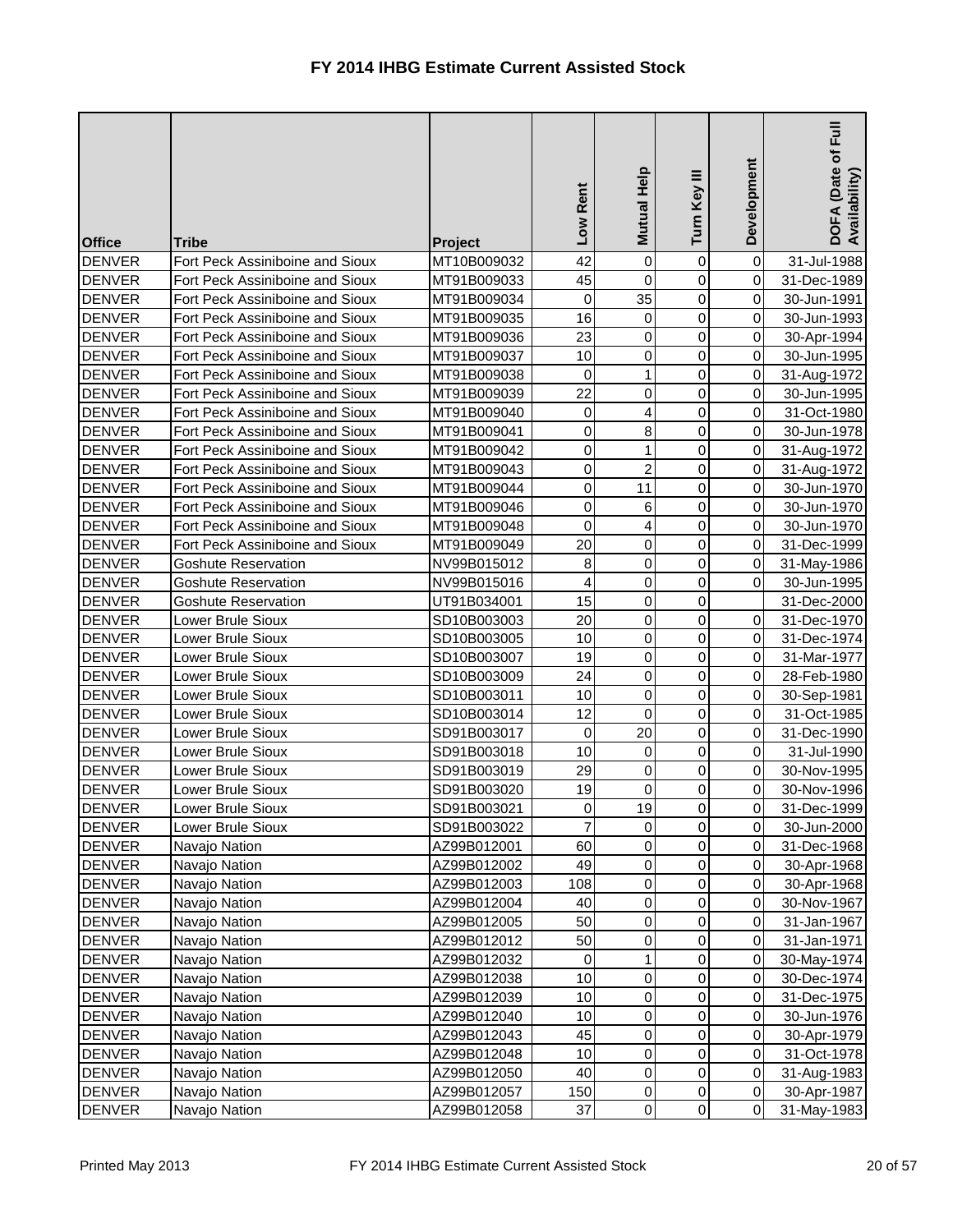| <b>Office</b> | <b>Tribe</b>  | Project     | Low Rent       | Mutual Help    | Turn Key III     | Development    | $\bar{E}$<br>DOFA (Date of I<br>Availability) |
|---------------|---------------|-------------|----------------|----------------|------------------|----------------|-----------------------------------------------|
| <b>DENVER</b> | Navajo Nation | AZ99B012059 | 30             | 0              | 0                | 0              | 31-Dec-1982                                   |
| <b>DENVER</b> | Navajo Nation | AZ99B012060 | 10             | 0              | 0                | $\overline{0}$ | 30-Nov-1982                                   |
| <b>DENVER</b> | Navajo Nation | AZ99B012061 | 6              | 0              | 0                | $\overline{0}$ | 31-Aug-1982                                   |
| <b>DENVER</b> | Navajo Nation | AZ99B012062 | 119            | 0              | 0                | $\overline{0}$ | 30-Nov-1983                                   |
| <b>DENVER</b> | Navajo Nation | AZ99B012063 | 88             | 0              | 0                | $\overline{0}$ | 31-Mar-1984                                   |
| <b>DENVER</b> | Navajo Nation | AZ99B012067 | 65             | 0              | 0                | $\overline{0}$ | 30-Nov-1982                                   |
| <b>DENVER</b> | Navajo Nation | AZ99B012073 | 15             | 0              | 0                | $\overline{0}$ | 31-Oct-1983                                   |
| <b>DENVER</b> | Navajo Nation | AZ99B012082 | 50             | 0              | 0                | $\overline{0}$ | 30-Sep-1986                                   |
| <b>DENVER</b> | Navajo Nation | AZ99B012083 | 70             | 0              | 0                | $\overline{0}$ | 31-Aug-1985                                   |
| <b>DENVER</b> | Navajo Nation | AZ99B012084 | 0              | $\overline{c}$ | 0                | $\overline{0}$ | 31-May-1985                                   |
| <b>DENVER</b> | Navajo Nation | AZ99B012085 | 50             | 0              | $\mathbf 0$      | $\overline{0}$ | 31-Aug-1986                                   |
| <b>DENVER</b> | Navajo Nation | AZ99B012086 | 50             | 0              | $\boldsymbol{0}$ | $\overline{0}$ | 31-Aug-1986                                   |
| <b>DENVER</b> | Navajo Nation | AZ99B012087 | 50             | 0              | 0                | $\overline{0}$ | 30-Sep-1986                                   |
| <b>DENVER</b> | Navajo Nation | AZ99B012090 | 0              | 0              | 0                | $\overline{0}$ | 31-Oct-1987                                   |
| <b>DENVER</b> | Navajo Nation | AZ99B012093 | 40             | 0              | $\mathsf 0$      | $\overline{0}$ | 31-Aug-1985                                   |
| <b>DENVER</b> | Navajo Nation | AZ99B012094 | 0              | 0              | 0                | $\overline{0}$ | 30-Nov-1987                                   |
| <b>DENVER</b> | Navajo Nation | AZ99B012095 | 0              | 5              | 0                | $\overline{0}$ | 30-Jun-1987                                   |
| <b>DENVER</b> | Navajo Nation | AZ99B012096 | $\overline{0}$ | 0              | 0                | $\overline{0}$ | 31-Oct-1987                                   |
| <b>DENVER</b> | Navajo Nation | AZ99B012097 | $\overline{0}$ | 0              | $\mathsf 0$      | $\overline{0}$ | 31-Dec-1987                                   |
| <b>DENVER</b> | Navajo Nation | AZ99B012098 | 33             | 0              | $\overline{0}$   | $\overline{0}$ | 31-Oct-1987                                   |
| <b>DENVER</b> | Navajo Nation | AZ99B012099 | 0              | 0              | 0                | $\mathbf 0$    | 31-May-1988                                   |
| <b>DENVER</b> | Navajo Nation | AZ99B012100 | 0              | 0              | 0                | $\overline{0}$ | 29-Feb-1988                                   |
| <b>DENVER</b> | Navajo Nation | AZ99B012101 | $\overline{0}$ | 0              | $\mathsf 0$      | $\overline{0}$ | 30-Jun-1988                                   |
| <b>DENVER</b> | Navajo Nation | AZ99B012102 | 0              | 0              | 0                | $\overline{0}$ | 31-Dec-1987                                   |
| <b>DENVER</b> | Navajo Nation | AZ99B012103 | 65             | 0              | 0                | $\overline{0}$ | 31-May-1991                                   |
| <b>DENVER</b> | Navajo Nation | AZ99B012104 | $\overline{0}$ | 12             | $\overline{0}$   | $\overline{O}$ | 30-Sep-1990                                   |
| <b>DENVER</b> | Navajo Nation | AZ99B012105 | $\overline{0}$ | 9              | $\overline{0}$   | $\overline{O}$ | 30-Sep-1990                                   |
| <b>DENVER</b> | Navajo Nation | AZ99B012106 | 0              | 19             | 0                | $\overline{0}$ | 31-Dec-1990                                   |
| <b>DENVER</b> | Navajo Nation | AZ99B012107 | $\overline{0}$ | 11             | 0                | $\overline{0}$ | 31-May-1991                                   |
| <b>DENVER</b> | Navajo Nation | AZ99B012108 | $\overline{0}$ | 31             | 0                | $\overline{0}$ | 31-May-1991                                   |
| <b>DENVER</b> | Navajo Nation | AZ99B012109 | $\overline{0}$ | 18             | 0                | $\overline{0}$ | 30-Sep-1990                                   |
| <b>DENVER</b> | Navajo Nation | AZ99B012110 | $\overline{0}$ |                | 0                | $\overline{0}$ | 30-Sep-1990                                   |
| <b>DENVER</b> | Navajo Nation | AZ99B012111 | $\overline{0}$ | 18             | 0                | $\overline{0}$ | 30-Sep-1990                                   |
| <b>DENVER</b> | Navajo Nation | AZ99B012112 | 0              | $\, 8$         | 0                | 0              | 31-May-1992                                   |
| <b>DENVER</b> | Navajo Nation | AZ99B012113 | 25             | $\mathbf 0$    | 0                | $\overline{0}$ | 31-May-1992                                   |
| <b>DENVER</b> | Navajo Nation | AZ99B012114 | 0              | 27             | 0                | $\overline{0}$ | 30-Apr-1992                                   |
| <b>DENVER</b> | Navajo Nation | AZ99B012115 | $\overline{0}$ | 7              | 0                | $\overline{0}$ | 31-Mar-1992                                   |
| <b>DENVER</b> | Navajo Nation | AZ99B012116 | $\overline{0}$ | 15             | 0                | $\overline{0}$ | 30-Nov-1991                                   |
| <b>DENVER</b> | Navajo Nation | AZ99B012117 | $\overline{0}$ | 16             | 0                | $\overline{0}$ | 31-Dec-1991                                   |
| <b>DENVER</b> | Navajo Nation | AZ99B012118 | 15             | 0              | 0                | $\overline{0}$ | 30-Nov-1991                                   |
| <b>DENVER</b> | Navajo Nation | AZ99B012119 | 0              | 21             | 0                | $\overline{0}$ | 30-Nov-1992                                   |
| <b>DENVER</b> | Navajo Nation | AZ99B012120 | $\overline{0}$ | 21             | 0                | $\overline{0}$ | 30-Apr-1992                                   |
| <b>DENVER</b> | Navajo Nation | AZ99B012121 | $\overline{0}$ | 12             | 0                | $\overline{0}$ | 31-Mar-1992                                   |
| <b>DENVER</b> | Navajo Nation | AZ99B012122 | 10             | 0              | 0                | $\overline{0}$ | 31-Mar-1992                                   |
| <b>DENVER</b> | Navajo Nation | AZ99B012123 | 0              | 9              | 0                | $\overline{0}$ | 31-Dec-1991                                   |
| <b>DENVER</b> | Navajo Nation | AZ99B012124 | 10             | $\pmb{0}$      | $\overline{0}$   | $\overline{0}$ | 31-Dec-1991                                   |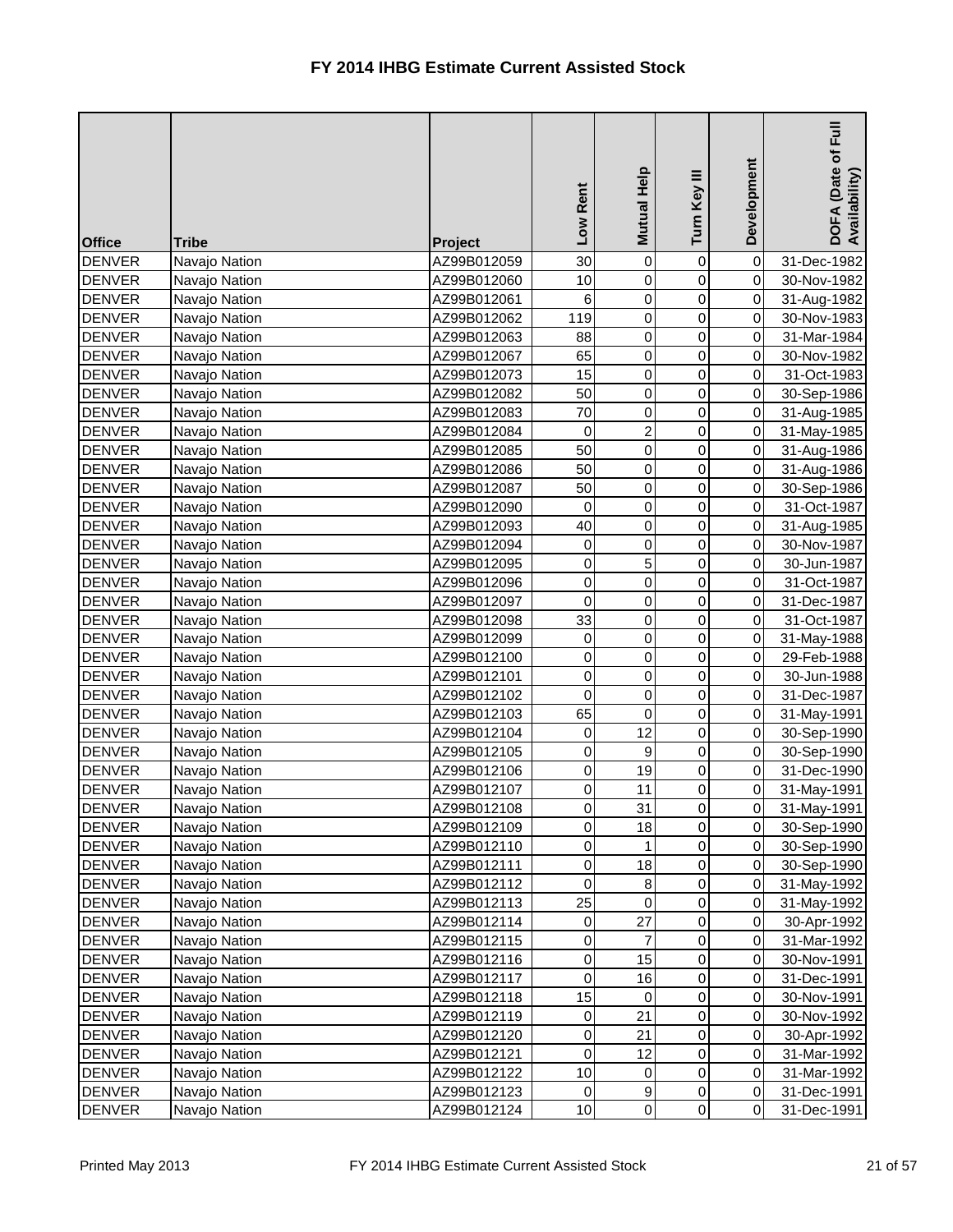| <b>Office</b> | <b>Tribe</b>  | <b>Project</b> | Low Rent            | Mutual Help    | Turn Key III   | Development    | Full<br>DOFA (Date of I<br>Availability) |
|---------------|---------------|----------------|---------------------|----------------|----------------|----------------|------------------------------------------|
| <b>DENVER</b> | Navajo Nation | AZ99B012125    | 0                   | 21             | 0              | $\overline{0}$ | 30-Nov-1992                              |
| <b>DENVER</b> | Navajo Nation | AZ99B012126    | 29                  | $\mathbf 0$    | 0              | $\overline{0}$ | 30-Nov-1992                              |
| <b>DENVER</b> | Navajo Nation | AZ99B012127    | $\mathsf{O}\xspace$ | 12             | $\overline{0}$ | $\overline{0}$ | 31-Jul-1994                              |
| <b>DENVER</b> | Navajo Nation | AZ99B012128    | $\pmb{0}$           | 21             | $\overline{0}$ | $\overline{0}$ | 30-Apr-1994                              |
| <b>DENVER</b> | Navajo Nation | AZ99B012129    | $\pmb{0}$           | 12             | 0              | $\overline{0}$ | 31-Jul-1994                              |
| <b>DENVER</b> | Navajo Nation | AZ99B012130    | $\pmb{0}$           | 11             | $\overline{0}$ | $\overline{0}$ | 31-May-1995                              |
| <b>DENVER</b> | Navajo Nation | AZ99B012131    | 0                   | 4              | 0              | $\overline{0}$ | 31-Oct-1994                              |
| <b>DENVER</b> | Navajo Nation | AZ99B012132    | 20                  | $\pmb{0}$      | 0              | $\overline{0}$ | 31-May-1995                              |
| <b>DENVER</b> | Navajo Nation | AZ99B012133    | 19                  | 0              | 0              | $\overline{0}$ | 31-Oct-1994                              |
| <b>DENVER</b> | Navajo Nation | AZ99B012134    | 19                  | 0              | 0              | 0              | 31-Jul-1994                              |
| <b>DENVER</b> | Navajo Nation | AZ99B012135    | 19                  | $\mathbf 0$    | $\overline{0}$ | $\overline{0}$ | 31-Jul-1994                              |
| <b>DENVER</b> | Navajo Nation | AZ99B012136    | 0                   | 22             | $\overline{0}$ | $\overline{0}$ | 31-Mar-1995                              |
| <b>DENVER</b> | Navajo Nation | AZ99B012137    | $\overline{0}$      | 23             | $\overline{0}$ | $\overline{0}$ | 31-Oct-1996                              |
| <b>DENVER</b> | Navajo Nation | AZ99B012138    | 16                  | $\mathbf 0$    | $\overline{0}$ | $\overline{0}$ | 31-Oct-1996                              |
| <b>DENVER</b> | Navajo Nation | AZ99B012139    | 0                   | 25             | $\overline{0}$ | $\overline{0}$ | 31-Oct-1996                              |
| <b>DENVER</b> | Navajo Nation | AZ99B012140    | $\pmb{0}$           | 12             | $\overline{0}$ | $\overline{0}$ | 30-Sep-1996                              |
| <b>DENVER</b> | Navajo Nation | AZ99B012141    | $\mathbf 0$         | 10             | 0              | $\overline{0}$ | 31-May-1997                              |
| <b>DENVER</b> | Navajo Nation | AZ99B012142    | $\pmb{0}$           | 14             | 0              | $\overline{0}$ | 30-Nov-1998                              |
| <b>DENVER</b> | Navajo Nation | AZ99B012143    | $\overline{0}$      | 16             | $\overline{0}$ | $\overline{0}$ | 31-Oct-1996                              |
| <b>DENVER</b> | Navajo Nation | AZ99B012144    | 15                  | 0              | $\overline{0}$ | $\overline{0}$ | 31-May-1997                              |
| <b>DENVER</b> | Navajo Nation | AZ99B012145    | 6                   | $\mathbf 0$    | 0              | $\overline{0}$ | 30-Nov-1998                              |
| <b>DENVER</b> | Navajo Nation | AZ99B012146    | 0                   | 11             | $\overline{0}$ | $\overline{0}$ | 31-May-1997                              |
| <b>DENVER</b> | Navajo Nation | AZ99B012147    | 15                  | $\overline{0}$ | $\overline{0}$ | $\overline{0}$ | 31-May-1997                              |
| <b>DENVER</b> | Navajo Nation | AZ99B012148    | 0                   | 55             | $\overline{0}$ | $\overline{0}$ | 31-May-1998                              |
| <b>DENVER</b> | Navajo Nation | AZ99B012149    | 20                  | 0              | 0              | $\overline{0}$ | 31-May-1998                              |
| <b>DENVER</b> | Navajo Nation | AZ99B012150    | 40                  | $\overline{O}$ | $\overline{0}$ | $\overline{O}$ | 31-May-1998                              |
| <b>DENVER</b> | Navajo Nation | AZ99B012151    | 40                  | $\pmb{0}$      | $\overline{0}$ | $\overline{O}$ | 30-Sep-1997                              |
| <b>DENVER</b> | Navajo Nation | AZ99B012152    | 0                   | $\bf 8$        | 0              | $\overline{0}$ | 30-Apr-1999                              |
| <b>DENVER</b> | Navajo Nation | AZ99B012153    | 0                   | 25             | 0              | $\overline{0}$ | 31-Jan-1999                              |
| <b>DENVER</b> | Navajo Nation | AZ99B012154    | $\pmb{0}$           | 63             | 0              | $\overline{0}$ | 31-Mar-1999                              |
| <b>DENVER</b> | Navajo Nation | AZ99B012155    | $\pmb{0}$           | 20             | 0              | $\overline{0}$ | 28-Feb-2000                              |
| <b>DENVER</b> | Navajo Nation | AZ99B012156    | $\pmb{0}$           | 29             | 0              | $\overline{0}$ | 28-Feb-2000                              |
| <b>DENVER</b> | Navajo Nation | AZ99B012158    | 0                   | 10             | 0              | $\overline{0}$ | 28-Feb-2000                              |
| <b>DENVER</b> | Navajo Nation | AZ99B012160    | 10                  | $\pmb{0}$      | 0              | $\overline{0}$ | 31-Mar-2001                              |
| <b>DENVER</b> | Navajo Nation | AZ99B012161    | 54                  | $\pmb{0}$      | 0              | $\overline{0}$ | 31-Mar-1997                              |
| <b>DENVER</b> | Navajo Nation | AZ99B012162    | 0                   | 10             | 0              | $\overline{0}$ | 31-Oct-2001                              |
| <b>DENVER</b> | Navajo Nation | AZ99B012163    | $\pmb{0}$           | 13             | 0              | $\mathbf{2}$   | 30-Jun-2001                              |
| <b>DENVER</b> | Navajo Nation | AZ99B012164    | $\pmb{0}$           | 25             | 0              | $\overline{0}$ | 30-Jun-2001                              |
| <b>DENVER</b> | Navajo Nation | AZ99B012165    | $\pmb{0}$           | 20             | 0              | $\overline{0}$ | 30-Jun-2001                              |
| <b>DENVER</b> | Navajo Nation | AZ99B012166    | $\pmb{0}$           | 25             | 0              | $\overline{0}$ | 30-Nov-1998                              |
| <b>DENVER</b> | Navajo Nation | NM99B015001    | 60                  | 0              | 0              | $\overline{0}$ | 30-Nov-1965                              |
| <b>DENVER</b> | Navajo Nation | NM99B015002    | 59                  | 0              | 0              | $\overline{0}$ | 30-Sep-1976                              |
| <b>DENVER</b> | Navajo Nation | NM99B015003    | 19                  | $\pmb{0}$      | 0              | $\overline{0}$ | 31-Oct-1966                              |
| <b>DENVER</b> | Navajo Nation | NM99B015004    | 30                  | $\pmb{0}$      | 0              | $\overline{0}$ | 31-Oct-1966                              |
| <b>DENVER</b> | Navajo Nation | NM99B015005    | 19                  | $\pmb{0}$      | 0              | $\overline{0}$ | 31-Jan-1967                              |
| <b>DENVER</b> | Navajo Nation | NM99B015006    | 100                 | $\overline{0}$ | $\overline{0}$ | $\overline{0}$ | 30-Apr-1968                              |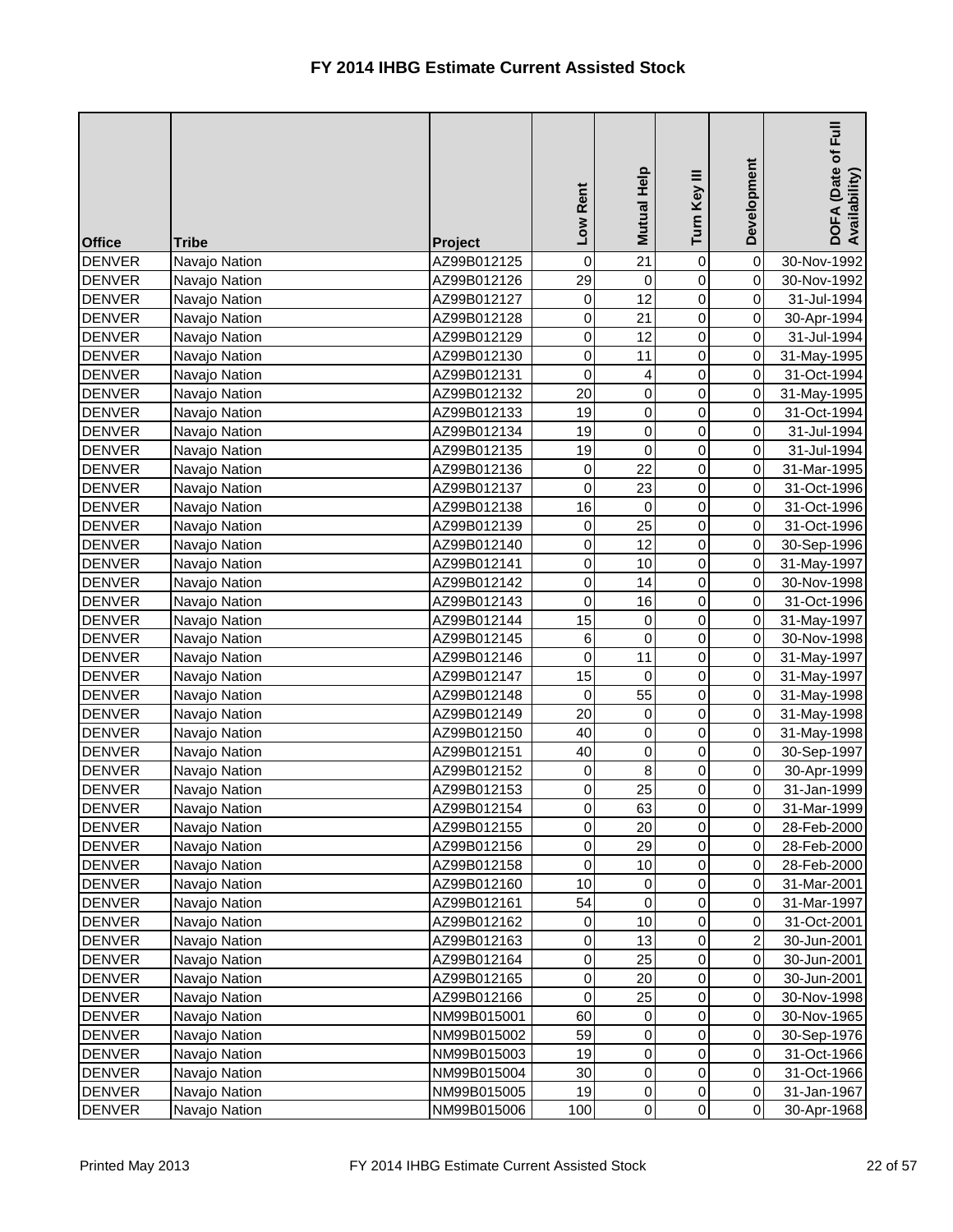| <b>Office</b> | <b>Tribe</b>  | Project     | Low Rent       | Mutual Help    | Turn Key III   | Development    | $E_{\rm H}$<br>DOFA (Date of I<br>Availability) |
|---------------|---------------|-------------|----------------|----------------|----------------|----------------|-------------------------------------------------|
| <b>DENVER</b> | Navajo Nation | NM99B015012 | 50             | 0              | 0              | $\overline{0}$ | 30-Apr-1971                                     |
| <b>DENVER</b> | Navajo Nation | NM99B015013 | 60             | 0              | $\mathsf 0$    | $\overline{0}$ | 30-Jun-1973                                     |
| <b>DENVER</b> | Navajo Nation | NM99B015014 | 20             | 0              | 0              | $\overline{0}$ | 31-Oct-1972                                     |
| <b>DENVER</b> | Navajo Nation | NM99B015024 | 10             | 0              | 0              | $\overline{0}$ | 28-Feb-1975                                     |
| <b>DENVER</b> | Navajo Nation | NM99B015028 | 20             | 0              | 0              | $\overline{0}$ | 30-Sep-1975                                     |
| <b>DENVER</b> | Navajo Nation | NM99B015030 | 30             | 0              | 0              | $\overline{0}$ | 30-Jun-1975                                     |
| <b>DENVER</b> | Navajo Nation | NM99B015032 | 150            | 0              | 0              | $\overline{0}$ | 31-Jul-1979                                     |
| <b>DENVER</b> | Navajo Nation | NM99B015036 | 105            | 0              | 0              | $\overline{0}$ | 31-Aug-1979                                     |
| <b>DENVER</b> | Navajo Nation | NM99B015039 | 90             | 0              | 0              | $\overline{0}$ | 30-Sep-1980                                     |
| <b>DENVER</b> | Navajo Nation | NM99B015040 | 74             | 0              | 0              | $\overline{0}$ | 30-Apr-1983                                     |
| <b>DENVER</b> | Navajo Nation | NM99B015041 | 100            | 0              | 0              | $\overline{0}$ | 30-Apr-1984                                     |
| <b>DENVER</b> | Navajo Nation | NM99B015042 | 20             | 0              | 0              | $\overline{0}$ | 28-Feb-1983                                     |
| <b>DENVER</b> | Navajo Nation | NM99B015044 | 20             | 0              | 0              | $\overline{0}$ | 30-Jun-1983                                     |
| <b>DENVER</b> | Navajo Nation | NM99B015045 | 10             | 0              | 0              | $\overline{0}$ | 30-Nov-1983                                     |
| <b>DENVER</b> | Navajo Nation | NM99B015046 | 25             | 0              | 0              | $\overline{0}$ | 31-Jan-1983                                     |
| <b>DENVER</b> | Navajo Nation | NM99B015047 | 50             | 0              | 0              | $\overline{0}$ | 31-Dec-1983                                     |
| <b>DENVER</b> | Navajo Nation | NM99B015048 | 100            | 0              | 0              | $\overline{0}$ | 31-Jan-1984                                     |
| <b>DENVER</b> | Navajo Nation | NM99B015049 | 51             | 0              | 0              | $\overline{0}$ | 29-Feb-1984                                     |
| <b>DENVER</b> | Navajo Nation | NM99B015052 | 4              | 0              | 0              | $\overline{0}$ | 30-Apr-1984                                     |
| <b>DENVER</b> | Navajo Nation | NM99B015053 | $\pmb{0}$      | 6              | 0              | $\overline{0}$ | 31-Mar-1986                                     |
| <b>DENVER</b> | Navajo Nation | NM99B015055 | 59             | 0              | 0              | $\overline{0}$ | 31-Jan-1986                                     |
| <b>DENVER</b> | Navajo Nation | NM99B015056 | 0              | 11             | 0              | $\overline{0}$ | 31-Mar-1987                                     |
| <b>DENVER</b> | Navajo Nation | NM99B015057 | 0              | 30             | 0              | $\overline{0}$ | 30-Jun-1987                                     |
| <b>DENVER</b> | Navajo Nation | NM99B015058 | 0              | 5              | 0              | $\overline{0}$ | 31-Aug-1987                                     |
| <b>DENVER</b> | Navajo Nation | NM99B015060 | 0              | 6              | 0              | $\overline{0}$ | 31-Aug-1987                                     |
| <b>DENVER</b> | Navajo Nation | NM99B015062 | $\overline{0}$ | 21             | $\overline{0}$ | 0              | 30-Jun-1987                                     |
| <b>DENVER</b> | Navajo Nation | NM99B015063 | $\overline{0}$ | $\mathbf{3}$   | $\overline{0}$ | $\overline{O}$ | 31-Jul-1987                                     |
| <b>DENVER</b> | Navajo Nation | NM99B015064 | 0              | 0              | 0              | $\overline{0}$ | 31-Oct-1987                                     |
| <b>DENVER</b> | Navajo Nation | NM99B015065 | $\overline{0}$ | 0              | 0              | $\overline{0}$ | 31-Dec-1987                                     |
| <b>DENVER</b> | Navajo Nation | NM99B015066 | $\overline{0}$ | 10             | 0              | $\overline{0}$ | 31-Oct-1990                                     |
| <b>DENVER</b> | Navajo Nation | NM99B015067 | $\overline{0}$ | 15             | 0              | $\overline{0}$ | 31-Mar-1991                                     |
| <b>DENVER</b> | Navajo Nation | NM99B015068 | 0              | 38             | 0              | $\overline{0}$ | 30-Sep-1990                                     |
| <b>DENVER</b> | Navajo Nation | NM99B015069 | $\overline{0}$ | 19             | 0              | $\overline{0}$ | 31-Mar-1991                                     |
| <b>DENVER</b> | Navajo Nation | NM99B015070 | $\overline{0}$ | 7              | 0              | $\overline{0}$ | 30-Sep-1990                                     |
| <b>DENVER</b> | Navajo Nation | NM99B015071 | $\overline{0}$ | 23             | 0              | $\overline{0}$ | 31-Oct-1990                                     |
| <b>DENVER</b> | Navajo Nation | NM99B015072 | 0              | 15             | 0              | $\overline{0}$ | 31-Dec-1991                                     |
| <b>DENVER</b> | Navajo Nation | NM99B015073 | 10             | 0              | 0              | $\overline{0}$ | 31-Dec-1991                                     |
| <b>DENVER</b> | Navajo Nation | NM99B015074 | 0              | 12             | 0              | $\overline{0}$ | 30-Nov-1991                                     |
| <b>DENVER</b> | Navajo Nation | NM99B015075 | 10             | 0              | 0              | $\overline{0}$ | 30-Nov-1991                                     |
| DENVER        | Navajo Nation | NM99B015076 | 0              | 14             | 0              | $\overline{0}$ | 31-Dec-1991                                     |
| <b>DENVER</b> | Navajo Nation | NM99B015077 | 35             | 0              | 0              | $\overline{0}$ | 31-Dec-1991                                     |
| <b>DENVER</b> | Navajo Nation | NM99B015078 | 0              | 5              | 0              | $\overline{0}$ | 31-Mar-1992                                     |
| <b>DENVER</b> | Navajo Nation | NM99B015079 | 20             | 0              | 0              | $\overline{0}$ | 31-Mar-1992                                     |
| <b>DENVER</b> | Navajo Nation | NM99B015080 | 20             | 0              | 0              | $\overline{0}$ | 31-Aug-1991                                     |
| <b>DENVER</b> | Navajo Nation | NM99B015081 | 0              | $\,6$          | 0              | $\overline{0}$ | 30-Nov-1991                                     |
| <b>DENVER</b> | Navajo Nation | NM99B015082 | 10             | $\overline{0}$ | $\overline{0}$ | $\overline{0}$ | 30-Nov-1991                                     |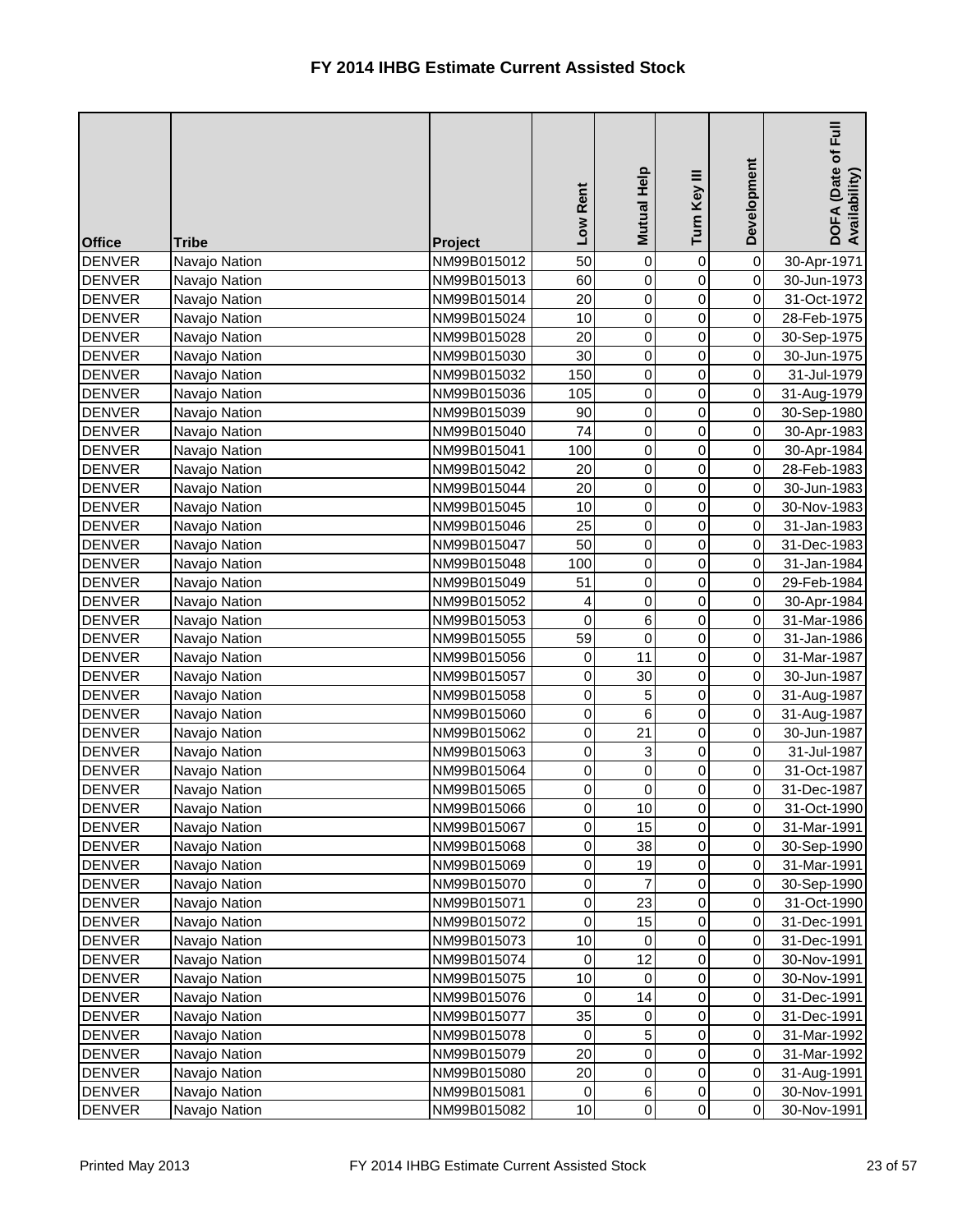| <b>Office</b> | <b>Tribe</b>  | Project     | Low Rent         | <b>Mutual Help</b> | Turn Key III     | Development    | Ful<br>DOFA (Date of I<br>Availability) |
|---------------|---------------|-------------|------------------|--------------------|------------------|----------------|-----------------------------------------|
| <b>DENVER</b> | Navajo Nation | NM99B015083 | 0                | 15                 | 0                | 0              | 30-Nov-1991                             |
| <b>DENVER</b> | Navajo Nation | NM99B015084 | 0                | 20                 | 0                | $\overline{0}$ | 30-Nov-1991                             |
| <b>DENVER</b> | Navajo Nation | NM99B015085 | 10               | $\mathbf 0$        | 0                | $\overline{0}$ | 30-Nov-1991                             |
| <b>DENVER</b> | Navajo Nation | NM99B015086 | $\mathbf 0$      | 14                 | 0                | $\overline{0}$ | 31-Jan-1994                             |
| <b>DENVER</b> | Navajo Nation | NM99B015087 | 20               | 0                  | 0                | $\overline{0}$ | 31-Dec-1993                             |
| <b>DENVER</b> | Navajo Nation | NM99B015088 | 0                | 3                  | 0                | $\overline{0}$ | 31-Aug-1992                             |
| <b>DENVER</b> | Navajo Nation | NM99B015089 | 18               | $\mathbf 0$        | 0                | $\overline{0}$ | 31-Aug-1992                             |
| <b>DENVER</b> | Navajo Nation | NM99B015090 | 0                | 14                 | 0                | $\overline{0}$ | 30-Nov-1993                             |
| <b>DENVER</b> | Navajo Nation | NM99B015091 | $\overline{0}$   | 12                 | 0                | $\overline{0}$ | 30-Nov-1993                             |
| <b>DENVER</b> | Navajo Nation | NM99B015092 | 0                | 17                 | 0                | $\overline{0}$ | 31-Mar-1994                             |
| <b>DENVER</b> | Navajo Nation | NM99B015093 | 0                | 16                 | 0                | $\overline{0}$ | 31-Jan-1994                             |
| <b>DENVER</b> | Navajo Nation | NM99B015094 | 18               | 0                  | 0                | $\overline{0}$ | 31-Jan-1994                             |
| <b>DENVER</b> | Navajo Nation | NM99B015095 | 17               | 0                  | 0                | $\overline{0}$ | 31-Mar-1994                             |
| <b>DENVER</b> | Navajo Nation | NM99B015096 | 20               | $\mathbf 0$        | 0                | $\overline{0}$ | 31-Dec-1993                             |
| <b>DENVER</b> | Navajo Nation | NM99B015097 | 0                | 23                 | 0                | $\overline{0}$ | 31-Jan-1995                             |
| <b>DENVER</b> | Navajo Nation | NM99B015098 | 0                | 33                 | 0                | $\overline{0}$ | 30-Nov-1994                             |
| <b>DENVER</b> | Navajo Nation | NM99B015099 | $\overline{0}$   | 23                 | 0                | $\overline{0}$ | 28-Feb-1997                             |
| <b>DENVER</b> | Navajo Nation | NM99B015100 | 0                | 7                  | 0                | $\overline{0}$ | 31-Oct-1996                             |
| <b>DENVER</b> | Navajo Nation | NM99B015101 | 0                | $\boldsymbol{9}$   | 0                | $\overline{0}$ | 31-Oct-1996                             |
| <b>DENVER</b> | Navajo Nation | NM99B015102 | 0                | 15                 | $\overline{0}$   | $\overline{0}$ | 31-May-1996                             |
| <b>DENVER</b> | Navajo Nation | NM99B015103 | 0                | 25                 | 0                | $\overline{0}$ | 30-Sep-1996                             |
| <b>DENVER</b> | Navajo Nation | NM99B015104 | 11               | $\boldsymbol{0}$   | 0                | $\overline{0}$ | 31-Oct-1996                             |
| <b>DENVER</b> | Navajo Nation | NM99B015105 | $\boldsymbol{9}$ | 0                  | 0                | $\overline{0}$ | 31-Oct-1996                             |
| <b>DENVER</b> | Navajo Nation | NM99B015106 | 20               | 0                  | $\mathsf 0$      | $\overline{0}$ | 31-May-1996                             |
| <b>DENVER</b> | Navajo Nation | NM99B015107 | 14               | 0                  | 0                | $\overline{0}$ | 30-Sep-1996                             |
| DENVER        | Navajo Nation | NM99B015108 | $\overline{0}$   | 8                  | $\overline{0}$   | $\overline{0}$ | 30-Sep-1996                             |
| <b>DENVER</b> | Navajo Nation | NM99B015109 | 14               | 0                  | $\overline{0}$   | $\overline{0}$ | 30-Jun-1996                             |
| <b>DENVER</b> | Navajo Nation | NM99B015110 | 10               | 0                  | 0                | $\overline{0}$ | 30-Apr-1996                             |
| <b>DENVER</b> | Navajo Nation | NM99B015111 | 0                |                    | 0                | $\overline{0}$ | 30-Apr-1996                             |
| <b>DENVER</b> | Navajo Nation | NM99B015112 | $\overline{0}$   | 37                 | 0                | $\overline{0}$ | 31-May-1998                             |
| <b>DENVER</b> | Navajo Nation | NM99B015113 | 0                | 77                 | 0                | $\overline{0}$ | 30-Sep-1998                             |
| <b>DENVER</b> | Navajo Nation | NM99B015114 | 28               | 16                 | 0                | $\overline{0}$ | 30-Sep-1980                             |
| <b>DENVER</b> | Navajo Nation | NM99B015115 | 0                | 20                 | 0                | $\overline{0}$ | 31-Dec-1999                             |
| <b>DENVER</b> | Navajo Nation | NM99B015116 | $\overline{0}$   | 15                 | 0                | $\overline{0}$ | 30-Nov-1999                             |
| <b>DENVER</b> | Navajo Nation | NM99B015117 | 0                | 10                 | 0                | $\overline{0}$ | 30-Nov-1999                             |
| <b>DENVER</b> | Navajo Nation | NM99B015118 | 0                | 10                 | 0                | $\overline{0}$ | 28-Feb-1999                             |
| <b>DENVER</b> | Navajo Nation | NM99B015119 | $\overline{0}$   | 15                 | 0                | $\overline{0}$ | 28-Feb-1999                             |
| <b>DENVER</b> | Navajo Nation | NM99B015120 | $\overline{0}$   | 20                 | 0                | $\overline{0}$ | 30-Sep-2000                             |
| <b>DENVER</b> | Navajo Nation | NM99B015121 | 0                | 10                 | 0                | $\overline{0}$ | 31-Dec-1999                             |
| <b>DENVER</b> | Navajo Nation | NM99B015122 | 0                | 20                 | 0                | $\overline{0}$ | 30-Nov-2000                             |
| <b>DENVER</b> | Navajo Nation | NM99B015123 | $\overline{0}$   | 20                 | 0                | $\overline{0}$ | 31-Dec-2000                             |
| <b>DENVER</b> | Navajo Nation | NM99B015124 | $\overline{0}$   | 15                 | 0                | $\overline{0}$ | 30-Nov-2000                             |
| <b>DENVER</b> | Navajo Nation | NM99B015125 | 20               | $\mathbf 0$        | 0                | $\overline{0}$ | 31-Mar-2002                             |
| <b>DENVER</b> | Navajo Nation | NM99B015126 | 0                | 6                  | 0                | $\overline{0}$ | 30-Jun-2001                             |
| <b>DENVER</b> | Navajo Nation | NM99B015127 | 18               | 0                  | $\boldsymbol{0}$ | $\overline{0}$ | 30-Jun-2001                             |
| <b>DENVER</b> | Navajo Nation | NM99B015128 | $\overline{0}$   | 30                 | $\overline{0}$   | $\overline{0}$ | 30-Jun-2001                             |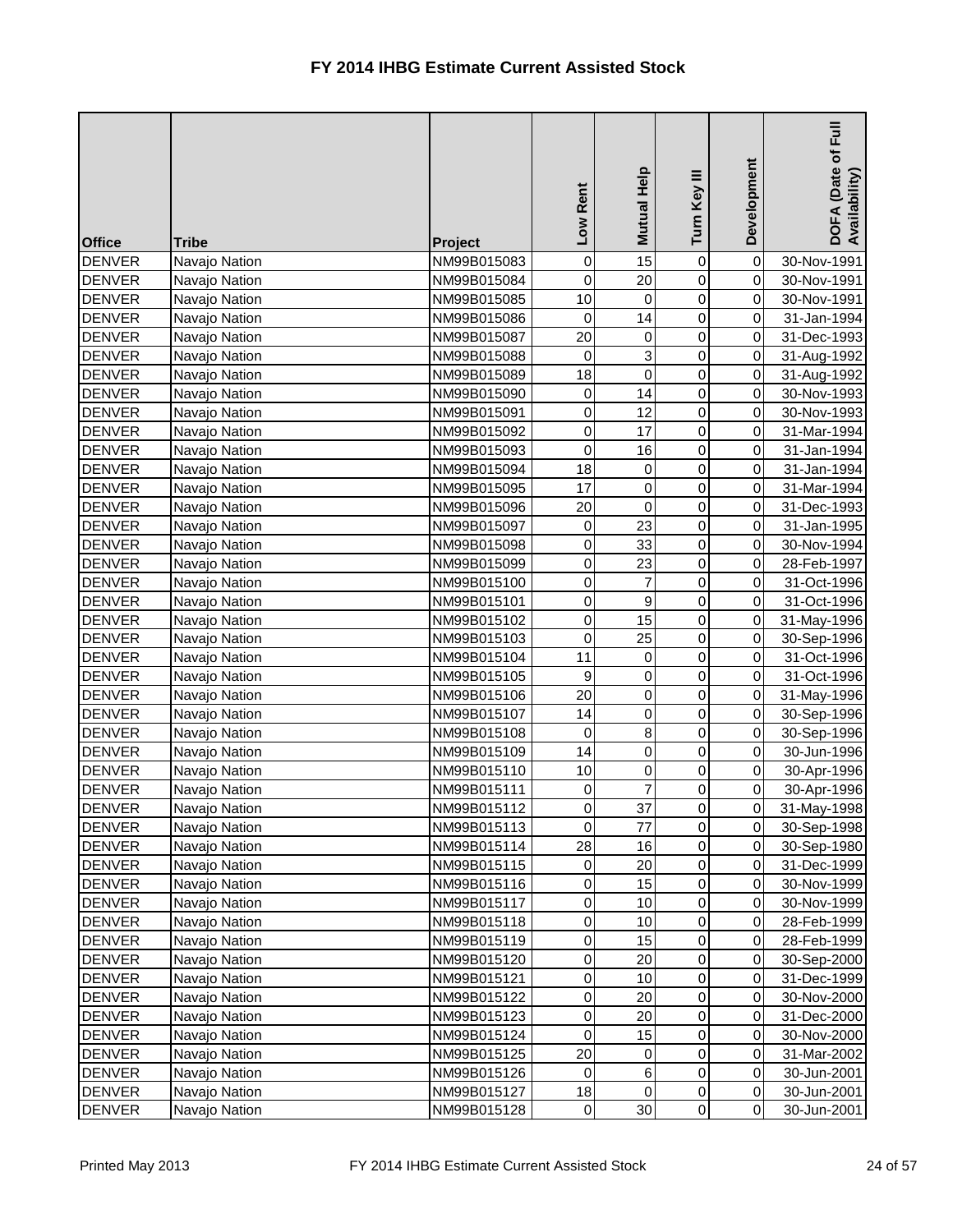| <b>Office</b>                  | <b>Tribe</b>                                           | Project                    | Low Rent    | <b>Mutual Help</b> | Turn Key III   | Development                      | <b>Full</b><br>DOFA (Date of I<br>Availability) |
|--------------------------------|--------------------------------------------------------|----------------------------|-------------|--------------------|----------------|----------------------------------|-------------------------------------------------|
| <b>DENVER</b>                  | Navajo Nation                                          | UT99B005002                | 0           | 1                  | 0              | $\overline{0}$                   | 31-Aug-1985                                     |
| <b>DENVER</b>                  | Navajo Nation                                          | UT99B005004                | 0           | $\mathbf 0$        | 0              | $\overline{0}$                   | 31-Oct-1987                                     |
| <b>DENVER</b>                  | Northern Arapahoe                                      | WY91B018001                | 0           | 1                  | 0              | $\overline{0}$                   | 31-Dec-1996                                     |
| <b>DENVER</b>                  | Northern Arapahoe                                      | WY91B018002                | 0           | 17                 | $\overline{0}$ | $\overline{0}$                   | 30-Sep-1999                                     |
| <b>DENVER</b>                  | Northern Arapahoe                                      | WY91B018004                | 42          | 0                  | 0              | $\overline{0}$                   | 31-Aug-1972                                     |
| <b>DENVER</b>                  | Northern Arapahoe                                      | WY91B018014                | 28          | $\mathsf 0$        | 0              | $\overline{0}$                   | 31-Aug-1978                                     |
| <b>DENVER</b>                  | Northern Arapahoe                                      | WY91B018015                | 23          | 0                  | 0              | $\overline{0}$                   | 30-Nov-1983                                     |
| <b>DENVER</b>                  | Northern Arapahoe                                      | WY91B018016                | 23          | 0                  | 0              | $\overline{0}$                   | 31-Dec-1984                                     |
| <b>DENVER</b>                  | Northern Arapahoe                                      | WY91B018017                | 40          | 0                  | 0              | $\overline{0}$                   | 31-Mar-1986                                     |
| <b>DENVER</b>                  | Northern Arapahoe                                      | WY91B018018                | 10          | 0                  | 0              | $\overline{0}$                   | 30-Sep-1991                                     |
| <b>DENVER</b>                  | Northern Cheyenne                                      | MT10B012005                | 40          | 0                  | 0              | $\overline{0}$                   | 30-Jun-1973                                     |
| <b>DENVER</b>                  | Northern Cheyenne                                      | MT10B012011                | 0           | 5                  | $\overline{0}$ | $\overline{0}$                   | 31-Oct-1979                                     |
| <b>DENVER</b>                  | Northern Cheyenne                                      | MT10B012012                | 0           | $\overline{c}$     | 0              | $\overline{0}$                   | 30-Nov-1979                                     |
| <b>DENVER</b>                  | Northern Cheyenne                                      | MT10B012013                | 14          | 0                  | 0              | $\overline{0}$                   | 31-May-1981                                     |
| <b>DENVER</b>                  | Northern Cheyenne                                      | MT10B012014                | 0           | $\overline{2}$     | 0              | $\overline{0}$                   | 30-Nov-1981                                     |
| <b>DENVER</b>                  | Northern Cheyenne                                      | MT10B012020                | 94          | 0                  | $\overline{0}$ | $\overline{0}$                   | 31-Mar-1984                                     |
| <b>DENVER</b>                  | Northern Cheyenne                                      | MT10B012024                | $\pmb{0}$   | $\overline{c}$     | 0              | $\overline{0}$                   | 31-Aug-1986                                     |
| <b>DENVER</b>                  | Northern Cheyenne                                      | MT91B012009                | 35          | $\mathbf 0$        | 0              | $\overline{0}$                   | 31-Aug-1978                                     |
| <b>DENVER</b>                  | Northern Cheyenne                                      | MT91B012025                | 0           | 28                 | $\overline{0}$ | $\overline{0}$                   | 30-Nov-1990                                     |
| <b>DENVER</b>                  | Northern Cheyenne                                      | MT91B012026                | 45          | $\mathbf 0$        | $\overline{0}$ | $\overline{0}$                   | 30-Nov-1990                                     |
| <b>DENVER</b>                  | Northern Cheyenne                                      | MT91B012027                | $\pmb{0}$   | 15                 | 0              | $\overline{0}$                   | 29-Feb-1996                                     |
| <b>DENVER</b>                  | Northern Cheyenne                                      | MT91B012028                | 36          | $\mathbf 0$        | 0              | $\overline{0}$                   | 31-Dec-1991                                     |
| <b>DENVER</b>                  | Northern Cheyenne                                      | MT91B012029                | 18          | $\mathbf 0$        | 0              | $\overline{0}$                   | 31-May-2001                                     |
| <b>DENVER</b>                  | NW Band of Shoshoni Nation                             | UT91B033001                | 15          | $\pmb{0}$          | 0              | $\overline{0}$                   | 30-Nov-1999                                     |
| <b>DENVER</b>                  | Oglala Lakota Sioux Tribe                              | SD10B001001                | 51          | 0                  | 0              | $\overline{0}$                   | 30-Sep-1963                                     |
| <b>DENVER</b>                  | Oglala Lakota Sioux Tribe                              | SD10B001002                | 23          | $\overline{0}$     | $\overline{0}$ | $\overline{O}$                   | 30-Sep-1964                                     |
| <b>DENVER</b>                  | Oglala Lakota Sioux Tribe                              | SD10B001003                | 76          | $\pmb{0}$          | $\overline{0}$ | 0I                               | 30-Jun-1966                                     |
| <b>DENVER</b>                  | Oglala Lakota Sioux Tribe                              | SD10B001004                | 50          | $\pmb{0}$          | 0              | $\overline{0}$                   | 30-Sep-1970                                     |
| <b>DENVER</b>                  | Oglala Lakota Sioux Tribe                              | SD10B001005                | 243         | 0                  | 0              | $\overline{0}$                   | 31-Mar-1974                                     |
| <b>DENVER</b>                  | Oglala Lakota Sioux Tribe                              | SD10B001006                | 99          | 0                  | 0              | $\overline{0}$                   | 31-Dec-1974                                     |
| <b>DENVER</b>                  | Oglala Lakota Sioux Tribe                              | SD10B001008                | 195         | $\pmb{0}$          | 0              | $\overline{0}$                   | 31-May-1973                                     |
| <b>DENVER</b>                  | Oglala Lakota Sioux Tribe                              | SD10B001015                | 20          | 0                  | 0              | $\overline{0}$                   | 31-Mar-1981                                     |
| <b>DENVER</b>                  | Oglala Lakota Sioux Tribe                              | SD10B001016                | 50          | $\pmb{0}$          | 0              | $\overline{0}$                   | 31-Dec-1979                                     |
| <b>DENVER</b>                  | Oglala Lakota Sioux Tribe                              | SD10B001019                | 25          | 0                  | 0              | $\overline{0}$                   | 31-Oct-1987                                     |
| <b>DENVER</b>                  | Oglala Lakota Sioux Tribe                              | SD10B001020                | 30          | $\pmb{0}$          | 0              | $\overline{0}$                   | 31-May-1988                                     |
| <b>DENVER</b>                  | Oglala Lakota Sioux Tribe                              | SD10B001023                | 30          | $\pmb{0}$          | 0              | $\overline{0}$                   | 31-May-1988                                     |
| <b>DENVER</b>                  | Oglala Lakota Sioux Tribe                              | SD10B001024                | 13          | $\pmb{0}$          | 0              | $\overline{0}$                   | 31-Oct-1978                                     |
| <b>DENVER</b>                  | Oglala Lakota Sioux Tribe                              | SD10B001027                | 24          | 0                  | 0              | $\overline{0}$                   | 31-Dec-1981                                     |
| <b>DENVER</b>                  | Oglala Lakota Sioux Tribe                              | SD91B001028                | $\mathbf 0$ | 70                 | 0              | $\overline{0}$                   | 31-Aug-1991                                     |
| <b>DENVER</b>                  | Oglala Lakota Sioux Tribe                              | SD91B001029                | 30          | 0                  | 0              | $\overline{0}$                   | 30-Apr-1991                                     |
| <b>DENVER</b>                  | Oglala Lakota Sioux Tribe                              | SD91B001030                | 40          | $\pmb{0}$<br>25    | 0              | $\overline{0}$<br>$\overline{0}$ | 30-Jun-1994                                     |
| <b>DENVER</b><br><b>DENVER</b> | Oglala Lakota Sioux Tribe<br>Oglala Lakota Sioux Tribe | SD91B001031                | 0<br>45     | $\pmb{0}$          | 0<br>0         | $\overline{0}$                   | 30-Jun-1991                                     |
| <b>DENVER</b>                  | Oglala Lakota Sioux Tribe                              | SD91B001032                | $\mathbf 0$ | 40                 | 0              | $\overline{0}$                   | 31-Mar-1995                                     |
| <b>DENVER</b>                  | Oglala Lakota Sioux Tribe                              | SD91B001033<br>SD91B001034 | $\pmb{0}$   | 40                 | 0              | $\overline{0}$                   | 31-Jul-1996<br>30-Sep-1998                      |
| <b>DENVER</b>                  | Oglala Lakota Sioux Tribe                              | SD91B001035                | 40          | $\mathbf 0$        | 0              | $\overline{0}$                   | 30-Jun-1997                                     |
|                                |                                                        |                            |             |                    |                |                                  |                                                 |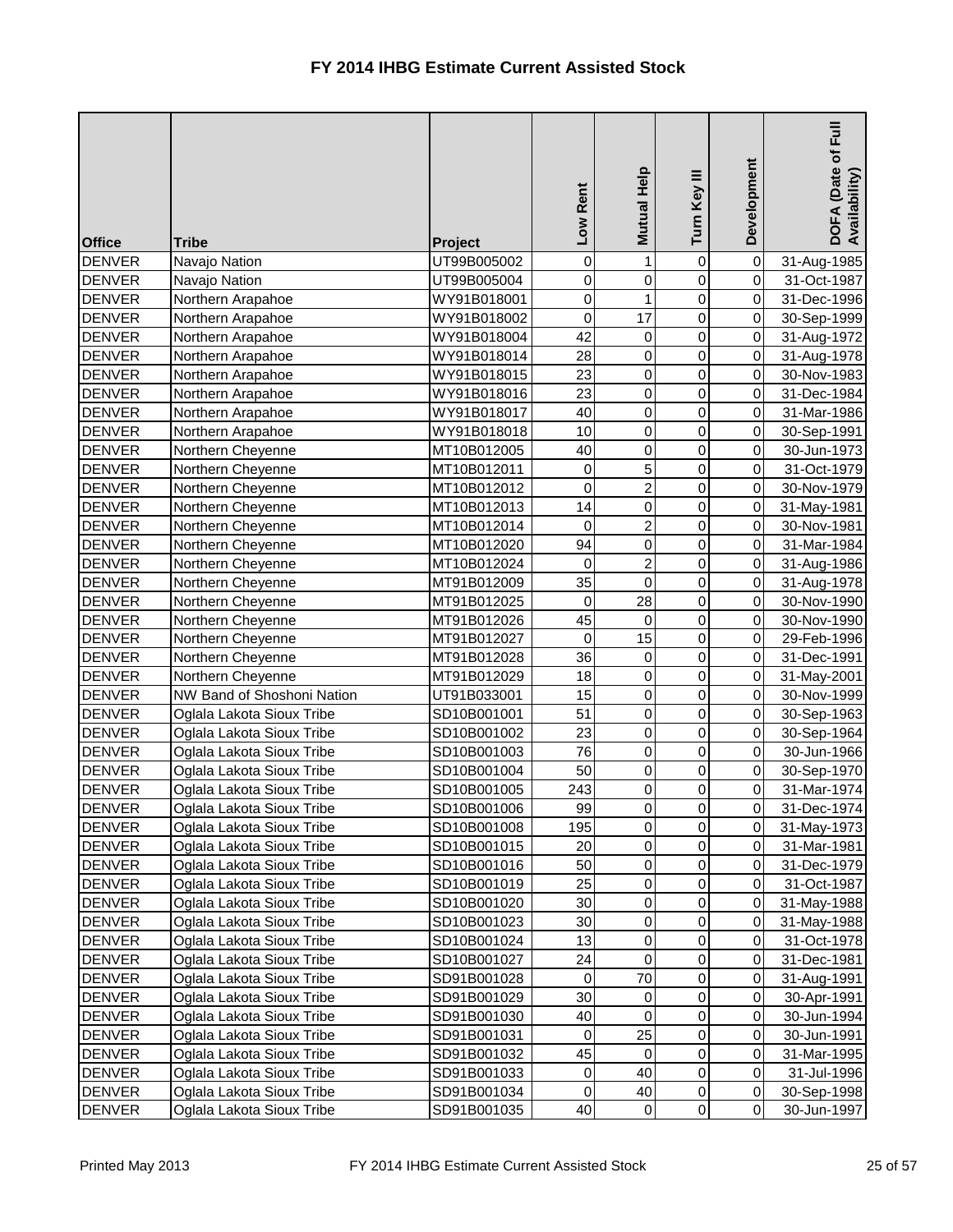| <b>Office</b>                  | <b>Tribe</b>                                           | <b>Project</b>             | Rent<br><b>NOT</b> | <b>Mutual Help</b>         | Turn Key III                     | Development                      | Full<br>DOFA (Date of I<br>Availability) |
|--------------------------------|--------------------------------------------------------|----------------------------|--------------------|----------------------------|----------------------------------|----------------------------------|------------------------------------------|
| <b>DENVER</b>                  | Oglala Lakota Sioux Tribe                              | SD91B001036                | 0                  | 25                         | $\mathbf 0$                      | $\overline{0}$                   | 31-Aug-1998                              |
| <b>DENVER</b>                  | Oglala Lakota Sioux Tribe                              | SD91B001037                | 20                 | $\mathbf 0$                | 0                                | $\overline{0}$                   | 30-Jun-1997                              |
| <b>DENVER</b>                  | Oglala Lakota Sioux Tribe                              | SD91B001038                | $\pmb{0}$          | 18                         | 0                                | $\overline{0}$                   | 20-Feb-2001                              |
| <b>DENVER</b>                  | Oglala Lakota Sioux Tribe                              | SD91B001039                | 54                 | 0                          | 0                                | 6                                | 31-Dec-2001                              |
| <b>DENVER</b>                  | Omaha Tribe                                            | NE10B013001                | 21                 | $\mathbf 0$                | 0                                | $\overline{0}$                   | 30-Jun-1965                              |
| <b>DENVER</b>                  | Omaha Tribe                                            | NE10B013002                | 31                 | $\mathsf 0$                | 0                                | $\overline{0}$                   | 31-May-1971                              |
| <b>DENVER</b>                  | Omaha Tribe                                            | NE10B013003                | 58                 | $\mathbf 0$                | 0                                | $\overline{0}$                   | 31-Jul-1974                              |
| <b>DENVER</b>                  | Omaha Tribe                                            | NE10B013004                | 66                 | 0                          | 0                                | $\overline{0}$                   | 30-Sep-1980                              |
| <b>DENVER</b>                  | Omaha Tribe                                            | NE10B013005                | 0                  | 1                          | 0                                | $\overline{0}$                   | 30-Jun-1981                              |
| <b>DENVER</b>                  | Omaha Tribe                                            | NE10B013007                | 0                  | $\mathsf 0$                | 0                                | $\overline{0}$                   | 30-Apr-1988                              |
| <b>DENVER</b>                  | Paiute Indian Tribe of Utah                            | UT10B010005                | 0                  | $\overline{2}$             | 0                                | $\overline{0}$                   | 31-Dec-1980                              |
| <b>DENVER</b>                  | Paiute Indian Tribe of Utah                            | UT10B010006                | 24                 | $\mathsf 0$                | 0                                | $\overline{0}$                   | 31-Dec-1988                              |
| <b>DENVER</b>                  | Paiute Indian Tribe of Utah                            | UT91B010007                | 32                 | 0                          | 0                                | $\overline{0}$                   | 31-Jul-1988                              |
| <b>DENVER</b>                  | Paiute Indian Tribe of Utah                            | UT91B010008                | 20                 | $\mathsf 0$                | 0                                | $\overline{0}$                   | 30-Nov-1992                              |
| <b>DENVER</b>                  | Paiute Indian Tribe of Utah                            | UT91B010010                | 18                 | $\mathsf 0$                | 0                                | $\overline{0}$                   | 30-Sep-1993                              |
| <b>DENVER</b>                  | Paiute Indian Tribe of Utah                            | UT91B010011                | 14                 | $\mathsf 0$                | 0                                | $\overline{0}$                   | 30-Sep-1995                              |
| <b>DENVER</b>                  | Paiute Indian Tribe of Utah                            | UT91B010012                | 13                 | 0                          | 0                                | $\overline{0}$                   | 01-Dec-1996                              |
| <b>DENVER</b>                  | Paiute Indian Tribe of Utah                            | UT91B010013                | $\mathbf{1}$       | $\mathsf 0$                | 0                                | $\overline{0}$                   | 31-Dec-1980                              |
| <b>DENVER</b>                  | Paiute Indian Tribe of Utah                            | UT91B010015                | $\mathbf{1}$       | 0                          | 0                                | $\overline{0}$                   | 31-Oct-1976                              |
| <b>DENVER</b>                  | Paiute Indian Tribe of Utah                            | UT91B010017                | 11                 | $\pmb{0}$                  | $\overline{0}$                   | $\overline{0}$                   | 30-Sep-1997                              |
| <b>DENVER</b>                  | Paiute Indian Tribe of Utah                            | UT91B010017                | 5                  | 0                          | 0                                | $\overline{0}$                   | 31-Oct-1999                              |
| <b>DENVER</b>                  | Paiute Indian Tribe of Utah                            | UT91B010020                | $\mathbf{1}$       | 0                          | 0                                | $\overline{0}$                   | 31-Jul-1988                              |
| <b>DENVER</b>                  | Paiute Indian Tribe of Utah<br>Ponca Tribe of Nebraska | UT91B010021<br>NE91B183001 | 20<br>12           | $\mathsf 0$<br>$\mathbf 0$ | $\overline{0}$<br>$\overline{0}$ | $\overline{0}$<br>$\overline{0}$ | 30-Sep-2002                              |
| <b>DENVER</b><br><b>DENVER</b> | Ponca Tribe of Nebraska                                | NE91B183002                | 0                  | 5                          | 0                                | $\overline{0}$                   | 30-Jun-1997<br>31-Dec-1996               |
| DENVER                         | Ponca Tribe of Nebraska                                | NE91B183003                | $\overline{4}$     | $\overline{0}$             | $\overline{0}$                   | 0                                |                                          |
| <b>DENVER</b>                  | Ponca Tribe of Nebraska                                | NE91B183004                | $\mathbf 0$        | 11                         | $\overline{0}$                   | 0I                               | 30-Jun-1997<br>31-Dec-1996               |
| <b>DENVER</b>                  | Ponca Tribe of Nebraska                                | NE91B183005                | 22                 | 0                          | 0                                | $\overline{0}$                   |                                          |
| <b>DENVER</b>                  | Ponca Tribe of Nebraska                                | NE91B183006                | $\pmb{0}$          | 18                         | 0                                | $\overline{0}$                   | 31-Dec-1996<br>31-Dec-1996               |
| <b>DENVER</b>                  | Rosebud Sioux                                          | SD10B002001                | 38                 | 0                          | 0                                | $\overline{0}$                   | 31-Dec-1966                              |
| <b>DENVER</b>                  | Rosebud Sioux                                          | SD10B002002                | 14                 | 0                          | 0                                | $\overline{0}$                   | 31-Dec-1966                              |
| <b>DENVER</b>                  | <b>Rosebud Sioux</b>                                   | SD10B002003                | 26                 | 0                          | 0                                | $\overline{0}$                   | 31-Dec-1966                              |
| <b>DENVER</b>                  | Rosebud Sioux                                          | SD10B002004                | 14                 | 0                          | 0                                | $\overline{0}$                   | 31-Dec-1966                              |
| <b>DENVER</b>                  | Rosebud Sioux                                          | SD10B002007                | 62                 | 0                          | 0                                | $\overline{0}$                   | 30-Nov-1978                              |
| <b>DENVER</b>                  | Rosebud Sioux                                          | SD10B002008                | $\pmb{0}$          | $\overline{c}$             | 0                                | $\overline{0}$                   | 30-Nov-1978                              |
| <b>DENVER</b>                  | Rosebud Sioux                                          | SD10B002009                | 90                 | 0                          | 0                                | $\overline{0}$                   | 30-Sep-1978                              |
| <b>DENVER</b>                  | Rosebud Sioux                                          | SD10B002011                | 80                 | 0                          | 0                                | $\overline{0}$                   | 30-Sep-1979                              |
| <b>DENVER</b>                  | Rosebud Sioux                                          | SD10B002012                | 0                  |                            | 0                                | $\overline{0}$                   | 30-Apr-1980                              |
| <b>DENVER</b>                  | Rosebud Sioux                                          | SD10B002013                | 60                 | 0                          | 0                                | $\overline{0}$                   | 30-Sep-1980                              |
| <b>DENVER</b>                  | Rosebud Sioux                                          | SD10B002014                | 120                | 0                          | 0                                | $\overline{0}$                   | 31-Dec-1979                              |
| <b>DENVER</b>                  | <b>Rosebud Sioux</b>                                   | SD10B002015                | $\mathbf 0$        | 3                          | 0                                | $\overline{0}$                   | 31-Dec-1979                              |
| <b>DENVER</b>                  | Rosebud Sioux                                          | SD10B002016                | 31                 | 0                          | 0                                | $\overline{0}$                   | 31-Aug-1985                              |
| <b>DENVER</b>                  | Rosebud Sioux                                          | SD10B002017                | 48                 | 0                          | 0                                | $\overline{0}$                   | 30-Sep-1985                              |
| <b>DENVER</b>                  | Rosebud Sioux                                          | SD10B002018                | 0                  | 1                          | 0                                | $\overline{0}$                   | 31-Jul-1986                              |
| <b>DENVER</b>                  | <b>Rosebud Sioux</b>                                   | SD10B002019                | $\pmb{0}$          | 3                          | 0                                | $\overline{0}$                   | 31-Aug-1986                              |
| <b>DENVER</b>                  | Rosebud Sioux                                          | SD10B002020                | 132                | $\overline{0}$             | $\overline{0}$                   | $\overline{0}$                   | 28-Feb-1986                              |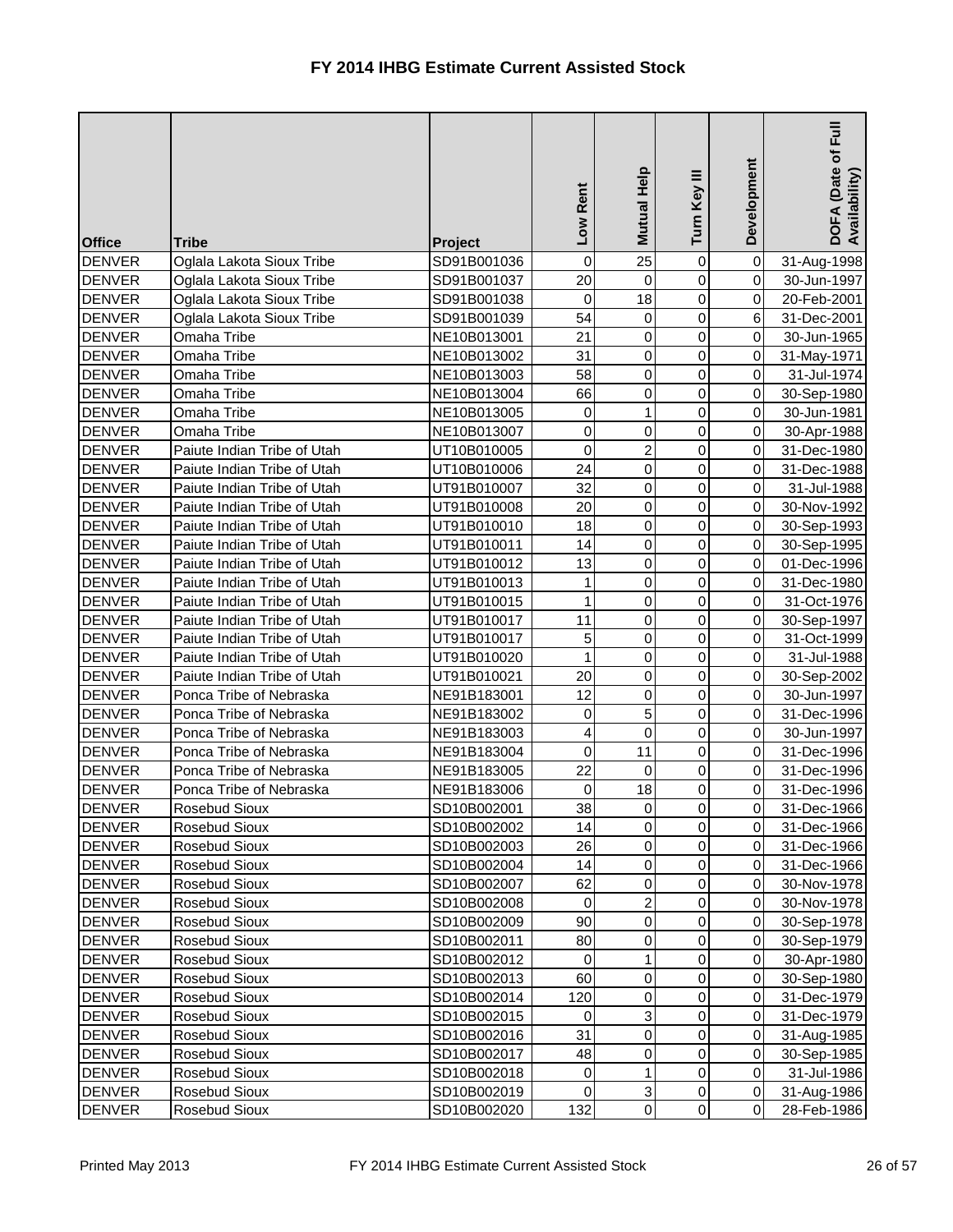| <b>Office</b>                  | <b>Tribe</b>                                           | Project                    | Low Rent        | Mutual Help    | Turn Key III   | Development                      | $E_{\rm H}$<br>DOFA (Date of I<br>Availability) |
|--------------------------------|--------------------------------------------------------|----------------------------|-----------------|----------------|----------------|----------------------------------|-------------------------------------------------|
| <b>DENVER</b>                  | Rosebud Sioux                                          | SD10B002021                | 0               | 11             | 0              | $\overline{0}$                   | 30-Sep-1986                                     |
| <b>DENVER</b>                  | Rosebud Sioux                                          | SD91B002026                | 0               | 33             | 0              | $\overline{0}$                   | 30-Sep-1989                                     |
| <b>DENVER</b>                  | Rosebud Sioux                                          | SD91B002027                | 70              | $\mathbf 0$    | 0              | $\overline{0}$                   | 31-Mar-1990                                     |
| <b>DENVER</b>                  | Rosebud Sioux                                          | SD91B002028                | 0               | 22             | 0              | $\overline{0}$                   | 31-Jan-1990                                     |
| <b>DENVER</b>                  | Rosebud Sioux                                          | SD91B002029                | 0               | 20             | 0              | $\overline{0}$                   | 30-Jun-1993                                     |
| <b>DENVER</b>                  | Rosebud Sioux                                          | SD91B002030                | 20              | $\mathbf 0$    | 0              | $\overline{0}$                   | 31-May-1992                                     |
| <b>DENVER</b>                  | Rosebud Sioux                                          | SD91B002031                | 0               | 20             | 0              | $\overline{0}$                   | 31-Aug-1996                                     |
| <b>DENVER</b>                  | Rosebud Sioux                                          | SD91B002032                | 0               | 28             | 0              | $\overline{0}$                   | 31-Aug-1999                                     |
| <b>DENVER</b>                  | Rosebud Sioux                                          | SD91B002033                | 13              | 0              | 0              | $\overline{0}$                   | 30-Sep-1999                                     |
| <b>DENVER</b>                  | Rosebud Sioux                                          | SD91B002034                | 0               | 10             | 0              | $\overline{0}$                   | 30-Sep-1999                                     |
| <b>DENVER</b>                  | Salish and Kootenai Tribes                             | MT10B013003                | 40              | $\mathbf 0$    | 0              | $\overline{0}$                   | 30-Nov-1974                                     |
| <b>DENVER</b>                  | Salish and Kootenai Tribes                             | MT10B013005                | $\overline{7}$  | 0              | 0              | $\overline{0}$                   | 30-Jun-1976                                     |
| <b>DENVER</b>                  | Salish and Kootenai Tribes                             | MT10B013006                | $\overline{7}$  | 0              | 0              | $\overline{0}$                   | 31-Aug-1976                                     |
| <b>DENVER</b>                  | Salish and Kootenai Tribes                             | MT10B013007                | 22              | 0              | 0              | $\overline{0}$                   | 31-Oct-1976                                     |
| <b>DENVER</b>                  | Salish and Kootenai Tribes                             | MT10B013008                | 9               | 0              | 0              | $\overline{0}$                   | 30-Jun-1977                                     |
| <b>DENVER</b>                  | Salish and Kootenai Tribes                             | MT10B013009                | 20              | $\pmb{0}$      | 0              | $\overline{0}$                   | 30-Sep-1977                                     |
| <b>DENVER</b>                  | Salish and Kootenai Tribes                             | MT10B013010                | 35              | 0              | 0              | $\overline{0}$                   | 31-Aug-1978                                     |
| <b>DENVER</b>                  | Salish and Kootenai Tribes                             | MT10B013014                | 10              | 0              | 0              | $\overline{0}$                   | 30-May-1979                                     |
| <b>DENVER</b>                  | Salish and Kootenai Tribes                             | MT10B013017                | 0               | 1              | 0              | $\overline{0}$                   | 28-Feb-1981                                     |
| <b>DENVER</b>                  | Salish and Kootenai Tribes                             | MT10B013018                | 40              | 0              | 0              | $\overline{0}$                   | 28-Feb-1981                                     |
| <b>DENVER</b>                  | Salish and Kootenai Tribes                             | MT10B013019                | $\,6\,$         | 0              | 0              | $\overline{0}$                   | 30-Jun-1981                                     |
| <b>DENVER</b>                  | Salish and Kootenai Tribes                             | MT10B013020                | 27              | 0              | 0              | $\overline{0}$                   | 30-Nov-1981                                     |
| <b>DENVER</b>                  | Salish and Kootenai Tribes                             | MT10B013022                | 4               | $\mathbf 0$    | 0              | $\overline{0}$                   | 31-Aug-1982                                     |
| <b>DENVER</b>                  | Salish and Kootenai Tribes                             | MT10B013023                | 57              | 0              | 0              | $\overline{0}$                   | 30-Nov-1983                                     |
| <b>DENVER</b>                  | Salish and Kootenai Tribes                             | MT10B013024                | 0               |                | 0              | $\overline{0}$                   | 30-Nov-1985                                     |
| <b>DENVER</b>                  | Salish and Kootenai Tribes                             | MT10B013025                | 20              | $\Omega$       | $\overline{0}$ | $\overline{O}$                   | 31-Oct-1984                                     |
| <b>DENVER</b>                  | Salish and Kootenai Tribes                             | MT10B013026                | $\mathbf 0$     | 1              | $\overline{0}$ | $\overline{0}$                   | 31-Oct-1986                                     |
| <b>DENVER</b>                  | Salish and Kootenai Tribes                             | MT10B013027                | 5               | $\pmb{0}$      | 0              | $\overline{0}$                   | 30-Apr-1987                                     |
| <b>DENVER</b>                  | Salish and Kootenai Tribes                             | MT10B013028                | 31              | 0              | 0              | $\overline{0}$                   | 30-Jun-1986                                     |
| <b>DENVER</b>                  | Salish and Kootenai Tribes                             | MT10B013029                | 0               | 2              | 0              | $\overline{0}$                   | 31-Mar-1989                                     |
| <b>DENVER</b>                  | Salish and Kootenai Tribes                             | MT91B013030                | 28              | $\pmb{0}$      | 0              | $\overline{0}$                   | 30-Jun-1989                                     |
| <b>DENVER</b>                  | Salish and Kootenai Tribes                             | MT91B013031                | 36              | 0              | 0              | $\overline{0}$                   | 30-Jun-1990                                     |
| <b>DENVER</b>                  | Salish and Kootenai Tribes                             | MT91B013032                | 0               | $\overline{c}$ | 0              | $\overline{0}$                   | 31-Jan-1991                                     |
| <b>DENVER</b>                  | Salish and Kootenai Tribes                             | MT91B013033                | 0               | 3              | 0              | $\overline{0}$                   | 31-Dec-1991                                     |
| <b>DENVER</b>                  | Salish and Kootenai Tribes                             | MT91B013034                | $\pmb{0}$       | 3              | 0              | $\overline{0}$                   | 02-Oct-1996                                     |
| <b>DENVER</b>                  | Salish and Kootenai Tribes                             | MT91B013037                | $\pmb{0}$       | 6              | 0              | $\overline{0}$                   | 30-Sep-1998                                     |
| <b>DENVER</b>                  | Salish and Kootenai Tribes                             | MT91B013038                | 10              | $\pmb{0}$      | 0              | $\overline{0}$                   | 30-Sep-1998                                     |
| <b>DENVER</b>                  | Santee Sioux Tribe                                     | NE10B105001                | 36              | 0              | 0              | $\overline{0}$                   | 31-Oct-1971                                     |
| <b>DENVER</b>                  | <b>Santee Sioux Tribe</b>                              | NE10B105002                | 30              | 0              | 0              | $\overline{0}$                   | 31-Jan-1974                                     |
| <b>DENVER</b>                  | <b>Santee Sioux Tribe</b>                              | NE10B105003                | 10              | $\pmb{0}$      | 0              | $\overline{0}$                   | 30-Sep-1977                                     |
| <b>DENVER</b>                  | <b>Santee Sioux Tribe</b>                              | NE10B105005                | 10              | $\pmb{0}$      | 0              | $\overline{0}$<br>$\overline{0}$ | 31-Oct-1984                                     |
| <b>DENVER</b><br><b>DENVER</b> | <b>Santee Sioux Tribe</b><br><b>Santee Sioux Tribe</b> | NE91B105006<br>NE91B105008 | 15<br>$\pmb{0}$ | 0<br>7         | 0<br>0         | $\overline{0}$                   | 30-Jun-1994                                     |
| <b>DENVER</b>                  | Shoshone Tribe of the Wind River Reser WY91B019003     |                            | $\pmb{0}$       | 2              | 0              | $\overline{0}$                   | 30-Jun-1999<br>31-Dec-1979                      |
| <b>DENVER</b>                  | Shoshone Tribe of the Wind River Reser WY91B019005     |                            | $\pmb{0}$       | 5              | 0              | $\overline{0}$                   |                                                 |
| <b>DENVER</b>                  | Shoshone Tribe of the Wind River Reser WY91B019006     |                            | $\pmb{0}$       | $\overline{0}$ | 0              | $\overline{0}$                   | 30-Sep-1987<br>30-Jun-1988                      |
|                                |                                                        |                            |                 |                |                |                                  |                                                 |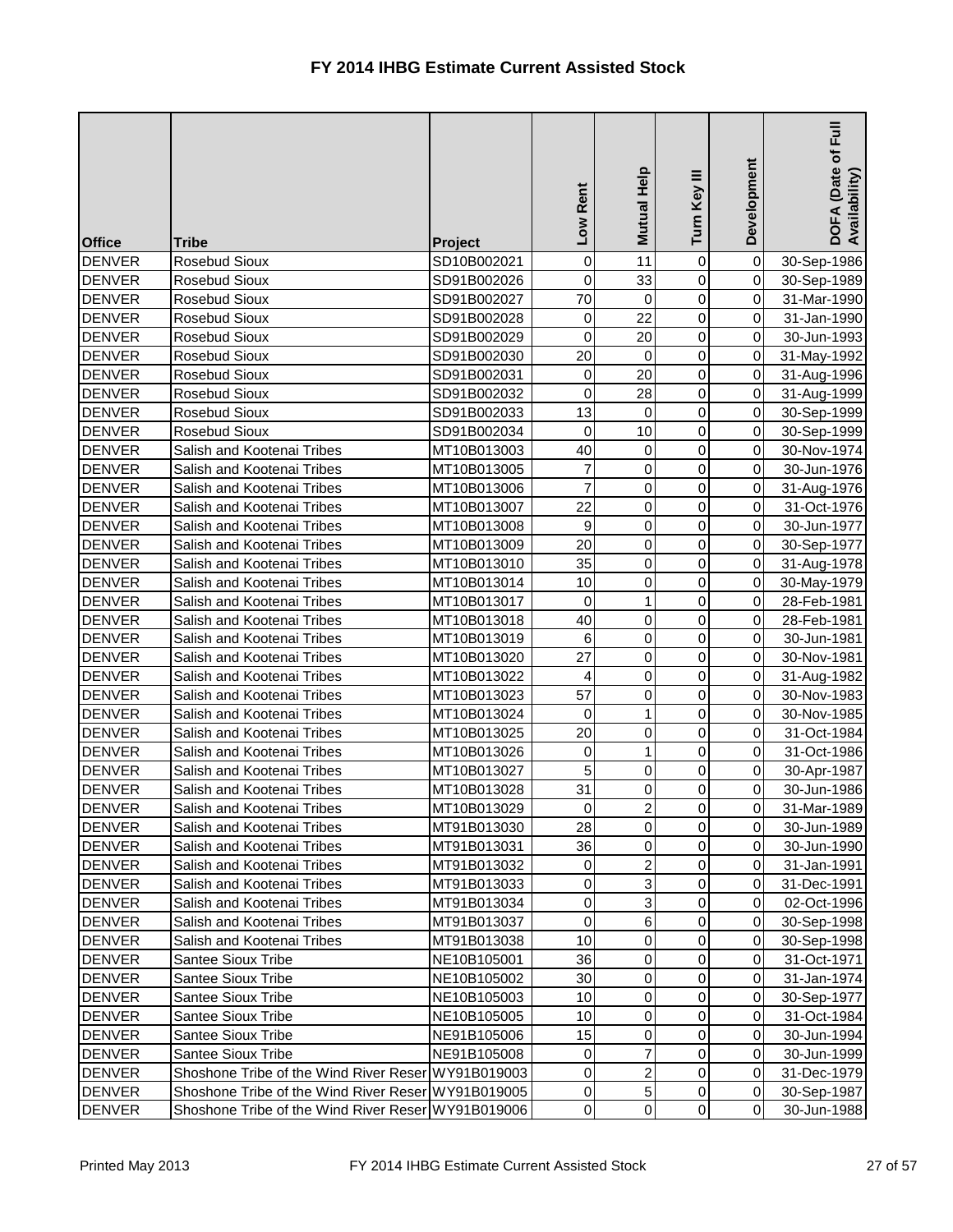| <b>Office</b>                  | <b>Tribe</b>                                         | Project                    | Low Rent               | Mutual Help         | Turn Key III     | Development                      | $E_{\rm H}$<br>DOFA (Date of I<br>Availability) |
|--------------------------------|------------------------------------------------------|----------------------------|------------------------|---------------------|------------------|----------------------------------|-------------------------------------------------|
| <b>DENVER</b>                  | Shoshone Tribe of the Wind River Reser WY91B019007   |                            | 0                      | 6                   | $\mathbf 0$      | $\overline{0}$                   | 31-Jul-1990                                     |
| <b>DENVER</b>                  | Shoshone Tribe of the Wind River Reser WY91B019008   |                            | 0                      | 9                   | 0                | $\overline{0}$                   | 30-Jun-1995                                     |
| <b>DENVER</b>                  | Shoshone Tribe of the Wind River Reser WY91B019009   |                            | 19                     | $\pmb{0}$           | 0                | $\overline{0}$                   | 31-Mar-1967                                     |
| <b>DENVER</b>                  | Shoshone Tribe of the Wind River Reser WY91B019010   |                            | 19                     | $\pmb{0}$           | 0                | $\overline{0}$                   | 31-Aug-1972                                     |
| <b>DENVER</b>                  | Shoshone Tribe of the Wind River Reser WY91B019011   |                            | 28                     | 0                   | 0                | $\overline{0}$                   | 31-Aug-1978                                     |
| <b>DENVER</b>                  | Shoshone Tribe of the Wind River Reser WY91B019012   |                            | 22                     | $\mathsf 0$         | 0                | $\overline{0}$                   | 31-Oct-1983                                     |
| <b>DENVER</b>                  | Shoshone Tribe of the Wind River Reser WY91B019013   |                            | 35                     | $\pmb{0}$           | 0                | $\overline{0}$                   | 31-Mar-1986                                     |
| <b>DENVER</b>                  | Shoshone Tribe of the Wind River Reser WY91B019014   |                            | 10                     | $\mathsf 0$         | 0                | $\overline{0}$                   | 30-Sep-1991                                     |
| <b>DENVER</b>                  | Shoshone Tribe of the Wind River Reser WY91B019015   |                            | 0                      | 28                  | 0                | $\overline{0}$                   | 31-Aug-2000                                     |
| <b>DENVER</b>                  | Shoshone Tribe of the Wind River Reser WY91B019016   |                            | 0                      | 15                  | 0                | $\overline{0}$                   | 30-Apr-2002                                     |
| <b>DENVER</b>                  | Sisseton-Wahpeton Sioux                              | SD10B015001                | 100                    | 0                   | $\overline{0}$   | $\overline{0}$                   | 30-Jun-1971                                     |
| <b>DENVER</b>                  | Sisseton-Wahpeton Sioux                              | SD10B015002                | 80                     | $\pmb{0}$           | $\overline{0}$   | $\overline{0}$                   | 31-Jul-1972                                     |
| <b>DENVER</b>                  | Sisseton-Wahpeton Sioux                              | SD10B015003                | 60                     | 0                   | 0                | $\overline{0}$                   | 31-Jul-1973                                     |
| <b>DENVER</b>                  | Sisseton-Wahpeton Sioux                              | SD10B015004                | 35                     | $\mathsf 0$         | 0                | $\overline{0}$                   | 31-Mar-1976                                     |
| <b>DENVER</b>                  | Sisseton-Wahpeton Sioux                              | SD10B015007                | 90                     | $\pmb{0}$           | 0                | $\overline{0}$                   | 31-Oct-1978                                     |
| <b>DENVER</b>                  | Sisseton-Wahpeton Sioux                              | SD10B015008                | 55                     | $\pmb{0}$           | 0                | $\overline{0}$                   | 30-Sep-1979                                     |
| <b>DENVER</b>                  | Sisseton-Wahpeton Sioux                              | SD10B015010                | 58                     | $\mathbf 0$         | 0                | $\overline{0}$                   | 30-Oct-1980                                     |
| <b>DENVER</b>                  | Sisseton-Wahpeton Sioux                              | SD91B015018                | 0                      | 20                  | 0                | $\overline{0}$                   | 31-Dec-1992                                     |
| <b>DENVER</b>                  | Sisseton-Wahpeton Sioux                              | SD91B015019                | $\mathbf 0$            | 27                  | 0                | $\overline{3}$                   | 31-May-1997                                     |
| <b>DENVER</b>                  | Southern Ute Tribe                                   | CO10B010003                | 25                     | 0                   | $\overline{0}$   | $\overline{0}$                   | 31-Aug-1970                                     |
| <b>DENVER</b>                  | Southern Ute Tribe                                   | CO10B010004                | 40                     | 0                   | 0                | $\overline{0}$                   | 28-Feb-1977                                     |
| <b>DENVER</b>                  | Southern Ute Tribe                                   | CO10B010006                | 16                     | $\mathsf 0$         | 0                | $\overline{0}$                   | 30-Jun-1978                                     |
| <b>DENVER</b>                  | Southern Ute Tribe                                   | CO10B010008                | 20                     | $\mathsf 0$         | 0                | $\overline{0}$                   | 31-Oct-1981                                     |
| <b>DENVER</b>                  | Southern Ute Tribe                                   | CO10B010009                | 0                      | 1                   | 0                | $\overline{0}$                   | 28-Feb-1986                                     |
| <b>DENVER</b>                  | Southern Ute Tribe                                   | CO10B010010                | 0                      | 0                   | 0                | $\overline{0}$                   | 31-Dec-1987                                     |
| DENVER                         | Southern Ute Tribe                                   | CO91B010011                | 10                     | 0                   | $\overline{0}$   | 0                                | 31-Oct-1990                                     |
| <b>DENVER</b>                  | Southern Ute Tribe                                   | CO91B010012                | $\mathbf 0$            | $\overline{2}$<br>7 | 0                | 0I                               | 31-Oct-1990                                     |
| <b>DENVER</b><br><b>DENVER</b> | Southern Ute Tribe                                   | CO91B010013<br>CO91B010014 | $\pmb{0}$<br>$\pmb{0}$ | 15                  | 0                | $\overline{0}$                   | 31-Aug-1994                                     |
| <b>DENVER</b>                  | Southern Ute Tribe<br><b>Spirit Lake Sioux Tribe</b> | ND10B008001                | 60                     | 0                   | 0<br>0           | $\overline{0}$<br>$\overline{0}$ | 30-Sep-1995                                     |
| <b>DENVER</b>                  | <b>Spirit Lake Sioux Tribe</b>                       | ND10B008004                | 48                     | $\pmb{0}$           | 0                | $\overline{0}$                   | 31-Oct-1968                                     |
| <b>DENVER</b>                  | <b>Spirit Lake Sioux Tribe</b>                       | ND10B008005                | 27                     | 0                   | 0                | $\overline{0}$                   | 31-Aug-1974                                     |
| <b>DENVER</b>                  | <b>Spirit Lake Sioux Tribe</b>                       | ND10B008007                | 20                     | 0                   | 0                | $\overline{0}$                   | 31-May-1972<br>30-Nov-1977                      |
| <b>DENVER</b>                  | <b>Spirit Lake Sioux Tribe</b>                       | ND10B008008                | 50                     | $\pmb{0}$           | 0                | $\overline{0}$                   | 31-Aug-1979                                     |
| <b>DENVER</b>                  | Spirit Lake Sioux Tribe                              | ND10B008009                | 50                     | 0                   | 0                | $\overline{0}$                   | 30-Jun-1981                                     |
| <b>DENVER</b>                  | <b>Spirit Lake Sioux Tribe</b>                       | ND10B008010                | 14                     | 0                   | 0                | $\overline{0}$                   | 31-Jan-1985                                     |
| <b>DENVER</b>                  | Spirit Lake Sioux Tribe                              | ND10B008011                | 14                     | 0                   | 0                | $\overline{0}$                   | 31-Jan-1985                                     |
| <b>DENVER</b>                  | <b>Spirit Lake Sioux Tribe</b>                       | ND10B008012                | 25                     | 0                   | $\boldsymbol{0}$ | $\overline{0}$                   | 31-Jul-1987                                     |
| <b>DENVER</b>                  | <b>Spirit Lake Sioux Tribe</b>                       | ND10B008013                | $\pmb{0}$              | 40                  | 0                | $\overline{0}$                   | 31-Aug-1987                                     |
| <b>DENVER</b>                  | <b>Spirit Lake Sioux Tribe</b>                       | ND91B008014                | 20                     | 0                   | $\overline{0}$   | $\overline{0}$                   | 31-Jan-1993                                     |
| <b>DENVER</b>                  | <b>Spirit Lake Sioux Tribe</b>                       | ND91B008015                | $\pmb{0}$              | 14                  | 0                | $\mathbf{1}$                     | 29-Sep-1997                                     |
| <b>DENVER</b>                  | <b>Standing Rock Sioux</b>                           | SD10B006001                | 56                     | 0                   | 0                | $\overline{0}$                   | 31-Jan-1965                                     |
| <b>DENVER</b>                  | <b>Standing Rock Sioux</b>                           | SD10B006002                | 109                    | $\mathsf 0$         | $\overline{0}$   | $\overline{0}$                   | 31-Aug-1971                                     |
| <b>DENVER</b>                  | <b>Standing Rock Sioux</b>                           | SD10B006003                | 10                     | 0                   | 0                | $\overline{0}$                   | 31-Aug-1974                                     |
| <b>DENVER</b>                  | <b>Standing Rock Sioux</b>                           | SD10B006005                | 85                     | 0                   | 0                | $\overline{0}$                   | 30-Nov-1974                                     |
| <b>DENVER</b>                  | <b>Standing Rock Sioux</b>                           | SD10B006007                | 64                     | $\overline{0}$      | $\overline{0}$   | $\overline{0}$                   | 31-Dec-1975                                     |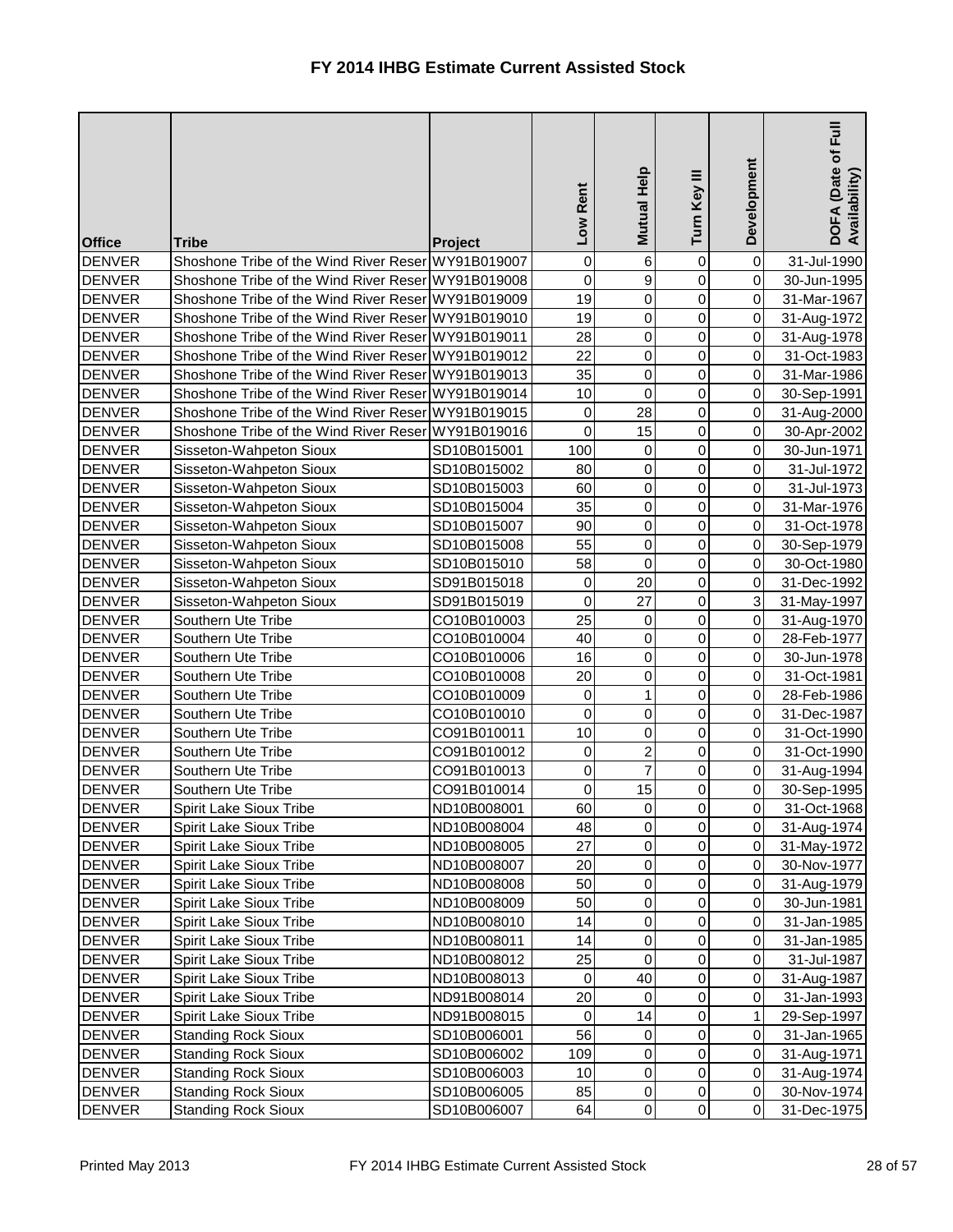| <b>Office</b> | <b>Tribe</b>                                 | <b>Project</b> | Low Rent         | Mutual Help    | Turn Key III     | Development    | ー<br>Full<br>DOFA (Date of I<br>Availability) |
|---------------|----------------------------------------------|----------------|------------------|----------------|------------------|----------------|-----------------------------------------------|
| <b>DENVER</b> | <b>Standing Rock Sioux</b>                   | SD10B006008    | 84               | $\mathbf 0$    | 0                | $\overline{0}$ | 30-Sep-1973                                   |
| <b>DENVER</b> | <b>Standing Rock Sioux</b>                   | SD10B006009    | 10               | 0              | 0                | $\overline{0}$ | 28-Feb-1977                                   |
| <b>DENVER</b> | <b>Standing Rock Sioux</b>                   | SD10B006012    | 50               | 0              | 0                | $\overline{0}$ | 31-May-1979                                   |
| <b>DENVER</b> | <b>Standing Rock Sioux</b>                   | SD10B006013    | 15               | $\mathsf{O}$   | 0                | $\overline{0}$ | 30-Oct-1981                                   |
| <b>DENVER</b> | <b>Standing Rock Sioux</b>                   | SD10B006014    | 19               | 0              | 0                | $\overline{0}$ | 31-Dec-1980                                   |
| <b>DENVER</b> | <b>Standing Rock Sioux</b>                   | SD10B006016    | 5                | 0              | 0                | $\overline{0}$ | 30-Jun-1985                                   |
| <b>DENVER</b> | <b>Standing Rock Sioux</b>                   | SD10B006021    | 39               | 0              | 0                | $\overline{0}$ | 30-Sep-1986                                   |
| <b>DENVER</b> | <b>Standing Rock Sioux</b>                   | SD10B006022    | 26               | 0              | 0                | $\overline{0}$ | 31-Jul-1987                                   |
| <b>DENVER</b> | <b>Standing Rock Sioux</b>                   | SD10B006023    | 0                | $\mathbf 0$    | 0                | $\overline{0}$ | 29-Feb-1988                                   |
| <b>DENVER</b> | <b>Standing Rock Sioux</b>                   | SD91B006024    | $\pmb{0}$        | 28             | 0                | $\overline{0}$ | 31-Dec-1990                                   |
| <b>DENVER</b> | <b>Standing Rock Sioux</b>                   | SD91B006025    | 0                | 20             | $\overline{0}$   | $\overline{0}$ | 31-Mar-1995                                   |
| <b>DENVER</b> | <b>Standing Rock Sioux</b>                   | SD91B006026    | $\pmb{0}$        | 40             | $\overline{0}$   | $\overline{0}$ | 31-Dec-1999                                   |
| <b>DENVER</b> | <b>Standing Rock Sioux</b>                   | SD91B006028    | 0                | 0              | 0                | 24             |                                               |
| <b>DENVER</b> | <b>Standing Rock Sioux</b>                   | SD91B006029    | 24               | 0              | $\boldsymbol{0}$ | $\overline{0}$ | 31-Oct-1997                                   |
| <b>DENVER</b> | <b>Standing Rock Sioux</b>                   | SD91B006030    | 0                | 20             | 0                | $\overline{0}$ | 31-Dec-1999                                   |
| <b>DENVER</b> | <b>Standing Rock Sioux</b>                   | SD91B006031    | $\mathbf{1}$     | 0              | 0                | $\overline{0}$ | 31-Jan-1997                                   |
| <b>DENVER</b> | <b>Standing Rock Sioux</b>                   | SD91B006032    | $\pmb{0}$        | 40             | 0                | $\overline{0}$ | 31-Dec-1997                                   |
| <b>DENVER</b> | <b>Standing Rock Sioux</b>                   | SD91B006033    | $\pmb{0}$        | 19             | 0                | 0              | 30-Mar-1999                                   |
| <b>DENVER</b> | <b>Standing Rock Sioux</b>                   | SD91B006034    | $\overline{0}$   | $\mathbf 0$    | $\overline{0}$   | $6\phantom{1}$ |                                               |
| <b>DENVER</b> | <b>Standing Rock Sioux</b>                   | SD91B006035    | $\mathbf 0$      | 17             | $\overline{0}$   | 16             | 30-Jun-1999                                   |
| <b>DENVER</b> | <b>Standing Rock Sioux</b>                   | SD91B006036    | 0                | 0              | 0                | 33             |                                               |
| <b>DENVER</b> | <b>Three Affiliated Tribes Fort Berthold</b> | ND10B005001    | 60               | 0              | 0                | $\overline{0}$ | 31-Dec-1967                                   |
| <b>DENVER</b> | Three Affiliated Tribes Fort Berthold        | ND10B005003    | 20               | $\mathsf 0$    | 0                | $\overline{0}$ | 30-Sep-1969                                   |
| <b>DENVER</b> | Three Affiliated Tribes Fort Berthold        | ND10B005004    | 120              | $\pmb{0}$      | 0                | $\overline{0}$ | 30-Dec-1971                                   |
| <b>DENVER</b> | Three Affiliated Tribes Fort Berthold        | ND10B005009    | 64               | 0              | 0                | $\overline{0}$ | 30-Jun-1980                                   |
| <b>DENVER</b> | <b>Three Affiliated Tribes Fort Berthold</b> | ND10B005010    | $\overline{0}$   | $\overline{2}$ | $\overline{0}$   | $\overline{0}$ | 31-Dec-1983                                   |
| <b>DENVER</b> | <b>Three Affiliated Tribes Fort Berthold</b> | ND10B005011    | 39               | $\pmb{0}$      | $\overline{0}$   | $\overline{O}$ | 31-Dec-1981                                   |
| <b>DENVER</b> | Three Affiliated Tribes Fort Berthold        | ND10B005013    | 0                | 9              | 0                | $\overline{0}$ | 31-Oct-1984                                   |
| <b>DENVER</b> | <b>Three Affiliated Tribes Fort Berthold</b> | ND10B005015    | 54               | $\mathsf 0$    | 0                | $\overline{0}$ | 30-Jul-1987                                   |
| <b>DENVER</b> | Three Affiliated Tribes Fort Berthold        | ND10B005019    | $\boldsymbol{9}$ | 10             | 0                | $\overline{0}$ | 31-Jan-1987                                   |
| <b>DENVER</b> | Three Affiliated Tribes Fort Berthold        | ND91B005022    | 0                | 38             | 0                | $\overline{0}$ | 31-Mar-1995                                   |
| <b>DENVER</b> | Three Affiliated Tribes Fort Berthold        | ND91B005023    | 52               | 0              | 0                | $\overline{0}$ | 31-Jan-1992                                   |
| <b>DENVER</b> | <b>Three Affiliated Tribes Fort Berthold</b> | ND91B005024    | 0                | 12             | 0                | $\overline{0}$ | 31-Oct-1990                                   |
| <b>DENVER</b> | Three Affiliated Tribes Fort Berthold        | ND91B005025    | 0                | 26             | 0                | $\overline{0}$ | 29-Feb-1992                                   |
| <b>DENVER</b> | Three Affiliated Tribes Fort Berthold        | ND91B005026    | $\pmb{0}$        | 12             | 0                | $\overline{0}$ | 31-Mar-1998                                   |
| <b>DENVER</b> | Three Affiliated Tribes Fort Berthold        | ND91B005027    | 0                | 16             | 0                | $\overline{0}$ | 31-Mar-1998                                   |
| <b>DENVER</b> | Three Affiliated Tribes Fort Berthold        | ND91B005028    | $\pmb{0}$        | 14             | 0                | $\overline{0}$ | 31-Mar-1998                                   |
| <b>DENVER</b> | Turtle Mountain Band of Chippewa             | ND10B006001    | 57               | 0              | 0                | $\overline{0}$ | 31-Aug-1967                                   |
| <b>DENVER</b> | Turtle Mountain Band of Chippewa             | ND10B006002    | 40               | 0              | 0                | $\overline{0}$ | 31-Oct-1967                                   |
| <b>DENVER</b> | Turtle Mountain Band of Chippewa             | ND10B006003    | 28               | $\pmb{0}$      | 0                | $\overline{0}$ | 31-Dec-1968                                   |
| <b>DENVER</b> | Turtle Mountain Band of Chippewa             | ND10B006006    | 70               | $\pmb{0}$      | 0                | $\overline{0}$ | 30-Nov-1974                                   |
| <b>DENVER</b> | Turtle Mountain Band of Chippewa             | ND10B006008    | 47               | 1              | 0                | $\overline{0}$ | 30-Apr-1977                                   |
| <b>DENVER</b> | Turtle Mountain Band of Chippewa             | ND10B006010    | 48               | 0              | 0                | $\overline{0}$ | 30-Sep-1978                                   |
| <b>DENVER</b> | Turtle Mountain Band of Chippewa             | ND10B006012    | 41               | $\pmb{0}$      | 0                | $\overline{0}$ | 31-Mar-1980                                   |
| <b>DENVER</b> | Turtle Mountain Band of Chippewa             | ND10B006013    | 50               | $\pmb{0}$      | 0                | $\overline{0}$ | 31-Jul-1981                                   |
| <b>DENVER</b> | Turtle Mountain Band of Chippewa             | ND10B006014    | 19               | $\overline{0}$ | 0                | $\overline{0}$ | 30-Apr-1982                                   |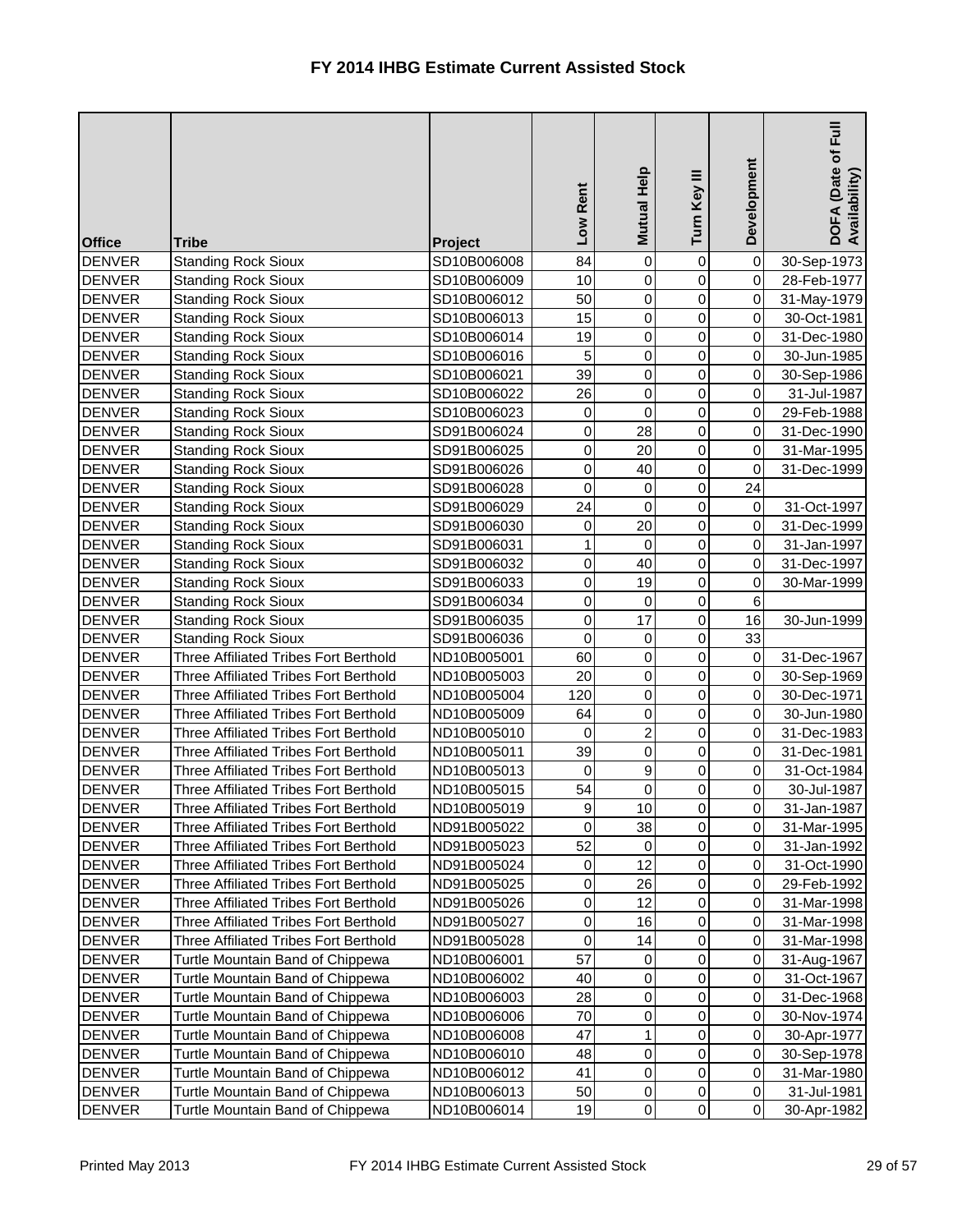| <b>Office</b>                  | <b>Tribe</b>                                                            | Project                    | Low Rent          | Mutual Help    | Turn Key III   | Development                    | $\bar{E}$<br>DOFA (Date of I<br>Availability) |
|--------------------------------|-------------------------------------------------------------------------|----------------------------|-------------------|----------------|----------------|--------------------------------|-----------------------------------------------|
| <b>DENVER</b>                  | Turtle Mountain Band of Chippewa                                        | ND10B006015                | 30                | $\mathbf 0$    | $\mathbf 0$    | 0                              | 31-Dec-1983                                   |
| <b>DENVER</b>                  | Turtle Mountain Band of Chippewa                                        | ND10B006017                | 72                | 0              | 0              | $\overline{0}$                 | 30-Sep-1983                                   |
| <b>DENVER</b>                  | Turtle Mountain Band of Chippewa                                        | ND10B006022                | 37                | 0              | 0              | $\overline{0}$                 | 30-Sep-1985                                   |
| <b>DENVER</b>                  | Turtle Mountain Band of Chippewa                                        | ND10B006023                | 0                 | $\overline{c}$ | 0              | $\overline{0}$                 | 30-Jun-1986                                   |
| <b>DENVER</b>                  | Turtle Mountain Band of Chippewa                                        | ND10B006024                | 24                | 0              | 0              | $\overline{0}$                 | 31-Oct-1986                                   |
| <b>DENVER</b>                  | Turtle Mountain Band of Chippewa                                        | ND10B006027                | 0                 | 0              | 0              | $\overline{0}$                 | 31-Oct-1987                                   |
| <b>DENVER</b>                  | Turtle Mountain Band of Chippewa                                        | ND10B006028                | 88                | 0              | 0              | $\overline{0}$                 | 31-Dec-1987                                   |
| <b>DENVER</b>                  | Turtle Mountain Band of Chippewa                                        | ND10B006031                | 40                | $\mathsf 0$    | 0              | $\overline{0}$                 | 31-Jan-1989                                   |
| <b>DENVER</b>                  | Turtle Mountain Band of Chippewa                                        | ND10B006032                | 0                 | 25             | 0              | $\overline{0}$                 | 31-Mar-1989                                   |
| <b>DENVER</b>                  | Turtle Mountain Band of Chippewa                                        | ND10B006034                | 0                 | 3              | 0              | $\overline{0}$                 | 30-Apr-1982                                   |
| <b>DENVER</b>                  | Turtle Mountain Band of Chippewa                                        | ND10B042001                | $\overline{c}$    | $\mathsf 0$    | 0              | $\overline{0}$                 | 30-Sep-1976                                   |
| <b>DENVER</b>                  | Turtle Mountain Band of Chippewa                                        | ND10B042003                | 4                 | 0              | 0              | $\overline{0}$                 | 30-Jun-1977                                   |
| <b>DENVER</b>                  | Turtle Mountain Band of Chippewa                                        | ND10B042004                | 0                 | 1              | 0              | $\overline{0}$                 | 30-Jun-1977                                   |
| <b>DENVER</b>                  | Turtle Mountain Band of Chippewa                                        | ND10B068001                | $\overline{7}$    | 0              | 0              | $\overline{0}$                 | 31-Jul-1980                                   |
| <b>DENVER</b>                  | Turtle Mountain Band of Chippewa                                        | ND10B068002                | 0                 | 1              | 0              | $\overline{0}$                 | 31-Jul-1980                                   |
| <b>DENVER</b>                  | Turtle Mountain Band of Chippewa                                        | ND10B068003                | 10                | 0              | 0              | $\overline{0}$                 | 31-Jul-1980                                   |
| <b>DENVER</b>                  | Turtle Mountain Band of Chippewa                                        | ND10B068004                | 0                 | 1              | 0              | $\overline{0}$                 | 31-Jul-1980                                   |
| <b>DENVER</b>                  | Turtle Mountain Band of Chippewa                                        | ND10B068005                | 5                 | 0              | 0              | $\overline{0}$                 | 30-Sep-1981                                   |
| <b>DENVER</b>                  | Turtle Mountain Band of Chippewa                                        | ND10B068006                | 0                 | 1              | 0              | $\overline{0}$                 | 31-Dec-1981                                   |
| <b>DENVER</b>                  | Turtle Mountain Band of Chippewa                                        | ND10B068007                | 20                | 0              | 0              | $\overline{0}$                 | 28-Feb-1985                                   |
| <b>DENVER</b>                  | Turtle Mountain Band of Chippewa                                        | ND10B068008                | 0                 |                | 0              | $\overline{0}$                 | 31-Mar-1985                                   |
| <b>DENVER</b>                  | Turtle Mountain Band of Chippewa                                        | ND91B006033                | 0                 | 38             | 0              | $\overline{0}$                 | 30-Nov-1989                                   |
| <b>DENVER</b>                  | Turtle Mountain Band of Chippewa                                        | ND91B006036                | 17                | 0              | 0              | $\overline{0}$                 | 30-Sep-1993                                   |
| <b>DENVER</b>                  | Turtle Mountain Band of Chippewa                                        | ND91B006038                | 30                | 0              | 0              | $\overline{0}$                 | 31-May-1996                                   |
| <b>DENVER</b>                  | Turtle Mountain Band of Chippewa                                        | ND91B006041                | 1<br>$\sqrt{2}$   | 9              | 0              | $\overline{0}$                 | 30-Sep-1978                                   |
| <b>DENVER</b>                  | Turtle Mountain Band of Chippewa                                        | ND91B006042                |                   | 0              | 0              | 0                              | 31-Jul-1997                                   |
| <b>DENVER</b>                  | Turtle Mountain Band of Chippewa                                        | ND91B006043                | $\mathbf 0$       | 1              | $\overline{0}$ | $\overline{O}$                 | 31-Aug-1995                                   |
| <b>DENVER</b><br><b>DENVER</b> | Turtle Mountain Band of Chippewa                                        | ND91B006045<br>ND91B006046 | 0<br>$\mathbf{3}$ | 16             | 0              | $\mathbf{1}$<br>$\overline{0}$ | 30-Jun-2001                                   |
| <b>DENVER</b>                  | Turtle Mountain Band of Chippewa<br>Ute Indian Tribe Uintah & Ouray Res | UT10B001006                | 40                | 0<br>$\pmb{0}$ | 0<br>0         | $\overline{0}$                 | 31-May-1996<br>30-Nov-1974                    |
| <b>DENVER</b>                  | Ute Indian Tribe Uintah & Ouray Res                                     | UT10B001008                | 30                | $\pmb{0}$      | 0              | $\overline{0}$                 | 30-Sep-1978                                   |
| <b>DENVER</b>                  | Ute Indian Tribe Uintah & Ouray Res                                     | UT10B001010                | 20                | $\pmb{0}$      | 0              | $\overline{0}$                 | 30-Sep-1982                                   |
| <b>DENVER</b>                  | Ute Indian Tribe Uintah & Ouray Res                                     | UT10B001012                | $\pmb{0}$         | 3              | 0              | $\overline{0}$                 | 30-Apr-1985                                   |
| <b>DENVER</b>                  | Ute Indian Tribe Uintah & Ouray Res                                     | UT91B001015                | $\pmb{0}$         | 24             | 0              | $\overline{0}$                 | 31-Jul-1990                                   |
| <b>DENVER</b>                  | Ute Indian Tribe Uintah & Ouray Res                                     | UT91B001016                | 19                | $\mathbf 0$    | 0              | $\overline{0}$                 | 30-Sep-1995                                   |
| <b>DENVER</b>                  | Ute Indian Tribe Uintah & Ouray Res                                     | UT91B001017                | 0                 | 14             | 0              | $\overline{0}$                 | 31-Dec-1995                                   |
| <b>DENVER</b>                  | Ute Mountain Tribe                                                      | CO10B047003                | 16                | 0              | 0              | $\overline{0}$                 | 31-Oct-1978                                   |
| <b>DENVER</b>                  | Ute Mountain Tribe                                                      | CO10B047004                | 15                | 0              | 0              | $\overline{0}$                 | 30-Jun-1979                                   |
| <b>DENVER</b>                  | Ute Mountain Tribe                                                      | CO10B047007                | $\pmb{0}$         | 0              | 0              | $\overline{0}$                 | 30-Nov-1987                                   |
| <b>DENVER</b>                  | Ute Mountain Tribe                                                      | CO91B047008                | 0                 | $\bf 8$        | 0              | $\overline{0}$                 | 30-Jun-1989                                   |
| <b>DENVER</b>                  | <b>Ute Mountain Tribe</b>                                               | CO91B047009                | 10                | 0              | 0              | $\overline{0}$                 | 31-Jul-1990                                   |
| <b>DENVER</b>                  | Ute Mountain Tribe                                                      | CO91B047010                | 20                | 0              | 0              | $\overline{0}$                 | 31-Jul-1990                                   |
| <b>DENVER</b>                  | Ute Mountain Tribe                                                      | CO91B047011                | $\pmb{0}$         | $\overline{7}$ | 0              | $\overline{0}$                 | 31-Oct-1991                                   |
| <b>DENVER</b>                  | Ute Mountain Tribe                                                      | CO91B047012                | 16                | $\pmb{0}$      | 0              | $\overline{0}$                 | 31-Oct-1991                                   |
| <b>DENVER</b>                  | <b>Ute Mountain Tribe</b>                                               | CO91B047013                | 20                | 0              | 0              | $\overline{0}$                 | 31-Dec-1992                                   |
| <b>DENVER</b>                  | Ute Mountain Tribe                                                      | CO91B047014                | 20                | $\overline{0}$ | 0              | $\overline{0}$                 | 30-Nov-1993                                   |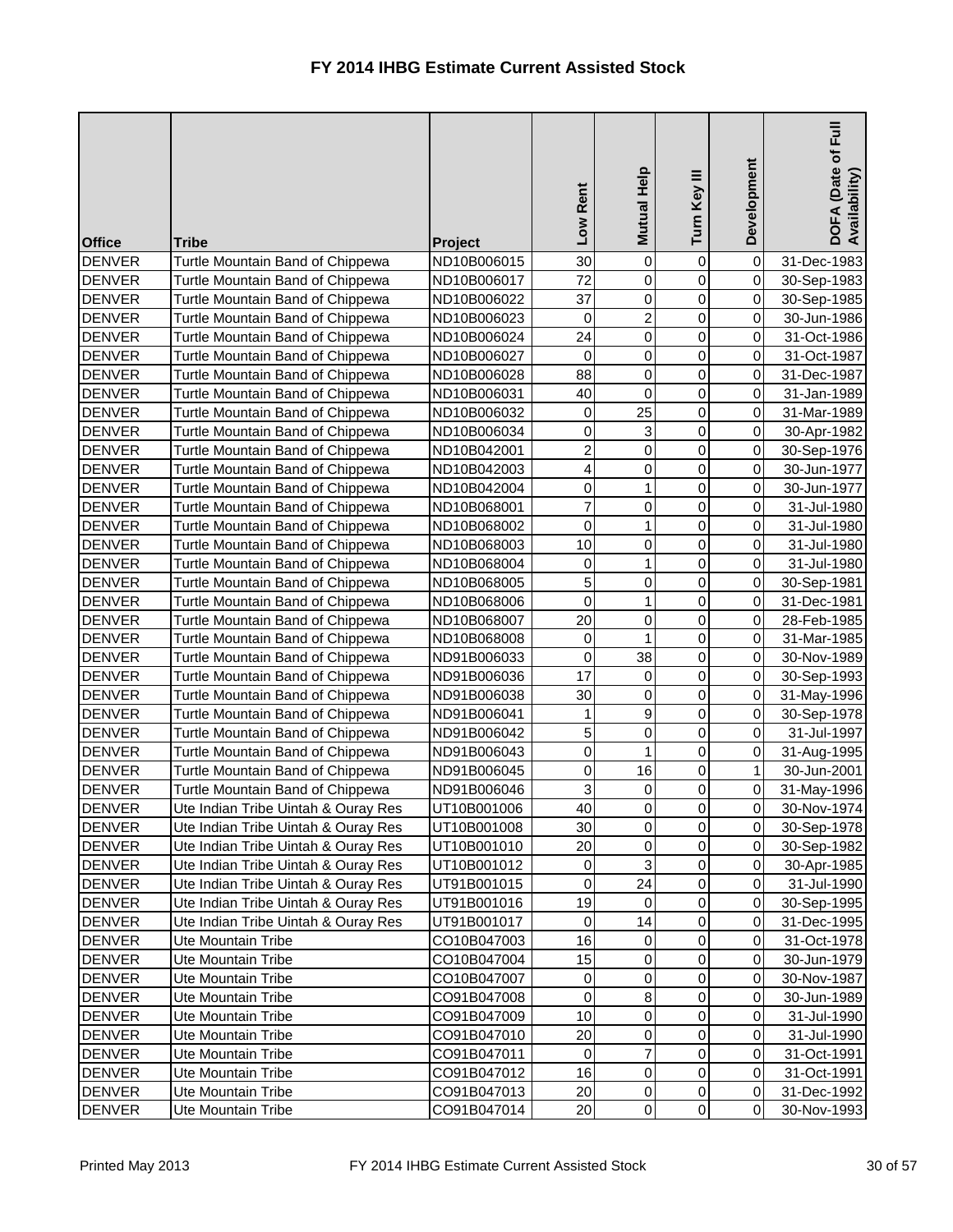| <b>Office</b> | <b>Tribe</b>         | Project     | Low Rent       | Mutual Help     | Turn Key III   | Development         | DOFA (Date of Full<br>Availability) |
|---------------|----------------------|-------------|----------------|-----------------|----------------|---------------------|-------------------------------------|
| <b>DENVER</b> | Ute Mountain Tribe   | CO91B047015 | $\mathbf 0$    | 8               | $\mathbf 0$    | $\mathsf{O}\xspace$ | 30-Nov-1993                         |
| <b>DENVER</b> | Ute Mountain Tribe   | CO91B047016 | 13             | 0               | 0              | $\pmb{0}$           | 30-Nov-1994                         |
| <b>DENVER</b> | Ute Mountain Tribe   | CO91B047017 | 20             | 0               | $\mathbf 0$    | $\pmb{0}$           | 31-Jul-1996                         |
| <b>DENVER</b> | Winnebago Tribe      | NE10B045001 | 30             | 0               | 0              | $\pmb{0}$           | 28-Feb-1966                         |
| <b>DENVER</b> | Winnebago Tribe      | NE10B045003 | 77             | 0               | 0              | $\pmb{0}$           | 31-Jan-1974                         |
| <b>DENVER</b> | Winnebago Tribe      | NE10B045007 | $\mathbf 0$    | $\overline{3}$  | 0              | $\mathsf{O}\xspace$ | 31-Jan-1980                         |
| <b>DENVER</b> | Winnebago Tribe      | NE10B045008 | 35             | 0               | 0              | $\mathsf{O}\xspace$ | 31-Aug-1980                         |
| <b>DENVER</b> | Winnebago Tribe      | NE10B045009 | $\mathbf 0$    | 20              | 0              | $\mathsf{O}\xspace$ | 30-Jun-1987                         |
| <b>DENVER</b> | Winnebago Tribe      | NE10B045011 | 21             | 0               | 0              | $\pmb{0}$           | 31-May-1989                         |
| <b>DENVER</b> | Winnebago Tribe      | NE91B045012 | 0              | 10              | 0              | $\pmb{0}$           | 31-Jul-1991                         |
| <b>DENVER</b> | Winnebago Tribe      | NE91B045013 | $\overline{7}$ | 0               | $\overline{0}$ | $\mathsf{O}\xspace$ | 31-Jan-1991                         |
| <b>DENVER</b> | Winnebago Tribe      | NE91B045015 | 15             | 0               | 0              | $\overline{0}$      | 31-Jan-1999                         |
| <b>DENVER</b> | <b>Yankton Sioux</b> | SD10B012001 | 100            | 0               | $\mathbf 0$    | $\pmb{0}$           | 31-Dec-1971                         |
| <b>DENVER</b> | <b>Yankton Sioux</b> | SD10B012002 | 30             | 0               | 0              | $\mathsf{O}\xspace$ | 31-Jul-1976                         |
| <b>DENVER</b> | <b>Yankton Sioux</b> | SD10B012004 | 21             | 0               | 0              | $\pmb{0}$           | 30-Sep-1979                         |
| <b>DENVER</b> | <b>Yankton Sioux</b> | SD10B012007 | 24             | 0               | $\overline{0}$ | $\pmb{0}$           | 31-Dec-1980                         |
| <b>DENVER</b> | <b>Yankton Sioux</b> | SD10B012008 | 17             | 0               | 0              | $\mathsf{O}\xspace$ | 31-Jul-1981                         |
| <b>DENVER</b> | <b>Yankton Sioux</b> | SD91B012013 | 18             | 0               | 0              | $\mathbf 0$         | 31-Mar-1993                         |
| <b>DENVER</b> | <b>Yankton Sioux</b> | SD91B012014 | 18             | 0               | $\mathbf 0$    | $\mathbf 0$         | 31-Jul-1994                         |
| <b>DENVER</b> | <b>Yankton Sioux</b> | SD91B012015 | $\pmb{0}$      | 15              | 0              | $\pmb{0}$           | 28-Feb-1995                         |
| <b>DENVER</b> | <b>Yankton Sioux</b> | SD91B012016 | $\mathbf 0$    | $\overline{20}$ | 0              | $\mathsf{O}\xspace$ | 08-Sep-1997                         |
| <b>DENVER</b> | <b>Yankton Sioux</b> | SD91B012017 | 23             | 0               | $\mathbf 0$    | $\pmb{0}$           | 10-Nov-1997                         |
| <b>DENVER</b> | <b>Yankton Sioux</b> | SD91B012018 | 0              |                 | $\overline{0}$ | $\mathbf 0$         | 08-Sep-1997                         |
| <b>DENVER</b> | <b>TOTAL</b>         |             | 13,399         | 3,735           | 5 <sup>1</sup> | 92                  |                                     |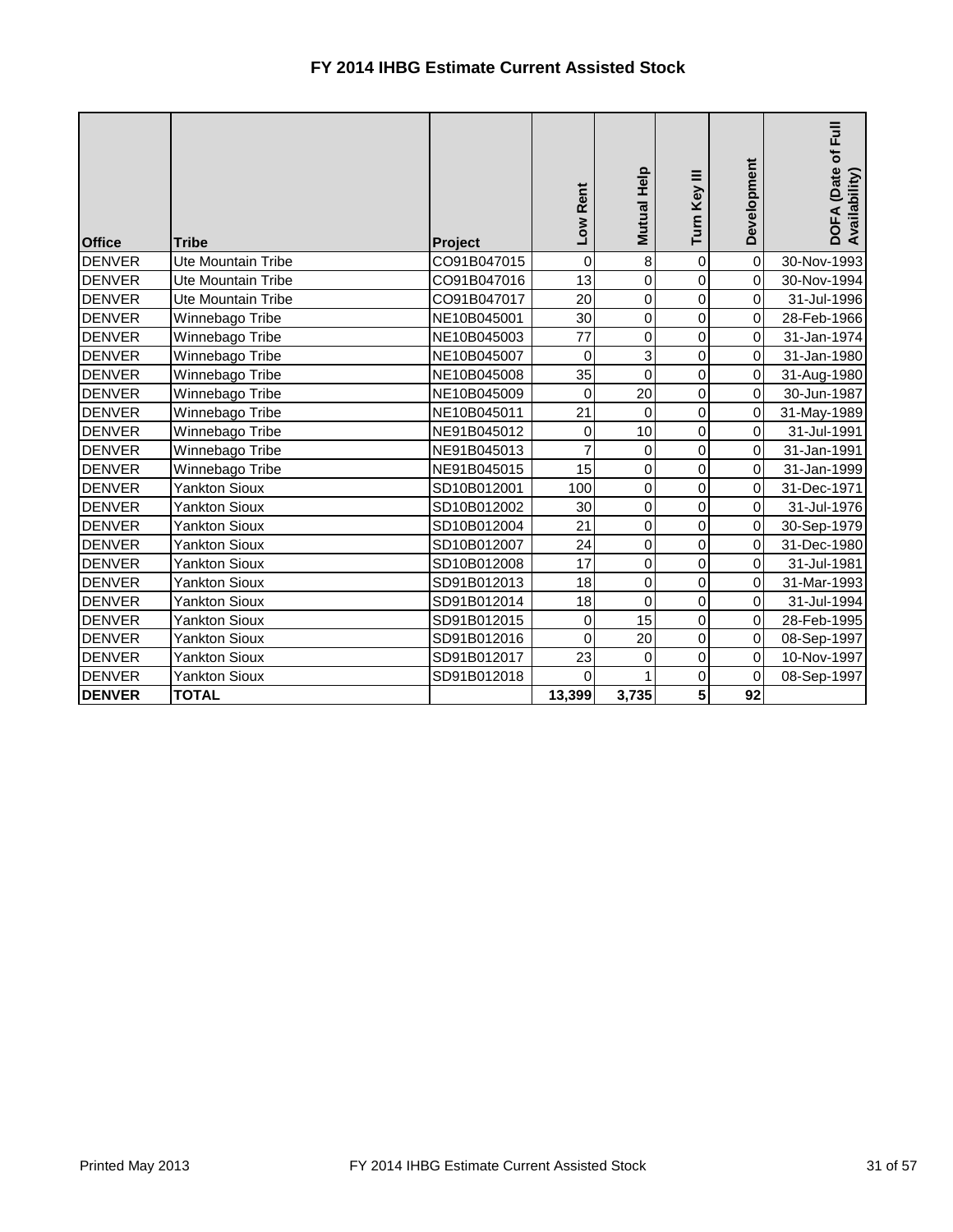| <b>Office</b>                      | <b>Tribe</b>                         | Project                    | Rent<br><b>NOT</b>     | Mutual Help    | Turn Key III   | Development                      | $E_{\rm H}$<br>DOFA (Date of I<br>Availability) |
|------------------------------------|--------------------------------------|----------------------------|------------------------|----------------|----------------|----------------------------------|-------------------------------------------------|
| <b>OKLAHOMA</b>                    | Absentee-Shawnee                     | OK56B091011                | 0                      | 6              | 0              | $\overline{0}$                   | 31-Mar-1982                                     |
| <b>OKLAHOMA</b>                    | Absentee-Shawnee                     | OK56B091012                | 25                     | $\overline{0}$ | $\mathbf 0$    | $\overline{0}$                   | 30-Jun-1981                                     |
| <b>OKLAHOMA</b>                    | Absentee-Shawnee                     | OK56B091013                | 0                      | 14             | 0              | $\overline{0}$                   | 31-Oct-1981                                     |
| <b>OKLAHOMA</b>                    | Absentee-Shawnee                     | OK56B091015                | 25                     | 0              | 0              | $\overline{0}$                   | 30-Apr-1982                                     |
| <b>OKLAHOMA</b>                    | Absentee-Shawnee                     | OK95B091006                | 74                     | 0              | 0              | $\overline{0}$                   | 31-Mar-1979                                     |
| <b>OKLAHOMA</b>                    | Absentee-Shawnee                     | OK95B091007                | 0                      | $\overline{2}$ | $\mathbf 0$    | $\overline{0}$                   | 30-Oct-1979                                     |
| <b>OKLAHOMA</b>                    | Absentee-Shawnee                     | OK95B091008                | 0                      | 10             | 0              | $\overline{0}$                   | 30-Sep-1982                                     |
| <b>OKLAHOMA</b>                    | Absentee-Shawnee                     | OK95B091009                | 0                      | 5              | 0              | $\overline{0}$                   | 31-Dec-1980                                     |
| <b>OKLAHOMA</b>                    | Absentee-Shawnee                     | OK95B091010                | 25                     | 0              | 0              | $\overline{0}$                   | 30-Sep-1979                                     |
| <b>OKLAHOMA</b>                    | Absentee-Shawnee                     | OK95B091014                | 25                     | 0              | 0              | $\overline{0}$                   | 31-Aug-1982                                     |
| <b>OKLAHOMA</b>                    | Absentee-Shawnee                     | OK95B091016                | 0                      | 10             | 0              | $\overline{0}$                   | 31-Mar-1984                                     |
| <b>OKLAHOMA</b>                    | Absentee-Shawnee                     | OK95B091017                | 0                      | 8              | 0              | $\overline{0}$                   | 30-Jun-1984                                     |
| <b>OKLAHOMA</b>                    | Absentee-Shawnee                     | OK95B091019                | 0                      | 6              | 0              | $\overline{0}$                   | 30-Nov-1984                                     |
| <b>OKLAHOMA</b>                    | Absentee-Shawnee                     | OK95B091020                | $\mathsf 0$            | 1              | 0              | $\overline{0}$                   | 31-Jul-1984                                     |
| <b>OKLAHOMA</b>                    | Absentee-Shawnee                     | OK95B091021                | 0                      | 6              | 0              | $\overline{0}$                   | 30-Sep-1987                                     |
| <b>OKLAHOMA</b>                    | Absentee-Shawnee                     | OK95B091024                | 0                      | 8              | 0              | $\overline{0}$                   | 31-May-1987                                     |
| <b>OKLAHOMA</b>                    | Absentee-Shawnee                     | OK95B091025                | $\mathsf 0$            | 6              | 0              | $\overline{0}$                   | 31-Mar-1989                                     |
| <b>OKLAHOMA</b>                    | Absentee-Shawnee                     | OK95B091026                | $\mathsf 0$            | 6              | 0              | $\overline{0}$                   | 30-Nov-1989                                     |
| <b>OKLAHOMA</b>                    | Absentee-Shawnee                     | OK95B091027                | $\mathsf 0$            | 5              | 0              | $\overline{0}$                   | 31-Mar-1990                                     |
| <b>OKLAHOMA</b>                    | Absentee-Shawnee                     | OK95B091028                | $\mathsf 0$            | 5              | 0              | $\overline{0}$                   | 31-Dec-1990                                     |
| <b>OKLAHOMA</b>                    | Absentee-Shawnee                     | OK95B091029                | 0                      | 12             | 0              | $\overline{0}$                   | 31-Jul-1992                                     |
| <b>OKLAHOMA</b>                    | Absentee-Shawnee                     | OK95B091030                | $\mathsf 0$            | 13             | 0              | $\overline{0}$                   | 31-Jul-1995                                     |
| <b>OKLAHOMA</b>                    | Absentee-Shawnee                     | OK95B091031                | $\mathbf 0$            | 9              | 0              | $\overline{0}$                   | 31-Dec-1993                                     |
| <b>OKLAHOMA</b>                    | Absentee-Shawnee                     | OK95B091032                | 20                     | 0              | 0              | $\overline{0}$                   | 30-Nov-1995                                     |
| <b>OKLAHOMA</b>                    | Absentee-Shawnee                     | OK95B091033                | 0                      | 7              | 0              | $\overline{0}$                   | 30-Nov-1996                                     |
| <b>OKLAHOMA</b>                    | Absentee-Shawnee                     | OK95B091034                | $\overline{0}$         | 11             | $\overline{0}$ | 0                                | 31-Jan-1995                                     |
| <b>OKLAHOMA</b>                    | Absentee-Shawnee                     | OK95B091035                | $\mathbf 0$            | 15             | $\overline{0}$ | $\overline{0}$                   | 31-Oct-1995                                     |
| <b>OKLAHOMA</b>                    | Absentee-Shawnee                     | OK95B091036                | 0                      | 19             | $\overline{0}$ | $\overline{0}$                   | 30-Jan-1999                                     |
| <b>OKLAHOMA</b>                    | Absentee-Shawnee                     | OK95B091037                | $\pmb{0}$<br>$\pmb{0}$ | 24<br>20       | 0              | $\overline{0}$<br>$\overline{O}$ | 31-Mar-2000                                     |
| <b>OKLAHOMA</b><br><b>OKLAHOMA</b> | Absentee-Shawnee<br>Absentee-Shawnee | OK95B091038                | $\pmb{0}$              | 21             | 0<br>0         | $\overline{O}$                   | 30-Apr-1999                                     |
| <b>OKLAHOMA</b>                    | Absentee-Shawnee                     | OK95B091039<br>OK95B091040 | $\pmb{0}$              | 21             | 0              | $\overline{0}$                   | 30-Apr-2001                                     |
| <b>OKLAHOMA</b>                    | Alabama-Coushatta                    | TX95B338005                | $\pmb{0}$              | 10             | 0              | $\overline{0}$                   | 30-Apr-1999<br>28-Feb-1993                      |
| <b>OKLAHOMA</b>                    | Alabama-Coushatta                    | TX95B338006                | $\pmb{0}$              | 10             | $\overline{0}$ | $\overline{O}$                   | 30-Jun-1995                                     |
| <b>OKLAHOMA</b>                    | Alabama-Coushatta                    | TX95B338007                | 0                      | 30             | 0              | $\overline{O}$                   | 31-Dec-1998                                     |
| <b>OKLAHOMA</b>                    | Apache Tribe                         | OK95B128002                | $\pmb{0}$              | 19             | 0              | $\overline{0}$                   | 30-Apr-1991                                     |
| <b>OKLAHOMA</b>                    | Apache Tribe                         | OK95B128003                | $\pmb{0}$              | 9              | 0              | $\overline{0}$                   | 30-Nov-1990                                     |
| <b>OKLAHOMA</b>                    | Apache Tribe                         | OK95B128004                | $\pmb{0}$              | 9              | 0              | $\overline{0}$                   | 30-Nov-1991                                     |
| <b>OKLAHOMA</b>                    | Apache Tribe                         | OK95B128005                | $\mathsf 0$            | 19             | 0              | $\overline{0}$                   | 30-Sep-1987                                     |
| <b>OKLAHOMA</b>                    | Apache Tribe                         | OK95B128006                | $\pmb{0}$              | 20             | 0              | $\overline{0}$                   | 30-Sep-1994                                     |
| <b>OKLAHOMA</b>                    | Apache Tribe                         | OK95B128010                | $\pmb{0}$              | 36             | 0              | $\overline{0}$                   | 31-Mar-1998                                     |
| <b>OKLAHOMA</b>                    | Apache Tribe                         | OK95B128011                | $\pmb{0}$              | 18             | 0              | $\overline{O}$                   | 30-Nov-1996                                     |
| <b>OKLAHOMA</b>                    | Caddo Tribe                          | OK95B077002                | 20                     | 0              | 0              | $\overline{0}$                   | 31-May-1972                                     |
| <b>OKLAHOMA</b>                    | Caddo Tribe                          | OK95B077007                | 0                      | $\overline{0}$ | 0              | $\overline{0}$                   | 31-Oct-1987                                     |
| <b>OKLAHOMA</b>                    | Caddo Tribe                          | OK95B077008                | $\mathbf 0$            | 1              | 0              | $\overline{0}$                   | 31-Jan-1991                                     |
| <b>OKLAHOMA</b>                    | Caddo Tribe                          | OK95B077010                | $\overline{0}$         | $\overline{0}$ | $\overline{0}$ | 9                                |                                                 |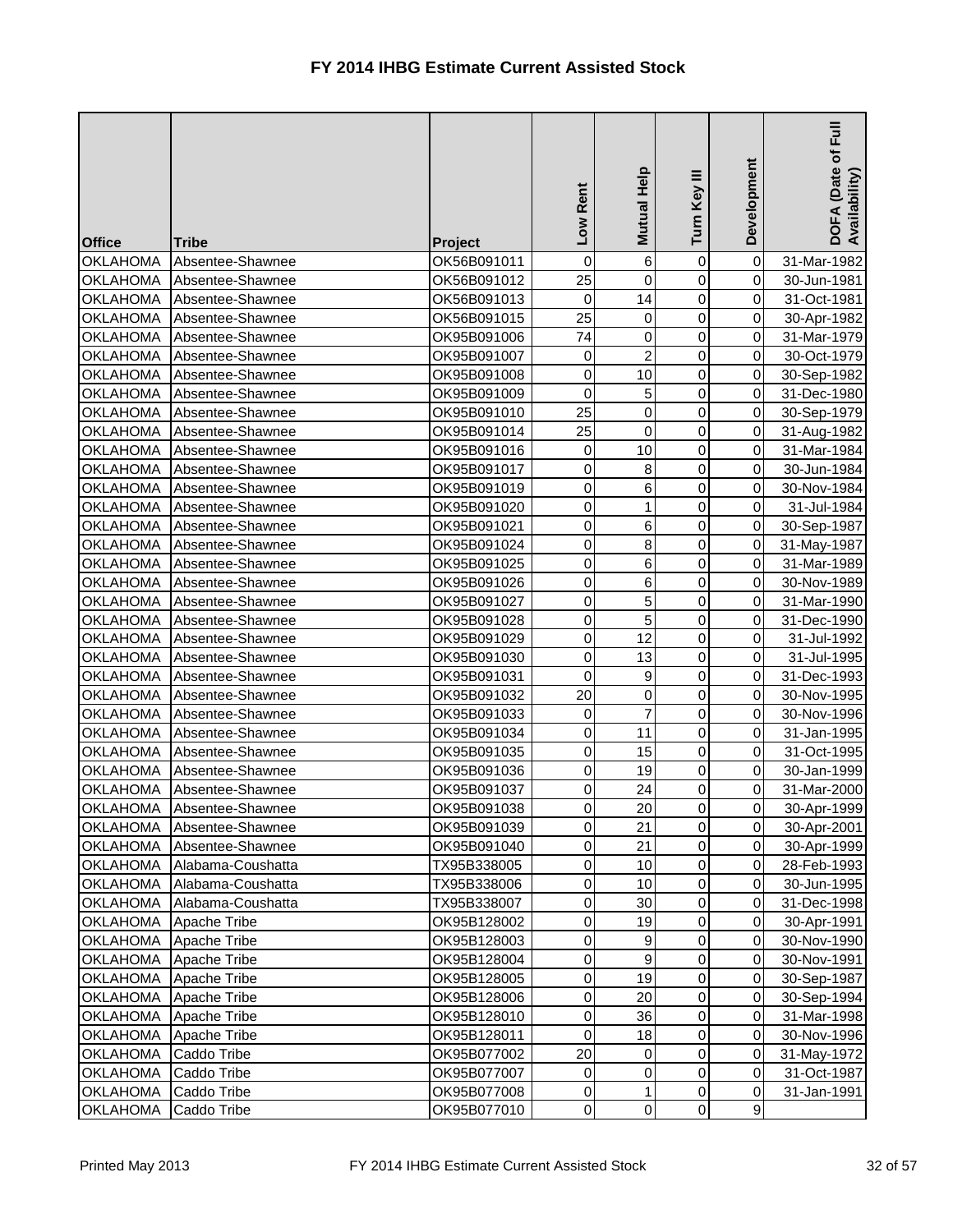| <b>Office</b>                      | <b>Tribe</b>                                     | Project                    | Rent<br>Low    | Mutual Help                      | Turn Key III   | Development                      | $E_{\rm H}$<br>DOFA (Date of I<br>Availability) |
|------------------------------------|--------------------------------------------------|----------------------------|----------------|----------------------------------|----------------|----------------------------------|-------------------------------------------------|
| <b>OKLAHOMA</b>                    | <b>Cherokee Nation</b>                           | OK56B045041                | 50             | 0                                | $\mathbf 0$    | $\overline{0}$                   | 31-Jul-1982                                     |
| <b>OKLAHOMA</b>                    | <b>Cherokee Nation</b>                           | OK56B045047                | 32             | $\mathbf 0$                      | $\mathbf 0$    | $\overline{0}$                   | 31-Mar-1981                                     |
| <b>OKLAHOMA</b>                    | <b>Cherokee Nation</b>                           | OK56B045048                | 40             | $\overline{0}$                   | 0              | $\overline{0}$                   | 31-Dec-1981                                     |
| <b>OKLAHOMA</b>                    | <b>Cherokee Nation</b>                           | OK56B045050                | 0              | 8                                | 0              | $\overline{0}$                   | 31-Mar-1983                                     |
| <b>OKLAHOMA</b>                    | <b>Cherokee Nation</b>                           | OK56B045052                | 25             | 0                                | $\mathbf 0$    | $\overline{0}$                   | 30-Nov-1981                                     |
| <b>OKLAHOMA</b>                    | <b>Cherokee Nation</b>                           | OK56B045054                | 50             | $\mathbf 0$                      | $\overline{0}$ | $\overline{0}$                   | 31-Jan-1983                                     |
| <b>OKLAHOMA</b>                    | <b>Cherokee Nation</b>                           | OK56B045055                | 50             | $\overline{0}$                   | 0              | $\overline{0}$                   | 31-Oct-1981                                     |
| <b>OKLAHOMA</b>                    | <b>Cherokee Nation</b>                           | OK56B045056                | 0              | 5                                | 0              | $\overline{0}$                   | 31-Jan-1983                                     |
| <b>OKLAHOMA</b>                    | <b>Cherokee Nation</b>                           | OK56B045057                | 0              | 4                                | 0              | $\overline{0}$                   | 31-Jan-1983                                     |
| <b>OKLAHOMA</b>                    | <b>Cherokee Nation</b>                           | OK56B045058                | 0              | 5                                | 0              | $\overline{0}$                   | 30-Sep-1982                                     |
| <b>OKLAHOMA</b>                    | <b>Cherokee Nation</b>                           | OK95B045001                | 24             | $\overline{0}$                   | 0              | $\overline{0}$                   | 30-Jun-1968                                     |
| <b>OKLAHOMA</b>                    | <b>Cherokee Nation</b>                           | OK95B045002                | 16             | $\overline{0}$                   | $\overline{0}$ | $\overline{0}$                   | 31-Aug-1969                                     |
| <b>OKLAHOMA</b>                    | <b>Cherokee Nation</b>                           | OK95B045005                | 40             | $\mathbf 0$                      | 0              | $\overline{0}$                   | 30-Jun-1971                                     |
| <b>OKLAHOMA</b>                    | <b>Cherokee Nation</b>                           | OK95B045016                | 80             | $\mathbf 0$                      | 0              | $\overline{0}$                   | 31-Aug-1972                                     |
| <b>OKLAHOMA</b>                    | <b>Cherokee Nation</b>                           | OK95B045024                | 29             | $\mathbf 0$                      | 0              | $\overline{0}$                   | 31-Jul-1974                                     |
| <b>OKLAHOMA</b>                    | <b>Cherokee Nation</b>                           | OK95B045025                | 19             | $\overline{0}$                   | 0              | $\overline{0}$                   | 30-Nov-1974                                     |
| <b>OKLAHOMA</b>                    | <b>Cherokee Nation</b>                           | OK95B045026                | 19             | 0                                | 0              | $\overline{0}$                   | 30-Nov-1974                                     |
| <b>OKLAHOMA</b>                    | <b>Cherokee Nation</b>                           | OK95B045030                | 50             | $\mathbf 0$                      | 0              | $\overline{0}$                   | 30-Sep-1977                                     |
| <b>OKLAHOMA</b>                    | <b>Cherokee Nation</b>                           | OK95B045032                | 20             | $\overline{0}$                   | 0              | $\overline{0}$                   | 31-Jan-1978                                     |
| <b>OKLAHOMA</b>                    | <b>Cherokee Nation</b>                           | OK95B045033                | 0              | 5                                | 0              | $\overline{0}$                   | 31-Dec-1977                                     |
| <b>OKLAHOMA</b>                    | <b>Cherokee Nation</b>                           | OK95B045035                | 50             | 0                                | 0              | $\overline{0}$                   | 30-Sep-1977                                     |
| <b>OKLAHOMA</b>                    | <b>Cherokee Nation</b>                           | OK95B045036                | 0              | 1                                | 0              | $\overline{0}$                   | 31-Dec-1979                                     |
| <b>OKLAHOMA</b>                    | <b>Cherokee Nation</b>                           | OK95B045037                | 25             | $\overline{0}$                   | 0              | $\overline{0}$                   | 31-Dec-1978                                     |
| <b>OKLAHOMA</b>                    | <b>Cherokee Nation</b>                           | OK95B045038                | 25             | $\overline{0}$                   | 0              | $\overline{0}$                   | 31-Dec-1979                                     |
| <b>OKLAHOMA</b>                    | <b>Cherokee Nation</b>                           | OK95B045039                | 30             | 0                                | 0              | $\overline{0}$                   | 31-Jan-1981                                     |
| <b>OKLAHOMA</b>                    | <b>Cherokee Nation</b>                           | OK95B045040                | 46             | $\overline{0}$                   | $\overline{0}$ | 0                                | 31-Mar-1981                                     |
| <b>OKLAHOMA</b>                    | Cherokee Nation                                  | OK95B045042                | 25             | $\overline{0}$                   | $\overline{0}$ | $\overline{0}$                   | 31-Oct-1980                                     |
| <b>OKLAHOMA</b>                    | <b>Cherokee Nation</b>                           | OK95B045043                | 50             | 0                                | 0              | $\overline{0}$                   | 31-Aug-1980                                     |
| <b>OKLAHOMA</b>                    | <b>Cherokee Nation</b>                           | OK95B045044                | 49             | 0                                | 0              | $\overline{0}$                   | 30-Nov-1980                                     |
| <b>OKLAHOMA</b>                    | <b>Cherokee Nation</b>                           | OK95B045045                | 24             | 0                                | 0              | $\overline{0}$                   | 31-Aug-1980                                     |
| <b>OKLAHOMA</b>                    | <b>Cherokee Nation</b>                           | OK95B045046                | 60             | 0                                | 0              | $\overline{O}$                   | 31-Jan-1981                                     |
| <b>OKLAHOMA</b>                    | <b>Cherokee Nation</b>                           | OK95B045049                | 0              | 4                                | 0              | $\overline{0}$                   | 31-Oct-1980                                     |
| <b>OKLAHOMA</b>                    | <b>Cherokee Nation</b>                           | OK95B045053                | $\pmb{0}$      | 22                               | 0              | $\overline{0}$                   | 30-Sep-1981                                     |
| <b>OKLAHOMA</b>                    | <b>Cherokee Nation</b>                           | OK95B045059                | $\pmb{0}$      | 14                               | $\overline{0}$ | $\overline{O}$                   | 31-Oct-1984                                     |
| <b>OKLAHOMA</b>                    | <b>Cherokee Nation</b>                           | OK95B045060                | 0              |                                  | 0              | $\overline{O}$                   | 28-Feb-1986                                     |
| <b>OKLAHOMA</b>                    | <b>Cherokee Nation</b>                           | OK95B045061                | $\pmb{0}$      | $\overline{2}$                   | 0              | $\overline{0}$                   | 30-Sep-1986                                     |
| <b>OKLAHOMA</b>                    | <b>Cherokee Nation</b>                           | OK95B045062                | 0              | 4                                | 0              | $\overline{0}$                   | 30-Nov-1986                                     |
| <b>OKLAHOMA</b>                    | <b>Cherokee Nation</b>                           | OK95B045064                | $\pmb{0}$      | 0                                | 0              | $\overline{0}$                   | 31-Oct-1987                                     |
| <b>OKLAHOMA</b>                    | <b>Cherokee Nation</b>                           | OK95B045065                | $\mathsf 0$    | 3                                | 0              | $\overline{0}$                   | 31-Oct-1984                                     |
| <b>OKLAHOMA</b>                    | <b>Cherokee Nation</b>                           | OK95B045066                | 0              | 4                                | 0              | $\overline{0}$                   | 28-Feb-1987                                     |
| <b>OKLAHOMA</b>                    | <b>Cherokee Nation</b>                           | OK95B045067                | 0              | 0                                | 0              | $\overline{0}$                   | 29-Feb-1988                                     |
| <b>OKLAHOMA</b>                    | <b>Cherokee Nation</b>                           | OK95B045068                | $\pmb{0}$      | 0                                | 0              | $\overline{0}$<br>$\overline{0}$ | 31-Mar-1988                                     |
| <b>OKLAHOMA</b>                    | <b>Cherokee Nation</b>                           | OK95B045069                | 0              | 0                                | 0              |                                  | 31-Mar-1988                                     |
| <b>OKLAHOMA</b><br><b>OKLAHOMA</b> | <b>Cherokee Nation</b><br><b>Cherokee Nation</b> | OK95B045072<br>OK95B045073 | 0<br>$\pmb{0}$ | $\overline{0}$<br>$\overline{0}$ | 0<br>0         | $\overline{0}$<br>$\overline{0}$ | 30-Sep-1988                                     |
| <b>OKLAHOMA</b>                    | <b>Cherokee Nation</b>                           | OK95B045074                | $\pmb{0}$      | $\overline{0}$                   | $\overline{0}$ | $\overline{O}$                   | 30-Sep-1988<br>30-Sep-1988                      |
|                                    |                                                  |                            |                |                                  |                |                                  |                                                 |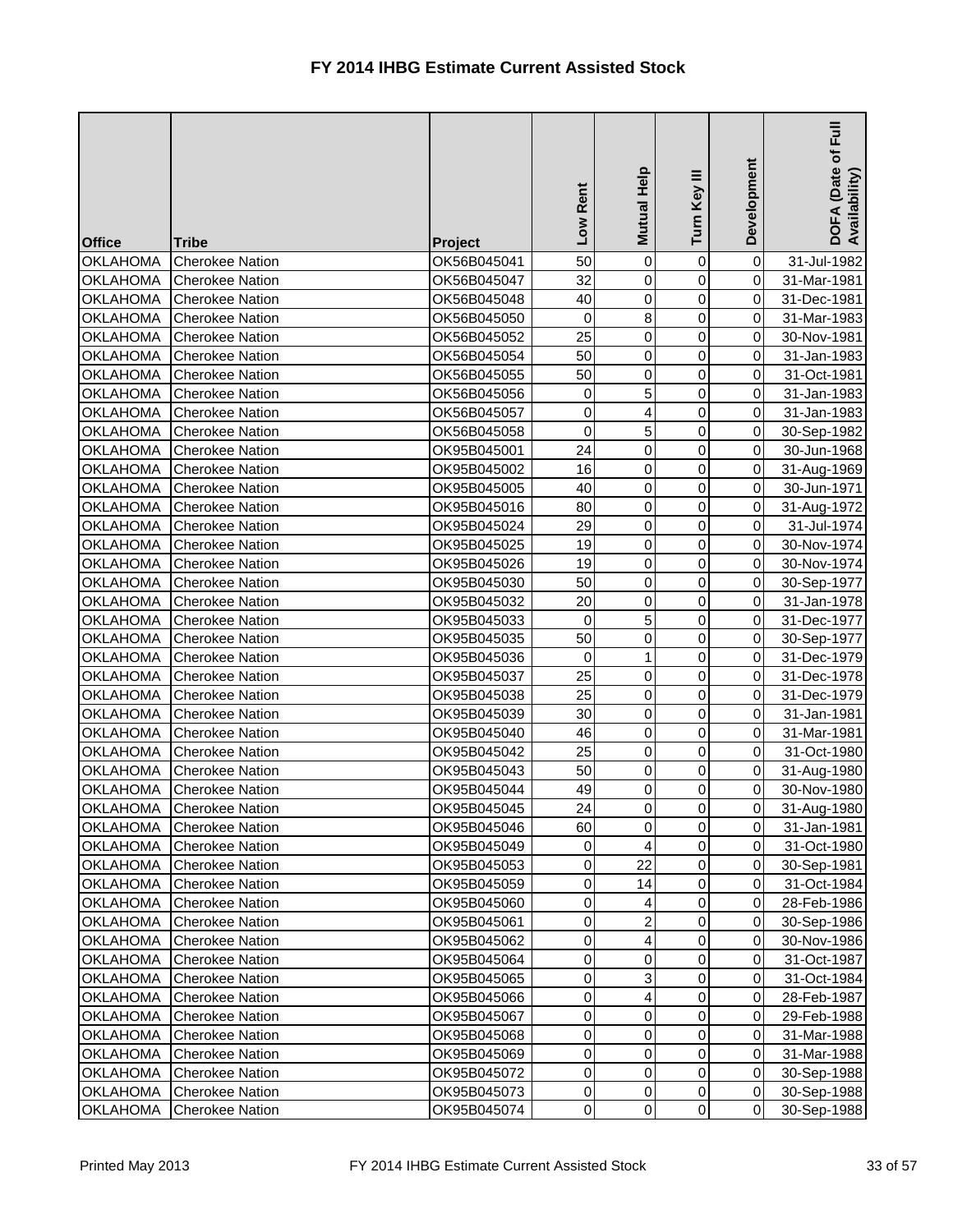| <b>Office</b>   | <b>Tribe</b>            | Project     | Rent<br><b>NOT</b> | Mutual Help    | Turn Key III   | Development    | $E_{\rm H}$<br>DOFA (Date of I<br>Availability) |
|-----------------|-------------------------|-------------|--------------------|----------------|----------------|----------------|-------------------------------------------------|
| <b>OKLAHOMA</b> | <b>Cherokee Nation</b>  | OK95B045075 | 0                  | 26             | 0              | $\overline{0}$ | 30-Sep-1989                                     |
| <b>OKLAHOMA</b> | <b>Cherokee Nation</b>  | OK95B045076 | 0                  | 52             | $\mathbf 0$    | $\overline{0}$ | 30-Apr-1992                                     |
| <b>OKLAHOMA</b> | <b>Cherokee Nation</b>  | OK95B045077 | 0                  | $\overline{2}$ | 0              | $\overline{0}$ | 30-Apr-1990                                     |
| <b>OKLAHOMA</b> | <b>Cherokee Nation</b>  | OK95B045078 | 0                  | 31             | 0              | $\overline{0}$ | 31-Dec-1993                                     |
| <b>OKLAHOMA</b> | <b>Cherokee Nation</b>  | OK95B045079 | 0                  | 26             | 0              | $\overline{0}$ | 31-Oct-1993                                     |
| <b>OKLAHOMA</b> | <b>Cherokee Nation</b>  | OK95B045080 | $\mathsf 0$        | 13             | $\overline{0}$ | $\overline{0}$ | 30-Apr-1994                                     |
| <b>OKLAHOMA</b> | <b>Cherokee Nation</b>  | OK95B045081 | 0                  | 21             | 0              | $\overline{0}$ | 31-May-1994                                     |
| <b>OKLAHOMA</b> | <b>Cherokee Nation</b>  | OK95B045082 | 0                  | 92             | 0              | $\overline{0}$ | 30-Apr-1995                                     |
| <b>OKLAHOMA</b> | <b>Cherokee Nation</b>  | OK95B045083 | 48                 | 0              | 0              | $\overline{0}$ | 30-Nov-1995                                     |
| <b>OKLAHOMA</b> | <b>Cherokee Nation</b>  | OK95B045085 | 0                  | 99             | 0              | $\overline{0}$ | 30-Apr-1996                                     |
| <b>OKLAHOMA</b> | <b>Cherokee Nation</b>  | OK95B045086 | 0                  | 132            | 0              | $\overline{0}$ | 25-Mar-1998                                     |
| <b>OKLAHOMA</b> | <b>Cherokee Nation</b>  | OK95B045087 | $\mathsf 0$        | 15             | $\overline{0}$ | $\overline{0}$ | 31-Dec-1999                                     |
| <b>OKLAHOMA</b> | <b>Cherokee Nation</b>  | OK95B045088 | 0                  | 46             | 0              | $\overline{0}$ | 31-Dec-2000                                     |
| <b>OKLAHOMA</b> | <b>Cherokee Nation</b>  | OK95B144001 | 25                 | 0              | 0              | $\overline{0}$ | 30-Sep-1980                                     |
| <b>OKLAHOMA</b> | <b>Cherokee Nation</b>  | OK95B144002 | 0                  | 7              | 0              | $\overline{0}$ | 31-Jan-1981                                     |
| <b>OKLAHOMA</b> | <b>Cherokee Nation</b>  | OK95B144003 | 0                  | 4              | 0              | $\overline{0}$ | 30-Apr-1990                                     |
| <b>OKLAHOMA</b> | <b>Cherokee Nation</b>  | OK95B144004 | $\mathsf 0$        | 6              | 0              | $\overline{0}$ | 31-Aug-1989                                     |
| <b>OKLAHOMA</b> | <b>Cherokee Nation</b>  | OK95B144006 | $\mathsf 0$        | 1              | 0              | $\overline{0}$ | 31-May-1990                                     |
| <b>OKLAHOMA</b> | <b>Cherokee Nation</b>  | OK95B144007 | 0                  | 3              | 0              | $\overline{0}$ | 30-Jun-1993                                     |
| <b>OKLAHOMA</b> | <b>Cherokee Nation</b>  | OK95B144008 | $\mathsf 0$        | 8              | 0              | $\overline{0}$ | 30-Sep-1993                                     |
| <b>OKLAHOMA</b> | <b>Cherokee Nation</b>  | OK95B144009 | 0                  | 8              | 0              | $\overline{0}$ | 30-Sep-1995                                     |
| <b>OKLAHOMA</b> | <b>Cherokee Nation</b>  | OK95B144010 | 0                  | 11             | 0              | $\overline{0}$ | 20-Jul-1997                                     |
| <b>OKLAHOMA</b> | <b>Cherokee Nation</b>  | OK95B144011 | 16                 | 0              | 0              | $\overline{0}$ | 20-Nov-1997                                     |
| <b>OKLAHOMA</b> | <b>Cherokee Nation</b>  | OK95B144012 | 36                 | $\mathbf 0$    | 0              | $\overline{0}$ | 30-Sep-1998                                     |
| <b>OKLAHOMA</b> | Cheyenne-Arapaho Tribes | OK95B100001 | 0                  | 11             | 0              | $\overline{0}$ | 28-Feb-1975                                     |
| <b>OKLAHOMA</b> | Cheyenne-Arapaho Tribes | OK95B100002 | $\overline{0}$     | 12             | $\overline{0}$ | 0              | 28-Feb-1975                                     |
| <b>OKLAHOMA</b> | Cheyenne-Arapaho Tribes | OK95B100003 | $\pmb{0}$          | 69             | $\overline{0}$ | $\overline{O}$ | 30-Sep-1979                                     |
| <b>OKLAHOMA</b> | Cheyenne-Arapaho Tribes | OK95B100004 | 0                  | 7              | 0              | $\overline{0}$ | 31-Jul-1981                                     |
| <b>OKLAHOMA</b> | Cheyenne-Arapaho Tribes | OK95B100005 | $\pmb{0}$          | 0              | 0              | $\overline{0}$ | 30-Oct-1987                                     |
| <b>OKLAHOMA</b> | Cheyenne-Arapaho Tribes | OK95B100006 | $\pmb{0}$          | 25             | 0              | $\overline{0}$ | 31-Aug-1989                                     |
| <b>OKLAHOMA</b> | Cheyenne-Arapaho Tribes | OK95B100007 | 0                  | 20             | 0              | $\overline{O}$ | 30-Apr-1992                                     |
| <b>OKLAHOMA</b> | Cheyenne-Arapaho Tribes | OK95B100008 | $\pmb{0}$          | 9              | 0              | $\overline{O}$ | 31-Jul-1993                                     |
| <b>OKLAHOMA</b> | Cheyenne-Arapaho Tribes | OK95B100009 | $\pmb{0}$          | 10             | 0              | $\overline{0}$ | 13-May-1996                                     |
| <b>OKLAHOMA</b> | Cheyenne-Arapaho Tribes | OK95B100010 | $\pmb{0}$          | 21             | $\overline{0}$ | $\overline{0}$ | 30-Dec-1997                                     |
| <b>OKLAHOMA</b> | Cheyenne-Arapaho Tribes | OK95B100012 | 0                  | 30             | 0              | $\overline{0}$ | 28-Feb-1999                                     |
| <b>OKLAHOMA</b> | Chickasaw               | OK56B047041 | $\pmb{0}$          | 2              | 0              | $\overline{0}$ | 31-Oct-1982                                     |
| <b>OKLAHOMA</b> | Chickasaw               | OK56B047042 | $\pmb{0}$          | 4              | 0              | $\overline{O}$ | 30-Apr-1982                                     |
| <b>OKLAHOMA</b> | Chickasaw               | OK56B047044 | $\pmb{0}$          | 9              | 0              | $\overline{0}$ | 31-May-1985                                     |
| <b>OKLAHOMA</b> | Chickasaw               | OK56B047045 | $\mathbf 0$        | 3              | 0              | $\overline{0}$ | 30-Sep-1984                                     |
| <b>OKLAHOMA</b> | Chickasaw               | OK95B047002 | 24                 | $\overline{0}$ | 0              | $\overline{0}$ | 30-Nov-1970                                     |
| <b>OKLAHOMA</b> | Chickasaw               | OK95B047004 | 64                 | 0              | 0              | $\overline{0}$ | 31-Dec-1971                                     |
| <b>OKLAHOMA</b> | Chickasaw               | OK95B047006 | 100                | 0              | 0              | $\overline{0}$ | 31-Oct-1971                                     |
| <b>OKLAHOMA</b> | Chickasaw               | OK95B047008 | 97                 | $\mathbf 0$    | 0              | $\overline{0}$ | 28-Feb-1975                                     |
| <b>OKLAHOMA</b> | Chickasaw               | OK95B047010 | 100                | $\overline{0}$ | 0              | $\overline{0}$ | 28-Feb-1973                                     |
| <b>OKLAHOMA</b> | Chickasaw               | OK95B047011 | 25                 | $\overline{0}$ | 0              | $\overline{0}$ | 30-Jun-1973                                     |
| <b>OKLAHOMA</b> | Chickasaw               | OK95B047013 | 30                 | $\overline{0}$ | $\overline{0}$ | $\overline{O}$ | 31-Oct-1972                                     |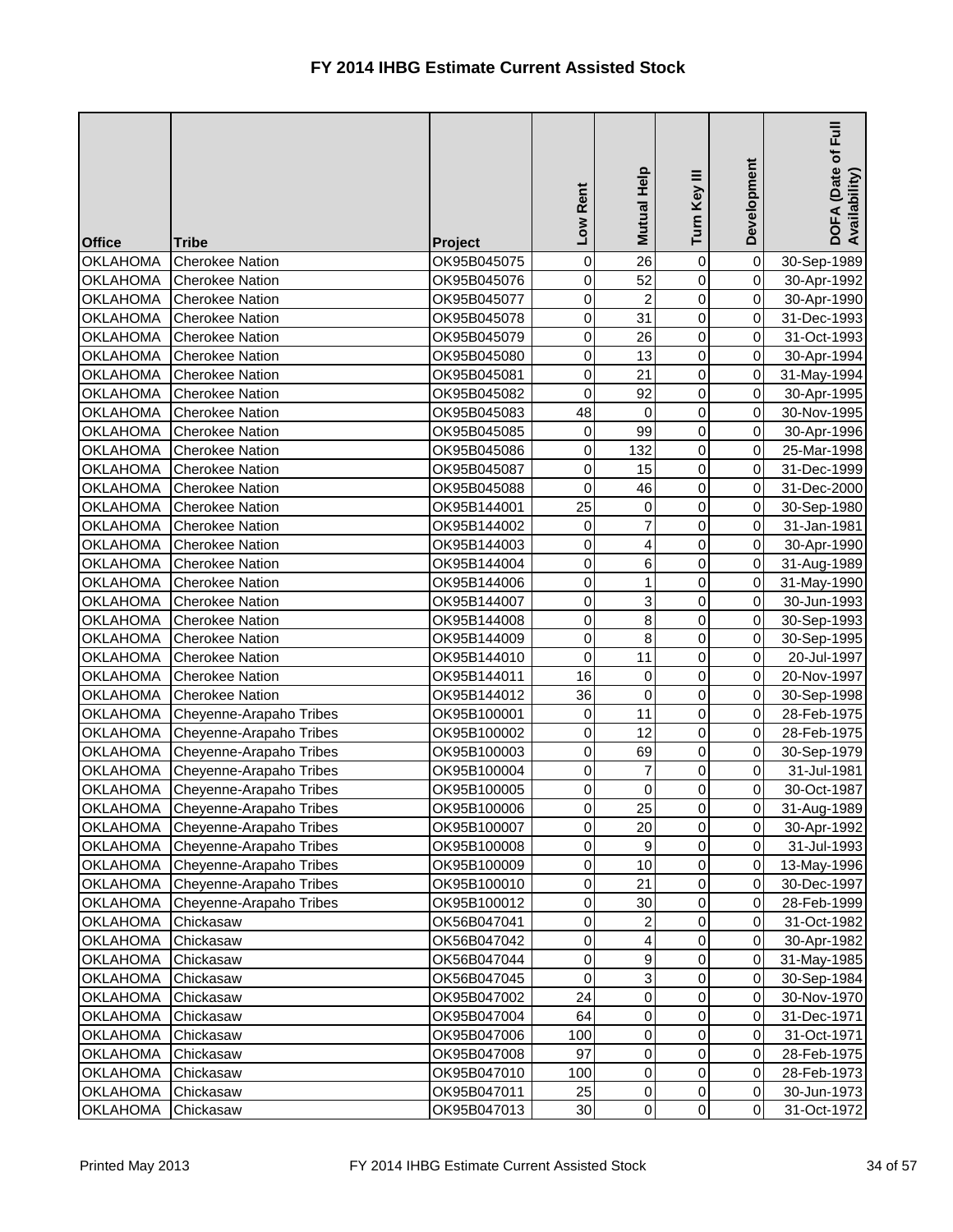| Development<br>Mutual Help<br>Turn Key III<br>Rent<br>Low<br><b>Office</b><br><b>Tribe</b><br>Project                                                | 目<br>Eul<br>DOFA (Date of I<br>Availability) |
|------------------------------------------------------------------------------------------------------------------------------------------------------|----------------------------------------------|
| 22<br>$\overline{0}$<br><b>OKLAHOMA</b><br>0<br>Chickasaw<br>OK95B047014<br>0                                                                        | 31-Oct-1972                                  |
| 0<br>9<br>$\mathbf 0$<br>$\overline{0}$<br><b>OKLAHOMA</b><br>Chickasaw<br>OK95B047029                                                               | 31-Dec-1980                                  |
| 0<br>0<br>$\overline{0}$<br><b>OKLAHOMA</b><br>1<br>Chickasaw<br>OK95B047031                                                                         | 28-Feb-1979                                  |
| $\mathbf 0$<br>$\overline{0}$<br><b>OKLAHOMA</b><br>0<br>Chickasaw<br>OK95B047032<br>1                                                               | 31-Aug-1979                                  |
| 40<br>0<br>$\overline{0}$<br>0<br><b>OKLAHOMA</b><br>Chickasaw<br>OK95B047033                                                                        | 31-May-1979                                  |
| 3<br>0<br>$\mathbf 0$<br>$\overline{0}$<br><b>OKLAHOMA</b><br>OK95B047034<br>Chickasaw                                                               | 30-Apr-1981                                  |
| $\overline{7}$<br>$\mathbf 0$<br>0<br>$\overline{0}$<br><b>OKLAHOMA</b><br>OK95B047035<br>Chickasaw                                                  | 31-Dec-1980                                  |
| 90<br>0<br>0<br>$\overline{0}$<br><b>OKLAHOMA</b><br>Chickasaw<br>OK95B047036                                                                        | 30-Sep-1981                                  |
| 0<br>$\overline{0}$<br>OK95B047037<br>60<br>0<br><b>OKLAHOMA</b><br>Chickasaw                                                                        | 30-Sep-1980                                  |
| $\mathbf 0$<br>$\overline{0}$<br>50<br>0<br><b>OKLAHOMA</b><br>Chickasaw<br>OK95B047038                                                              | 30-Jun-1983                                  |
| $\overline{3}$<br>$\mathbf 0$<br>$\overline{0}$<br>0<br><b>OKLAHOMA</b><br>Chickasaw<br>OK95B047039                                                  | 30-Apr-1980                                  |
| 10<br>$\overline{0}$<br>0<br>$\overline{0}$<br><b>OKLAHOMA</b><br>Chickasaw<br>OK95B047040                                                           | 31-May-1984                                  |
| 0<br>$\overline{0}$<br><b>OKLAHOMA</b><br>OK95B047046<br>6<br>0<br>Chickasaw                                                                         | 30-Sep-1986                                  |
| 0<br><b>OKLAHOMA</b><br>OK95B047047<br>6<br>0<br>$\overline{0}$<br>Chickasaw                                                                         | 31-Jul-1986                                  |
| $\overline{7}$<br>0<br>$\overline{0}$<br><b>OKLAHOMA</b><br>OK95B047048<br>0<br>Chickasaw                                                            | 30-Sep-1986                                  |
| 9<br>0<br>$\overline{0}$<br><b>OKLAHOMA</b><br>Chickasaw<br>OK95B047049<br>0                                                                         | 30-Apr-1987                                  |
| $\mathsf 0$<br>3<br>$\overline{0}$<br><b>OKLAHOMA</b><br>OK95B047052<br>0<br>Chickasaw                                                               | 31-Aug-1984                                  |
| 5<br>$\mathsf 0$<br><b>OKLAHOMA</b><br>0<br>$\overline{0}$<br>Chickasaw<br>OK95B047053                                                               | 31-May-1987                                  |
| $\mathsf 0$<br>9<br>$\overline{0}$<br>$\mathbf 0$<br><b>OKLAHOMA</b><br>Chickasaw<br>OK95B047054                                                     | 31-Aug-1987                                  |
| 3<br>$\mathsf 0$<br><b>OKLAHOMA</b><br>0<br>$\overline{0}$<br>Chickasaw<br>OK95B047055                                                               | 31-Aug-1987                                  |
| 0<br>$\overline{0}$<br><b>OKLAHOMA</b><br>0<br>Chickasaw<br>OK95B047056                                                                              | 31-Aug-1987                                  |
| 5<br>$\pmb{0}$<br><b>OKLAHOMA</b><br>0<br>$\overline{0}$<br>Chickasaw<br>OK95B047057                                                                 | 31-Jul-1986                                  |
| $\pmb{0}$<br>$\overline{0}$<br>$\overline{0}$<br>0<br><b>OKLAHOMA</b><br>Chickasaw<br>OK95B047058                                                    | 30-Sep-1988                                  |
| $\pmb{0}$<br>24<br>0<br>$\overline{0}$<br><b>OKLAHOMA</b><br>OK95B047059<br>Chickasaw                                                                | 30-Apr-1989                                  |
| <b>OKLAHOMA</b><br>Chickasaw<br>OK95B047060<br>0<br>13<br>$\overline{0}$<br>0                                                                        | 30-Apr-1990                                  |
| 11<br>$\overline{0}$<br>$\overline{0}$<br> 0 <br><b>OKLAHOMA</b><br>Chickasaw<br>OK95B047061                                                         | 31-Mar-1991                                  |
| $\mathbf 0$<br>10<br>$\overline{0}$<br>$\overline{0}$<br><b>OKLAHOMA</b><br>OK95B047062<br>Chickasaw                                                 | 31-Dec-1989                                  |
| 0<br>19<br><b>OKLAHOMA</b><br>0<br>$\overline{0}$<br>Chickasaw<br>OK95B047063<br>$\pmb{0}$<br>22                                                     | 31-Jan-1992                                  |
| <b>OKLAHOMA</b><br>OK95B047064<br>0<br>$\overline{0}$<br>Chickasaw<br><b>OKLAHOMA</b><br>$\pmb{0}$<br>7<br>$\Omega$<br>$\overline{O}$<br>OK95B047065 | 31-Oct-1992                                  |
| Chickasaw<br>$\pmb{0}$<br><b>OKLAHOMA</b><br>14<br>0<br>$\overline{O}$<br>Chickasaw<br>OK95B047066                                                   | 30-Apr-1992                                  |
| $\pmb{0}$<br>$\bf 8$<br>0<br>$\overline{0}$<br><b>OKLAHOMA</b><br>Chickasaw<br>OK95B047067                                                           | 30-Jun-1995<br>31-Mar-1993                   |
| $\pmb{0}$<br>18<br>$\overline{0}$<br><b>OKLAHOMA</b><br>OK95B047068<br>0<br>Chickasaw                                                                | 25-Mar-1996                                  |
| <b>OKLAHOMA</b><br>$\pmb{0}$<br>24<br>0<br>$\overline{O}$<br>Chickasaw<br>OK95B047069                                                                | 31-Oct-1995                                  |
| 0<br>23<br><b>OKLAHOMA</b><br>$\Omega$<br>$\overline{O}$<br>Chickasaw<br>OK95B047070                                                                 | 31-Mar-1996                                  |
| $\pmb{0}$<br>20<br><b>OKLAHOMA</b><br>0<br>$\overline{0}$<br>Chickasaw<br>OK95B047071                                                                | 31-Mar-1996                                  |
| $\pmb{0}$<br>21<br>$\overline{0}$<br><b>OKLAHOMA</b><br>OK95B047072<br>0<br>Chickasaw                                                                | 29-Feb-1996                                  |
| $\pmb{0}$<br>0<br>19<br><b>OKLAHOMA</b><br>OK95B047073<br>$\overline{0}$<br>Chickasaw                                                                | 30-Jun-1997                                  |
| $\mathsf 0$<br>17<br>$\overline{0}$<br><b>OKLAHOMA</b><br>$\Omega$<br>OK95B047074<br>Chickasaw                                                       | 30-Nov-1996                                  |
| 0<br>23<br>$\overline{0}$<br><b>OKLAHOMA</b><br>OK95B047075<br>0<br>Chickasaw                                                                        | 28-Feb-1997                                  |
| 0<br>$\overline{0}$<br><b>OKLAHOMA</b><br>OK95B047076<br>0<br>Chickasaw                                                                              | 30-Jun-1983                                  |
| $\pmb{0}$<br><b>OKLAHOMA</b><br>OK95B047077<br>7<br>0<br>$\overline{0}$<br>Chickasaw                                                                 | 31-Mar-1998                                  |
| 0<br>$\overline{0}$<br><b>OKLAHOMA</b><br>$\Omega$<br>Chitimacha Tribe<br>LA95B244002<br>4                                                           | 31-Jul-1992                                  |
| 5<br>0<br><b>OKLAHOMA</b><br>LA95B244003<br>$\overline{0}$<br>$\overline{0}$<br>Chitimacha Tribe                                                     | 31-Mar-1994                                  |
| 0<br>8<br>$\overline{0}$<br><b>OKLAHOMA</b><br>Chitimacha Tribe<br>LA95B244004<br>0                                                                  | 31-Dec-1995                                  |
| $\pmb{0}$<br>$\Omega$<br>$\overline{0}$<br><b>OKLAHOMA</b><br><b>Choctaw Nation</b><br>OK56B049050<br>1                                              | 31-Mar-1983                                  |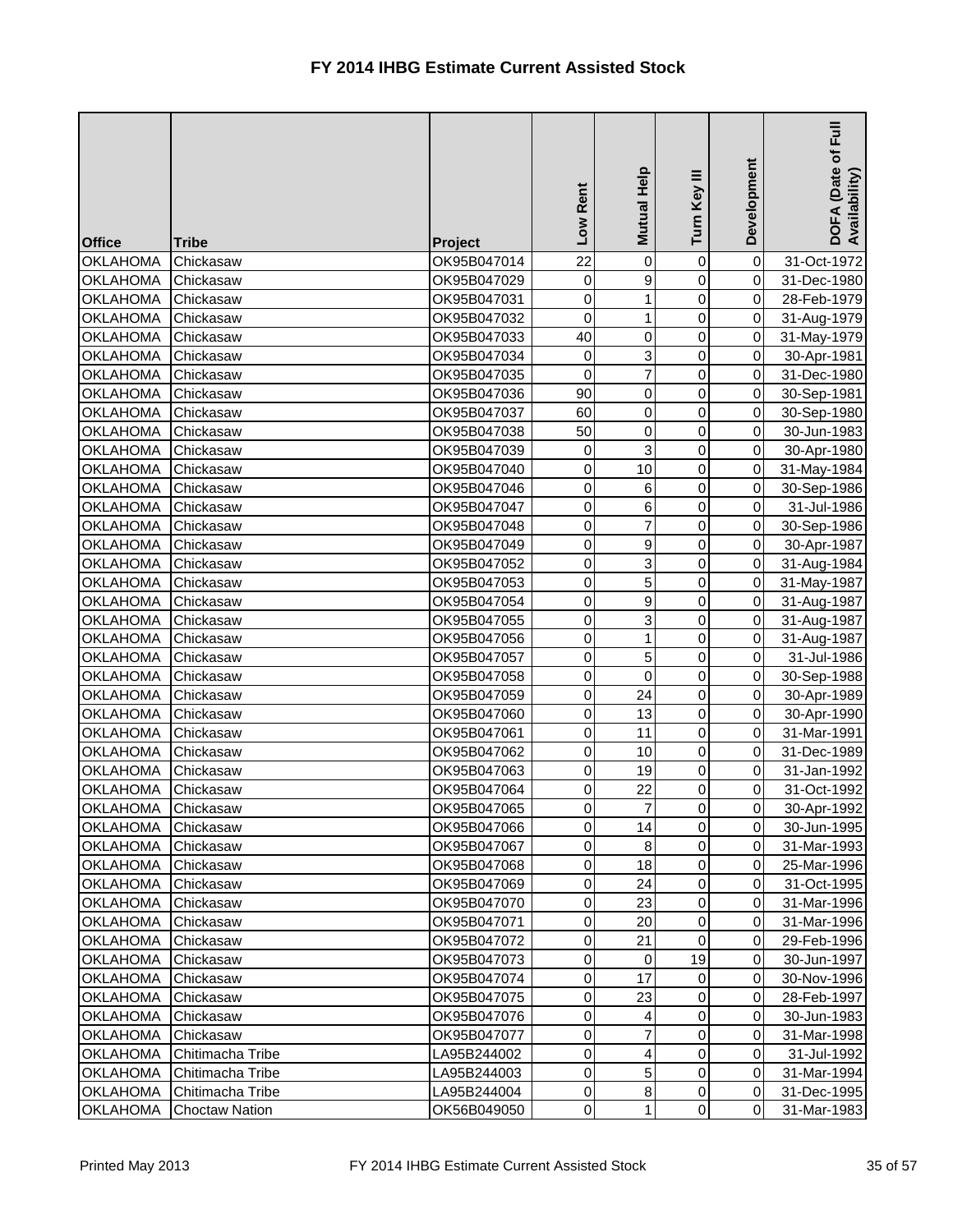| <b>Office</b>                      | <b>Tribe</b>                                   | Project                    | Rent<br><b>NOT</b> | Mutual Help    | Turn Key III   | Development                      | Full<br>DOFA (Date of I<br>Availability) |
|------------------------------------|------------------------------------------------|----------------------------|--------------------|----------------|----------------|----------------------------------|------------------------------------------|
| <b>OKLAHOMA</b>                    | <b>Choctaw Nation</b>                          | OK56B049055                | 0                  | 3              | 0              | $\overline{0}$                   | 30-Sep-1983                              |
| <b>OKLAHOMA</b>                    | <b>Choctaw Nation</b>                          | OK56B049056                | $\mathsf 0$        | 1              | 0              | $\overline{0}$                   | 31-Oct-1983                              |
| <b>OKLAHOMA</b>                    | <b>Choctaw Nation</b>                          | OK56B049057                | $\mathsf 0$        | 5              | $\overline{0}$ | $\overline{0}$                   | 31-May-1984                              |
| <b>OKLAHOMA</b>                    | <b>Choctaw Nation</b>                          | OK56B049058                | 0                  | $\overline{2}$ | 0              | $\overline{0}$                   | 30-Jun-1983                              |
| <b>OKLAHOMA</b>                    | <b>Choctaw Nation</b>                          | OK95B049002                | 30                 | $\mathbf 0$    | 0              | $\overline{0}$                   | 31-Dec-1969                              |
| <b>OKLAHOMA</b>                    | <b>Choctaw Nation</b>                          | OK95B049009                | 14                 | $\overline{0}$ | $\mathbf 0$    | $\overline{0}$                   | 28-Feb-1971                              |
| <b>OKLAHOMA</b>                    | <b>Choctaw Nation</b>                          | OK95B049010                | 20                 | 0              | $\overline{0}$ | $\overline{0}$                   | 31-Aug-1971                              |
| <b>OKLAHOMA</b>                    | <b>Choctaw Nation</b>                          | OK95B049011                | 12                 | $\overline{0}$ | 0              | $\overline{0}$                   | 31-Dec-1971                              |
| <b>OKLAHOMA</b>                    | <b>Choctaw Nation</b>                          | OK95B049014                | 24                 | 0              | $\mathbf 0$    | $\overline{0}$                   | 31-Jul-1971                              |
| <b>OKLAHOMA</b>                    | <b>Choctaw Nation</b>                          | OK95B049016                | 16                 | $\mathbf 0$    | $\mathbf 0$    | $\overline{0}$                   | 31-Dec-1971                              |
| <b>OKLAHOMA</b>                    | <b>Choctaw Nation</b>                          | OK95B049020                | 30                 | $\mathbf 0$    | 0              | $\overline{0}$                   | 30-Apr-1974                              |
| <b>OKLAHOMA</b>                    | <b>Choctaw Nation</b>                          | OK95B049034                | 0                  |                | 0              | $\overline{0}$                   | 30-Jun-1979                              |
| <b>OKLAHOMA</b>                    | <b>Choctaw Nation</b>                          | OK95B049059                | 0                  | 3              | 0              | $\overline{0}$                   | 31-May-1985                              |
| <b>OKLAHOMA</b>                    | <b>Choctaw Nation</b>                          | OK95B049060                | 0                  | 1              | $\mathbf 0$    | $\overline{0}$                   | 30-Sep-1986                              |
| <b>OKLAHOMA</b>                    | <b>Choctaw Nation</b>                          | OK95B049061                | 0                  | 5              | 0              | $\overline{0}$                   | 31-Dec-1986                              |
| <b>OKLAHOMA</b>                    | <b>Choctaw Nation</b>                          | OK95B049062                | 0                  | 3              | 0              | $\overline{0}$                   | 31-Jul-1985                              |
| <b>OKLAHOMA</b>                    | <b>Choctaw Nation</b>                          | OK95B049064                | 0                  | 1              | 0              | $\overline{0}$                   | 31-Jan-1987                              |
| <b>OKLAHOMA</b>                    | <b>Choctaw Nation</b>                          | OK95B049067                | 0                  | $\mathbf 0$    | $\mathbf 0$    | $\overline{0}$                   | 30-Nov-1987                              |
| <b>OKLAHOMA</b>                    | <b>Choctaw Nation</b>                          | OK95B049068                | 0                  | $\overline{0}$ | $\mathbf 0$    | $\overline{0}$                   | 31-Dec-1987                              |
| <b>OKLAHOMA</b>                    | <b>Choctaw Nation</b>                          | OK95B049069                | 0                  | $\overline{0}$ | 0              | $\overline{0}$                   | 31-Jul-1988                              |
| <b>OKLAHOMA</b>                    | <b>Choctaw Nation</b>                          | OK95B049071                | 0                  | $\mathbf 0$    | $\mathbf 0$    | $\overline{0}$                   | 30-Sep-1988                              |
| <b>OKLAHOMA</b>                    | <b>Choctaw Nation</b>                          | OK95B049072                | 0                  | $\mathbf 0$    | $\overline{0}$ | $\overline{0}$                   | 30-Sep-1988                              |
| <b>OKLAHOMA</b>                    | <b>Choctaw Nation</b>                          | OK95B049073                | 0                  | 6              | 0              | $\overline{0}$                   | 31-Dec-1988                              |
| <b>OKLAHOMA</b>                    | <b>Choctaw Nation</b>                          | OK95B049074                | 0                  | $\overline{2}$ | 0              | $\overline{0}$                   | 31-Jan-1989                              |
| <b>OKLAHOMA</b>                    | <b>Choctaw Nation</b>                          | OK95B049075                | 0                  | 8              | 0              | $\overline{0}$                   | 30-Apr-1989                              |
| <b>OKLAHOMA</b>                    | <b>Choctaw Nation</b>                          | OK95B049076                | $\overline{0}$     | 11             | $\overline{0}$ | 0                                | 30-Sep-1989                              |
| <b>OKLAHOMA</b>                    | <b>Choctaw Nation</b>                          | OK95B049077                | $\mathbf 0$        | 10             | $\overline{0}$ | $\overline{0}$                   | 31-Dec-1989                              |
| <b>OKLAHOMA</b>                    | <b>Choctaw Nation</b>                          | OK95B049078                | 0                  | 13             | 0              | $\overline{0}$                   | 31-Aug-1990                              |
| <b>OKLAHOMA</b>                    | <b>Choctaw Nation</b><br><b>Choctaw Nation</b> | OK95B049079<br>OK95B049080 | 0<br>$\pmb{0}$     | 10<br>13       | 0              | $\overline{0}$<br>$\overline{O}$ | 30-Jun-1990                              |
| <b>OKLAHOMA</b>                    | <b>Choctaw Nation</b>                          | OK95B049081                | 0                  |                | 0<br>0         | $\overline{0}$                   | 30-Nov-1990                              |
| <b>OKLAHOMA</b><br><b>OKLAHOMA</b> | <b>Choctaw Nation</b>                          | OK95B049082                | 0                  | 8<br>5         | 0              | $\overline{0}$                   | 31-May-1991<br>30-Sep-1991               |
| <b>OKLAHOMA</b>                    | <b>Choctaw Nation</b>                          | OK95B049083                | $\pmb{0}$          | 13             | 0              | $\overline{0}$                   | 31-May-1992                              |
| <b>OKLAHOMA</b>                    | <b>Choctaw Nation</b>                          | OK95B049084                | $\pmb{0}$          | 14             | 0              | $\overline{0}$                   | 31-Mar-1993                              |
| <b>OKLAHOMA</b>                    | <b>Choctaw Nation</b>                          | OK95B049085                | 0                  | 61             | 0              | $\overline{0}$                   | 30-Apr-1995                              |
| <b>OKLAHOMA</b>                    | <b>Choctaw Nation</b>                          | OK95B049086                | 0                  | 37             | 0              | $\overline{0}$                   | 31-Aug-1996                              |
| <b>OKLAHOMA</b>                    | <b>Choctaw Nation</b>                          | OK95B049087                | $\pmb{0}$          | 36             | 0              | $\overline{0}$                   | 31-Mar-1997                              |
| <b>OKLAHOMA</b>                    | <b>Choctaw Nation</b>                          | OK95B049088                | $\pmb{0}$          | 36             | 0              | $\overline{O}$                   | 31-Jul-1997                              |
| <b>OKLAHOMA</b>                    | <b>Choctaw Nation</b>                          | OK95B049089                | 0                  | 15             | 0              | $\overline{0}$                   | 30-Sep-1997                              |
| <b>OKLAHOMA</b>                    | <b>Choctaw Nation</b>                          | OK95B049090                | 0                  | 39             | 0              | $\overline{0}$                   | 31-Mar-1998                              |
| <b>OKLAHOMA</b>                    | <b>Choctaw Nation</b>                          | OK95B049091                | 0                  | 34             | 0              | $\overline{O}$                   | 28-Feb-1999                              |
| <b>OKLAHOMA</b>                    | <b>Choctaw Nation</b>                          | OK95B049092                | $\pmb{0}$          | 41             | 0              | $\overline{0}$                   | 28-Feb-1999                              |
| <b>OKLAHOMA</b>                    | <b>Choctaw Nation</b>                          | OK95B049093                | 0                  | 47             | 0              | $\overline{O}$                   | 31-Dec-1999                              |
| <b>OKLAHOMA</b>                    | <b>Choctaw Nation</b>                          | OK95B049094                | $\pmb{0}$          | 45             | 0              | $\overline{0}$                   | 30-Apr-2000                              |
| <b>OKLAHOMA</b>                    | <b>Choctaw Nation</b>                          | OK95B049095                | $\pmb{0}$          | 33             | 0              | $\overline{0}$                   | 31-Aug-2000                              |
| <b>OKLAHOMA</b>                    | Citizen Potawatomi Nation                      | OK95B091022                | 25                 | $\overline{0}$ | $\overline{0}$ | $\overline{O}$                   | 31-Jul-1987                              |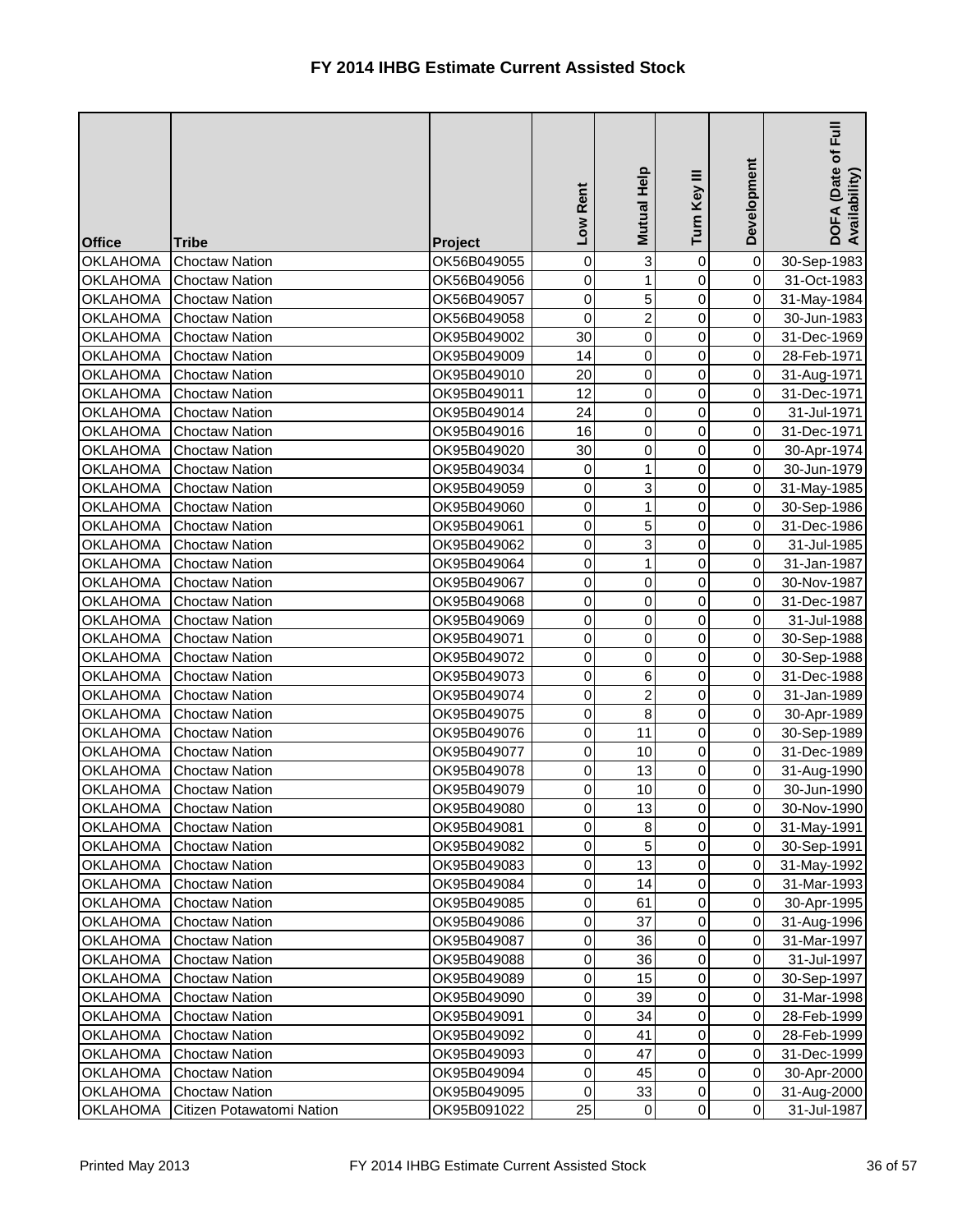| <b>Office</b>                      | <b>Tribe</b>                           | <b>Project</b>             | Low Rent         | Mutual Help         | Turn Key III   | Development                      | $E_{\rm H}$<br>DOFA (Date of I<br>Availability) |
|------------------------------------|----------------------------------------|----------------------------|------------------|---------------------|----------------|----------------------------------|-------------------------------------------------|
| <b>OKLAHOMA</b>                    | <b>Comanche Tribe</b>                  | OK95B110006                | 0                | 9                   | $\mathbf 0$    | $\overline{0}$                   | 30-Apr-1980                                     |
| <b>OKLAHOMA</b>                    | Comanche Tribe                         | OK95B110007                | 0                | 15                  | 0              | $\overline{0}$                   | 30-Nov-1982                                     |
| <b>OKLAHOMA</b>                    | <b>Comanche Tribe</b>                  | OK95B110008                | 0                | 8                   | 0              | $\overline{0}$                   | 31-Jul-1983                                     |
| <b>OKLAHOMA</b>                    | <b>Comanche Tribe</b>                  | OK95B110009                | $\pmb{0}$        | 4                   | 0              | $\overline{0}$                   | 30-Jun-1982                                     |
| <b>OKLAHOMA</b>                    | <b>Comanche Tribe</b>                  | OK95B110011                | $\pmb{0}$        | $\mathbf 0$         | 0              | $\overline{0}$                   | 30-Nov-1987                                     |
| <b>OKLAHOMA</b>                    | <b>Comanche Tribe</b>                  | OK95B110012                | 0                | 10                  | 0              | $\overline{0}$                   | 30-Jun-1990                                     |
| <b>OKLAHOMA</b>                    | Comanche Tribe                         | OK95B110013                | 0                | 9                   | 0              | $\overline{0}$                   | 31-Jul-1991                                     |
| <b>OKLAHOMA</b>                    | Comanche Tribe                         | OK95B110014                | 55               | 0                   | 0              | $\overline{0}$                   | 30-Apr-1997                                     |
| <b>OKLAHOMA</b>                    | Comanche Tribe                         | OK95B110015                | 0                | 36                  | 0              | $\overline{0}$                   | 31-Dec-1998                                     |
| <b>OKLAHOMA</b>                    | Comanche Tribe                         | OK95B110016                | 0                | 44                  | 0              | $\mathbf{1}$                     | 30-Sep-1998                                     |
| <b>OKLAHOMA</b>                    | Comanche Tribe                         | OK95B110017                | 45               | 0                   | 0              | $\overline{0}$                   | 30-Jun-1999                                     |
| <b>OKLAHOMA</b>                    | Comanche Tribe                         | OK95B110018                | 40               | $\mathbf 0$         | 0              | $\overline{0}$                   | 30-Jun-1999                                     |
| <b>OKLAHOMA</b>                    | Coushatta Tribe                        | LA95B260001                | 0                | 16                  | 0              | $\overline{0}$                   | 30-Jun-1995                                     |
| <b>OKLAHOMA</b>                    | Coushatta Tribe                        | LA95B260002                | $\pmb{0}$        | 14                  | 0              | 5 <sup>1</sup>                   | 30-Jun-2001                                     |
| <b>OKLAHOMA</b>                    | Delaware Nation of West Oklahoma       | OK95B170001                | $\pmb{0}$        | 13                  | 0              | $\overline{0}$                   | 09-Sep-2004                                     |
| <b>OKLAHOMA</b>                    | <b>Eastern Shawnee Tribe</b>           | OK95B167001                | $\pmb{0}$        | 12                  | 0              | $\overline{0}$                   | 30-Mar-2000                                     |
| <b>OKLAHOMA</b>                    | Fort Sill Apache Tribe                 | OK95B159001                | 0                | 15                  | 0              | $\overline{0}$                   | 31-Aug-2000                                     |
| <b>OKLAHOMA</b>                    | Iowa Tribe of Kansas and Nebraska      | KS95B067003                | 46               | $\mathbf 0$         | 0              | $\overline{0}$                   | 31-Mar-1980                                     |
| <b>OKLAHOMA</b>                    | Iowa Tribe of Kansas and Nebraska      | KS95B067006                | 0                | 10                  | 0              | $\overline{0}$                   | 29-Feb-2000                                     |
| <b>OKLAHOMA</b>                    | Iowa Tribe of Oklahoma                 | OK95B161001                | $\pmb{0}$        | $\overline{2}$      | 0              | $\overline{0}$                   | 15-Jul-1997                                     |
| <b>OKLAHOMA</b>                    | <b>Kaw Nation</b>                      | OK95B145001                | $\pmb{0}$        | 14                  | 0              | $\overline{0}$                   | 31-Aug-1985                                     |
| <b>OKLAHOMA</b>                    | <b>Kaw Nation</b>                      | OK95B145002                | 0                | $\mathbf 0$         | 0              | $\overline{0}$                   | 30-Sep-1988                                     |
| <b>OKLAHOMA</b>                    | <b>Kaw Nation</b><br><b>Kaw Nation</b> | OK95B145003                | 0<br>0           | 5<br>$\overline{7}$ | 0<br>0         | $\overline{0}$<br>$\overline{0}$ | 30-Sep-1990                                     |
| <b>OKLAHOMA</b><br><b>OKLAHOMA</b> | <b>Kaw Nation</b>                      | OK95B145004<br>OK95B145005 | 0                | 6                   | 0              | $\overline{0}$                   | 29-Feb-1992                                     |
| <b>OKLAHOMA</b>                    | <b>Kaw Nation</b>                      | OK95B145006                | $\overline{0}$   | 18                  | $\overline{0}$ | 0                                | 30-Jun-1993<br>31-Mar-1995                      |
| <b>OKLAHOMA</b>                    | <b>Kaw Nation</b>                      | OK95B145007                | $\mathbf 0$      | 10                  | $\overline{0}$ | 0I                               | 31-Mar-1999                                     |
| <b>OKLAHOMA</b>                    | Kickapoo Traditional Tribe of Texas    | TX95B558001                | 20               | 0                   | 0              | $\overline{0}$                   | 31-Dec-1995                                     |
| <b>OKLAHOMA</b>                    | Kickapoo Tribe of Kansas               | KS95B048003                | 41               | 0                   | 0              | $\overline{0}$                   | 30-Jun-1980                                     |
| <b>OKLAHOMA</b>                    | Kickapoo Tribe of Kansas               | KS95B048004                | 25               | 0                   | 0              | $\overline{0}$                   | 30-Jun-1980                                     |
| <b>OKLAHOMA</b>                    | Kickapoo Tribe of Kansas               | KS95B048006                | 0                | 1                   | 0              | $\overline{0}$                   | 28-Feb-2000                                     |
| <b>OKLAHOMA</b>                    | Kickapoo Tribe of Oklahoma             | OK95B158001                | $\boldsymbol{9}$ | 0                   | 0              | 6 <sup>1</sup>                   | 01-Sep-2004                                     |
| <b>OKLAHOMA</b>                    | Kickapoo Tribe of Oklahoma             | OK95B158002                | $\boldsymbol{9}$ | 0                   | 0              | 6 <sup>1</sup>                   | 01-Sep-2004                                     |
| <b>OKLAHOMA</b>                    | Kiowa Tribe                            | OK95B098006                | $\pmb{0}$        | 13                  | 0              | $\overline{0}$                   | 30-Sep-1987                                     |
| <b>OKLAHOMA</b>                    | Kiowa Tribe                            | OK95B098007                | $\pmb{0}$        | 11                  | 0              | $\overline{0}$                   | 31-Jul-1991                                     |
| <b>OKLAHOMA</b>                    | Kiowa Tribe                            | OK95B098008                | 0                | 14                  | 0              | $\overline{0}$                   | 31-Jul-1991                                     |
| <b>OKLAHOMA</b>                    | Kiowa Tribe                            | OK95B098009                | $\pmb{0}$        | 8                   | 0              | $\overline{0}$                   | 30-Apr-1994                                     |
| <b>OKLAHOMA</b>                    | Kiowa Tribe                            | OK95B098010                | $\pmb{0}$        | 7                   | 0              | $\overline{0}$                   | 26-Feb-1993                                     |
| <b>OKLAHOMA</b>                    | Kiowa Tribe                            | OK95B098011                | 0                | 14                  | 0              | $\overline{0}$                   | 30-Sep-1996                                     |
| <b>OKLAHOMA</b>                    | Kiowa Tribe                            | OK95B098012                | 21               | 0                   | 0              | $\overline{0}$                   | 30-Apr-1997                                     |
| <b>OKLAHOMA</b>                    | Modoc Tribe                            | OK95B165001                | 15               | 0                   | 0              | $\overline{0}$                   | 30-Sep-1998                                     |
| <b>OKLAHOMA</b>                    | Muscogee (Creek) Nation                | OK56B051031                | 0                |                     | 0              | $\overline{0}$                   | 31-Mar-1981                                     |
| <b>OKLAHOMA</b>                    | Muscogee (Creek) Nation                | OK56B051032                | $\pmb{0}$        | 4                   | 0              | $\overline{0}$                   | 31-Jan-1981                                     |
| <b>OKLAHOMA</b>                    | Muscogee (Creek) Nation                | OK56B051035                | 0                | 2                   | 0              | $\overline{0}$                   | 30-Sep-1981                                     |
| <b>OKLAHOMA</b>                    | Muscogee (Creek) Nation                | OK56B051037                | $\pmb{0}$        | 1                   | 0              | $\overline{0}$                   | 30-Jun-1982                                     |
| <b>OKLAHOMA</b>                    | Muscogee (Creek) Nation                | OK95B051001                | 20               | $\overline{0}$      | $\overline{0}$ | $\overline{0}$                   | 30-May-1969                                     |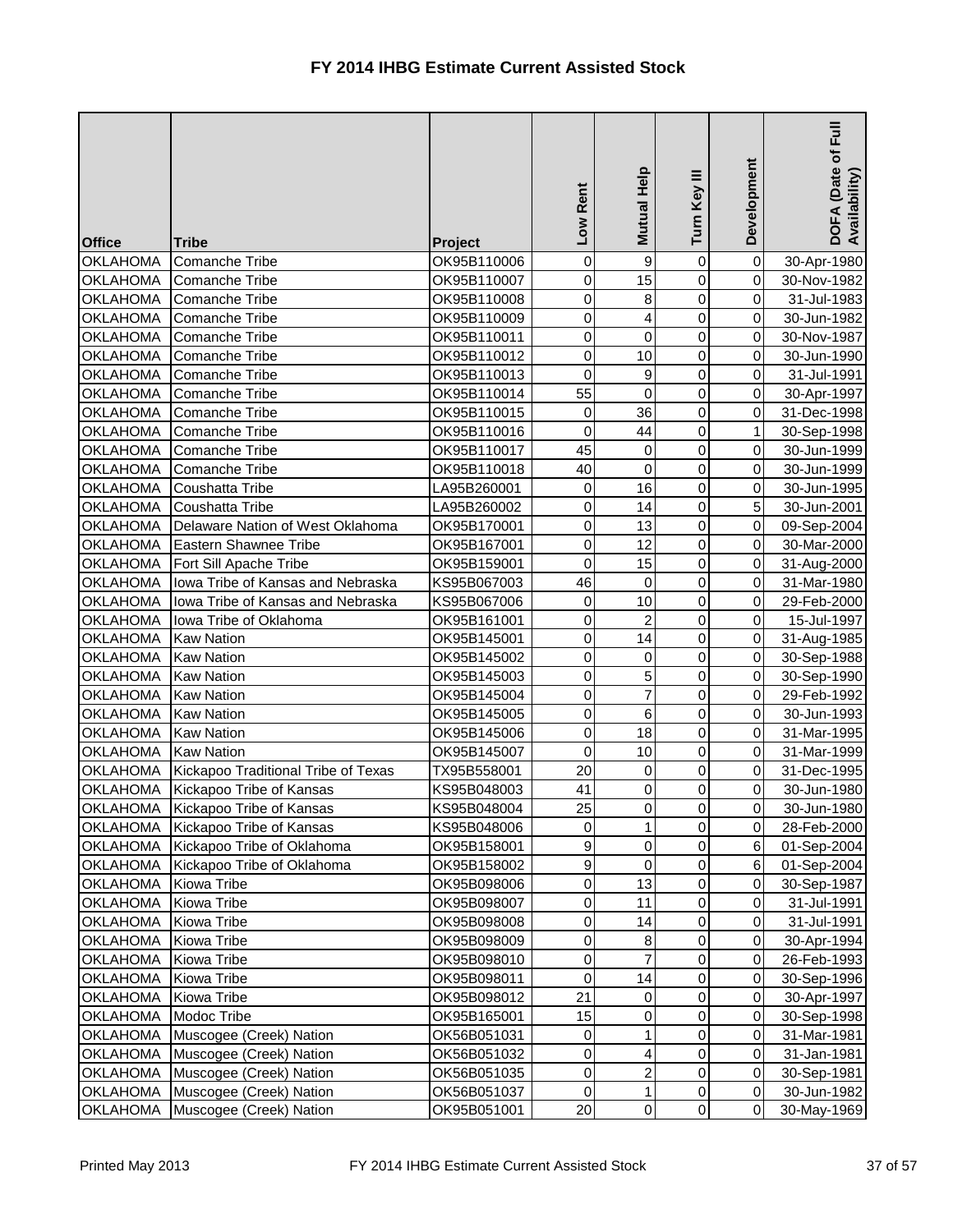| <b>Office</b>                      | <b>Tribe</b>                                       | <b>Project</b>             | Low Rent               | Mutual Help    | Turn Key III   | Development                      | 目<br>Eul<br>DOFA (Date of I<br>Availability) |
|------------------------------------|----------------------------------------------------|----------------------------|------------------------|----------------|----------------|----------------------------------|----------------------------------------------|
| <b>OKLAHOMA</b>                    | Muscogee (Creek) Nation                            | OK95B051006                | 28                     | 0              | 0              | $\overline{0}$                   | 30-Jun-1971                                  |
| <b>OKLAHOMA</b>                    | Muscogee (Creek) Nation                            | OK95B051007                | 30                     | 0              | $\overline{0}$ | $\overline{0}$                   | 30-Apr-1973                                  |
| <b>OKLAHOMA</b>                    | Muscogee (Creek) Nation                            | OK95B051008                | 70                     | 0              | $\overline{0}$ | $\overline{0}$                   | 30-Apr-1973                                  |
| <b>OKLAHOMA</b>                    | Muscogee (Creek) Nation                            | OK95B051012                | 70                     | 0              | $\overline{0}$ | $\overline{0}$                   | 31-Jul-1974                                  |
| <b>OKLAHOMA</b>                    | Muscogee (Creek) Nation                            | OK95B051017                | 0                      |                | 0              | $\overline{0}$                   | 31-Aug-1978                                  |
| <b>OKLAHOMA</b>                    | Muscogee (Creek) Nation                            | OK95B051018                | $\mathsf 0$            | 1              | $\overline{0}$ | $\overline{0}$                   | 31-Oct-1977                                  |
| <b>OKLAHOMA</b>                    | Muscogee (Creek) Nation                            | OK95B051019                | 50                     | 0              | $\overline{0}$ | $\overline{0}$                   | 31-Jan-1980                                  |
| <b>OKLAHOMA</b>                    | Muscogee (Creek) Nation                            | OK95B051020                | 0                      | 3              | $\overline{0}$ | $\overline{0}$                   | 31-Jan-1980                                  |
| <b>OKLAHOMA</b>                    | Muscogee (Creek) Nation                            | OK95B051021                | $\pmb{0}$              | 3              | $\mathbf 0$    | $\overline{0}$                   | 31-Oct-1979                                  |
| <b>OKLAHOMA</b>                    | Muscogee (Creek) Nation                            | OK95B051022                | $\mathsf 0$            | 13             | $\overline{0}$ | $\overline{0}$                   | 29-Feb-1980                                  |
| <b>OKLAHOMA</b>                    | Muscogee (Creek) Nation                            | OK95B051023                | 50                     | 0              | $\overline{0}$ | $\overline{0}$                   | 30-Jun-1980                                  |
| <b>OKLAHOMA</b>                    | Muscogee (Creek) Nation                            | OK95B051024                | 0                      | 1              | $\overline{0}$ | $\overline{0}$                   | 31-Jul-1980                                  |
| <b>OKLAHOMA</b>                    | Muscogee (Creek) Nation                            | OK95B051025                | 0                      | $\overline{c}$ | 0              | $\overline{0}$                   | 30-Nov-1980                                  |
| <b>OKLAHOMA</b>                    | Muscogee (Creek) Nation                            | OK95B051026                | $\pmb{0}$              | $\overline{2}$ | $\overline{0}$ | $\overline{0}$                   | 31-Oct-1980                                  |
| <b>OKLAHOMA</b>                    | Muscogee (Creek) Nation                            | OK95B051041                | $\pmb{0}$              | $\overline{2}$ | $\overline{0}$ | $\overline{0}$                   | 31-Dec-1984                                  |
| <b>OKLAHOMA</b>                    | Muscogee (Creek) Nation                            | OK95B051042                | $\pmb{0}$              | 3              | $\overline{0}$ | $\overline{0}$                   | 31-Jan-1985                                  |
| <b>OKLAHOMA</b>                    | Muscogee (Creek) Nation                            | OK95B051043                | 0                      | 1              | $\mathbf 0$    | $\overline{0}$                   | 30-Sep-1985                                  |
| <b>OKLAHOMA</b>                    | Muscogee (Creek) Nation                            | OK95B051044                | $\pmb{0}$              | $\overline{c}$ | 0              | $\overline{0}$                   | 30-Sep-1985                                  |
| <b>OKLAHOMA</b>                    | Muscogee (Creek) Nation                            | OK95B051045                | $\mathsf 0$            | $\overline{2}$ | 0              | $\overline{0}$                   | 30-Jun-1986                                  |
| <b>OKLAHOMA</b>                    | Muscogee (Creek) Nation                            | OK95B051046                | $\pmb{0}$              | $\overline{2}$ | $\overline{0}$ | $\overline{0}$                   | 30-Sep-1986                                  |
| <b>OKLAHOMA</b>                    | Muscogee (Creek) Nation                            | OK95B051047                | $\mathsf 0$            | $\overline{2}$ | 0              | $\overline{0}$                   | 31-Aug-1987                                  |
| <b>OKLAHOMA</b>                    | Muscogee (Creek) Nation                            | OK95B051048                | $\pmb{0}$              | $\overline{2}$ | $\overline{0}$ | $\overline{0}$                   | 31-Aug-1987                                  |
| <b>OKLAHOMA</b>                    | Muscogee (Creek) Nation                            | OK95B051049                | $\pmb{0}$              | 0              | $\overline{0}$ | $\overline{0}$                   | 31-Jan-1988                                  |
| <b>OKLAHOMA</b>                    | Muscogee (Creek) Nation                            | OK95B051050                | $\pmb{0}$              | 0              | $\overline{0}$ | $\overline{0}$                   | 31-Mar-1988                                  |
| <b>OKLAHOMA</b>                    | Muscogee (Creek) Nation                            | OK95B051051                | 0                      | 0              | 0              | $\overline{0}$                   | 31-Dec-1987                                  |
|                                    | OKLAHOMA   Muscogee (Creek) Nation                 | OK95B051052                | $\overline{0}$         | $\overline{0}$ | $\overline{0}$ | $\overline{0}$                   | 31-Aug-1988                                  |
| <b>OKLAHOMA</b>                    | Muscogee (Creek) Nation                            | OK95B051053                | $\mathbf 0$            | 14             | $\overline{0}$ | $\overline{0}$                   | 31-Jul-1989                                  |
| <b>OKLAHOMA</b><br><b>OKLAHOMA</b> | Muscogee (Creek) Nation                            | OK95B051054<br>OK95B051055 | $\pmb{0}$              | 9              | $\overline{0}$ | $\overline{O}$<br>$\overline{0}$ | 31-Jul-1989                                  |
| <b>OKLAHOMA</b>                    | Muscogee (Creek) Nation                            | OK95B051056                | $\pmb{0}$<br>$\pmb{0}$ | 3<br>2         | 0<br>0         | $\overline{0}$                   | 31-Jan-1989<br>31-Jan-1986                   |
| <b>OKLAHOMA</b>                    | Muscogee (Creek) Nation<br>Muscogee (Creek) Nation | OK95B051057                | $\pmb{0}$              | 5              | 0              | $\overline{0}$                   |                                              |
| <b>OKLAHOMA</b>                    | Muscogee (Creek) Nation                            | OK95B051058                | $\pmb{0}$              | 8              | 0              | $\overline{0}$                   | 30-Sep-1986<br>31-Mar-1991                   |
| <b>OKLAHOMA</b>                    | Muscogee (Creek) Nation                            | OK95B051059                | $\pmb{0}$              | 6              | 0              | $\overline{0}$                   | 30-Sep-1989                                  |
| <b>OKLAHOMA</b>                    | Muscogee (Creek) Nation                            | OK95B051060                | $\overline{0}$         | 2              | 0              | $\overline{O}$                   | 30-Oct-1989                                  |
| <b>OKLAHOMA</b>                    | Muscogee (Creek) Nation                            | OK95B051061                | $\pmb{0}$              | $\overline{7}$ | 0              | $\overline{O}$                   | 31-Oct-1991                                  |
| <b>OKLAHOMA</b>                    | Muscogee (Creek) Nation                            | OK95B051062                | $\pmb{0}$              | 12             | 0              | $\overline{0}$                   | 30-Nov-1993                                  |
| <b>OKLAHOMA</b>                    | Muscogee (Creek) Nation                            | OK95B051063                | $\pmb{0}$              | 9              | 0              | $\overline{0}$                   | 31-Aug-1993                                  |
| <b>OKLAHOMA</b>                    | Muscogee (Creek) Nation                            | OK95B051064                | $\mathbf 0$            | 4              | 0              | $\overline{0}$                   | 31-Jan-1991                                  |
| <b>OKLAHOMA</b>                    | Muscogee (Creek) Nation                            | OK95B051065                | $\mathbf 0$            | 8              | 0              | $\overline{0}$                   | 30-Jun-1994                                  |
| <b>OKLAHOMA</b>                    | Muscogee (Creek) Nation                            | OK95B051066                | $\pmb{0}$              | 32             | $\overline{0}$ | $\overline{0}$                   | 30-Jun-1995                                  |
| <b>OKLAHOMA</b>                    | Muscogee (Creek) Nation                            | OK95B051067                | $\pmb{0}$              | 38             | 0              | $\overline{O}$                   | 31-Jul-1996                                  |
| <b>OKLAHOMA</b>                    | Muscogee (Creek) Nation                            | OK95B051068                | $\mathbf 0$            | 40             | 0              | $\overline{0}$                   | 30-Sep-1997                                  |
| <b>OKLAHOMA</b>                    | Muscogee (Creek) Nation                            | OK95B051069                | $\mathbf 0$            | 14             | $\overline{0}$ | $\overline{0}$                   | 31-Aug-1996                                  |
| <b>OKLAHOMA</b>                    | Muscogee (Creek) Nation                            | OK95B051070                | $\pmb{0}$              | 9              | $\overline{0}$ | $\overline{0}$                   | 30-Sep-1999                                  |
| <b>OKLAHOMA</b>                    | <b>Osage Nation</b>                                | OK56B127006                | $\mathbf 0$            | 5 <sup>1</sup> | 0              | $\overline{0}$                   | 31-Mar-1984                                  |
| <b>OKLAHOMA</b>                    | <b>Osage Nation</b>                                | OK95B127003                | $\overline{0}$         | $\overline{2}$ | $\overline{0}$ | $\overline{O}$                   | 31-Mar-1982                                  |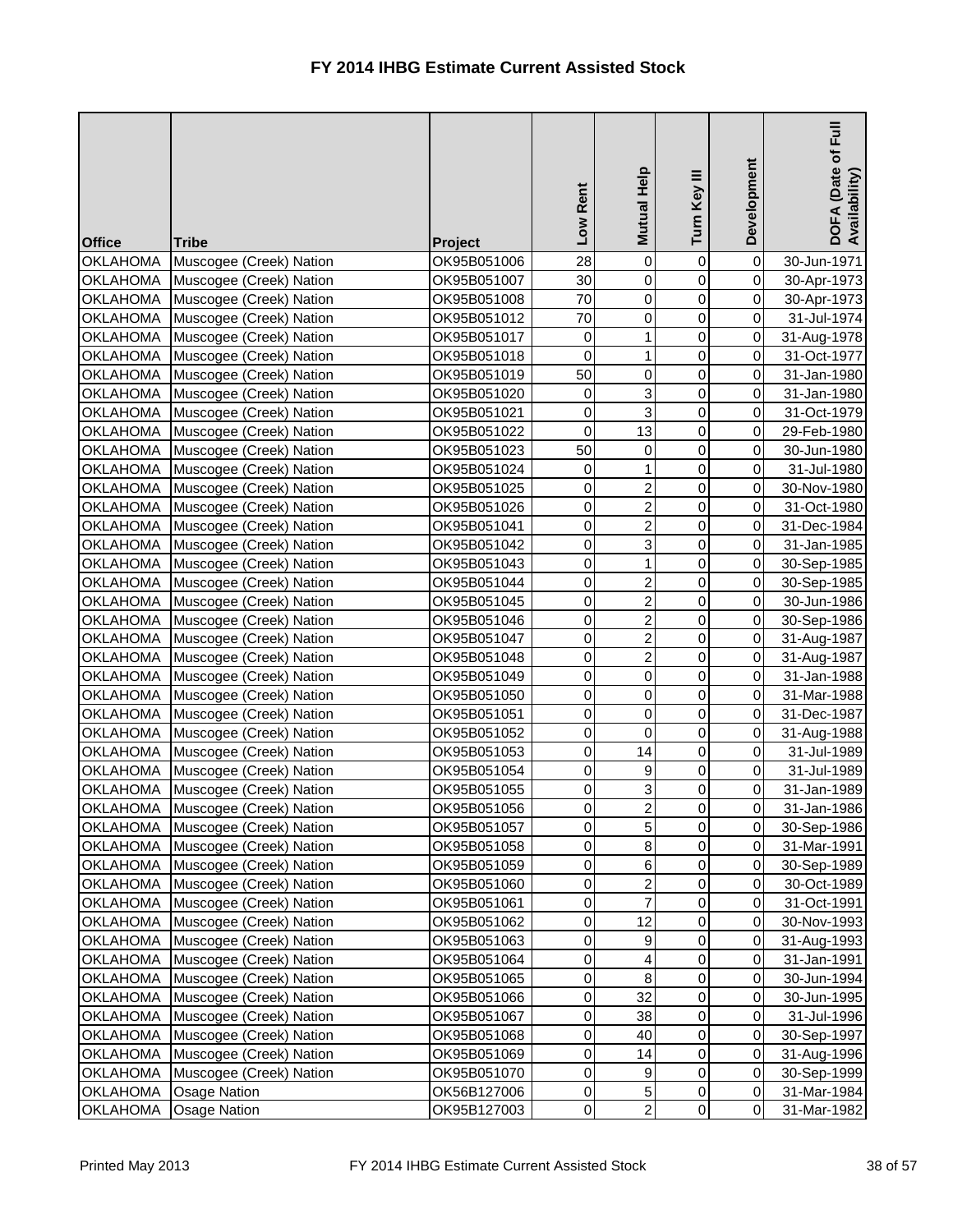| <b>Office</b>                      | <b>Tribe</b>                   | Project                    | Rent<br>Low    | Mutual Help         | Turn Key III   | Development                      | $E_{\rm H}$<br>DOFA (Date of I<br>Availability) |
|------------------------------------|--------------------------------|----------------------------|----------------|---------------------|----------------|----------------------------------|-------------------------------------------------|
| <b>OKLAHOMA</b>                    | <b>Osage Nation</b>            | OK95B127004                | 0              | 24                  | $\mathbf 0$    | $\overline{0}$                   | 30-Jun-1982                                     |
| <b>OKLAHOMA</b>                    | <b>Osage Nation</b>            | OK95B127007                | 0              | 5                   | 0              | $\overline{0}$                   | 30-Sep-1985                                     |
| <b>OKLAHOMA</b>                    | <b>Osage Nation</b>            | OK95B127008                | 0              | 17                  | 0              | $\overline{0}$                   | 31-Dec-1986                                     |
| <b>OKLAHOMA</b>                    | <b>Osage Nation</b>            | OK95B127009                | 0              | 9                   | 0              | $\overline{0}$                   | 30-Sep-1987                                     |
| <b>OKLAHOMA</b>                    | <b>Osage Nation</b>            | OK95B127010                | $\pmb{0}$      | 27                  | 0              | $\overline{0}$                   | 30-Apr-1989                                     |
| <b>OKLAHOMA</b>                    | <b>Osage Nation</b>            | OK95B127011                | 0              | 20                  | 0              | $\overline{0}$                   | 31-Jul-1989                                     |
| <b>OKLAHOMA</b>                    | <b>Osage Nation</b>            | OK95B127012                | 0              | 7                   | 0              | $\overline{0}$                   | 31-May-1989                                     |
| <b>OKLAHOMA</b>                    | <b>Osage Nation</b>            | OK95B127013                | 0              | $\overline{2}$      | 0              | $\overline{0}$                   | 31-Jul-1992                                     |
| <b>OKLAHOMA</b>                    | <b>Osage Nation</b>            | OK95B127014                | 0              | 6                   | 0              | $\overline{0}$                   | 31-Mar-1994                                     |
| <b>OKLAHOMA</b>                    | <b>Osage Nation</b>            | OK95B127015                | 0              | 5                   | 0              | $\overline{0}$                   | 30-Jun-1995                                     |
| <b>OKLAHOMA</b>                    | <b>Osage Nation</b>            | OK95B127016                | 0              | 4                   | 0              | $\overline{0}$                   | 31-Dec-1993                                     |
| <b>OKLAHOMA</b>                    | <b>Osage Nation</b>            | OK95B127017                | $\pmb{0}$      | 9                   | 0              | $\overline{0}$                   | 30-Jun-1999                                     |
| <b>OKLAHOMA</b>                    | Otoe-Missouria Tribe           | OK95B114002                | 49             | 0                   | 0              | $\overline{0}$                   | 30-Apr-1981                                     |
| <b>OKLAHOMA</b>                    | <b>Pawnee Nation</b>           | OK56B094004                | 25             | 0                   | 0              | $\overline{0}$                   | 30-Jun-1982                                     |
| <b>OKLAHOMA</b>                    | Pawnee Nation                  | OK95B094009                | 0              | 1                   | 0              | $\overline{0}$                   | 31-Mar-1996                                     |
| <b>OKLAHOMA</b>                    | Peoria Tribe                   | OK56B143004                | 0              | 6                   | 0              | $\overline{0}$                   | 31-Mar-1984                                     |
| <b>OKLAHOMA</b>                    | Peoria Tribe                   | OK95B143001                | 123            | $\mathbf 0$         | 0              | $\overline{0}$                   | 29-Feb-1980                                     |
| <b>OKLAHOMA</b>                    | Peoria Tribe                   | OK95B143002                | 0              | 17                  | 0              | $\overline{0}$                   | 28-Feb-1981                                     |
| <b>OKLAHOMA</b>                    | Peoria Tribe                   | OK95B143003                | 0              | $\overline{2}$      | 0              | $\overline{0}$                   | 30-Nov-1982                                     |
| <b>OKLAHOMA</b>                    | Peoria Tribe                   | OK95B143005                | $\pmb{0}$      | 4                   | 0              | $\overline{0}$                   | 30-Apr-1986                                     |
| <b>OKLAHOMA</b>                    | Peoria Tribe                   | OK95B143006                | $\pmb{0}$      | 2                   | 0              | $\overline{0}$                   | 30-Jun-1987                                     |
| <b>OKLAHOMA</b>                    | Peoria Tribe                   | OK95B143007                | 0              | 7                   | 0              | $\overline{0}$                   | 30-Sep-1987                                     |
| <b>OKLAHOMA</b>                    | Peoria Tribe                   | OK95B143008                | 0              | 7                   | 0              | $\overline{0}$                   | 31-Mar-1989                                     |
| <b>OKLAHOMA</b>                    | Peoria Tribe                   | OK95B143009                | 0              | 9                   | 0              | $\overline{0}$                   | 30-Apr-1990                                     |
| <b>OKLAHOMA</b>                    | Peoria Tribe                   | OK95B143010                | 0              | 9<br>$\overline{2}$ | 0              | $\overline{0}$                   | 29-Feb-1992                                     |
| OKLAHOMA                           | Peoria Tribe                   | OK95B143011                | $\overline{0}$ |                     | 0              | 0                                | 30-Apr-1990                                     |
| <b>OKLAHOMA</b>                    | Peoria Tribe                   | OK95B143012                | $\pmb{0}$      | 12                  | 0              | 0I                               | 31-Jul-1993                                     |
| <b>OKLAHOMA</b><br><b>OKLAHOMA</b> | Peoria Tribe                   | OK95B143013                | 0<br>$\pmb{0}$ | 7                   | 0<br>0         | $\overline{0}$<br>$\overline{0}$ | 31-Mar-1994                                     |
| <b>OKLAHOMA</b>                    | Peoria Tribe<br>Peoria Tribe   | OK95B143014<br>OK95B143015 | $\pmb{0}$      | 11                  | 0              | $\overline{0}$                   | 30-Jun-1995                                     |
| <b>OKLAHOMA</b>                    | Peoria Tribe                   | OK95B143016                | $\pmb{0}$      | 2                   | 0              | $\overline{O}$                   | 28-Feb-1996<br>28-Feb-1999                      |
| <b>OKLAHOMA</b>                    | Peoria Tribe                   | OK95B143016                | $\pmb{0}$      | 15                  | 0              | $\overline{0}$                   | 30-Sep-1998                                     |
| <b>OKLAHOMA</b>                    | Ponca Tribe                    | OK95B054002                | 10             | 0                   | 0              | $\overline{0}$                   | 30-Sep-1971                                     |
| <b>OKLAHOMA</b>                    | Ponca Tribe                    | OK95B054005                | 25             | 0                   | 0              | $\overline{O}$                   | 31-Jul-1974                                     |
| <b>OKLAHOMA</b>                    | Ponca Tribe                    | OK95B054007                | $\pmb{0}$      | 15                  | 0              | $\overline{0}$                   | 30-Apr-1990                                     |
| <b>OKLAHOMA</b>                    | Prairie Band Potawatomi Nation | KS95B084003                | 13             | 0                   | 0              | $\overline{0}$                   | 31-Aug-1984                                     |
| <b>OKLAHOMA</b>                    | Sac and Fox Nation of Missouri | KS16B151001                | 18             | 0                   | 0              | $\overline{0}$                   | 30-Jun-1986                                     |
| <b>OKLAHOMA</b>                    | Sac and Fox Nation of Missouri | KS16B151002                | 0              | 18                  | 0              | $\overline{0}$                   | 28-Feb-1990                                     |
| <b>OKLAHOMA</b>                    | Sac and Fox Nation of Missouri | KS95B151003                | 0              | 7                   | 0              | $\overline{O}$                   | 31-Jul-1999                                     |
| <b>OKLAHOMA</b>                    | Sac and Fox Nation of Missouri | KS95B151004                | $\mathsf g$    | 0                   | 0              |                                  | 31-Jan-2007                                     |
| <b>OKLAHOMA</b>                    | Sac and Fox Nation, Oklahoma   | OK95B090002                | 20             | 0                   | 0              | $\overline{0}$                   | 31-Jul-1975                                     |
| <b>OKLAHOMA</b>                    | Sac and Fox Nation, Oklahoma   | OK95B090011                | 24             | 0                   | 0              | $\overline{O}$                   | 31-Jul-1979                                     |
| <b>OKLAHOMA</b>                    | Sac and Fox Nation, Oklahoma   | OK95B090013                | 0              |                     | 0              | $\overline{0}$                   | 31-Aug-1986                                     |
| <b>OKLAHOMA</b>                    | Sac and Fox Nation, Oklahoma   | OK95B090014                | 0              | 3                   | 0              | $\overline{0}$                   | 31-Aug-1986                                     |
| <b>OKLAHOMA</b>                    | Sac and Fox Nation, Oklahoma   | OK95B090015                | $\mathbf 0$    | 0                   | 0              | $\overline{0}$                   | 30-Sep-1988                                     |
| <b>OKLAHOMA</b>                    | Sac and Fox Nation, Oklahoma   | OK95B090017                | $\overline{0}$ | 17                  | $\overline{0}$ | $\overline{0}$                   | 31-Jul-1990                                     |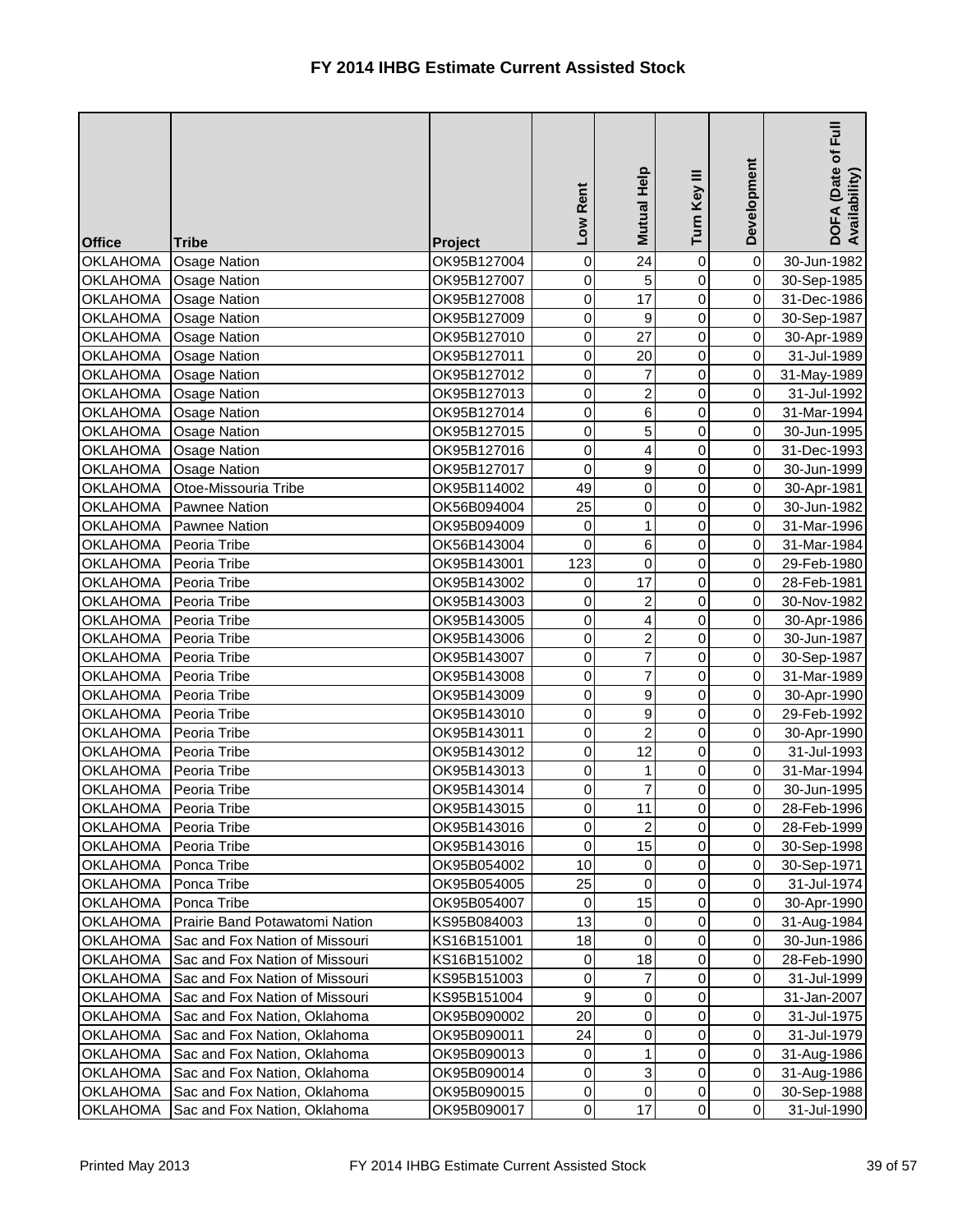| <b>Office</b>         | <b>Tribe</b>                 | <b>Project</b> | Low Rent    | Mutual Help    | Turn Key III | Development         | $\bar{p}$<br>FA (Date of<br>DOFA (Date<br>Availability) |
|-----------------------|------------------------------|----------------|-------------|----------------|--------------|---------------------|---------------------------------------------------------|
| <b>OKLAHOMA</b>       | Sac and Fox Nation, Oklahoma | OK95B090018    | $\mathbf 0$ | 3              | 0            | $\pmb{0}$           | 29-Feb-1992                                             |
| <b>OKLAHOMA</b>       | Sac and Fox Nation, Oklahoma | OK95B090019    | $\pmb{0}$   | 5              | 0            | $\pmb{0}$           | 31-Dec-1991                                             |
| <b>OKLAHOMA</b>       | Sac and Fox Nation, Oklahoma | OK95B090020    | $\pmb{0}$   | 9              | 0            | $\mathbf 0$         | 30-Sep-1993                                             |
| <b>OKLAHOMA</b>       | Sac and Fox Nation, Oklahoma | OK95B090021    | $\mathbf 0$ | 9              | 0            | $\pmb{0}$           | 31-Jan-1995                                             |
| <b>OKLAHOMA</b>       | Sac and Fox Nation, Oklahoma | OK95B090022    | 30          | 0              | 0            | $\pmb{0}$           | 31-Dec-1997                                             |
| <b>OKLAHOMA</b>       | <b>Seminole Nation</b>       | OK95B093005    | 24          | 0              | 0            | $\pmb{0}$           | 31-May-1981                                             |
| <b>OKLAHOMA</b>       | <b>Seminole Nation</b>       | OK95B093006    | $\pmb{0}$   |                | 0            | $\pmb{0}$           | 30-Sep-1982                                             |
| <b>OKLAHOMA</b>       | <b>Seminole Nation</b>       | OK95B093007    | $\mathbf 0$ | $\overline{2}$ | 0            | $\pmb{0}$           | 30-Sep-1984                                             |
| <b>OKLAHOMA</b>       | <b>Seminole Nation</b>       | OK95B093008    | $\mathbf 0$ | 8              | 0            | $\mathsf{O}\xspace$ | 28-Feb-1994                                             |
| <b>OKLAHOMA</b>       | <b>Seminole Nation</b>       | OK95B093009    | $\mathbf 0$ | 7              | 0            | $\overline{0}$      | 31-Oct-1992                                             |
| <b>OKLAHOMA</b>       | Seminole Nation              | OK95B093010    | $\pmb{0}$   | 13             | 0            | $\pmb{0}$           | 31-Mar-1996                                             |
| <b>OKLAHOMA</b>       | <b>Seminole Nation</b>       | OK95B093011    | 8           | 0              | 0            | $\pmb{0}$           | 31-Oct-1997                                             |
| <b>OKLAHOMA</b>       | <b>Seminole Nation</b>       | OK95B093013    | $\pmb{0}$   | 3              | 0            | $\pmb{0}$           | 30-Dec-1998                                             |
| <b>OKLAHOMA</b>       | Tonkawa Tribe                | OK56B141002    | $\mathbf 0$ | 11             | 0            | $\mathbf 0$         | 29-Feb-1984                                             |
| <b>OKLAHOMA</b>       | Tonkawa Tribe                | OK95B141001    | 50          | 0              | 0            | $\overline{0}$      | 31-Mar-1980                                             |
| <b>OKLAHOMA</b>       | Tonkawa Tribe                | OK95B141003    | 0           | 9              | 0            | $\pmb{0}$           | 31-Mar-1987                                             |
| <b>OKLAHOMA</b>       | <b>Tonkawa Tribe</b>         | OK95B141004    | $\mathbf 0$ | 12             | 0            | $\overline{0}$      | 30-Jul-2002                                             |
| <b>OKLAHOMA</b>       | <b>Wichita Tribe</b>         | OK95B157001    | $\pmb{0}$   | 18             | 0            | $\overline{0}$      | 30-Jun-1997                                             |
| <b>OKLAHOMA</b>       | <b>Wichita Tribe</b>         | OK95B157002    | $\mathbf 0$ | 38             | 0            | $\overline{0}$      | 30-Jul-1998                                             |
| <b>OKLAHOMA</b>       | <b>Wichita Tribe</b>         | OK95B157003    | 40          | 0              | 0            | $\mathbf 0$         | 31-Mar-1998                                             |
| <b>OKLAHOMA</b>       | <b>Wyandotte Tribe</b>       | OK95B162001    | 0           | 15             | 0            | $\pmb{0}$           | 31-Jul-2000                                             |
| <b>OKLAHOMA TOTAL</b> |                              |                | 3,252       | 3,421          | 19           | 27                  |                                                         |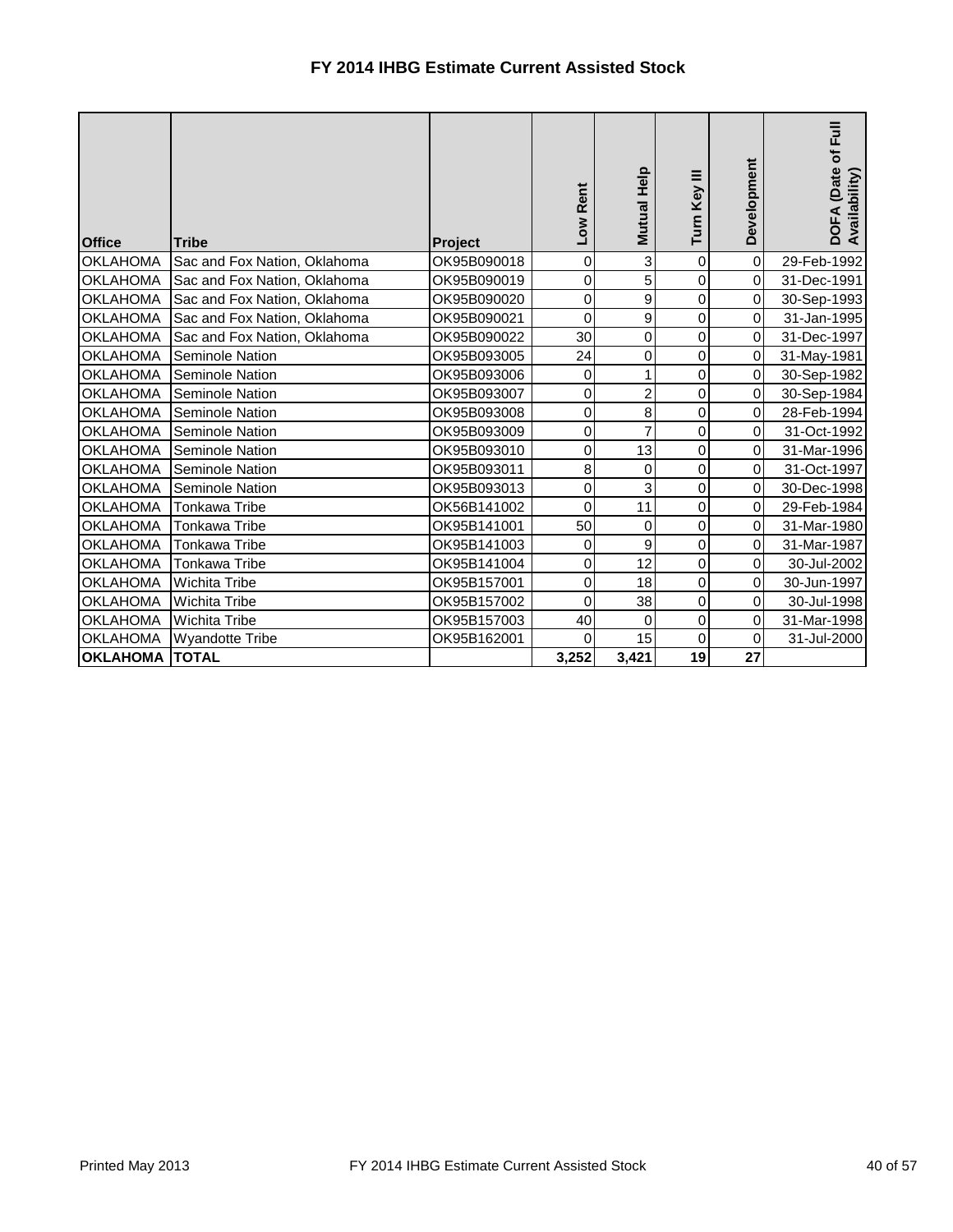| <b>Office</b>  | <b>Tribe</b>                           | Project     | Low Rent       | Mutual Help    | Turn Key III   | Development    | $\bar{E}$<br>DOFA (Date of I<br>Availability) |
|----------------|----------------------------------------|-------------|----------------|----------------|----------------|----------------|-----------------------------------------------|
| <b>PHOENIX</b> | Acoma Pueblo                           | NM99B079001 | 0              |                | 0              | $\overline{0}$ | 31-May-1973                                   |
| <b>PHOENIX</b> | Acoma Pueblo                           | NM99B079003 | 0              | 1              | 0              | $\overline{0}$ | 30-Sep-1980                                   |
| <b>PHOENIX</b> | Acoma Pueblo                           | NM99B079004 | 0              | 1              | 0              | $\overline{0}$ | 29-Feb-1984                                   |
| <b>PHOENIX</b> | Acoma Pueblo                           | NM99B079006 | 0              | 1              | 0              | $\overline{0}$ | 29-Feb-1984                                   |
| <b>PHOENIX</b> | Acoma Pueblo                           | NM99B079007 | 0              | 26             | 0              | $\overline{0}$ | 31-Oct-1999                                   |
| <b>PHOENIX</b> | Acoma Pueblo                           | NM99B079008 | 14             | $\mathbf 0$    | 0              | $\overline{0}$ | 30-Apr-2002                                   |
| <b>PHOENIX</b> | Acoma Pueblo                           | NM99B079009 | 1              | 0              | 0              | $\overline{0}$ | 30-Nov-2002                                   |
| PHOENIX        | Acoma Pueblo                           | NM99B079010 | 0              | 3              | 0              | $\overline{0}$ | 30-Apr-2002                                   |
| <b>PHOENIX</b> | Acoma Pueblo                           | NM99B079011 | $\overline{0}$ | 4              | 0              | $\overline{0}$ | 30-Apr-2002                                   |
| <b>PHOENIX</b> | Acoma Pueblo                           | NM99B079012 | 0              | 20             | 0              | $\overline{0}$ | 30-Apr-2002                                   |
| <b>PHOENIX</b> | Acoma Pueblo                           | NM99B079013 | 20             | $\overline{0}$ | 0              | $\overline{0}$ | 30-Apr-2002                                   |
| <b>PHOENIX</b> | Ak-Chin                                | AZ99B042001 | 19             | 0              | 0              | $\overline{0}$ | 29-Feb-1992                                   |
| <b>PHOENIX</b> | Ak-Chin                                | AZ99B042002 | 12             | 0              | 0              | $\overline{0}$ | 30-Jun-1992                                   |
| <b>PHOENIX</b> | Berry Creek Rancheria                  | CA99B130017 | 15             | 0              | 0              | $\overline{0}$ | 31-Oct-1992                                   |
| <b>PHOENIX</b> | Berry Creek Rancheria                  | CA99B130018 | 0              | $\overline{2}$ | $\mathbf 0$    | $\overline{0}$ | 31-Oct-1992                                   |
| <b>PHOENIX</b> | Berry Creek Rancheria                  | CA99B130021 | 0              | 3              | 0              | $\overline{0}$ | 31-Dec-1995                                   |
| PHOENIX        | Berry Creek Rancheria                  | CA99B130023 | $\,8\,$        | 0              | 0              | $\overline{0}$ | 31-Dec-1995                                   |
| <b>PHOENIX</b> | <b>Big Pine Paiute Tribe</b>           | CA99B098004 | 4              | 0              | 0              | $\overline{0}$ | 31-Mar-1982                                   |
| <b>PHOENIX</b> | <b>Big Pine Paiute Tribe</b>           | CA99B098005 | 4              | 0              | 0              | $\overline{0}$ | 31-Mar-1979                                   |
| <b>PHOENIX</b> | <b>Big Pine Paiute Tribe</b>           | CA99B098008 | $\overline{2}$ | 0              | 0              | $\overline{0}$ | 29-Feb-1984                                   |
| <b>PHOENIX</b> | <b>Big Pine Paiute Tribe</b>           | CA99B098010 | $\overline{2}$ | 0              | 0              | $\overline{0}$ | 30-Nov-1987                                   |
| <b>PHOENIX</b> | <b>Big Pine Paiute Tribe</b>           | CA99B098013 | $\overline{0}$ |                | 0              | $\overline{0}$ | 30-Apr-1993                                   |
| <b>PHOENIX</b> | <b>Big Pine Paiute Tribe</b>           | CA99B098014 | $\overline{0}$ | 12             | $\mathsf 0$    | $\overline{0}$ | 31-May-2001                                   |
| <b>PHOENIX</b> | <b>Bishop Paiute Tribe</b>             | CA99B098002 | 0              | 5              | 0              | $\overline{0}$ | 31-Mar-1979                                   |
| PHOENIX        | <b>Bishop Paiute Tribe</b>             | CA99B098004 | 9              | 0              | 0              | $\overline{0}$ | 31-Mar-1982                                   |
| <b>PHOENIX</b> | <b>Bishop Paiute Tribe</b>             | CA99B098005 | $6 \mid$       | $\Omega$       | $\overline{0}$ | $\overline{0}$ | 31-Mar-1979                                   |
| <b>PHOENIX</b> | <b>Bishop Paiute Tribe</b>             | CA99B098007 | 0              | 14             | $\overline{0}$ | $\overline{O}$ | 29-Feb-1984                                   |
| <b>PHOENIX</b> | <b>Bishop Paiute Tribe</b>             | CA99B098008 | 4              | 0              | 0              | $\overline{0}$ | 29-Feb-1984                                   |
| <b>PHOENIX</b> | <b>Bishop Paiute Tribe</b>             | CA99B098009 | 0              | 0              | 0              | $\overline{0}$ | 30-Nov-1987                                   |
| <b>PHOENIX</b> | <b>Bishop Paiute Tribe</b>             | CA99B098010 | 3              | 0              | 0              | $\overline{0}$ | 30-Nov-1987                                   |
| <b>PHOENIX</b> | <b>Bishop Paiute Tribe</b>             | CA99B098011 | $\overline{7}$ | 0              | $\mathbf 0$    | $\overline{0}$ | 30-Sep-1991                                   |
| <b>PHOENIX</b> | <b>Bishop Paiute Tribe</b>             | CA99B098012 | $\overline{0}$ | 10             | 0              | $\overline{0}$ | 30-Sep-1991                                   |
| <b>PHOENIX</b> | <b>Bishop Paiute Tribe</b>             | CA99B098013 | 0              | 13             | 0              | $\overline{0}$ | 30-Apr-1993                                   |
| <b>PHOENIX</b> | <b>Bishop Paiute Tribe</b>             | CA99B098015 | $\overline{0}$ | $\sqrt{5}$     | 0              | $\overline{0}$ | 15-Jun-1994                                   |
| <b>PHOENIX</b> | <b>Bishop Paiute Tribe</b>             | CA99B098016 | $\overline{0}$ | 0              | 0              | $\overline{0}$ | 30-Nov-1987                                   |
| <b>PHOENIX</b> | <b>Bishop Paiute Tribe</b>             | CA99B605001 | 0              | 6              | 0              | $\overline{0}$ | 30-Apr-2005                                   |
| <b>PHOENIX</b> | <b>Bishop Paiute Tribe</b>             | CA99B605001 | $\pmb{0}$      | 4              | 0              | $\overline{0}$ | 30-Sep-2002                                   |
| <b>PHOENIX</b> | <b>Bridgeport Paiute Indian Colony</b> | CA99B098006 | 21             | 0              | 0              | $\overline{0}$ | 31-Oct-1980                                   |
| <b>PHOENIX</b> | Cahto Tribe (Laytonville)              | CA99B130001 | 33             | 0              | 0              | $\overline{0}$ | 31-Jul-1985                                   |
| <b>PHOENIX</b> | Cahuilla Band                          | CA99B080052 | 0              | 10             | 0              | $\overline{0}$ | 31-Dec-1993                                   |
| <b>PHOENIX</b> | Campo Band                             | CA99B150001 | 15             | 0              | 0              | $\overline{0}$ | 30-Sep-1991                                   |
| <b>PHOENIX</b> | Campo Band                             | CA99B150003 | 18             | 0              | 0              | $\overline{0}$ | 01-Apr-1998                                   |
| <b>PHOENIX</b> | Campo Band                             | CA99B150004 | 0              | 9              | 0              | $\overline{0}$ | 01-Apr-1998                                   |
| <b>PHOENIX</b> | Capitan Grande Band                    | CA99B080058 | $\overline{0}$ | 11             | 0              | $\overline{0}$ | 31-May-1995                                   |
| <b>PHOENIX</b> | Chemehuevi                             | CA99B133001 | 25             | 0              | 0              | $\overline{0}$ | 30-Nov-1988                                   |
| <b>PHOENIX</b> | Chemehuevi                             | CA99B133002 | $\overline{0}$ | $\,6$          | 0              | $\overline{0}$ | 30-Sep-1980                                   |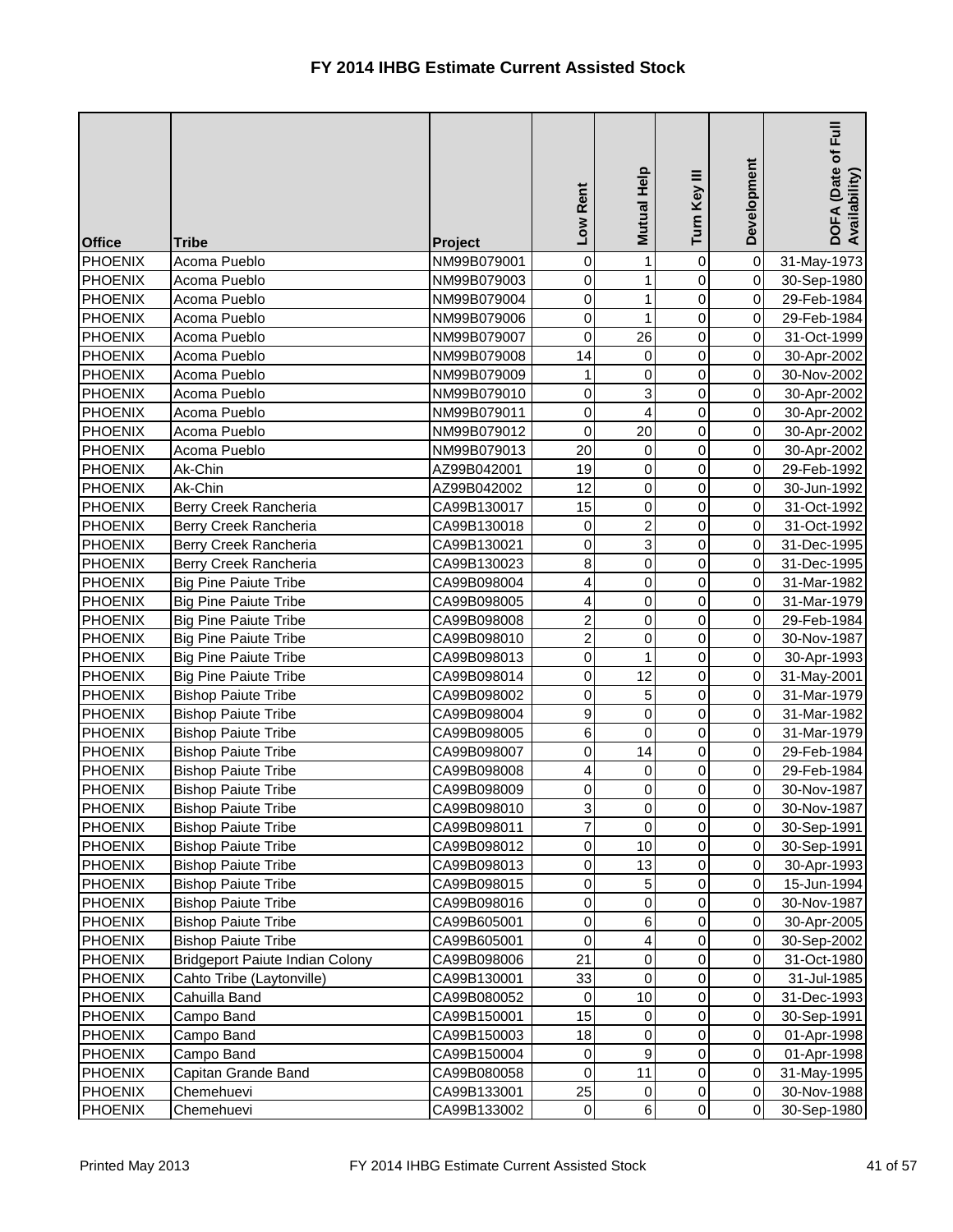| <b>Office</b>  | <b>Tribe</b>                        | <b>Project</b> | Low Rent       | Mutual Help    | Turn Key III   | Development    | 目<br>Eul<br>DOFA (Date of I<br>Availability) |
|----------------|-------------------------------------|----------------|----------------|----------------|----------------|----------------|----------------------------------------------|
| <b>PHOENIX</b> | Chemehuevi                          | CA99B133003    | 10             | $\overline{0}$ | 0              | 0              | 30-Sep-1980                                  |
| PHOENIX        | Chemehuevi                          | CA99B133004    | $\overline{0}$ | 15             | $\mathbf 0$    | $\overline{0}$ | 31-Oct-1988                                  |
| <b>PHOENIX</b> | Chemehuevi                          | CA99B133005    | 10             | 0              | 0              | $\overline{0}$ | 31-Oct-1988                                  |
| <b>PHOENIX</b> | Chemehuevi                          | CA99B133008    | 10             | 0              | $\mathbf 0$    | 10             | 31-May-2002                                  |
| <b>PHOENIX</b> | Chicken Ranch Rancheria             | CA99B129021    | $\overline{0}$ | 3              | 0              | $\overline{0}$ | 30-Apr-2002                                  |
| <b>PHOENIX</b> | Cochiti Pueblo                      | NM99B084004    | $\overline{0}$ | 26             | $\mathsf 0$    | $\overline{0}$ | 31-May-1998                                  |
| <b>PHOENIX</b> | Cochiti Pueblo                      | NM99B084005    | 10             | 0              | 0              | $\overline{0}$ | 31-May-1998                                  |
| <b>PHOENIX</b> | Cochiti Pueblo                      | NM99B084006    | $\overline{0}$ | 3              | $\overline{0}$ | $\pmb{0}$      | 31-May-1998                                  |
| <b>PHOENIX</b> | Cochiti Pueblo                      | NM99B084007    | 1              | 0              | $\mathbf 0$    | $\overline{0}$ | 31-May-1998                                  |
| PHOENIX        | Cocopah Tribe                       | AZ99B020003    | 32             | 0              | $\mathbf 0$    | $\overline{0}$ | 31-Oct-1980                                  |
| <b>PHOENIX</b> | Cocopah Tribe                       | AZ99B020004    | 15             | 0              | 0              | $\overline{0}$ | 31-Jul-1992                                  |
| <b>PHOENIX</b> | Cocopah Tribe                       | AZ99B020005    | 28             | 0              | 0              | $\overline{0}$ | 31-Oct-1998                                  |
| <b>PHOENIX</b> | Cold Springs Rancheria              | CA99B129004    | 11             | 0              | 0              | $\mathsf{O}$   | 30-Sep-1982                                  |
| PHOENIX        | Cold Springs Rancheria              | CA99B129009    | 8              | 0              | 0              | $\mathbf 0$    | 31-Dec-1987                                  |
| <b>PHOENIX</b> | Cold Springs Rancheria              | CA99B129011    | 10             | 0              | 0              | $\pmb{0}$      | 31-Dec-1987                                  |
| <b>PHOENIX</b> | Cold Springs Rancheria              | CA99B129019    | $\mathbf{1}$   | 0              | 0              | $\pmb{0}$      | 30-Sep-1982                                  |
| <b>PHOENIX</b> | Cold Springs Rancheria              | CA99B129021    | $\overline{0}$ | 12             | 0              | $\pmb{0}$      | 30-Nov-2001                                  |
| PHOENIX        | Cold Springs Rancheria              | CA99B129022    | $\overline{2}$ | 0              | 0              | 18             | 22-Apr-2005                                  |
| PHOENIX        | Colorado River Indian Tribes        | AZ99B018005    | 50             | 0              | 0              | $\overline{0}$ | 31-Aug-1972                                  |
| <b>PHOENIX</b> | <b>Colorado River Indian Tribes</b> | AZ99B018006    | 99             | 0              | 0              | $\pmb{0}$      | 30-Nov-1973                                  |
| <b>PHOENIX</b> | Colorado River Indian Tribes        | AZ99B018007    | 25             | 0              | 0              | $\overline{0}$ | 31-Oct-1975                                  |
| PHOENIX        | Colorado River Indian Tribes        | AZ99B018009    | $\pmb{0}$      | 6              | 0              | $\overline{0}$ | 30-Jun-1980                                  |
| <b>PHOENIX</b> | Colorado River Indian Tribes        | AZ99B018010    | 50             | $\mathbf 0$    | 0              | $\overline{0}$ | 31-Oct-1982                                  |
| PHOENIX        | <b>Colorado River Indian Tribes</b> | AZ99B018011    | $\overline{0}$ | 11             | 0              | 0              | 28-Feb-1982                                  |
| PHOENIX        | Colorado River Indian Tribes        | AZ99B018013    | $\overline{0}$ | 52             | 0              | 0              | 31-Dec-1986                                  |
| PHOENIX        | Colorado River Indian Tribes        | AZ99B018014    | $\overline{0}$ | 23             | $\overline{0}$ | $\overline{0}$ | 31-Mar-1990                                  |
| <b>PHOENIX</b> | Colorado River Indian Tribes        | AZ99B018015    | $\overline{0}$ | 16             | $\overline{0}$ | $\overline{0}$ | 31-Jan-1992                                  |
| PHOENIX        | Colorado River Indian Tribes        | AZ99B018016    | $\overline{0}$ | 15             | 0              | $\overline{0}$ | 30-Apr-1993                                  |
| PHOENIX        | Colorado River Indian Tribes        | AZ99B018017    | $\overline{0}$ | 9              | 0              | 0              | 31-Dec-1971                                  |
| PHOENIX        | Coyote Valley Band                  | CA99B097007    | 15             | 0              | 0              | 0              | 28-Feb-1987                                  |
| <b>PHOENIX</b> | Coyote Valley Band                  | CA99B097009    | 15             | 0              | 0              | $\overline{0}$ | 28-Feb-1987                                  |
| <b>PHOENIX</b> | Duck Valley Shoshone-Paiute         | NV99B006005    | $\pmb{0}$      |                | 0              | 0              | 28-Feb-1979                                  |
| PHOENIX        | Duck Valley Shoshone-Paiute         | NV99B006008    | 19             | 0              | 0              | 0              | 30-Sep-1982                                  |
| <b>PHOENIX</b> | Duck Valley Shoshone-Paiute         | NV99B006009    | $\overline{0}$ |                | 0              | $\overline{0}$ | 31-Oct-1982                                  |
| <b>PHOENIX</b> | Duck Valley Shoshone-Paiute         | NV99B006010    | $\overline{0}$ |                | 0              | $\overline{0}$ | 31-Jan-1985                                  |
| <b>PHOENIX</b> | Duck Valley Shoshone-Paiute         | NV99B006011    | 19             | 0              | 0              | $\overline{0}$ | 01-Jul-1986                                  |
| PHOENIX        | Duck Valley Shoshone-Paiute         | NV99B006012    | $\overline{0}$ | 6              | 0              | $\overline{0}$ | 01-Jul-1986                                  |
| <b>PHOENIX</b> | Duck Valley Shoshone-Paiute         | NV99B006013    | 25             | 0              | 0              | 0              | 18-Mar-1996                                  |
| PHOENIX        | Duck Valley Shoshone-Paiute         | NV99B006014    | $\mathbf 0$    | 8              | 0              | 0              | 09-Jun-1997                                  |
| <b>PHOENIX</b> | Duck Valley Shoshone-Paiute         | NV99B006015    | 12             | 0              | 0              | $\pmb{0}$      | 02-Dec-1998                                  |
| PHOENIX        | <b>Duckwater Shoshone</b>           | NV99B015010    | $\bf 8$        | 0              | 0              | 0              | 31-Dec-1985                                  |
| <b>PHOENIX</b> | Duckwater Shoshone                  | NV99B015015    | 10             | 0              | 0              | 0              | 31-Dec-1986                                  |
| PHOENIX        | <b>Ely Shoshone</b>                 | NV99B015008    | 10             | 0              | 0              | 0              | 31-Oct-1985                                  |
| <b>PHOENIX</b> | <b>Ely Shoshone</b>                 | NV99B015014    | 18             | 0              | 0              | $\overline{0}$ | 31-Oct-1985                                  |
| <b>PHOENIX</b> | <b>Ely Shoshone</b>                 | NV99B015016    | $\mathbf{3}$   | 0              | 0              | 0              | 30-Sep-2000                                  |
| PHOENIX        | Enterprise Rancheria                | CA99B160001    | $\overline{0}$ | 16             | $\overline{0}$ | $\overline{0}$ | 09-Oct-2009                                  |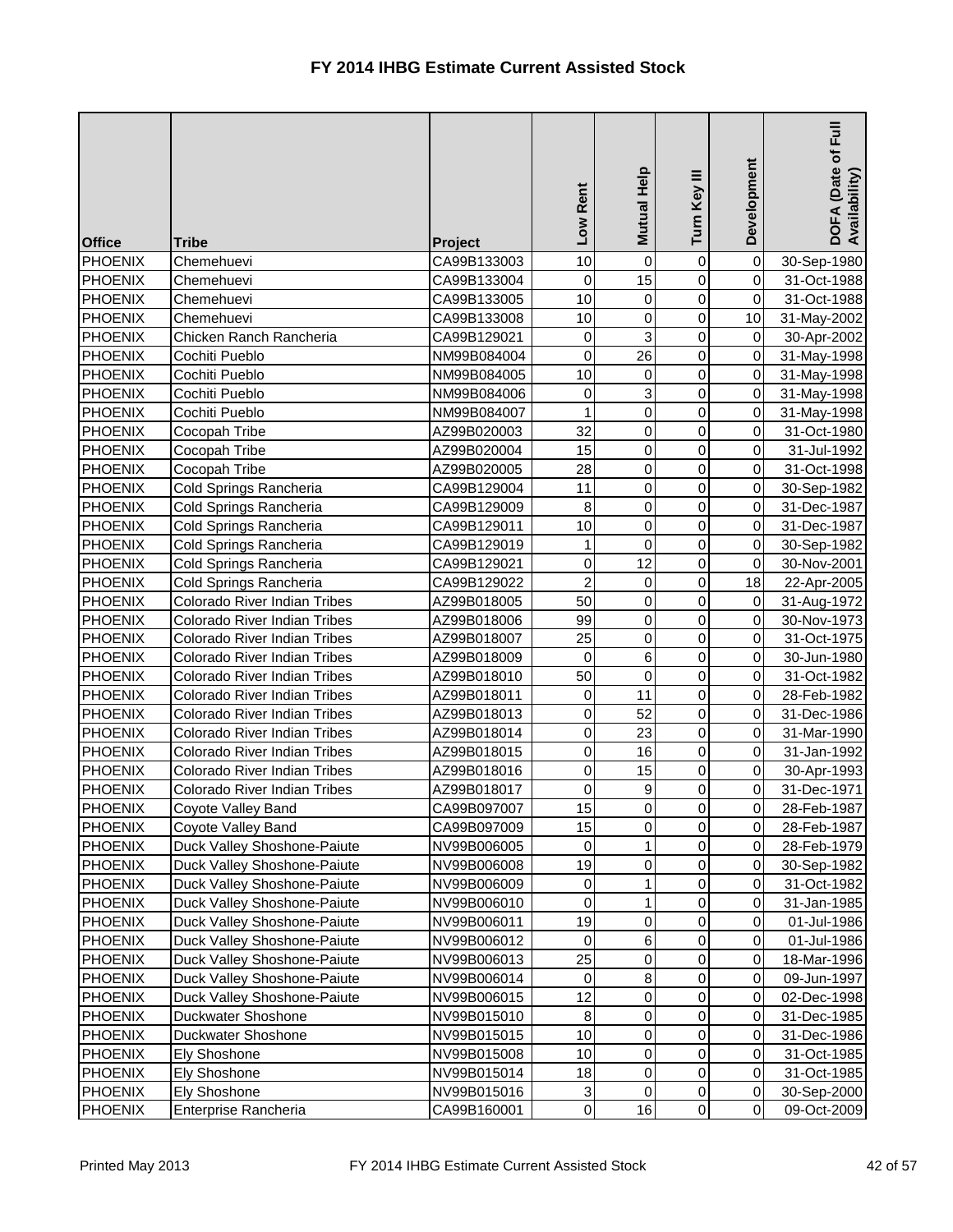| <b>Office</b>  | <b>Tribe</b>                  | Project     | Low Rent                | <b>Mutual Help</b> | Turn Key III     | Development    | <b>Full</b><br>DOFA (Date of F<br>Availability) |
|----------------|-------------------------------|-------------|-------------------------|--------------------|------------------|----------------|-------------------------------------------------|
| <b>PHOENIX</b> | <b>Fallon Paiute-Shoshone</b> | NV99B011006 | 22                      | 0                  | 0                | $\overline{0}$ | 30-Apr-1989                                     |
| <b>PHOENIX</b> | Fallon Paiute-Shoshone        | NV99B011007 | 0                       | 19                 | 0                | $\overline{0}$ | 30-Sep-1989                                     |
| <b>PHOENIX</b> | Fallon Paiute-Shoshone        | NV99B011008 | 0                       | 15                 | 0                | $\overline{0}$ | 31-May-1992                                     |
| <b>PHOENIX</b> | Fallon Paiute-Shoshone        | NV99B011009 | 15                      | $\mathbf 0$        | 0                | $\overline{0}$ | 31-May-1992                                     |
| <b>PHOENIX</b> | Fallon Paiute-Shoshone        | NV99B011010 | $\pmb{0}$               | 15                 | 0                | $\overline{0}$ | 31-May-1992                                     |
| <b>PHOENIX</b> | Fallon Paiute-Shoshone        | NV99B011011 | 20                      | $\mathbf 0$        | 0                | $\overline{0}$ | 31-Jan-1995                                     |
| <b>PHOENIX</b> | Fallon Paiute-Shoshone        | NV99B011012 | 0                       | 15                 | 0                | $\overline{0}$ | 31-Jan-1995                                     |
| <b>PHOENIX</b> | Fort Bidwell                  | CA99B083001 | $\overline{2}$          | 0                  | 0                | $\overline{0}$ | 31-Oct-1975                                     |
| <b>PHOENIX</b> | Fort Bidwell                  | CA99B083005 | $6\overline{6}$         | 0                  | 0                | $\overline{0}$ | 31-Oct-1982                                     |
| <b>PHOENIX</b> | <b>Fort Bidwell</b>           | CA99B083006 | 0                       | 8                  | 0                | $\overline{0}$ | 31-Oct-1982                                     |
| <b>PHOENIX</b> | Fort Bidwell                  | CA99B603004 | 10                      | 0                  | $\mathbf 0$      | $\overline{0}$ | 28-Oct-1999                                     |
| <b>PHOENIX</b> | Fort Mojave Tribe             | CA99B100003 | 10                      | 0                  | 0                | $\overline{0}$ | 30-Apr-1982                                     |
| <b>PHOENIX</b> | Fort Mojave Tribe             | CA99B100004 | 50                      | 0                  | 0                | $\overline{0}$ | 31-May-1987                                     |
| <b>PHOENIX</b> | Fort Mojave Tribe             | CA99B100006 | $\overline{\mathbf{c}}$ | 0                  | 0                | $\overline{0}$ | 30-Jun-1985                                     |
| <b>PHOENIX</b> | Fort Mojave Tribe             | CA99B100007 | 19                      | 0                  | $\mathbf 0$      | $\overline{0}$ | 31-Jul-1987                                     |
| <b>PHOENIX</b> | Fort Mojave Tribe             | CA99B100008 | 25                      | 0                  | 0                | $\overline{0}$ | 30-Apr-1987                                     |
| <b>PHOENIX</b> | Fort Mojave Tribe             | CA99B100009 | 4                       | 0                  | 0                | $\overline{0}$ | 31-Aug-1978                                     |
| PHOENIX        | Gila River                    | AZ99B015005 | 10                      | 0                  | 0                | $\overline{0}$ | 30-Jun-1973                                     |
| <b>PHOENIX</b> | <b>Gila River</b>             | AZ99B015006 | 80                      | 0                  | $\mathbf 0$      | $\overline{0}$ | 28-Feb-1974                                     |
| <b>PHOENIX</b> | Gila River                    | AZ99B015007 | 10                      | 0                  | $\mathbf 0$      | $\overline{0}$ | 02-Oct-1973                                     |
| <b>PHOENIX</b> | Gila River                    | AZ99B015009 | $\mathbf 0$             | 1                  | 0                | $\overline{0}$ | 30-Apr-1979                                     |
| <b>PHOENIX</b> | Gila River                    | AZ99B015010 | 20                      | 0                  | 0                | $\overline{0}$ | 31-Jul-1980                                     |
| <b>PHOENIX</b> | Gila River                    | AZ99B015011 | 30                      | 0                  | $\mathbf 0$      | $\overline{0}$ | 30-Sep-1978                                     |
| <b>PHOENIX</b> | Gila River                    | AZ99B015012 | 0                       | $\overline{2}$     | 0                | $\overline{0}$ | 31-Jan-1980                                     |
| <b>PHOENIX</b> | Gila River                    | AZ99B015013 | 20                      | 0                  | 0                | $\overline{0}$ | 31-Jan-1981                                     |
| <b>PHOENIX</b> | Gila River                    | AZ99B015014 | 30                      | $\overline{0}$     | $\overline{0}$   | $\overline{0}$ | 31-Jul-1979                                     |
| <b>PHOENIX</b> | Gila River                    | AZ99B015015 | 50                      | 0                  | $\overline{0}$   | $\overline{0}$ | 30-Jun-1980                                     |
| <b>PHOENIX</b> | Gila River                    | AZ99B015016 | 30                      | 0                  | 0                | $\overline{0}$ | 31-Aug-1980                                     |
| <b>PHOENIX</b> | Gila River                    | AZ99B015017 | 20                      | 0                  | 0                | $\overline{0}$ | 31-Jan-1980                                     |
| <b>PHOENIX</b> | Gila River                    | AZ99B015018 | $\pmb{0}$               | 2                  | 0                | $\overline{0}$ | 30-Jun-1982                                     |
| <b>PHOENIX</b> | Gila River                    | AZ99B015019 | 20                      | 0                  | $\mathbf 0$      | $\overline{0}$ | 31-Aug-1982                                     |
| <b>PHOENIX</b> | Gila River                    | AZ99B015020 | 71                      | 0                  | 0                | $\overline{0}$ | 31-Oct-1986                                     |
| <b>PHOENIX</b> | Gila River                    | AZ99B015021 | 60                      | 0                  | 0                | $\overline{0}$ | 30-Apr-1987                                     |
| <b>PHOENIX</b> | Gila River                    | AZ99B015022 | 0                       | 9                  | 0                | $\overline{0}$ | 30-Apr-1987                                     |
| <b>PHOENIX</b> | Gila River                    | AZ99B015023 | $\overline{9}$          | 0                  | 0                | $\overline{0}$ | 31-Jan-1987                                     |
| <b>PHOENIX</b> | Gila River                    | AZ99B015024 | 64                      | 0                  | 0                | $\overline{0}$ | 31-Dec-1987                                     |
| PHOENIX        | Gila River                    | AZ99B015025 | $\pmb{0}$               | 0                  | 0                | $\overline{O}$ | 30-Jun-1988                                     |
| <b>PHOENIX</b> | Gila River                    | AZ99B015026 | $\overline{0}$          | 2                  | 0                | $\overline{0}$ | 31-Oct-1986                                     |
| <b>PHOENIX</b> | Gila River                    | AZ99B015027 | $\overline{0}$          | 5                  | 0                | $\overline{0}$ | 31-Oct-1986                                     |
| <b>PHOENIX</b> | Gila River                    | AZ99B015028 | $\overline{0}$          | 0                  | 0                | $\overline{0}$ | 30-Jun-1988                                     |
| <b>PHOENIX</b> | Gila River                    | AZ99B015029 | $\pmb{0}$               | 0                  | 0                | $\overline{0}$ | 31-May-1988                                     |
| <b>PHOENIX</b> | Gila River                    | AZ99B015030 | 38                      | 0                  | 0                | $\overline{0}$ | 31-Mar-1988                                     |
| <b>PHOENIX</b> | Gila River                    | AZ99B015031 | $\pmb{0}$               | 23                 | 0                | $\overline{0}$ | 30-Sep-1992                                     |
| <b>PHOENIX</b> | Gila River                    | AZ99B015032 | 20                      | $\pmb{0}$          | 0                | $\overline{0}$ | 31-Jul-1993                                     |
| <b>PHOENIX</b> | Gila River                    | AZ99B015033 | 94                      | $\pmb{0}$          | $\boldsymbol{0}$ | $\overline{0}$ | 31-Jan-1991                                     |
| <b>PHOENIX</b> | Gila River                    | AZ99B015034 | 10                      | $\overline{0}$     | $\overline{0}$   | $\overline{0}$ | 31-Jul-1993                                     |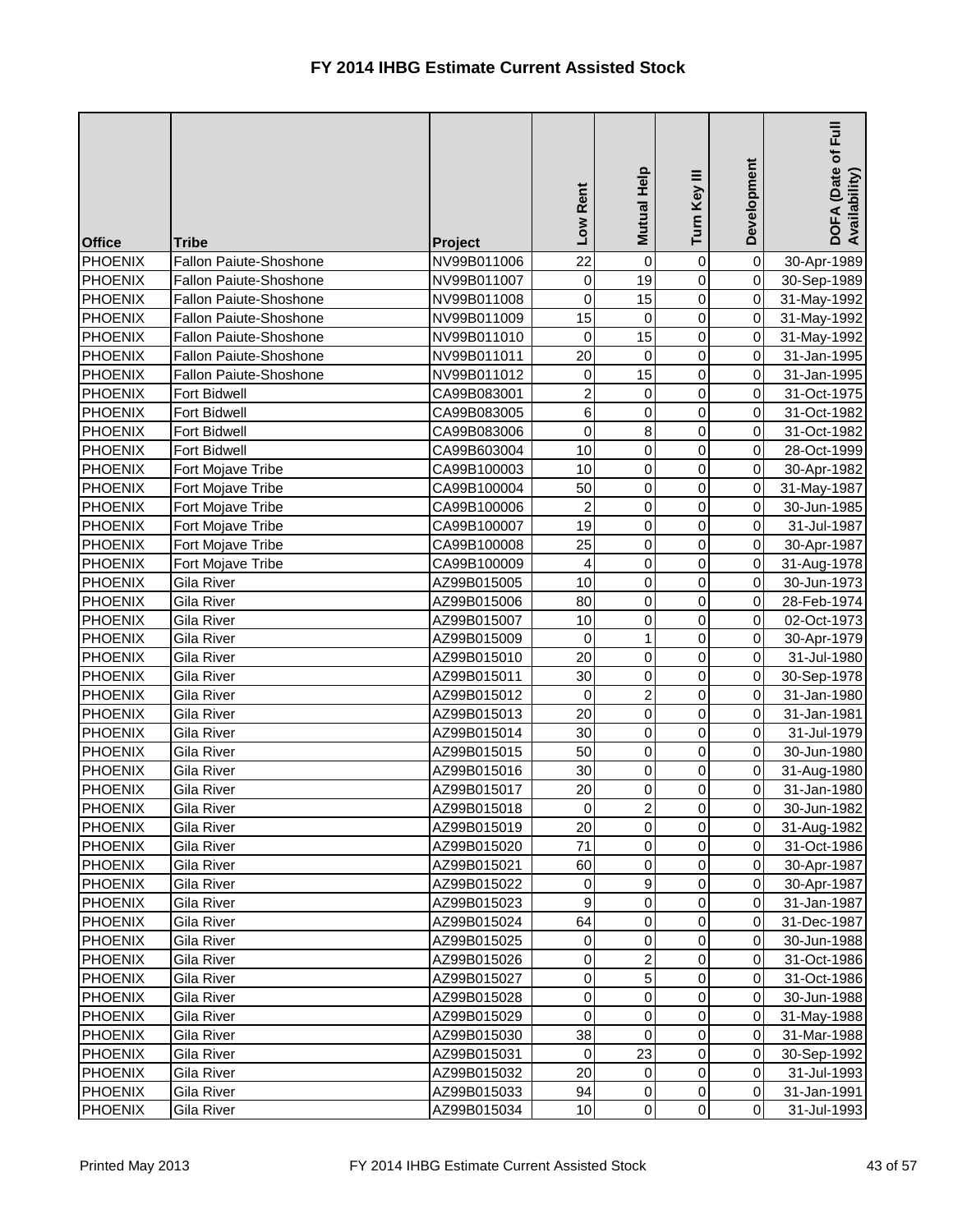| <b>Office</b>  | <b>Tribe</b>                 | Project     | Low Rent                | Mutual Help    | Turn Key III   | Development    | <b>Full</b><br>DOFA (Date of F<br>Availability) |
|----------------|------------------------------|-------------|-------------------------|----------------|----------------|----------------|-------------------------------------------------|
| <b>PHOENIX</b> | Grindstone Rancheria         | CA99B083001 | 0                       | 1              | 0              | $\overline{0}$ | 31-Oct-1975                                     |
| <b>PHOENIX</b> | Grindstone Rancheria         | CA99B083009 | 12                      | 0              | 0              | $\overline{0}$ | 30-Jun-1995                                     |
| <b>PHOENIX</b> | Grindstone Rancheria         | CA99B083013 | 16                      | 0              | 0              | $\overline{0}$ | 31-Mar-1997                                     |
| <b>PHOENIX</b> | Grindstone Rancheria         | CA99B083015 | 3                       | 0              | 0              | $\overline{0}$ | 31-Mar-1997                                     |
| <b>PHOENIX</b> | Guidiville Rancheria         | CA99B130026 | $\mathbf{1}$            | 0              | 0              | $\overline{0}$ | 01-Jul-2011                                     |
| <b>PHOENIX</b> | Guidiville Rancheria         | CA99B130026 | 18                      | 0              | 0              | $\overline{0}$ | 01-Jan-2001                                     |
| <b>PHOENIX</b> | Hoopa Valley                 | CA99B090002 | 30                      | $\mathbf 0$    | 0              | $\overline{0}$ | 31-May-1980                                     |
| <b>PHOENIX</b> | Hoopa Valley                 | CA99B090004 | 0                       | 10             | 0              | $\overline{0}$ | 31-Oct-1985                                     |
| <b>PHOENIX</b> | Hoopa Valley                 | CA99B090005 | 0                       | 0              | 0              | $\overline{0}$ | 31-Oct-1987                                     |
| <b>PHOENIX</b> | Hoopa Valley                 | CA99B090008 | $\overline{0}$          | 28             | 0              | $\overline{0}$ | 31-May-1992                                     |
| <b>PHOENIX</b> | Hoopa Valley                 | CA99B090009 | $\overline{0}$          | 17             | $\mathsf 0$    | $\overline{0}$ | 28-Feb-1993                                     |
| <b>PHOENIX</b> | Hoopa Valley                 | CA99B090010 | 0                       | 40             | 0              | $\overline{0}$ | 30-Sep-1994                                     |
| <b>PHOENIX</b> | Hoopa Valley                 | CA99B090011 | 0                       | 29             | 0              | $\overline{0}$ | 01-Apr-1998                                     |
| <b>PHOENIX</b> | Hoopa Valley                 | CA99B090012 | 21                      | $\mathbf 0$    | 0              | $\overline{0}$ | 30-Sep-1997                                     |
| <b>PHOENIX</b> | Hoopa Valley                 | CA99B090013 | 0                       | 20             | $\mathsf 0$    | $\overline{0}$ | 30-Sep-1997                                     |
| <b>PHOENIX</b> | Hopi                         | AZ99B027007 | 0                       | 15             | 0              | $\overline{0}$ | 31-Aug-1980                                     |
| <b>PHOENIX</b> | Hopi                         | AZ99B027011 | 0                       | 86             | 0              | $\overline{0}$ | 30-Sep-1984                                     |
| <b>PHOENIX</b> | Hopi                         | AZ99B027015 | 0                       | 29             | 0              | $\overline{0}$ | 30-Nov-1991                                     |
| <b>PHOENIX</b> | Hopi                         | AZ99B027016 | 20                      | $\overline{0}$ | 0              | $\overline{0}$ | 31-Mar-1993                                     |
| <b>PHOENIX</b> | Hopi                         | AZ99B027017 | 0                       | 14             | 0              | $\overline{0}$ | 31-Mar-1997                                     |
| <b>PHOENIX</b> | Hopi                         | AZ99B027018 | 13                      | 0              | 0              | $\mathbf 0$    | 31-Dec-1997                                     |
| <b>PHOENIX</b> | Hopland Band of Pomo Indians | CA99B130008 | 10                      | 0              | $\mathbf 0$    | $\overline{0}$ | 31-Mar-1988                                     |
| <b>PHOENIX</b> | Hopland Band of Pomo Indians | CA99B130010 | 10                      | 0              | $\mathsf 0$    | $\overline{0}$ | 29-Feb-1988                                     |
| <b>PHOENIX</b> | Hualapai                     | AZ99B017002 | 0                       | 4              | 0              | $\overline{0}$ | 30-Sep-1973                                     |
| <b>PHOENIX</b> | Hualapai                     | AZ99B017003 | 0                       | 7              | 0              | $\overline{0}$ | 31-Mar-1981                                     |
| <b>PHOENIX</b> | Hualapai                     | AZ99B017004 | 30                      | $\Omega$       | $\overline{0}$ | $\overline{O}$ | 31-Jul-1981                                     |
| <b>PHOENIX</b> | Hualapai                     | AZ99B017007 | 20                      | 0              | $\mathbf 0$    | $\overline{0}$ | 30-Apr-1987                                     |
| <b>PHOENIX</b> | Hualapai                     | AZ99B017008 | 10                      | 0              | 0              | $\overline{0}$ | 31-Mar-1988                                     |
| <b>PHOENIX</b> | Hualapai                     | AZ99B017009 | 0                       | 0              | 0              | $\overline{0}$ | 31-Mar-1988                                     |
| <b>PHOENIX</b> | Hualapai                     | AZ99B017010 | 20                      | 0              | 0              | $\overline{0}$ | 31-Jul-1989                                     |
| <b>PHOENIX</b> | Hualapai                     | AZ99B017011 | 0                       | 10             | 0              | $\overline{0}$ | 31-Oct-1991                                     |
| <b>PHOENIX</b> | Hualapai                     | AZ99B017012 | 25                      | 0              | 0              | $\overline{0}$ | 30-Aug-1991                                     |
| <b>PHOENIX</b> | Hualapai                     | AZ99B017013 | 30                      | 0              | 0              | $\overline{0}$ | 30-Sep-1994                                     |
| <b>PHOENIX</b> | Hualapai                     | AZ99B017014 | 0                       | 28             | 0              | $\overline{0}$ | 31-Dec-1995                                     |
| <b>PHOENIX</b> | Isleta Pueblo                | NM99B081008 | 3                       | 23             | 0              | $\overline{0}$ | 30-Nov-1998                                     |
| <b>PHOENIX</b> | Isleta Pueblo                | NM99B081009 | 25                      | 0              | 0              | $\overline{0}$ | 30-Nov-1998                                     |
| PHOENIX        | <b>Isleta Pueblo</b>         | NM99B081010 | $\overline{\mathbf{c}}$ | 0              | 0              | $\overline{0}$ | 30-Nov-1998                                     |
| <b>PHOENIX</b> | Isleta Pueblo                | NM99B081011 | $\overline{0}$          | 2              | 0              | $\overline{0}$ | 30-Nov-1998                                     |
| <b>PHOENIX</b> | Jemez Pueblo                 | NM99B080002 | $\overline{0}$          | 3              | 0              | $\overline{0}$ | 31-Oct-1980                                     |
| <b>PHOENIX</b> | Jemez Pueblo                 | NM99B080003 | $\overline{0}$          | 23             | 0              | $\overline{0}$ | 31-Oct-1996                                     |
| <b>PHOENIX</b> | Jemez Pueblo                 | NM99B080004 | $\pmb{0}$               | $\overline{c}$ | 0              | $\overline{0}$ | 31-Dec-1998                                     |
| <b>PHOENIX</b> | Jicarilla Apache Nation      | NM99B014001 | 22                      | 3              | 0              | $\overline{0}$ | 31-Jul-1966                                     |
| <b>PHOENIX</b> | Jicarilla Apache Nation      | NM99B014008 | 29                      | 0              | 0              | $\overline{0}$ | 30-Sep-1981                                     |
| <b>PHOENIX</b> | Jicarilla Apache Nation      | NM99B014009 | 55                      | 1              | 0              | $\overline{0}$ | 30-Nov-1981                                     |
| <b>PHOENIX</b> | Jicarilla Apache Nation      | NM99B014011 | 0                       | 0              | 0              | 0              | 31-Dec-1987                                     |
| <b>PHOENIX</b> | Jicarilla Apache Nation      | NM99B014013 | $\overline{0}$          | 4              | 0              | $\overline{0}$ | 31-May-1991                                     |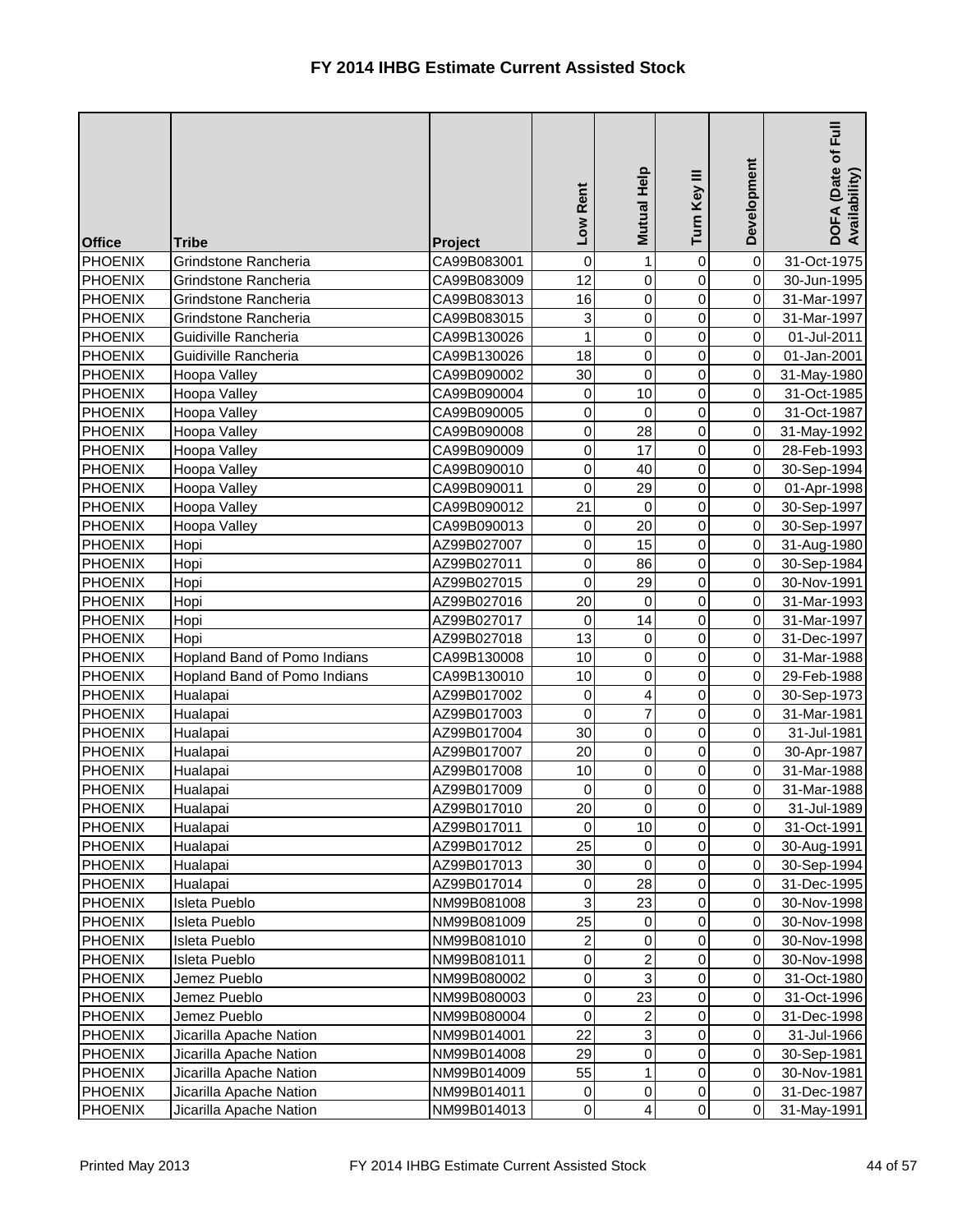| <b>Office</b>  | <b>Tribe</b>                     | Project     | Rent<br><b>No7</b> | Mutual Help    | Turn Key III   | Development    | $\bar{E}$<br>DOFA (Date of I<br>Availability) |
|----------------|----------------------------------|-------------|--------------------|----------------|----------------|----------------|-----------------------------------------------|
| PHOENIX        | Jicarilla Apache Nation          | NM99B014015 | 32                 | 0              | 0              | $\overline{0}$ | 31-Oct-1996                                   |
| <b>PHOENIX</b> | Jicarilla Apache Nation          | NM99B014016 | 0                  | 1              | 0              | 0              | 30-Nov-1986                                   |
| <b>PHOENIX</b> | Kaibab Band of Paiute            | AZ99B024003 | 13                 | 0              | 0              | $\overline{0}$ | 30-Sep-1982                                   |
| <b>PHOENIX</b> | Kaibab Band of Paiute            | AZ99B024004 | 8                  | 0              | 0              | $\overline{0}$ | 31-Jan-1987                                   |
| <b>PHOENIX</b> | Kaibab Band of Paiute            | AZ99B024005 | 0                  | 5              | 0              | $\overline{0}$ | 31-Jan-1987                                   |
| <b>PHOENIX</b> | Kaibab Band of Paiute            | AZ99B024006 | 4                  | 0              | 0              | $\overline{0}$ | 31-Dec-1986                                   |
| <b>PHOENIX</b> | Kaibab Band of Paiute            | AZ99B024007 | 0                  | 5              | 0              | $\overline{0}$ | 31-Jan-1992                                   |
| PHOENIX        | Kaibab Band of Paiute            | AZ99B024008 | 13                 | 0              | 0              | $\overline{0}$ | 30-Sep-1997                                   |
| <b>PHOENIX</b> | Kaibab Band of Paiute            | AZ99B024009 | 0                  | $\overline{c}$ | 0              | $\overline{0}$ | 31-Aug-1970                                   |
| <b>PHOENIX</b> | Karuk                            | CA99B134003 | 63                 | 0              | 0              | $\overline{0}$ | 31-May-1992                                   |
| <b>PHOENIX</b> | Karuk                            | CA99B134004 | 17                 | 0              | 0              | $\overline{0}$ | 31-May-1993                                   |
| <b>PHOENIX</b> | Karuk                            | CA99B134005 | 15                 | 0              | 0              | $\overline{0}$ | 31-Mar-1997                                   |
| <b>PHOENIX</b> | Karuk                            | CA99B134006 | 0                  | 5              | 0              | $\overline{0}$ | 31-Mar-1997                                   |
| <b>PHOENIX</b> | Karuk                            | CA99B134007 | 0                  | 15             | 0              | $\overline{0}$ | 31-May-2001                                   |
| <b>PHOENIX</b> | Karuk                            | CA99B134008 | 16                 | 0              | $\mathsf 0$    | $\overline{0}$ | 30-Sep-2003                                   |
| PHOENIX        | Karuk                            | CA99B134009 | 20                 | 0              | 0              | $\overline{0}$ | 31-May-2001                                   |
| <b>PHOENIX</b> | Karuk                            | CA99B134010 | 10                 | 0              | 0              | $\overline{0}$ | 01-Aug-2004                                   |
| PHOENIX        | Karuk                            | CA99B134010 | 14                 | 0              | 0              | $\overline{0}$ | 01-Sep-2005                                   |
| <b>PHOENIX</b> | La Jolla Band                    | CA99B080027 | 0                  | 0              | 0              | $\overline{0}$ | 29-Feb-1988                                   |
| <b>PHOENIX</b> | La Jolla Band                    | CA99B080057 | $\overline{2}$     | 0              | 0              | $\overline{0}$ | 31-Oct-1995                                   |
| PHOENIX        | La Jolla Band                    | CA99B080062 | 0                  | 10             | 0              | $\overline{0}$ | 31-Oct-1995                                   |
| <b>PHOENIX</b> | La Jolla Band                    | CA99B080071 | 12                 | 0              | 0              | $\overline{0}$ | 17-Mar-1999                                   |
| <b>PHOENIX</b> | Laguna Pueblo                    | NM99B012001 | 10                 | 0              | $\mathsf 0$    | $\overline{0}$ | 28-Feb-1967                                   |
| PHOENIX        | Laguna Pueblo                    | NM99B012002 | 29                 | 0              | 0              | $\overline{0}$ | 28-Feb-1967                                   |
| <b>PHOENIX</b> | Laguna Pueblo                    | NM99B012006 | 0                  | $\overline{c}$ | 0              | $\overline{0}$ | 31-Mar-1979                                   |
| <b>PHOENIX</b> | Laguna Pueblo                    | NM99B012009 | 10 <sub>1</sub>    | $\Omega$       | $\overline{0}$ | $\overline{O}$ | 31-Dec-2004                                   |
| <b>PHOENIX</b> | Laguna Pueblo                    | NM99B012010 | $\overline{0}$     | 4              | $\overline{0}$ | $\overline{O}$ | 30-Sep-1999                                   |
| <b>PHOENIX</b> | Laguna Pueblo                    | NM99B012011 | 30                 | 0              | 0              | $\overline{0}$ | 31-Dec-2004                                   |
| <b>PHOENIX</b> | Lone Pine Paiute-Shoshone        | CA99B098003 | 36                 | 0              | 0              | $\overline{0}$ | 30-Sep-1997                                   |
| <b>PHOENIX</b> | Lone Pine Paiute-Shoshone        | CA99B098004 | 5                  | 0              | 0              | $\overline{0}$ | 31-Mar-1982                                   |
| <b>PHOENIX</b> | Lone Pine Paiute-Shoshone        | CA99B098005 | 3                  | 0              | 0              | $\overline{0}$ | 31-Mar-1979                                   |
| <b>PHOENIX</b> | Lone Pine Paiute-Shoshone        | CA99B098007 | 0                  | 1              | 0              | $\overline{0}$ | 29-Feb-1984                                   |
| <b>PHOENIX</b> | Lone Pine Paiute-Shoshone        | CA99B098010 | $\overline{c}$     | 0              | 0              | $\overline{0}$ | 30-Nov-1987                                   |
| <b>PHOENIX</b> | Lone Pine Paiute-Shoshone        | CA99B098012 | $\overline{0}$     | $\overline{c}$ | 0              | $\overline{0}$ | 30-Sep-1991                                   |
| <b>PHOENIX</b> | Lone Pine Paiute-Shoshone        | CA99B098013 | $\overline{0}$     | 1              | 0              | $\overline{0}$ | 30-Apr-1993                                   |
| <b>PHOENIX</b> | Lone Pine Paiute-Shoshone        | CA99B098017 | 0                  | 0              | 0              | $\overline{0}$ | 30-Nov-1987                                   |
| <b>PHOENIX</b> | Manchester Point Arena Rancheria | CA99B130004 | 28                 | 0              | 0              | $\overline{0}$ | 29-Feb-1988                                   |
| <b>PHOENIX</b> | Manchester Point Arena Rancheria | CA99B130006 | 2                  | 0              | 0              | $\overline{0}$ | 29-Feb-1988                                   |
| <b>PHOENIX</b> | Manchester Point Arena Rancheria | CA99B130016 | $\bf{8}$           | 0              | 0              | $\overline{0}$ | 30-Jun-1992                                   |
| <b>PHOENIX</b> | Mesa Grande Band                 | CA99B148001 | 14                 | 0              | 0              | $\overline{0}$ | 01-Mar-1996                                   |
| <b>PHOENIX</b> | Mesa Grande Band                 | CA99B148002 | $\, 8$             | 0              | 0              | $\overline{0}$ | 31-Aug-1999                                   |
| <b>PHOENIX</b> | Mescalero Apache Tribe           | NM99B013001 | 53                 | 0              | 0              | $\overline{0}$ | 31-Mar-1966                                   |
| <b>PHOENIX</b> | Mescalero Apache Tribe           | NM99B013003 | 35                 | 0              | 0              | $\overline{0}$ | 31-Mar-1977                                   |
| <b>PHOENIX</b> | Mescalero Apache Tribe           | NM99B013004 | 55                 | 0              | 0              | $\overline{0}$ | 31-Mar-1979                                   |
| <b>PHOENIX</b> | Mescalero Apache Tribe           | NM99B013005 | 13                 | 0              | 0              | $\overline{0}$ | 30-Apr-1979                                   |
| <b>PHOENIX</b> | Mescalero Apache Tribe           | NM99B013006 | 12                 | $\pmb{0}$      | 0              | $\overline{0}$ | 30-Sep-1980                                   |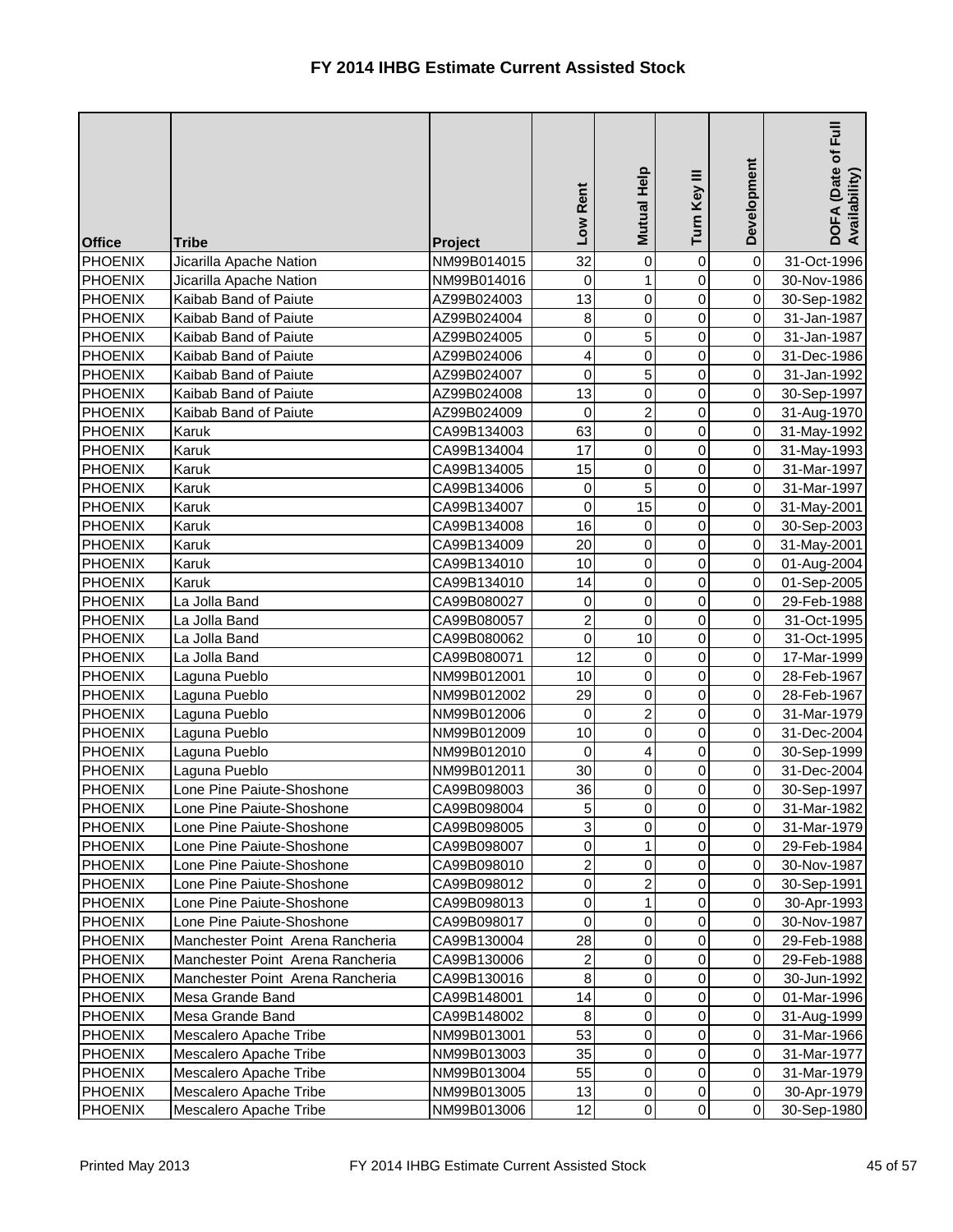| 25<br>$\mathsf 0$<br><b>PHOENIX</b><br>0<br>$\overline{0}$<br>Mescalero Apache Tribe<br>NM99B013008<br>31-Mar-1984<br>$\mathbf 0$<br>0<br>0<br>$\overline{0}$<br><b>PHOENIX</b><br>Mescalero Apache Tribe<br>NM99B013010<br>31-May-1988<br>25<br>$\pmb{0}$<br>0<br>$\overline{0}$<br><b>PHOENIX</b><br>Mescalero Apache Tribe<br>NM99B013011<br>31-May-1988<br>25<br>$\overline{0}$<br>0<br>0<br><b>PHOENIX</b><br>NM99B013012<br>Mescalero Apache Tribe<br>31-May-1988<br>40<br>$\mathsf 0$<br>0<br>$\overline{0}$<br><b>PHOENIX</b><br>NM99B013014<br>Mescalero Apache Tribe<br>31-May-1993<br>$\overline{2}$<br>0<br>0<br>$\overline{0}$<br><b>PHOENIX</b><br>Moapa Band of Paiute<br>NV99B014003<br>30-Sep-1978<br>39<br>$\mathsf 0$<br>0<br>$\overline{0}$<br><b>PHOENIX</b><br>Moapa Band of Paiute<br>NV99B014004<br>31-May-1982<br>18<br>0<br>0<br>$\overline{0}$<br><b>PHOENIX</b><br>Mooretown Rancheria<br>CA99B130019<br>31-Aug-1996<br>0<br>0<br>$\overline{0}$<br><b>PHOENIX</b><br>1<br>Mooretown Rancheria<br>CA99B130020<br>31-Aug-1996<br>15<br>0<br>Mooretown Rancheria<br>0<br>$\overline{0}$<br><b>PHOENIX</b><br>CA99B130022<br>31-Aug-1996<br>$\overline{2}$<br>0<br>0<br>$\overline{0}$<br><b>PHOENIX</b><br>Morongo Band of Mission Indians<br>CA99B080043<br>30-Apr-1989<br>$\overline{2}$<br>0<br>0<br>0<br><b>PHOENIX</b><br>Morongo Band of Mission Indians<br>CA99B080061<br>07-May-1996 | <b>Office</b>  | <b>Tribe</b>           | <b>Project</b> | Rent<br><b>NOT</b> | <b>Mutual Help</b> | Turn Key III | Development    | Full<br>DOFA (Date of I<br>Availability) |
|------------------------------------------------------------------------------------------------------------------------------------------------------------------------------------------------------------------------------------------------------------------------------------------------------------------------------------------------------------------------------------------------------------------------------------------------------------------------------------------------------------------------------------------------------------------------------------------------------------------------------------------------------------------------------------------------------------------------------------------------------------------------------------------------------------------------------------------------------------------------------------------------------------------------------------------------------------------------------------------------------------------------------------------------------------------------------------------------------------------------------------------------------------------------------------------------------------------------------------------------------------------------------------------------------------------------------------------------------------------------------------------------------------------------|----------------|------------------------|----------------|--------------------|--------------------|--------------|----------------|------------------------------------------|
|                                                                                                                                                                                                                                                                                                                                                                                                                                                                                                                                                                                                                                                                                                                                                                                                                                                                                                                                                                                                                                                                                                                                                                                                                                                                                                                                                                                                                        | <b>PHOENIX</b> | Mescalero Apache Tribe | NM99B013007    | 25                 | 0                  | $\mathbf 0$  | $\overline{0}$ | 30-Nov-1981                              |
|                                                                                                                                                                                                                                                                                                                                                                                                                                                                                                                                                                                                                                                                                                                                                                                                                                                                                                                                                                                                                                                                                                                                                                                                                                                                                                                                                                                                                        |                |                        |                |                    |                    |              |                |                                          |
|                                                                                                                                                                                                                                                                                                                                                                                                                                                                                                                                                                                                                                                                                                                                                                                                                                                                                                                                                                                                                                                                                                                                                                                                                                                                                                                                                                                                                        |                |                        |                |                    |                    |              |                |                                          |
|                                                                                                                                                                                                                                                                                                                                                                                                                                                                                                                                                                                                                                                                                                                                                                                                                                                                                                                                                                                                                                                                                                                                                                                                                                                                                                                                                                                                                        |                |                        |                |                    |                    |              |                |                                          |
|                                                                                                                                                                                                                                                                                                                                                                                                                                                                                                                                                                                                                                                                                                                                                                                                                                                                                                                                                                                                                                                                                                                                                                                                                                                                                                                                                                                                                        |                |                        |                |                    |                    |              |                |                                          |
|                                                                                                                                                                                                                                                                                                                                                                                                                                                                                                                                                                                                                                                                                                                                                                                                                                                                                                                                                                                                                                                                                                                                                                                                                                                                                                                                                                                                                        |                |                        |                |                    |                    |              |                |                                          |
|                                                                                                                                                                                                                                                                                                                                                                                                                                                                                                                                                                                                                                                                                                                                                                                                                                                                                                                                                                                                                                                                                                                                                                                                                                                                                                                                                                                                                        |                |                        |                |                    |                    |              |                |                                          |
|                                                                                                                                                                                                                                                                                                                                                                                                                                                                                                                                                                                                                                                                                                                                                                                                                                                                                                                                                                                                                                                                                                                                                                                                                                                                                                                                                                                                                        |                |                        |                |                    |                    |              |                |                                          |
|                                                                                                                                                                                                                                                                                                                                                                                                                                                                                                                                                                                                                                                                                                                                                                                                                                                                                                                                                                                                                                                                                                                                                                                                                                                                                                                                                                                                                        |                |                        |                |                    |                    |              |                |                                          |
|                                                                                                                                                                                                                                                                                                                                                                                                                                                                                                                                                                                                                                                                                                                                                                                                                                                                                                                                                                                                                                                                                                                                                                                                                                                                                                                                                                                                                        |                |                        |                |                    |                    |              |                |                                          |
|                                                                                                                                                                                                                                                                                                                                                                                                                                                                                                                                                                                                                                                                                                                                                                                                                                                                                                                                                                                                                                                                                                                                                                                                                                                                                                                                                                                                                        |                |                        |                |                    |                    |              |                |                                          |
|                                                                                                                                                                                                                                                                                                                                                                                                                                                                                                                                                                                                                                                                                                                                                                                                                                                                                                                                                                                                                                                                                                                                                                                                                                                                                                                                                                                                                        |                |                        |                |                    |                    |              |                |                                          |
|                                                                                                                                                                                                                                                                                                                                                                                                                                                                                                                                                                                                                                                                                                                                                                                                                                                                                                                                                                                                                                                                                                                                                                                                                                                                                                                                                                                                                        |                |                        |                |                    |                    |              |                |                                          |
| 0<br>$\mathsf 0$<br>0<br>$\vert 4 \vert$<br><b>PHOENIX</b><br>Morongo Band of Mission Indians<br>CA99B080064                                                                                                                                                                                                                                                                                                                                                                                                                                                                                                                                                                                                                                                                                                                                                                                                                                                                                                                                                                                                                                                                                                                                                                                                                                                                                                           |                |                        |                |                    |                    |              |                |                                          |
| 0<br>$\overline{0}$<br><b>PHOENIX</b><br>17<br>0<br>Nambe Pueblo<br>NM99B040011                                                                                                                                                                                                                                                                                                                                                                                                                                                                                                                                                                                                                                                                                                                                                                                                                                                                                                                                                                                                                                                                                                                                                                                                                                                                                                                                        |                |                        |                |                    |                    |              |                | 30-Sep-1980                              |
| 0<br>7<br>0<br>$\overline{0}$<br><b>PHOENIX</b><br>Nambe Pueblo<br>NM99B040013                                                                                                                                                                                                                                                                                                                                                                                                                                                                                                                                                                                                                                                                                                                                                                                                                                                                                                                                                                                                                                                                                                                                                                                                                                                                                                                                         |                |                        |                |                    |                    |              |                | 30-Sep-1980                              |
| 0<br>9<br>0<br>$\overline{0}$<br><b>PHOENIX</b><br>NM99B040017<br>Nambe Pueblo                                                                                                                                                                                                                                                                                                                                                                                                                                                                                                                                                                                                                                                                                                                                                                                                                                                                                                                                                                                                                                                                                                                                                                                                                                                                                                                                         |                |                        |                |                    |                    |              |                | 30-Apr-1984                              |
| 5<br>0<br>0<br>$\overline{0}$<br><b>PHOENIX</b><br>Nambe Pueblo<br>NM99B040018                                                                                                                                                                                                                                                                                                                                                                                                                                                                                                                                                                                                                                                                                                                                                                                                                                                                                                                                                                                                                                                                                                                                                                                                                                                                                                                                         |                |                        |                |                    |                    |              |                | 31-Jul-1987                              |
| 5<br>$\pmb{0}$<br>$\overline{0}$<br>$\overline{0}$<br><b>PHOENIX</b><br>Nambe Pueblo<br>NM99B040023                                                                                                                                                                                                                                                                                                                                                                                                                                                                                                                                                                                                                                                                                                                                                                                                                                                                                                                                                                                                                                                                                                                                                                                                                                                                                                                    |                |                        |                |                    |                    |              |                | 30-Apr-1989                              |
| 22<br>$\pmb{0}$<br>$\overline{0}$<br>$\overline{0}$<br><b>PHOENIX</b><br>Nambe Pueblo<br>NM99B040024                                                                                                                                                                                                                                                                                                                                                                                                                                                                                                                                                                                                                                                                                                                                                                                                                                                                                                                                                                                                                                                                                                                                                                                                                                                                                                                   |                |                        |                |                    |                    |              |                | 31-Oct-1988                              |
| 0<br>$\overline{0}$<br>14<br>0<br><b>PHOENIX</b><br>Nambe Pueblo<br>NM99B040027                                                                                                                                                                                                                                                                                                                                                                                                                                                                                                                                                                                                                                                                                                                                                                                                                                                                                                                                                                                                                                                                                                                                                                                                                                                                                                                                        |                |                        |                |                    |                    |              |                | 28-Feb-1995                              |
| 20<br>0<br>0<br>$\overline{0}$<br><b>PHOENIX</b><br>Nambe Pueblo<br>NM99B040030                                                                                                                                                                                                                                                                                                                                                                                                                                                                                                                                                                                                                                                                                                                                                                                                                                                                                                                                                                                                                                                                                                                                                                                                                                                                                                                                        |                |                        |                |                    |                    |              |                | 31-Jul-1999                              |
| $\overline{2}$<br>Ohkay Owingeh (San Juan Pueblo)<br>$\overline{0}$<br><b>PHOENIX</b><br>0<br>$\overline{0}$<br>NM99B083005                                                                                                                                                                                                                                                                                                                                                                                                                                                                                                                                                                                                                                                                                                                                                                                                                                                                                                                                                                                                                                                                                                                                                                                                                                                                                            |                |                        |                |                    |                    |              |                | 30-Sep-1980                              |
| $\overline{2}$<br>$\overline{0}$<br>0<br>$\overline{0}$<br><b>PHOENIX</b><br>Ohkay Owingeh (San Juan Pueblo)<br>NM99B083006                                                                                                                                                                                                                                                                                                                                                                                                                                                                                                                                                                                                                                                                                                                                                                                                                                                                                                                                                                                                                                                                                                                                                                                                                                                                                            |                |                        |                |                    |                    |              |                | 31-May-1983                              |
| 10<br><b>PHOENIX</b><br>0<br>$\overline{0}$<br>Ohkay Owingeh (San Juan Pueblo)<br>NM99B083007<br>0                                                                                                                                                                                                                                                                                                                                                                                                                                                                                                                                                                                                                                                                                                                                                                                                                                                                                                                                                                                                                                                                                                                                                                                                                                                                                                                     |                |                        |                |                    |                    |              |                | 31-May-1989                              |
| $\overline{0}$<br>$\overline{0}$<br>1<br> 0 <br>PHOENIX<br>NM99B083008<br>Ohkay Owingeh (San Juan Pueblo)                                                                                                                                                                                                                                                                                                                                                                                                                                                                                                                                                                                                                                                                                                                                                                                                                                                                                                                                                                                                                                                                                                                                                                                                                                                                                                              |                |                        |                |                    |                    |              |                | 31-Jul-1996                              |
| $\overline{0}$<br>22<br>$\mathbf 0$<br><b>PHOENIX</b><br>Ohkay Owingeh (San Juan Pueblo)<br>NM99B083009<br>$\overline{0}$                                                                                                                                                                                                                                                                                                                                                                                                                                                                                                                                                                                                                                                                                                                                                                                                                                                                                                                                                                                                                                                                                                                                                                                                                                                                                              |                |                        |                |                    |                    |              |                | 31-Dec-1997                              |
| 0<br>$\sqrt{3}$<br>0<br>$\overline{0}$<br><b>PHOENIX</b><br>Ohkay Owingeh (San Juan Pueblo)<br>NM99B083010                                                                                                                                                                                                                                                                                                                                                                                                                                                                                                                                                                                                                                                                                                                                                                                                                                                                                                                                                                                                                                                                                                                                                                                                                                                                                                             |                |                        |                |                    |                    |              |                | 30-Nov-2005                              |
| 0<br>18<br><b>PHOENIX</b><br>Pala Band<br>CA99B080039<br>0<br>$\overline{0}$                                                                                                                                                                                                                                                                                                                                                                                                                                                                                                                                                                                                                                                                                                                                                                                                                                                                                                                                                                                                                                                                                                                                                                                                                                                                                                                                           |                |                        |                |                    |                    |              |                | 30-Jun-1989                              |
| 12<br>Pala Band<br>0<br>0<br><b>PHOENIX</b><br>CA99B080053<br>$\overline{0}$                                                                                                                                                                                                                                                                                                                                                                                                                                                                                                                                                                                                                                                                                                                                                                                                                                                                                                                                                                                                                                                                                                                                                                                                                                                                                                                                           |                |                        |                |                    |                    |              |                | 30-Nov-1994                              |
| 0<br>48<br>0<br>$\overline{0}$<br><b>PHOENIX</b><br>Pascua Yaqui Tribe<br>AZ99B040001                                                                                                                                                                                                                                                                                                                                                                                                                                                                                                                                                                                                                                                                                                                                                                                                                                                                                                                                                                                                                                                                                                                                                                                                                                                                                                                                  |                |                        |                |                    |                    |              |                | 31-Oct-1981                              |
| Pascua Yaqui Tribe<br>0<br>1<br>0<br>$\overline{0}$<br><b>PHOENIX</b><br>AZ99B040002                                                                                                                                                                                                                                                                                                                                                                                                                                                                                                                                                                                                                                                                                                                                                                                                                                                                                                                                                                                                                                                                                                                                                                                                                                                                                                                                   |                |                        |                |                    |                    |              |                | 31-Mar-1983                              |
| 40<br>0<br><b>PHOENIX</b><br>Pascua Yaqui Tribe<br>0<br>$\overline{0}$<br>AZ99B040003<br>AZ99B040004<br>$\overline{0}$                                                                                                                                                                                                                                                                                                                                                                                                                                                                                                                                                                                                                                                                                                                                                                                                                                                                                                                                                                                                                                                                                                                                                                                                                                                                                                 |                |                        |                |                    |                    |              |                | 30-Apr-1986                              |
| Pascua Yaqui Tribe<br>50<br>0<br>0<br><b>PHOENIX</b><br>$\overline{c}$<br>0<br>$\overline{0}$                                                                                                                                                                                                                                                                                                                                                                                                                                                                                                                                                                                                                                                                                                                                                                                                                                                                                                                                                                                                                                                                                                                                                                                                                                                                                                                          |                |                        |                |                    |                    |              |                | 31-Dec-1986                              |
| <b>PHOENIX</b><br>Pascua Yaqui Tribe<br>AZ99B040005<br>0<br>50<br>0<br>0<br>$\overline{0}$                                                                                                                                                                                                                                                                                                                                                                                                                                                                                                                                                                                                                                                                                                                                                                                                                                                                                                                                                                                                                                                                                                                                                                                                                                                                                                                             |                |                        |                |                    |                    |              |                | 31-May-1987                              |
| Pascua Yaqui Tribe<br><b>PHOENIX</b><br>AZ99B040006<br>79<br><b>PHOENIX</b><br>Pascua Yaqui Tribe<br>0<br>0<br>$\overline{0}$<br>AZ99B040007                                                                                                                                                                                                                                                                                                                                                                                                                                                                                                                                                                                                                                                                                                                                                                                                                                                                                                                                                                                                                                                                                                                                                                                                                                                                           |                |                        |                |                    |                    |              |                | 30-Jun-1987<br>31-Dec-1987               |
| 0<br>0<br><b>PHOENIX</b><br>Pascua Yaqui Tribe<br>AZ99B040008<br>0<br>$\overline{0}$                                                                                                                                                                                                                                                                                                                                                                                                                                                                                                                                                                                                                                                                                                                                                                                                                                                                                                                                                                                                                                                                                                                                                                                                                                                                                                                                   |                |                        |                |                    |                    |              |                | 30-Nov-1987                              |
| $\pmb{0}$<br>$\overline{c}$<br>0<br>$\overline{0}$<br><b>PHOENIX</b><br>Pascua Yaqui Tribe<br>AZ99B040009                                                                                                                                                                                                                                                                                                                                                                                                                                                                                                                                                                                                                                                                                                                                                                                                                                                                                                                                                                                                                                                                                                                                                                                                                                                                                                              |                |                        |                |                    |                    |              |                | 30-Nov-1991                              |
| 0<br>0<br>Pascua Yaqui Tribe<br>1<br>$\overline{0}$<br><b>PHOENIX</b><br>AZ99B040010                                                                                                                                                                                                                                                                                                                                                                                                                                                                                                                                                                                                                                                                                                                                                                                                                                                                                                                                                                                                                                                                                                                                                                                                                                                                                                                                   |                |                        |                |                    |                    |              |                | 30-Nov-1991                              |
| 43<br>0<br>$\overline{0}$<br><b>PHOENIX</b><br>Pascua Yaqui Tribe<br>AZ99B040011<br>0                                                                                                                                                                                                                                                                                                                                                                                                                                                                                                                                                                                                                                                                                                                                                                                                                                                                                                                                                                                                                                                                                                                                                                                                                                                                                                                                  |                |                        |                |                    |                    |              |                | 30-Apr-1992                              |
| Pascua Yaqui Tribe<br>20<br>0<br>0<br>$\overline{0}$<br><b>PHOENIX</b><br>AZ99B040013                                                                                                                                                                                                                                                                                                                                                                                                                                                                                                                                                                                                                                                                                                                                                                                                                                                                                                                                                                                                                                                                                                                                                                                                                                                                                                                                  |                |                        |                |                    |                    |              |                | 31-Mar-1995                              |
| $\overline{2}$<br>0<br>0<br>$\overline{0}$<br><b>PHOENIX</b><br>Pascua Yaqui Tribe<br>AZ99B040014                                                                                                                                                                                                                                                                                                                                                                                                                                                                                                                                                                                                                                                                                                                                                                                                                                                                                                                                                                                                                                                                                                                                                                                                                                                                                                                      |                |                        |                |                    |                    |              |                | 28-Feb-1998                              |
| 0<br>0<br>40<br>$\overline{0}$<br><b>PHOENIX</b><br>Pascua Yaqui Tribe<br>AZ99B040015                                                                                                                                                                                                                                                                                                                                                                                                                                                                                                                                                                                                                                                                                                                                                                                                                                                                                                                                                                                                                                                                                                                                                                                                                                                                                                                                  |                |                        |                |                    |                    |              |                | 28-Feb-1998                              |
| $\pmb{0}$<br>0<br>$\overline{0}$<br><b>PHOENIX</b><br>Pauma Band<br>CA99B080038<br>1                                                                                                                                                                                                                                                                                                                                                                                                                                                                                                                                                                                                                                                                                                                                                                                                                                                                                                                                                                                                                                                                                                                                                                                                                                                                                                                                   |                |                        |                |                    |                    |              |                | 30-Sep-1989                              |
| $5\vert$<br>$\overline{0}$<br>$\overline{O}$<br>$\overline{0}$<br><b>PHOENIX</b><br>Pauma Band<br>CA99B080063                                                                                                                                                                                                                                                                                                                                                                                                                                                                                                                                                                                                                                                                                                                                                                                                                                                                                                                                                                                                                                                                                                                                                                                                                                                                                                          |                |                        |                |                    |                    |              |                | 30-Apr-1995                              |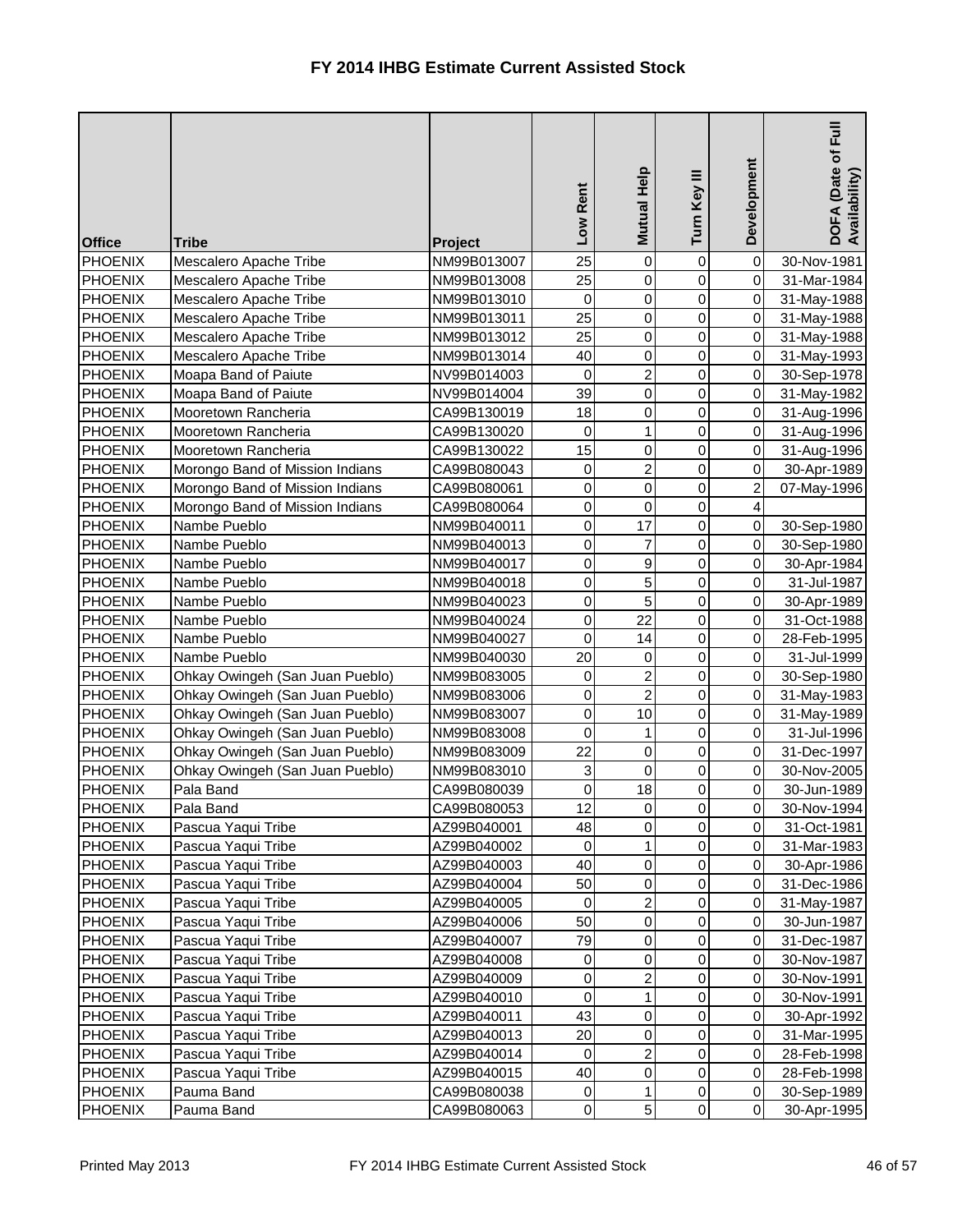| <b>Office</b>  | <b>Tribe</b>               | Project     | Low Rent         | Help<br><b>Mutual</b> | Turn Key III   | Development         | Full<br>DOFA (Date of I<br>Availability) |
|----------------|----------------------------|-------------|------------------|-----------------------|----------------|---------------------|------------------------------------------|
| <b>PHOENIX</b> | Picayune Rancheria         | CA99B159001 | 12               | 0                     | $\mathbf 0$    | 5                   | 31-Dec-1999                              |
| <b>PHOENIX</b> | Picayune Rancheria         | CA99B159001 | 3                | 0                     | $\overline{0}$ | $\overline{0}$      | 08-Feb-2003                              |
| <b>PHOENIX</b> | Picayune Rancheria         | CA99B159002 | $\pmb{0}$        | 6                     | $\overline{0}$ | $\overline{2}$      | 01-May-2011                              |
| <b>PHOENIX</b> | Pinoleville Rancheria      | CA99B130024 | $\overline{5}$   | $\boldsymbol{0}$      | 0              | 14                  | 01-Sep-2006                              |
| <b>PHOENIX</b> | Pojoaque Pueblo            | NM99B040014 | 0                | 7                     | $\mathbf 0$    | 0                   | 30-Sep-1984                              |
| <b>PHOENIX</b> | Pojoaque Pueblo            | NM99B040021 | $\mathbf 0$      | 5                     | 0              | $\mathbf 0$         | 31-May-1987                              |
| <b>PHOENIX</b> | Pojoaque Pueblo            | NM99B040022 | $\pmb{0}$        | 10                    | 0              | $\overline{0}$      | 30-Apr-1989                              |
| <b>PHOENIX</b> | Pojoaque Pueblo            | NM99B040023 | $\pmb{0}$        | 5                     | 0              | $\overline{0}$      | 30-Apr-1989                              |
| <b>PHOENIX</b> | Pojoaque Pueblo            | NM99B040025 | 0                | 3                     | $\mathbf 0$    | $\mathsf{O}\xspace$ | 30-Apr-1992                              |
| <b>PHOENIX</b> | <b>Pyramid Lake Paiute</b> | NV99B004005 | 12               | $\boldsymbol{0}$      | 0              | $\mathbf 0$         | 31-Aug-1980                              |
| <b>PHOENIX</b> | <b>Pyramid Lake Paiute</b> | NV99B004006 | 36               | $\boldsymbol{0}$      | $\overline{0}$ | $\mathbf 0$         | 31-Jul-1981                              |
| <b>PHOENIX</b> | <b>Pyramid Lake Paiute</b> | NV99B004007 | $\pmb{0}$        | 5                     | $\overline{0}$ | $\mathbf 0$         | 31-Jul-1982                              |
| <b>PHOENIX</b> | <b>Pyramid Lake Paiute</b> | NV99B004009 | $\pmb{0}$        | 38                    | 0              | 0                   | 31-Dec-1991                              |
| <b>PHOENIX</b> | <b>Pyramid Lake Paiute</b> | NV99B004010 | $\mathbf 0$      | 28                    | 0              | $\mathbf 0$         | 31-May-1995                              |
| <b>PHOENIX</b> | <b>Pyramid Lake Paiute</b> | NV99B004011 | $\pmb{0}$        | 23                    | 0              | $\mathbf 0$         | 30-Apr-1997                              |
| <b>PHOENIX</b> | <b>Pyramid Lake Paiute</b> | NV99B004013 | $\mathsf 0$      |                       | 0              | 0                   | 31-Mar-1998                              |
| <b>PHOENIX</b> | Quartz Valley Rancheria    | CA99B083011 | 10               | 0                     | $\mathbf 0$    | 0                   | 04-May-2004                              |
| <b>PHOENIX</b> | Quartz Valley Rancheria    | CA99B083012 | 0                | 5                     | 0              | $\mathbf 0$         | 04-May-2004                              |
| <b>PHOENIX</b> | Quartz Valley Rancheria    | CA99B083014 | $\mathbf{1}$     | 0                     | 0              | $\mathsf{O}\xspace$ | 31-Dec-1997                              |
| <b>PHOENIX</b> | Quartz Valley Rancheria    | CA99B083017 | 10               | $\boldsymbol{0}$      | 0              | 0                   | 30-Nov-2000                              |
| <b>PHOENIX</b> | Quechan Tribe              | CA99B054005 | 0                | 4                     | $\mathbf 0$    | $\mathbf 0$         | 31-Oct-1979                              |
| <b>PHOENIX</b> | Quechan Tribe              | CA99B054006 | 39               | $\boldsymbol{0}$      | 0              | $\mathbf 0$         | 31-Jul-1982                              |
| <b>PHOENIX</b> | Quechan Tribe              | CA99B054007 | $\pmb{0}$        | 4                     | 0              | $\overline{0}$      | 31-Aug-1982                              |
| PHOENIX        | Quechan Tribe              | CA99B054012 | $\pmb{0}$        | 22                    | 0              | $\mathbf 0$         | 31-Jul-1990                              |
| <b>PHOENIX</b> | Quechan Tribe              | CA99B054013 | 0                | 29                    | 0              | 0                   | 31-Aug-1993                              |
| PHOENIX        | Quechan Tribe              | CA99B054014 | 20               | $\mathbf 0$           | $\overline{0}$ | $\overline{0}$      | 30-Nov-1994                              |
| <b>PHOENIX</b> | Quechan Tribe              | CA99B054015 | 20               | $\mathbf 0$           | $\overline{0}$ | $\overline{0}$      | 12-Jun-1997                              |
| <b>PHOENIX</b> | Quechan Tribe              | CA99B054017 | 22               | 0                     | 0              | 0                   | 30-Jun-1999                              |
| <b>PHOENIX</b> | Redwood Valley Rancheria   | CA99B130011 | $\boldsymbol{9}$ | 0                     | 0              | 0                   | 31-May-1990                              |
| <b>PHOENIX</b> | Reno-Sparks Colony         | NV99B012003 | 29               | 0                     | $\mathbf 0$    | 0                   | 30-Sep-1974                              |
| <b>PHOENIX</b> | Reno-Sparks Colony         | NV99B012006 | $\overline{0}$   | $\overline{2}$        | 0              | $\overline{0}$      | 31-Oct-1985                              |
| <b>PHOENIX</b> | Reno-Sparks Colony         | NV99B012007 | 20               | $\boldsymbol{0}$      | 0              | $\overline{0}$      | 31-Jul-1991                              |
| <b>PHOENIX</b> | Reno-Sparks Colony         | NV99B012008 | $\pmb{0}$        | 51                    | 0              | 0                   | 30-Sep-1991                              |
| <b>PHOENIX</b> | Reno-Sparks Colony         | NV99B012009 | 0                | 15                    | 0              | 0                   | 30-Sep-1991                              |
| <b>PHOENIX</b> | Reno-Sparks Colony         | NV99B012010 | $\mathbf 0$      | 20                    | 0              | 0                   | 14-Jun-1995                              |
| <b>PHOENIX</b> | Reno-Sparks Colony         | NV99B012012 | 29               | 0                     | 0              | 0                   | 30-Apr-1997                              |
| <b>PHOENIX</b> | Rincon Band                | CA99B080010 | 0                |                       | 0              | 0                   | 30-Jun-1981                              |
| <b>PHOENIX</b> | Rincon Band                | CA99B080025 | $\pmb{0}$        | $\overline{2}$        | 0              | 0                   | 30-Jun-1987                              |
| <b>PHOENIX</b> | Rincon Band                | CA99B080049 | $\pmb{0}$        | 15                    | 0              | $\mathbf 0$         | 31-Jul-1991                              |
| <b>PHOENIX</b> | <b>Rincon Band</b>         | CA99B080054 | 9                | 0                     | 0              | $\mathbf 0$         | 30-Apr-1994                              |
| <b>PHOENIX</b> | <b>Rincon Band</b>         | CA99B080061 | $\pmb{0}$        |                       | 0              | 0                   | 07-May-1996                              |
| <b>PHOENIX</b> | Rincon Band                | CA99B080065 | 0                | 10                    | 0              | 0                   | 31-Jan-1996                              |
| <b>PHOENIX</b> | Rincon Band                | CA99B080066 | $\,$ 6 $\,$      | 0                     | 0              | $\mathbf 0$         | 31-Jan-1996                              |
| <b>PHOENIX</b> | Robinson Rancheria         | CA99B130003 | 0                | 0                     | 0              | 0                   | 28-Feb-1988                              |
| <b>PHOENIX</b> | Robinson Rancheria         | CA99B130005 | 11               | 0                     | 0              | 0                   | 30-Apr-1988                              |
| <b>PHOENIX</b> | Robinson Rancheria         | CA99B130007 | $\overline{0}$   | $\overline{0}$        | $\overline{0}$ | $\overline{0}$      | 31-Mar-1988                              |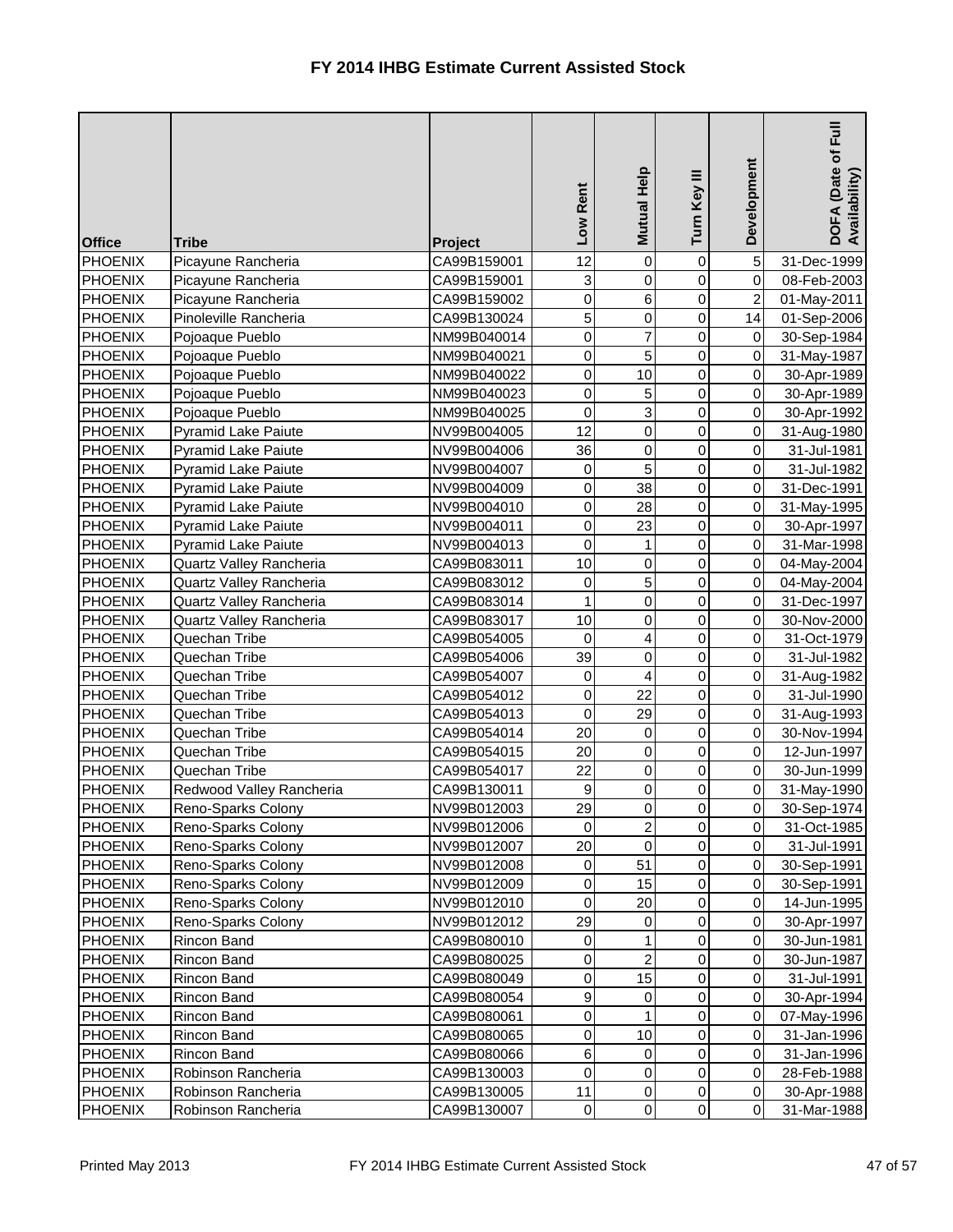| <b>Office</b>  | <b>Tribe</b>              | Project     | Low Rent                | Mutual Help      | Turn Key III   | Development         | Full<br>DOFA (Date of I<br>Availability) |
|----------------|---------------------------|-------------|-------------------------|------------------|----------------|---------------------|------------------------------------------|
| <b>PHOENIX</b> | Round Valley Indian Tribe | CA99B097001 | 0                       | 38               | 0              | 0                   | 31-Aug-1978                              |
| <b>PHOENIX</b> | Round Valley Indian Tribe | CA99B097002 | 29                      | $\mathbf 0$      | 0              | $\overline{0}$      | 31-Aug-1978                              |
| <b>PHOENIX</b> | Round Valley Indian Tribe | CA99B097004 | $\pmb{0}$               | 22               | 0              | $\overline{0}$      | 31-Aug-1981                              |
| <b>PHOENIX</b> | Round Valley Indian Tribe | CA99B097005 | 22                      | $\boldsymbol{0}$ | 0              | $\overline{0}$      | 31-Aug-1981                              |
| <b>PHOENIX</b> | Salt River Plma-Maricopa  | AZ99B014002 | 0                       | 4                | 0              | $\overline{0}$      | 31-Dec-1974                              |
| <b>PHOENIX</b> | Salt River Plma-Maricopa  | AZ99B014004 | 0                       | 30               | 0              | $\overline{0}$      | 28-Feb-1979                              |
| <b>PHOENIX</b> | Salt River Plma-Maricopa  | AZ99B014005 | 0                       | 13               | 0              | $\overline{0}$      | 28-Feb-1979                              |
| <b>PHOENIX</b> | Salt River Plma-Maricopa  | AZ99B014006 | 0                       | 22               | 0              | $\mathsf{O}\xspace$ | 30-Sep-1979                              |
| <b>PHOENIX</b> | Salt River PIma-Maricopa  | AZ99B014007 | 25                      | 0                | 0              | $\overline{0}$      | 30-Jun-1980                              |
| <b>PHOENIX</b> | Salt River Plma-Maricopa  | AZ99B014008 | $\mathbf 0$             | 11               | 0              | $\overline{0}$      | 31-Jul-1981                              |
| <b>PHOENIX</b> | Salt River Plma-Maricopa  | AZ99B014009 | 59                      | $\boldsymbol{0}$ | 0              | $\overline{0}$      | 30-Sep-1980                              |
| <b>PHOENIX</b> | Salt River PIma-Maricopa  | AZ99B014011 | 28                      | $\mathbf 0$      | 0              | $\overline{0}$      | 31-Jan-1986                              |
| <b>PHOENIX</b> | Salt River PIma-Maricopa  | AZ99B014013 | 0                       | 32               | 0              | $\overline{0}$      | 31-Jan-1989                              |
| <b>PHOENIX</b> | Salt River Plma-Maricopa  | AZ99B014014 | 0                       | 11               | 0              | $\overline{0}$      | 31-Jul-1990                              |
| <b>PHOENIX</b> | Salt River Plma-Maricopa  | AZ99B014015 | 0                       | 15               | 0              | $\overline{0}$      | 31-Oct-1991                              |
| <b>PHOENIX</b> | Salt River Plma-Maricopa  | AZ99B014016 | 0                       | 19               | 0              | $\overline{0}$      | 31-May-1993                              |
| <b>PHOENIX</b> | Salt River Plma-Maricopa  | AZ99B014017 | 40                      | 0                | 0              | $\overline{0}$      | 31-Oct-1995                              |
| <b>PHOENIX</b> | Salt River Plma-Maricopa  | AZ99B014018 | 20                      | 0                | 0              | 0                   | 09-Feb-1999                              |
| <b>PHOENIX</b> | San Carlos Apache         | AZ99B011012 | 0                       | 1                | 0              | $\overline{0}$      | 30-Sep-1979                              |
| <b>PHOENIX</b> | San Carlos Apache         | AZ99B011013 | 0                       | 2                | 0              | $\overline{0}$      | 31-Jan-1980                              |
| <b>PHOENIX</b> | San Carlos Apache         | AZ99B011015 | 0                       | 1                | 0              | $\overline{0}$      | 31-Oct-1979                              |
| <b>PHOENIX</b> | San Carlos Apache         | AZ99B011016 | 99                      | 1                | 0              | $\overline{0}$      | 30-Jul-1980                              |
| <b>PHOENIX</b> | San Carlos Apache         | AZ99B011017 | 20                      | $\mathbf 0$      | 0              | $\overline{0}$      | 31-Dec-1981                              |
| <b>PHOENIX</b> | San Carlos Apache         | AZ99B011018 | 0                       | 19               | 0              | $\overline{0}$      | 31-May-1987                              |
| <b>PHOENIX</b> | San Carlos Apache         | AZ99B011019 | 4                       | 0                | 0              | $\overline{0}$      | 30-Apr-1983                              |
| PHOENIX        | San Carlos Apache         | AZ99B011020 | 50                      | 0                | $\overline{0}$ | 0                   | 30-Nov-1987                              |
| <b>PHOENIX</b> | San Carlos Apache         | AZ99B011021 | 50                      | 0                | $\overline{0}$ | $\overline{0}$      | 30-Nov-1987                              |
| <b>PHOENIX</b> | San Carlos Apache         | AZ99B011022 | 60                      | 0                | 0              | $\overline{0}$      | 30-Nov-1987                              |
| <b>PHOENIX</b> | San Carlos Apache         | AZ99B011023 | 20                      | 0                | 0              | $\overline{0}$      | 30-Nov-1987                              |
| <b>PHOENIX</b> | San Carlos Apache         | AZ99B011024 | 0                       | 54               | 0              | $\overline{0}$      | 30-Jun-1990                              |
| <b>PHOENIX</b> | San Carlos Apache         | AZ99B011025 | 73                      |                  | 0              | $\overline{0}$      | 30-Nov-1992                              |
| <b>PHOENIX</b> | San Carlos Apache         | AZ99B011026 | 0                       | 20               | 0              | $\overline{0}$      | 31-Jan-1994                              |
| <b>PHOENIX</b> | San Carlos Apache         | AZ99B011027 | 38                      | $\overline{c}$   | 0              | $\overline{0}$      | 30-Nov-1994                              |
| <b>PHOENIX</b> | San Carlos Apache         | AZ99B011029 | 0                       | 8                | 0              | $\overline{0}$      | 01-Jan-2000                              |
| <b>PHOENIX</b> | San Carlos Apache         | AZ99B011030 | $\overline{\mathbf{c}}$ | 0                | 0              | $\overline{0}$      | 01-Jan-2000                              |
| <b>PHOENIX</b> | San Ildefonso Pueblo      | NM99B040006 | 0                       |                  | 0              | 0                   | 31-Aug-1978                              |
| <b>PHOENIX</b> | San Ildefonso Pueblo      | NM99B040012 | 0                       | $\overline{c}$   | 0              | 0                   | 28-Feb-1981                              |
| <b>PHOENIX</b> | San Ildefonso Pueblo      | NM99B040020 | 0                       | 8                | 0              | 0                   | 31-May-1987                              |
| <b>PHOENIX</b> | San Ildefonso Pueblo      | NM99B040022 | 0                       | 9                | 0              | $\overline{0}$      | 30-Apr-1989                              |
| <b>PHOENIX</b> | San Ildefonso Pueblo      | NM99B040026 | 0                       | 19               | 0              | $\overline{0}$      | 31-Dec-1994                              |
| <b>PHOENIX</b> | San Ildefonso Pueblo      | NM99B040029 | 20                      | 0                | 0              | $\overline{0}$      | 31-Jan-2000                              |
| <b>PHOENIX</b> | San Pasqual Band          | CA99B080042 | 0                       | 19               | 0              | $\overline{0}$      | 31-Jul-1989                              |
| <b>PHOENIX</b> | San Pasqual Band          | CA99B080055 | 10                      | $\mathbf 0$      | 0              | $\overline{0}$      | 31-May-1993                              |
| <b>PHOENIX</b> | San Pasqual Band          | CA99B080059 | 0                       | 19               | 0              | $\overline{0}$      | 31-Oct-1995                              |
| <b>PHOENIX</b> | San Pasqual Band          | CA99B080072 | 11                      | 0                | 0              | $\overline{0}$      | 28-Nov-1995                              |
| <b>PHOENIX</b> | Sandia Pueblo             | NM99B031067 | $\overline{O}$          | 19               | $\overline{0}$ | $\overline{0}$      | 30-Sep-1995                              |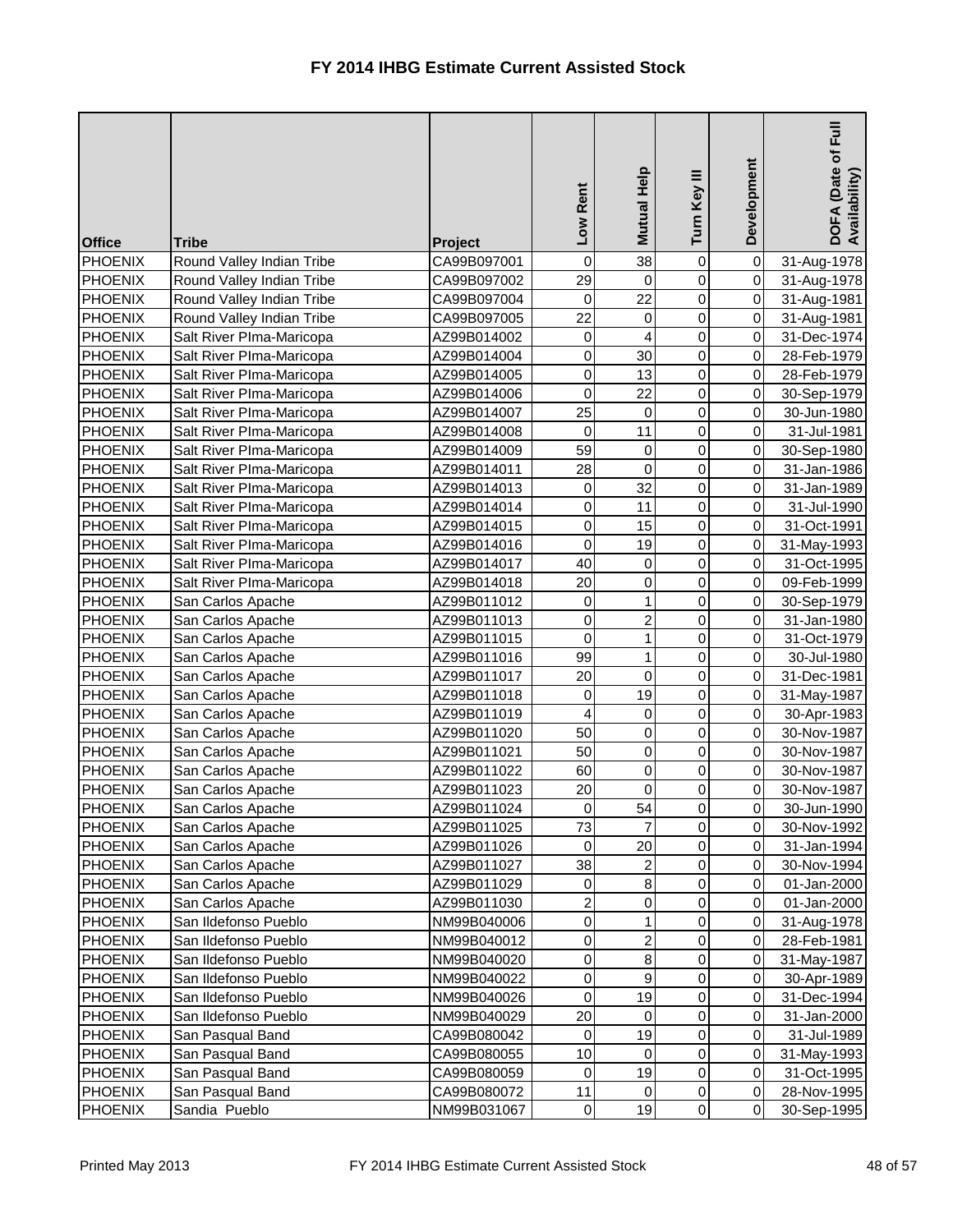| <b>Office</b>  | <b>Tribe</b>                | <b>Project</b> | Low Rent        | Mutual Help      | Turn Key III   | Development    | $E_{\rm H}$<br>DOFA (Date of I<br>Availability) |
|----------------|-----------------------------|----------------|-----------------|------------------|----------------|----------------|-------------------------------------------------|
| <b>PHOENIX</b> | Sandia Pueblo               | NM99B031080    | 1               | 0                | 0              | 0              | 30-Sep-1995                                     |
| PHOENIX        | Sandia Pueblo               | NM99B087012    | $\overline{0}$  | $\overline{2}$   | $\overline{0}$ | $\overline{0}$ | 31-Jan-2000                                     |
| <b>PHOENIX</b> | Santa Ana Pueblo            | NM99B087013    | $6\phantom{a}$  | 0                | 0              | $\mathsf{O}$   | 30-Nov-1999                                     |
| <b>PHOENIX</b> | Santa Clara Pueblo          | NM99B082004    | $\overline{0}$  | 3                | 0              | $\overline{0}$ | 31-Jul-1980                                     |
| <b>PHOENIX</b> | Santa Clara Pueblo          | NM99B082005    | $\overline{0}$  | $\mathbf 0$      | 0              | $\overline{0}$ | 30-Nov-1987                                     |
| <b>PHOENIX</b> | Santa Clara Pueblo          | NM99B082006    | $\overline{0}$  | 40               | $\mathbf 0$    | $\overline{0}$ | 31-Mar-1992                                     |
| <b>PHOENIX</b> | Santa Clara Pueblo          | NM99B082007    | $\overline{0}$  | 18               | 0              | $\overline{0}$ | 31-Mar-1992                                     |
| <b>PHOENIX</b> | Santa Clara Pueblo          | NM99B082008    | $\overline{0}$  | 13               | 0              | $\pmb{0}$      | 31-Dec-2004                                     |
| <b>PHOENIX</b> | Santa Clara Pueblo          | NM99B082009    | 22              | 0                | 0              | 0              | 31-Dec-2004                                     |
| PHOENIX        | Santa Rosa Band of Cahuilla | CA99B080061    | $\overline{0}$  | 1                | 0              | $\pmb{0}$      | 30-May-1995                                     |
| <b>PHOENIX</b> | Santa Rosa Band of Cahuilla | CA99B080069    | $\overline{0}$  | 3                | $\overline{0}$ | $\pmb{0}$      | 30-May-1995                                     |
| <b>PHOENIX</b> | Santa Rosa Band of Cahuilla | CA99B080070    | $\overline{0}$  | 0                | 0              | 3              |                                                 |
| <b>PHOENIX</b> | Santa Rosa Rancheria        | CA99B129001    | 23              | 0                | 0              | $\overline{0}$ | 31-Jul-1982                                     |
| PHOENIX        | Santa Rosa Rancheria        | CA99B129007    | 20              | 0                | 0              | $\overline{0}$ | 31-Dec-1987                                     |
| PHOENIX        | Santa Rosa Rancheria        | CA99B129015    | $\pmb{0}$       | 1                | 0              | $\overline{0}$ | 31-Jul-1982                                     |
| <b>PHOENIX</b> | Santa Rosa Rancheria        | CA99B129018    | $\overline{0}$  | $\boldsymbol{0}$ | 0              | $\pmb{0}$      | 31-Dec-1987                                     |
| <b>PHOENIX</b> | Santo Domingo Pueblo        | NM99B078001    | 32              | $\Omega$         | 0              | 0              | 30-Sep-1998                                     |
| PHOENIX        | Santo Domingo Pueblo        | NM99B078002    | $\overline{0}$  | 38               | 0              | 10             | 30-Sep-1998                                     |
| <b>PHOENIX</b> | Santo Domingo Pueblo        | NM99B078003    | $\mathbf 0$     | 3                | 0              | $\overline{0}$ | 30-Nov-2004                                     |
| <b>PHOENIX</b> | Sherwood Valley Rancheria   | CA99B130014    | 17              | 0                | 0              | $\overline{0}$ | 30-Apr-1993                                     |
| PHOENIX        | Sherwood Valley Rancheria   | CA99B130015    | $\overline{0}$  | 4                | 0              | $\overline{0}$ | 30-Apr-1993                                     |
| PHOENIX        | Sherwood Valley Rancheria   | CA99B130027    | 12              | 0                | $\mathbf 0$    | 3              | 28-Sep-2012                                     |
| PHOENIX        | Soboba Band                 | CA99B080047    | $\overline{0}$  | 1                | 0              | $\overline{0}$ | 30-Apr-1991                                     |
| PHOENIX        | Soboba Band                 | CA99B080051    | $\overline{0}$  |                  | 0              | $\overline{0}$ | 31-Jul-1992                                     |
| PHOENIX        | Soboba Band                 | CA99B080067    | 0               | 4                | 0              | 0              | 30-May-1995                                     |
| PHOENIX        | Soboba Band                 | CA99B080068    | $\overline{3}$  | $\Omega$         | $\overline{0}$ | $\overline{0}$ | 30-May-1995                                     |
| <b>PHOENIX</b> | Soboba Band                 | CA99B080073    | $\overline{7}$  | 0                | $\overline{0}$ | $\overline{0}$ | 30-Jun-1998                                     |
| PHOENIX        | Susanville Rancheria        | CA99B083002    | $\overline{0}$  |                  | 0              | $\overline{0}$ | 30-Jun-1980                                     |
| <b>PHOENIX</b> | Susanville Rancheria        | CA99B083004    | $\overline{0}$  | 6                | 0              | 0              | 31-May-1984                                     |
| <b>PHOENIX</b> | Susanville Rancheria        | CA99B083008    | 25              | 0                | 0              | 0              | 30-Sep-1993                                     |
| <b>PHOENIX</b> | Susanville Rancheria        | CA99B083010    | $6\overline{6}$ | 0                | 0              | $\overline{0}$ | 31-Dec-1995                                     |
| <b>PHOENIX</b> | <b>Taos Pueblo</b>          | NM99B040018    | $\overline{0}$  | 15               | 0              | $\overline{0}$ | 31-Jul-1987                                     |
| PHOENIX        | Taos Pueblo                 | NM99B040022    | $\overline{0}$  | 8                | 0              | $\overline{0}$ | 30-Apr-1989                                     |
| <b>PHOENIX</b> | Te-Moak                     | NV99B016003    | $\overline{0}$  | 2                | 0              | $\overline{0}$ | 31-Dec-1980                                     |
| <b>PHOENIX</b> | Te-Moak                     | NV99B016004    | 10              | $\boldsymbol{0}$ | 0              | 0              | 30-Nov-1980                                     |
| PHOENIX        | Te-Moak                     | NV99B016005    | 49              | 0                | 0              | $\overline{0}$ | 28-Feb-1982                                     |
| PHOENIX        | Te-Moak                     | NV99B016006    | $\overline{0}$  | 20               | 0              | $\pmb{0}$      | 28-Feb-1982                                     |
| PHOENIX        | Te-Moak                     | NV99B016008    | $\overline{0}$  | 16               | 0              | $\overline{0}$ | 31-Aug-1986                                     |
| <b>PHOENIX</b> | Te-Moak                     | NV99B016009    | $\overline{0}$  | $\Omega$         | 0              | $\mathbf 0$    | 31-Aug-1988                                     |
| <b>PHOENIX</b> | Te-Moak                     | NV99B016010    | $\overline{0}$  | 11               | 0              | $\overline{0}$ | 28-Feb-1989                                     |
| PHOENIX        | Te-Moak                     | NV99B016011    | 28              | 0                | 0              | $\overline{0}$ | 28-Feb-1998                                     |
| <b>PHOENIX</b> | Tesuque Pueblo              | NM99B040025    | $\overline{0}$  | 4                | 0              | $\overline{0}$ | 30-Apr-1992                                     |
| PHOENIX        | Tesuque Pueblo              | NM99B040028    | $\overline{0}$  | 9                | 0              | $\overline{0}$ | 28-Feb-1995                                     |
| <b>PHOENIX</b> | Tohono O'Odham Nation       | AZ99B026008    | 10              | 0                | 0              | $\overline{0}$ | 30-Sep-1978                                     |
| <b>PHOENIX</b> | Tohono O'Odham Nation       | AZ99B026012    | 50              | 0                | 0              | $\pmb{0}$      | 31-May-1974                                     |
| PHOENIX        | Tohono O'Odham Nation       | AZ99B026016    | $\overline{0}$  | 7                | $\overline{0}$ | $\overline{0}$ | 30-Sep-1980                                     |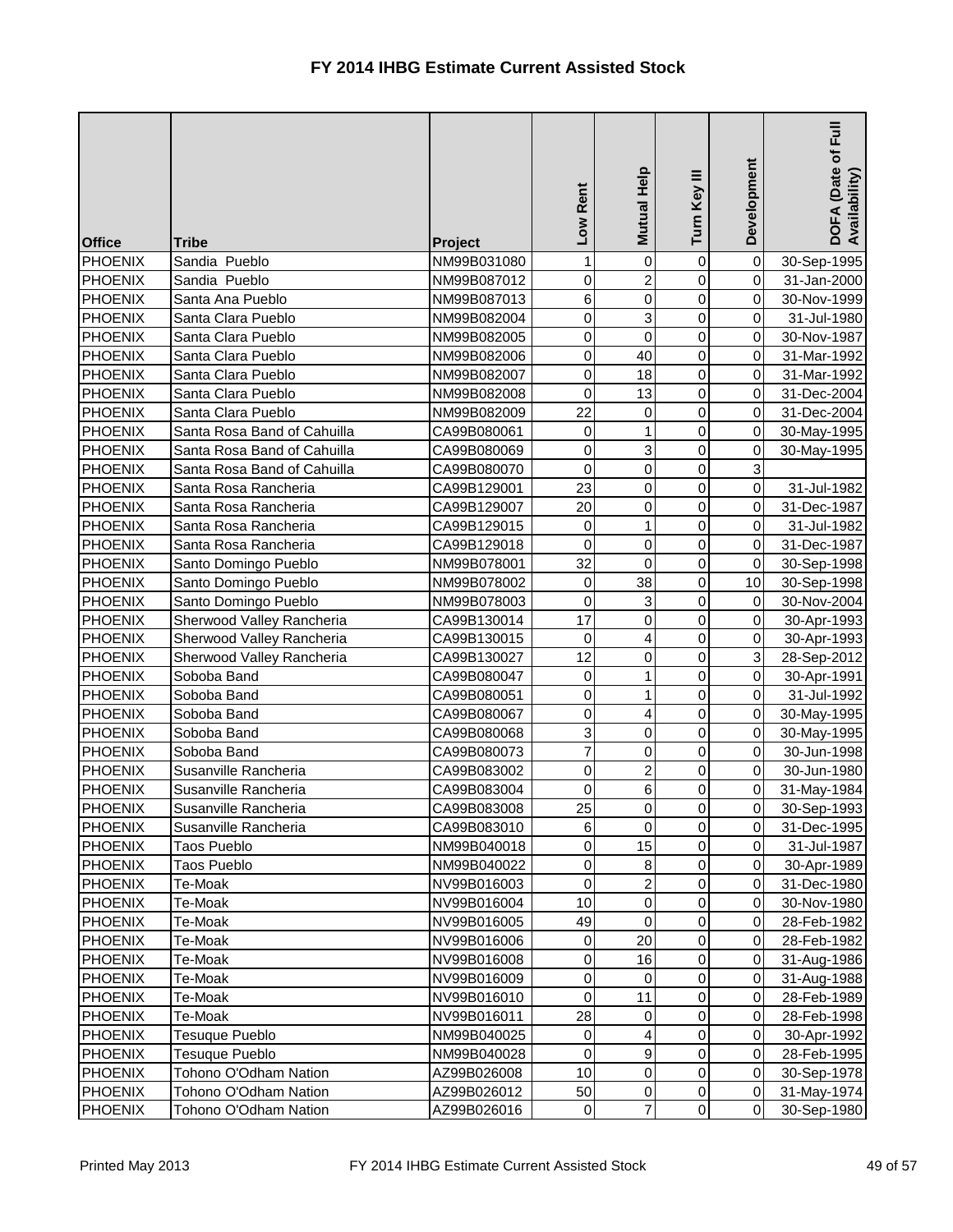| <b>Office</b>  | <b>Tribe</b>                     | <b>Project</b> | Rent<br><b>NOT</b> | <b>Mutual Help</b> | Ξ<br>Turn Key  | Development    | Full<br>DOFA (Date of I<br>Availability) |
|----------------|----------------------------------|----------------|--------------------|--------------------|----------------|----------------|------------------------------------------|
| <b>PHOENIX</b> | Tohono O'Odham Nation            | AZ99B026019    | 0                  | 17                 | $\mathbf 0$    | $\overline{0}$ | 30-Jun-1981                              |
| <b>PHOENIX</b> | Tohono O'Odham Nation            | AZ99B026020    | 12                 | $\mathbf 0$        | 0              | $\overline{0}$ | 28-Feb-1983                              |
| <b>PHOENIX</b> | Tohono O'Odham Nation            | AZ99B026021    | 0                  | 16                 | 0              | $\overline{0}$ | 31-May-1983                              |
| <b>PHOENIX</b> | Tohono O'Odham Nation            | AZ99B026022    | 49                 | 0                  | 0              | $\overline{0}$ | 30-Jun-1986                              |
| <b>PHOENIX</b> | Tohono O'Odham Nation            | AZ99B026023    | 0                  | 6                  | 0              | $\overline{0}$ | 30-Jun-1986                              |
| <b>PHOENIX</b> | Tohono O'Odham Nation            | AZ99B026024    | 0                  | $\mathsf 0$        | 0              | $\overline{0}$ | 30-Nov-1987                              |
| <b>PHOENIX</b> | Tohono O'Odham Nation            | AZ99B026025    | 0                  | 3                  | 0              | $\overline{0}$ | 30-Jun-1987                              |
| <b>PHOENIX</b> | Tohono O'Odham Nation            | AZ99B026026    | $\pmb{0}$          | 22                 | 0              | $\overline{0}$ | 31-Mar-1989                              |
| <b>PHOENIX</b> | Tohono O'Odham Nation            | AZ99B026028    | $\pmb{0}$          | 24                 | 0              | $\overline{0}$ | 31-Mar-1989                              |
| <b>PHOENIX</b> | Tohono O'Odham Nation            | AZ99B026029    | $\pmb{0}$          | 8                  | 0              | $\overline{0}$ | 31-Dec-1991                              |
| <b>PHOENIX</b> | Tohono O'Odham Nation            | AZ99B026030    | 0                  | 51                 | 0              | $\overline{0}$ | 30-Apr-1992                              |
| <b>PHOENIX</b> | Tohono O'Odham Nation            | AZ99B026031    | 0                  | 14                 | 0              | $\overline{0}$ | 31-Mar-1994                              |
| <b>PHOENIX</b> | Tohono O'Odham Nation            | AZ99B026032    | 0                  | 106                | 0              | $\overline{0}$ | 30-Jan-1999                              |
| <b>PHOENIX</b> | Torres-Martinez Band of Cahuilla | CA99B080035    | 10                 | 0                  | 0              | $\overline{0}$ | 29-Feb-1988                              |
| <b>PHOENIX</b> | Torres-Martinez Band of Cahuilla | CA99B080045    | $\mathbf{1}$       | 0                  | 0              | $\overline{0}$ | 30-Apr-1989                              |
| <b>PHOENIX</b> | <b>Tule River Indian Tribe</b>   | CA99B099001    | 0                  | 3                  | 0              | $\overline{0}$ | 31-May-1979                              |
| <b>PHOENIX</b> | <b>Tule River Indian Tribe</b>   | CA99B099002    | 0                  | 0                  | 0              | $\overline{0}$ | 30-Jun-1988                              |
| <b>PHOENIX</b> | Tule River Indian Tribe          | CA99B099003    | $\overline{7}$     | 0                  | 0              | $\overline{0}$ | 30-Jun-1988                              |
| <b>PHOENIX</b> | <b>Tule River Indian Tribe</b>   | CA99B099006    | 19                 | $\mathbf 0$        | 0              | $\overline{0}$ | 29-Mar-1996                              |
| <b>PHOENIX</b> | <b>Tule River Indian Tribe</b>   | CA99B099007    | 0                  | 19                 | 0              | $\overline{0}$ | 29-Mar-1996                              |
| <b>PHOENIX</b> | <b>Tule River Indian Tribe</b>   | CA99B099009    | 35                 | 0                  | 0              | $\overline{0}$ | 10-Feb-2004                              |
| <b>PHOENIX</b> | Tuolumne Band of Me-Wuk Indians  | CA99B129005    | 0                  | 10                 | 0              | $\overline{0}$ | 31-Jul-1982                              |
| <b>PHOENIX</b> | Tuolumne Band of Me-Wuk Indians  | CA99B129006    | $\,6$              | 0                  | 0              | $\overline{0}$ | 31-Jul-1982                              |
| <b>PHOENIX</b> | Tuolumne Band of Me-Wuk Indians  | CA99B129012    | $\mathbf{3}$       | 0                  | $\overline{0}$ | $\overline{0}$ | 31-May-1999                              |
| <b>PHOENIX</b> | Tuolumne Band of Me-Wuk Indians  | CA99B129013    | 0                  | 10                 | 0              | $\overline{0}$ | 31-May-1999                              |
| PHOENIX        | Tuolumne Band of Me-Wuk Indians  | CA99B129014    | $\overline{0}$     | $\mathbf{1}$       | $\overline{0}$ | 0              | 31-Jul-1982                              |
| <b>PHOENIX</b> | Tuolumne Band of Me-Wuk Indians  | CA99B129015    | 0                  | 1                  | $\overline{0}$ | 0I             | 31-Jul-1982                              |
| <b>PHOENIX</b> | Viejas Group of Capitan Grande   | CA99B080056    | $\mathbf{3}$       | 0                  | 0              | $\overline{0}$ | 30-Nov-1993                              |
| <b>PHOENIX</b> | Viejas Group of Capitan Grande   | CA99B080060    | $\pmb{0}$          |                    | 0              | $\overline{0}$ | 31-Oct-1995                              |
| <b>PHOENIX</b> | <b>Walker River Paiute Tribe</b> | NV99B008005    | $\pmb{0}$          | 7                  | 0              | $\overline{0}$ | 31-Oct-1981                              |
| <b>PHOENIX</b> | <b>Walker River Paiute Tribe</b> | NV99B008006    | 10                 | 0                  | 0              | $\overline{0}$ | 31-Mar-1982                              |
| <b>PHOENIX</b> | <b>Walker River Paiute Tribe</b> | NV99B008007    | 0                  | $\overline{7}$     | 0              | $\overline{0}$ | 30-Jul-1982                              |
| <b>PHOENIX</b> | <b>Walker River Paiute Tribe</b> | NV99B008008    | 0                  | 24                 | 0              | $\overline{0}$ | 31-Oct-1986                              |
| <b>PHOENIX</b> | <b>Walker River Paiute Tribe</b> | NV99B008009    | 10                 | 0                  | 0              | $\overline{0}$ | 31-Oct-1986                              |
| <b>PHOENIX</b> | <b>Walker River Paiute Tribe</b> | NV99B008010    | 0                  | 0                  | 0              | $\overline{0}$ | 31-May-1988                              |
| <b>PHOENIX</b> | <b>Walker River Paiute Tribe</b> | NV99B008011    | 0                  | 20                 | 0              | $\overline{0}$ | 31-Dec-1992                              |
| <b>PHOENIX</b> | <b>Walker River Paiute Tribe</b> | NV99B008012    | 0                  | 15                 | 0              | $\overline{0}$ | 31-Dec-1992                              |
| <b>PHOENIX</b> | <b>Walker River Paiute Tribe</b> | NV99B008013    | 13                 | 0                  | 0              | $\overline{0}$ | 30-Sep-1994                              |
| <b>PHOENIX</b> | <b>Walker River Paiute Tribe</b> | NV99B008014    | 13                 | $\pmb{0}$          | 0              | $\overline{0}$ | 30-Sep-1994                              |
| <b>PHOENIX</b> | <b>Walker River Paiute Tribe</b> | NV99B008015    | 22                 | 0                  | 0              | $\overline{0}$ | 30-Nov-2001                              |
| <b>PHOENIX</b> | <b>Washoe Tribe</b>              | NV99B003007    | 15                 | 0                  | 0              | $\overline{0}$ | 31-Jul-1980                              |
| <b>PHOENIX</b> | <b>Washoe Tribe</b>              | NV99B003009    | 25                 | 0                  | 0              | $\overline{0}$ | 30-Jun-1984                              |
| <b>PHOENIX</b> | <b>Washoe Tribe</b>              | NV99B003010    | 40                 | $\pmb{0}$          | 0              | $\overline{0}$ | 31-Jul-1989                              |
| <b>PHOENIX</b> | Washoe Tribe                     | NV99B003011    | 0                  | 17                 | 0              | $\overline{0}$ | 31-May-1989                              |
| <b>PHOENIX</b> | <b>Washoe Tribe</b>              | NV99B003012    | $\pmb{0}$          | 9                  | 0              | $\overline{0}$ | 29-Feb-1992                              |
| <b>PHOENIX</b> | Washoe Tribe                     | NV99B003013    | $\overline{0}$     | 10                 | $\overline{0}$ | $\overline{0}$ | 30-Sep-1995                              |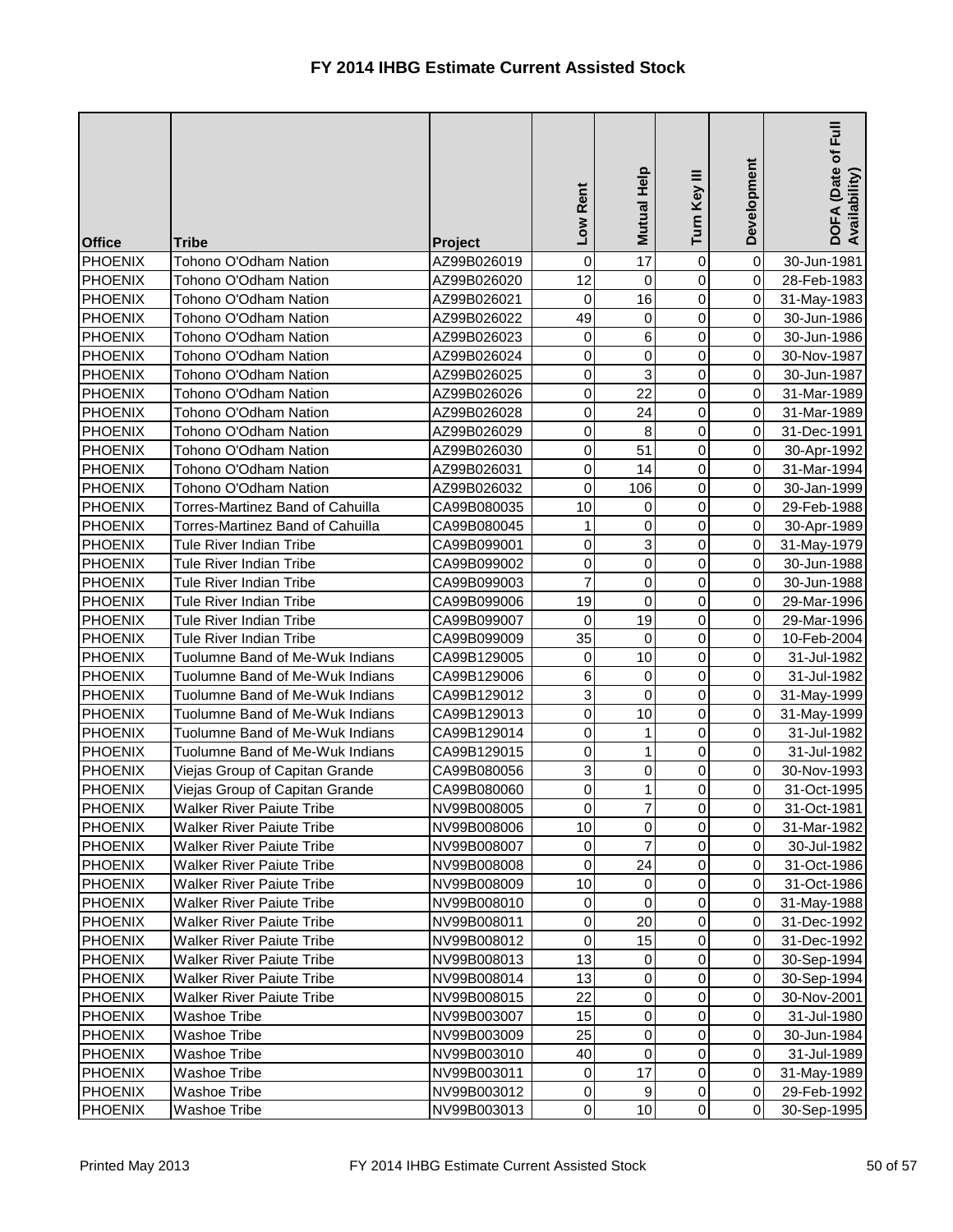| <b>Office</b>                    | <b>Tribe</b>                                               | Project                    | Low Rent         | Mutual Help      | Turn Key III      | Development                      | Full<br>DOFA (Date of I<br>Availability) |
|----------------------------------|------------------------------------------------------------|----------------------------|------------------|------------------|-------------------|----------------------------------|------------------------------------------|
| <b>PHOENIX</b>                   | White Mountain Apache (Fort Apache)                        | AZ99B016007                | 35               | $\boldsymbol{0}$ | 0                 | 0                                | 30-Jun-1971                              |
| <b>PHOENIX</b>                   | White Mountain Apache (Fort Apache)                        | AZ99B016017                | 65               | 0                | 0                 | $\overline{0}$                   | 31-Dec-1972                              |
| PHOENIX                          | White Mountain Apache (Fort Apache)                        | AZ99B016025                | 0                | $\overline{2}$   | 0                 | $\overline{0}$                   | 31-Mar-1980                              |
| <b>PHOENIX</b>                   | White Mountain Apache (Fort Apache)                        | AZ99B016026                | 30               | 0                | 0                 | $\overline{0}$                   | 31-Dec-1979                              |
| <b>PHOENIX</b>                   | White Mountain Apache (Fort Apache)                        | AZ99B016027                | 48               | 0                | 0                 | $\overline{0}$                   | 31-Aug-1980                              |
| <b>PHOENIX</b>                   | White Mountain Apache (Fort Apache)                        | AZ99B016028                | 0                | 1                | 0                 | $\overline{0}$                   | 31-Aug-1980                              |
| PHOENIX                          | White Mountain Apache (Fort Apache)                        | AZ99B016029                | 50               | 0                | 0                 | $\overline{0}$                   | 28-Feb-1981                              |
| PHOENIX                          | White Mountain Apache (Fort Apache)                        | AZ99B016030                | 0                | 4                | 0                 | $\overline{0}$                   | 31-Jul-1986                              |
| <b>PHOENIX</b>                   | White Mountain Apache (Fort Apache)                        | AZ99B016031                | 5                | 0                | 0                 | $\overline{0}$                   | 31-May-1986                              |
| <b>PHOENIX</b>                   | White Mountain Apache (Fort Apache)                        | AZ99B016034                | 40               | 0                | 0                 | $\overline{0}$                   | 31-Oct-1987                              |
| <b>PHOENIX</b>                   | White Mountain Apache (Fort Apache)                        | AZ99B016036                | 50               | 0                | $\mathsf 0$       | $\overline{0}$                   | 31-Jan-1988                              |
| PHOENIX                          | White Mountain Apache (Fort Apache)                        | AZ99B016037                | 0                | 0                | 0                 | $\overline{0}$                   | 31-Oct-1987                              |
| <b>PHOENIX</b>                   | White Mountain Apache (Fort Apache)                        | AZ99B016038                | 50               | 0                | 0                 | $\overline{0}$                   | 31-Jan-1988                              |
| <b>PHOENIX</b>                   | White Mountain Apache (Fort Apache)                        | AZ99B016039                | 0                | 0                | $\mathsf 0$       | $\overline{0}$                   | 30-Jun-1988                              |
| <b>PHOENIX</b>                   | White Mountain Apache (Fort Apache)                        | AZ99B016040                | 0                | 8                | 0                 | $\overline{0}$                   | 31-Oct-1988                              |
| <b>PHOENIX</b>                   | White Mountain Apache (Fort Apache)                        | AZ99B016042                | 0                | 12               | 0                 | $\overline{0}$                   | 31-Oct-1988                              |
| PHOENIX                          | White Mountain Apache (Fort Apache)                        | AZ99B016043                | $\overline{0}$   | 50               | 0                 | $\overline{0}$                   | 31-Oct-1991                              |
| <b>PHOENIX</b>                   | White Mountain Apache (Fort Apache)                        | AZ99B016044                | 0                | 16               | $\mathsf 0$       | $\overline{0}$                   | 31-Oct-1991                              |
| PHOENIX                          | White Mountain Apache (Fort Apache)                        | AZ99B016045                | 0                | 24               | $\overline{0}$    | $\overline{0}$                   | 31-Oct-1991                              |
| <b>PHOENIX</b>                   | White Mountain Apache (Fort Apache)                        | AZ99B016046                | 20               | 0                | 0                 | $\overline{0}$                   | 30-Apr-1993                              |
| <b>PHOENIX</b>                   | White Mountain Apache (Fort Apache)                        | AZ99B016047                | 0                | 15               | 0                 | $\overline{0}$                   | 30-Apr-1993                              |
| <b>PHOENIX</b>                   | White Mountain Apache (Fort Apache)                        | AZ99B016048                | 75               | $\overline{0}$   | $\mathsf 0$       | $\overline{0}$                   | 31-Jul-1994                              |
| <b>PHOENIX</b>                   | White Mountain Apache (Fort Apache)                        | AZ99B016049                | 0<br>75          | 63               | 0                 | $\overline{0}$<br>$\overline{0}$ | 31-Jul-1994                              |
| PHOENIX                          | White Mountain Apache (Fort Apache)                        | AZ99B016050                |                  | 0                | 0                 | $\overline{0}$                   | 31-May-1997                              |
| PHOENIX<br>PHOENIX               | White Mountain Apache (Fort Apache)                        | AZ99B016051                | 0<br>$\mathbf 1$ | 75<br>0          | 0<br>$\mathbf{O}$ | $\overline{0}$                   | 30-Apr-1998                              |
|                                  | Yavapai-Apache (Camp Verde)                                | AZ99B022004<br>AZ99B022006 | 14               | 0                | 0                 | $\overline{0}$                   | 28-Feb-1983<br>31-Jul-1986               |
| <b>PHOENIX</b><br><b>PHOENIX</b> | Yavapai-Apache (Camp Verde)                                |                            | 18               |                  | 0                 | $\overline{0}$                   | 30-Jun-1986                              |
| <b>PHOENIX</b>                   | Yavapai-Apache (Camp Verde)<br>Yavapai-Apache (Camp Verde) | AZ99B022007<br>AZ99B022008 |                  | 0<br>7           | 0                 | $\overline{0}$                   |                                          |
| <b>PHOENIX</b>                   | Yavapai-Apache (Camp Verde)                                | AZ99B022009                | 0<br>0           | 0                | $\overline{0}$    | $\overline{0}$                   | 31-Mar-1987<br>30-Jun-1988               |
| <b>PHOENIX</b>                   | Yavapai-Apache (Camp Verde)                                | AZ99B022010                | 15               | 0                | 0                 | $\overline{0}$                   | 31-May-1991                              |
| <b>PHOENIX</b>                   | Yavapai-Apache (Camp Verde)                                | AZ99B022011                | 0                | 9                | 0                 | $\overline{0}$                   | 31-May-1992                              |
| <b>PHOENIX</b>                   | Yavapai-Apache (Camp Verde)                                | AZ99B022012                | 13               | 0                | 0                 |                                  | 30-Sep-1997                              |
| <b>PHOENIX</b>                   | Yavapai-Apache (Camp Verde)                                | AZ99B022013                | 1                |                  |                   |                                  | 31-May-1997                              |
| <b>PHOENIX</b>                   | Yerington Paiute Tribe                                     | NV99B010005                | 14               | 0                | 0                 | $\overline{0}$                   | 30-Jun-1980                              |
| <b>PHOENIX</b>                   | Yerington Paiute Tribe                                     | NV99B010007                | 0                | 0                | 0                 | $\overline{0}$                   | 30-Nov-1987                              |
| <b>PHOENIX</b>                   | Yerington Paiute Tribe                                     | NV99B010008                | 0                | 0                | 0                 | $\overline{0}$                   | 30-Nov-1987                              |
| <b>PHOENIX</b>                   | Yerington Paiute Tribe                                     | NV99B010009                | $\overline{0}$   | 0                | 0                 | $\overline{0}$                   | 31-Mar-1988                              |
| <b>PHOENIX</b>                   | Yerington Paiute Tribe                                     | NV99B010010                | 0                | 8                | 0                 | $\overline{0}$                   | 30-Sep-1989                              |
| <b>PHOENIX</b>                   | Yerington Paiute Tribe                                     | NV99B010011                | $\pmb{0}$        | 5                | 0                 | $\overline{0}$                   | 30-Sep-1992                              |
| <b>PHOENIX</b>                   | Yomba Shoshone Tribe                                       | NV99B020001                | 22               | 0                | 0                 | $\overline{0}$                   | 30-Jun-1981                              |
| <b>PHOENIX</b>                   | Ysleta Del Sur                                             | TX99B429003                | 0                | 24               | 0                 | $\overline{0}$                   | 04-Jan-1999                              |
| <b>PHOENIX</b>                   | <b>Yurok Tribe</b>                                         | CA99B158001                | 11               | 0                | 0                 | $\overline{3}$                   | 31-Dec-2001                              |
| <b>PHOENIX</b>                   | <b>Yurok Tribe</b>                                         | CA99B158001                | 1                | 0                | 0                 | $\overline{0}$                   | 05-Jul-2007                              |
| <b>PHOENIX</b>                   | Yurok Tribe                                                | CA99B158002                | $\overline{7}$   | 0                | 0                 | $\overline{0}$                   | 30-Sep-2004                              |
| <b>PHOENIX</b>                   | Yurok Tribe                                                | CA99B158002                | 25               | $\pmb{0}$        | 0                 | $\overline{0}$                   | 19-Jun-2009                              |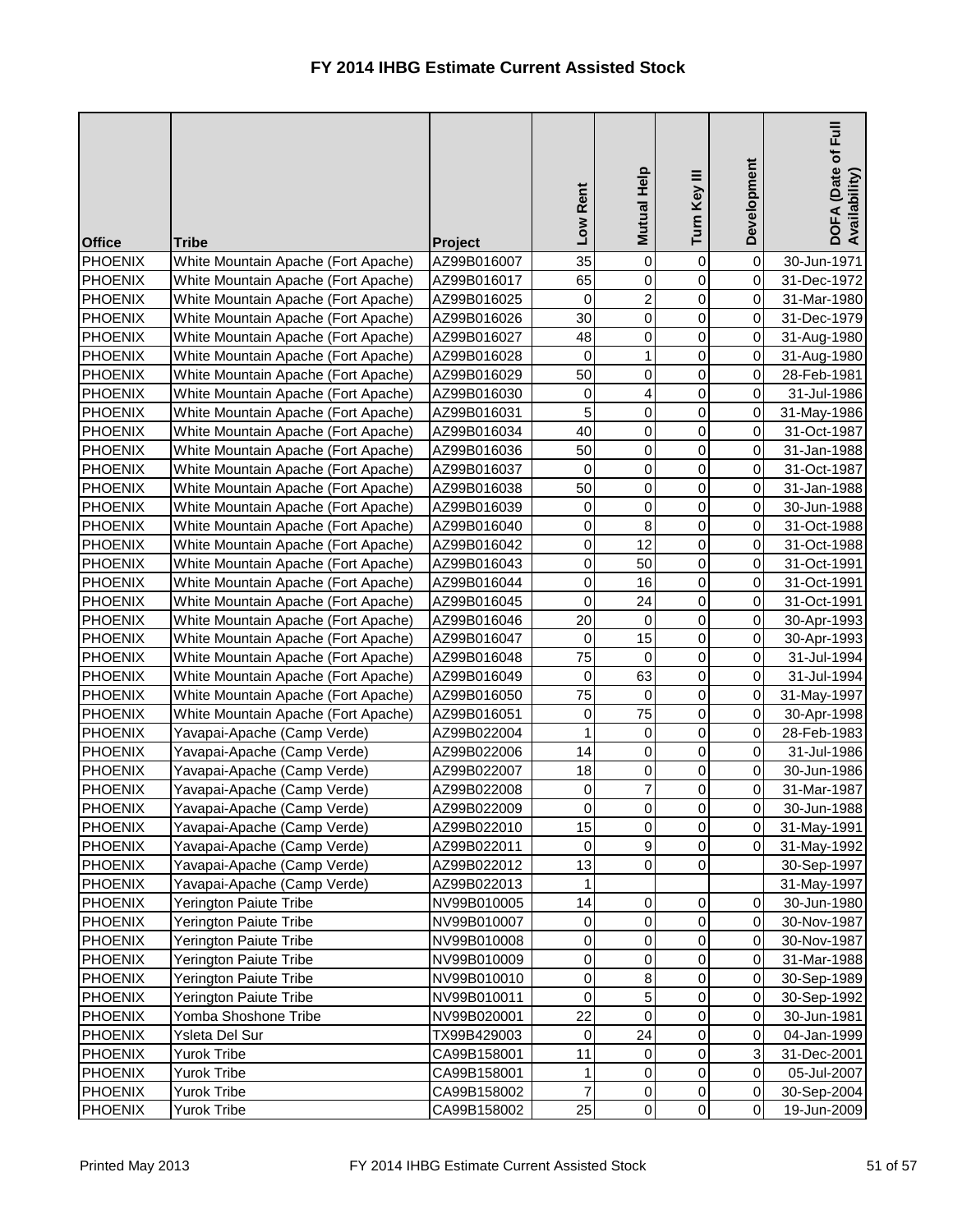| <b>Office</b>  | <b>Tribe</b>       | Project     | Low Rent       | <b>Mutual Help</b>      | Turn Key III   | Development         | <b>Full</b><br>DOFA (Date of F<br>Availability) |
|----------------|--------------------|-------------|----------------|-------------------------|----------------|---------------------|-------------------------------------------------|
| PHOENIX        | <b>Yurok Tribe</b> | CA99B158003 | 0              | 1                       | $\overline{0}$ | $\pmb{0}$           | 16-Apr-2001                                     |
| <b>PHOENIX</b> | <b>Yurok Tribe</b> | CA99B158003 | $\pmb{0}$      | $\overline{2}$          | 0              | $\pmb{0}$           | 12-Jun-2001                                     |
| <b>PHOENIX</b> | <b>Yurok Tribe</b> | CA99B158003 | $\mathsf 0$    |                         | 0              | $\mathbf 0$         | 10-Jul-2001                                     |
| <b>PHOENIX</b> | <b>Yurok Tribe</b> | CA99B158003 | $\pmb{0}$      | 1                       | 0              | $\pmb{0}$           | 31-Dec-2001                                     |
| <b>PHOENIX</b> | <b>Yurok Tribe</b> | CA99B158003 | $\mathbf 0$    | 1                       | 0              | $\mathbf 0$         | 31-Aug-2002                                     |
| <b>PHOENIX</b> | <b>Yurok Tribe</b> | CA99B158003 | $\mathsf 0$    | 2                       | 0              | $\pmb{0}$           | 30-Sep-2002                                     |
| <b>PHOENIX</b> | <b>Yurok Tribe</b> | CA99B158003 | $\mathbf 0$    |                         | 0              | $\mathsf{O}\xspace$ | 18-Mar-2004                                     |
| <b>PHOENIX</b> | Yurok Tribe        | CA99B158003 | $\mathbf 0$    |                         | 0              | $\mathsf{O}\xspace$ | 04-May-2004                                     |
| <b>PHOENIX</b> | Yurok Tribe        | CA99B158003 | $\mathsf 0$    | $\overline{2}$          | 0              | 0                   | 30-Sep-2005                                     |
| PHOENIX        | <b>Yurok Tribe</b> | CA99B158003 | $\pmb{0}$      | 19                      | 0              | $\mathbf 0$         | 30-Sep-2009                                     |
| <b>PHOENIX</b> | Zia Pueblo         | NM99B031068 | $\mathbf 0$    | 21                      | $\overline{0}$ | $\mathbf 0$         | 30-Jun-1996                                     |
| <b>PHOENIX</b> | Zuni Tribe         | NM99B019005 | $\overline{2}$ | $\boldsymbol{0}$        | $\mathbf{2}$   | $\pmb{0}$           | 31-Oct-1972                                     |
| <b>PHOENIX</b> | Zuni Tribe         | NM99B019006 | $\mathbf 0$    | $\overline{\mathbf{r}}$ | $\overline{0}$ | $\mathsf{O}\xspace$ | 31-May-1972                                     |
| <b>PHOENIX</b> | Zuni Tribe         | NM99B019008 | 50             | $\mathbf 0$             | 0              | $\pmb{0}$           | 31-Mar-1977                                     |
| PHOENIX        | Zuni Tribe         | NM99B019009 | 74             | $\overline{0}$          | $\overline{0}$ | $\mathsf{O}\xspace$ | 28-Feb-1982                                     |
| PHOENIX        | Zuni Tribe         | NM99B019011 | 1              | $\mathbf 0$             | $\overline{0}$ | $\pmb{0}$           | 30-Sep-1982                                     |
| <b>PHOENIX</b> | Zuni Tribe         | NM99B019012 | $\pmb{0}$      | 27                      | $\overline{0}$ | $\overline{0}$      | 31-Jul-1986                                     |
| <b>PHOENIX</b> | Zuni Tribe         | NM99B019013 | 40             | $\mathbf 0$             | $\overline{0}$ | $\mathbf 0$         | 31-Jul-1986                                     |
| <b>PHOENIX</b> | Zuni Tribe         | NM99B019015 | 22             | $\overline{0}$          | $\overline{0}$ | $\pmb{0}$           | 31-Dec-1997                                     |
| PHOENIX        | Zuni Tribe         | NM99B019016 | 0              | 5                       | $\overline{0}$ | $\pmb{0}$           | 30-Apr-2007                                     |
| <b>PHOENIX</b> | Zuni Tribe         | NM99B019017 | 5              | $\overline{0}$          | $\overline{0}$ | $\pmb{0}$           | 30-Apr-2007                                     |
| <b>PHOENIX</b> | <b>TOTAL</b>       |             | 5,771          | 2,895                   | $\mathbf{2}$   | 74                  |                                                 |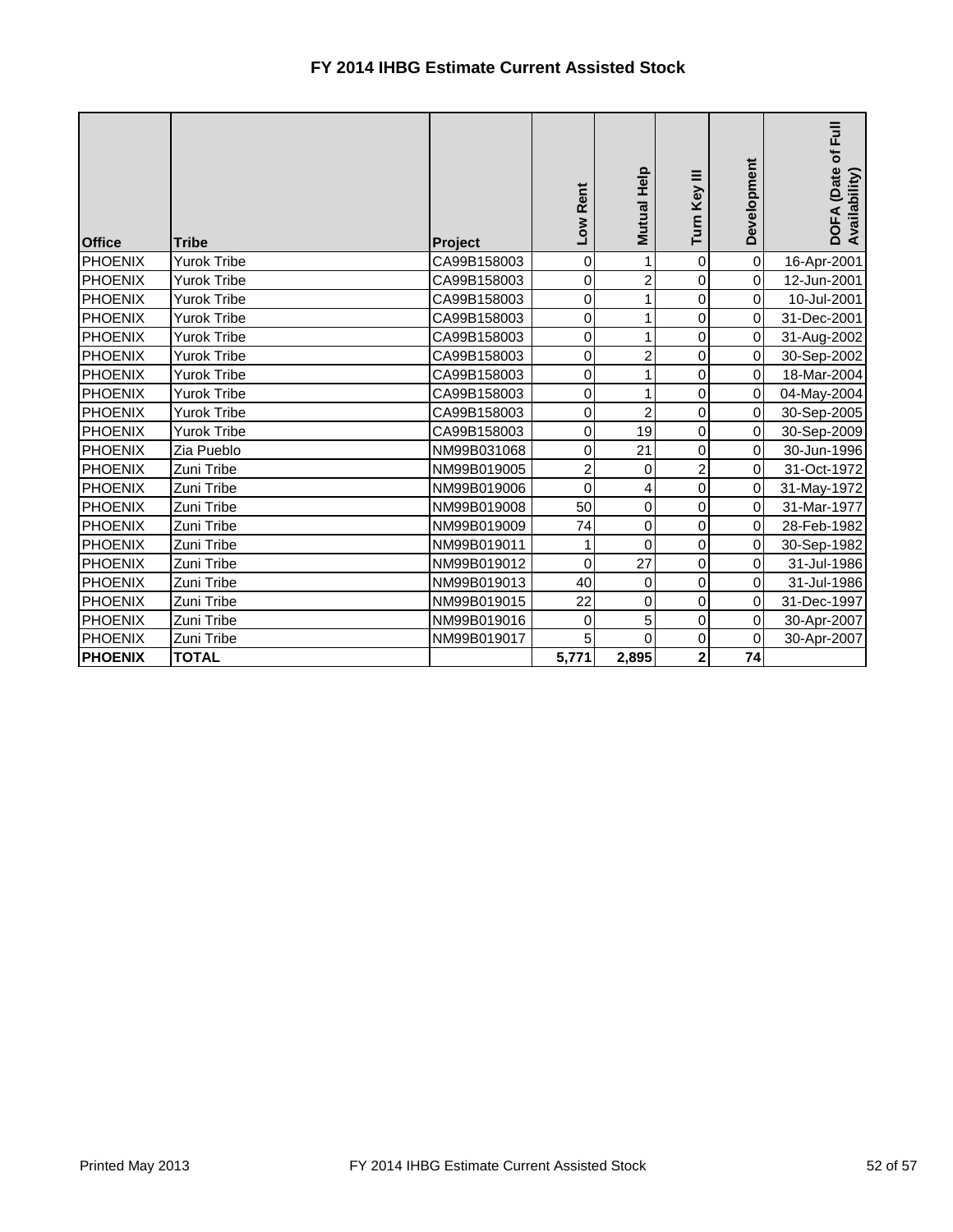| <b>Office</b>  | <b>Tribe</b>                                      | Project     | Low Rent                | Mutual Help      | Ξ<br>Turn Key  | Development    | Full<br>DOFA (Date of F<br>Availability) |
|----------------|---------------------------------------------------|-------------|-------------------------|------------------|----------------|----------------|------------------------------------------|
| <b>SEATTLE</b> | <b>Burns-Paiute Tribe</b>                         | OR97B039001 | $\pmb{0}$               | 18               | $\mathbf 0$    | 0              | 31-Mar-1999                              |
| <b>SEATTLE</b> | <b>Chehalis Confederated Tribes</b>               | WA19B048002 | 29                      | $\overline{0}$   | $\overline{0}$ | $\mathbf 0$    | 30-Nov-1983                              |
| <b>SEATTLE</b> | <b>Chehalis Confederated Tribes</b>               | WA97B048001 | $\pmb{0}$               | $\overline{c}$   | $\overline{0}$ | 0              | 28-Feb-1978                              |
| <b>SEATTLE</b> | <b>Chehalis Confederated Tribes</b>               | WA97B048003 | 21                      | 0                | 0              | 0              | 30-Jun-1987                              |
| <b>SEATTLE</b> | <b>Chehalis Confederated Tribes</b>               | WA97B048005 | 0                       | 3                | 0              | 0              | 25-Nov-1997                              |
| <b>SEATTLE</b> | <b>Chehalis Confederated Tribes</b>               | WA97B048007 | $\overline{0}$          | $\overline{2}$   | $\overline{0}$ | 0              | 31-Jan-2000                              |
| <b>SEATTLE</b> | <b>Chehalis Confederated Tribes</b>               | WA97B048008 | $\overline{5}$          | 0                | $\overline{0}$ | 0              | 29-Feb-2008                              |
| <b>SEATTLE</b> | Coeur D'Alene Tribe                               | ID16B007008 | $\overline{\mathsf{o}}$ |                  | 0              | 0              | 31-Aug-1984                              |
| <b>SEATTLE</b> | Coeur D'Alene Tribe                               | ID16B007009 | 16                      | 0                | 0              | $\overline{0}$ | 30-Apr-1984                              |
| <b>SEATTLE</b> | Coeur D'Alene Tribe                               | ID16B007010 | $\overline{0}$          | 3                | $\overline{0}$ | $\mathbf 0$    | 31-Aug-1984                              |
| <b>SEATTLE</b> | Coeur D'Alene Tribe                               | ID97B007006 | 45                      | 0                | $\overline{0}$ | 0              | 30-Sep-1981                              |
| <b>SEATTLE</b> | Coeur D'Alene Tribe                               | ID97B007013 | $\overline{0}$          |                  | 0              | 0              | 31-Aug-1984                              |
| <b>SEATTLE</b> | Coeur D'Alene Tribe                               | ID97B007015 | 11                      | 0                | 0              | 0              | 31-Mar-1990                              |
| <b>SEATTLE</b> | Coeur D'Alene Tribe                               | ID97B007016 | $\overline{0}$          | $\overline{2}$   | $\overline{0}$ | 0              | 31-May-1990                              |
| <b>SEATTLE</b> | Coeur D'Alene Tribe                               | ID97B007018 | $\overline{0}$          | 10               | 0              | 0              | 31-Aug-1994                              |
| <b>SEATTLE</b> | Coeur D'Alene Tribe                               | ID97B007021 | $\vert$                 | 0                | 0              | 1              | 31-Dec-1998                              |
| <b>SEATTLE</b> | Coeur D'Alene Tribe                               | ID97B007022 | $\overline{0}$          | 18               | 0              | 1              | 31-Dec-1998                              |
| <b>SEATTLE</b> | Coeur D'Alene Tribe                               | ID97B007025 | 5                       | $\mathbf 0$      | $\mathbf 0$    | 0              | 31-Dec-1998                              |
| <b>SEATTLE</b> | <b>Colville Confederated Tribes</b>               | WA19B043007 | 48                      | $\overline{2}$   | $\overline{0}$ | 0              | 31-Dec-1980                              |
| <b>SEATTLE</b> | <b>Colville Confederated Tribes</b>               | WA19B043008 | $\overline{0}$          | $\overline{2}$   | $\overline{0}$ | 0              | 30-Apr-1981                              |
| <b>SEATTLE</b> | <b>Colville Confederated Tribes</b>               | WA19B043009 | 56                      | $\overline{c}$   | 0              | 0              | 30-Jun-1982                              |
| <b>SEATTLE</b> | <b>Colville Confederated Tribes</b>               | WA97B043002 | 43                      | 1                | $\mathbf 0$    | 0              | 30-Jun-1977                              |
| <b>SEATTLE</b> | <b>Colville Confederated Tribes</b>               | WA97B043003 | 30                      | 1                | 0              | 0              | 31-Aug-1978                              |
| <b>SEATTLE</b> | <b>Colville Confederated Tribes</b>               | WA97B043004 | $\overline{0}$          | 5                | $\overline{0}$ | $\overline{0}$ | 31-Jan-1979                              |
| <b>SEATTLE</b> | <b>Colville Confederated Tribes</b>               | WA97B043005 | 40                      | $\overline{c}$   | 0              | 0              | 31-Jan-1980                              |
| <b>SEATTLE</b> | <b>Colville Confederated Tribes</b>               | WA97B043006 | 0                       | $\mathbf{1}$     | $\overline{0}$ | $\overline{0}$ | 31-Jan-1980                              |
| <b>SEATTLE</b> | <b>Colville Confederated Tribes</b>               | WA97B043012 | 61                      | 3                | $\overline{0}$ | $\overline{0}$ | 30-Jun-1983                              |
| <b>SEATTLE</b> | <b>Colville Confederated Tribes</b>               | WA97B043014 | $\overline{0}$          | 8                | 0              | 0              | 31-May-1986                              |
| <b>SEATTLE</b> | <b>Colville Confederated Tribes</b>               | WA97B043017 | $\overline{0}$          | 8                | 0              | 0              | 31-Mar-1999                              |
| <b>SEATTLE</b> | Coos, Lower Umpqua and Siuslaw Tribes OR97B036001 |             | 15                      | $\boldsymbol{0}$ | 0              | 0              | 28-Feb-2001                              |
| <b>SEATTLE</b> | Coquille Indian Tribe                             | OR97B038001 | 50                      | 0                | 0              | 0              | 30-Jun-1997                              |
| <b>SEATTLE</b> | Coquille Indian Tribe                             | OR97B038002 | $\pmb{0}$               | 13               | 0              | 0              | 30-Jun-1997                              |
| <b>SEATTLE</b> | <b>Grand Ronde</b>                                | OR97B040001 | 15                      | 0                | 0              | 0              | 31-Aug-2000                              |
| <b>SEATTLE</b> | <b>Grand Ronde</b>                                | OR97B040002 | 5                       | $\boldsymbol{0}$ | 0              | 0              | 31-Aug-2000                              |
| <b>SEATTLE</b> | Hoh Indian Tribe                                  | WA19B052006 | $\mathbf 0$             | 3                | 0              | 0              | 30-Nov-1983                              |
| <b>SEATTLE</b> | Hoh Indian Tribe                                  | WA97B052032 | $\overline{\mathbf{4}}$ | 0                | 0              | 0              | 01-Feb-1997                              |
| <b>SEATTLE</b> | Kalispel Indian Community                         | WA97B037009 | $\overline{0}$          |                  | 0              | 0              | 30-Nov-1990                              |
| <b>SEATTLE</b> | Kalispel Indian Community                         | WA97B037012 | $\overline{0}$          | 7                | $\mathbf 0$    | 0              | 31-Dec-1996                              |
| <b>SEATTLE</b> | Kalispel Indian Community                         | WA97B600371 | 3 <sup>1</sup>          | 0                | 0              | 0              | 30-Sep-2000                              |
| <b>SEATTLE</b> | Kalispel Indian Community                         | WA97B600372 | $\overline{0}$          | 2                | 0              | 0              | 30-Sep-2000                              |
| <b>SEATTLE</b> | Klamath Indian Tribe                              | OR97B037001 | $\overline{0}$          | 0                | 0              | $\overline{3}$ | 31-Mar-1997                              |
| <b>SEATTLE</b> | Klamath Indian Tribe                              | OR97B037004 | $\overline{0}$          | 5                | 0              | 0              | 28-Feb-1999                              |
| <b>SEATTLE</b> | Klamath Indian Tribe                              | OR97B037005 | $6\overline{6}$         | 0                | 0              | 0              | 28-Feb-1999                              |
| <b>SEATTLE</b> | Kootenai Tribe                                    | ID97B022001 | $\overline{0}$          | 4                | 0              | 0              | 28-Feb-1986                              |
| <b>SEATTLE</b> | Lower Elwha Tribal Community                      | WA97B050004 | $\overline{0}$          | 6                | 0              | $\overline{0}$ | 16-Apr-1994                              |
| <b>SEATTLE</b> | Lower Elwha Tribal Community                      | WA97B050005 | $\overline{0}$          | $\bf{8}$         | $\overline{0}$ | $\overline{0}$ | 30-Apr-1994                              |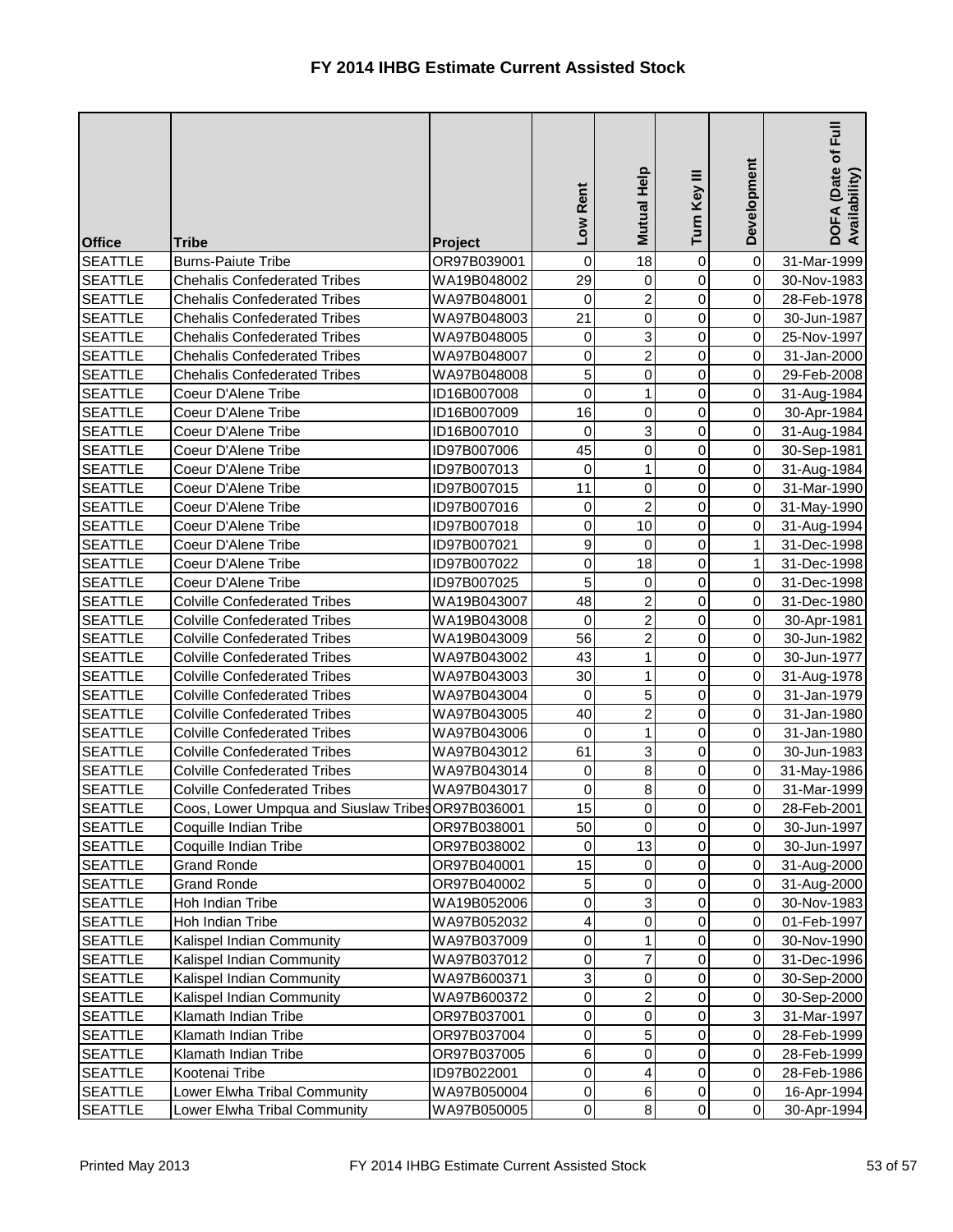| <b>Office</b>  | <b>Tribe</b>                      | <b>Project</b> | Low Rent            | Mutual Help    | Turn Key III   | Development    | <b>Full</b><br>DOFA (Date of <b>F</b><br>Availability) |
|----------------|-----------------------------------|----------------|---------------------|----------------|----------------|----------------|--------------------------------------------------------|
| <b>SEATTLE</b> | Lower Elwha Tribal Community      | WA97B050007    | $\pmb{0}$           | 19             | 0              | $\overline{0}$ | 30-Apr-1994                                            |
| <b>SEATTLE</b> | Lower Elwha Tribal Community      | WA97B050009    | 0                   | 18             | 0              | $\overline{0}$ | 31-Aug-1996                                            |
| <b>SEATTLE</b> | Lower Elwha Tribal Community      | WA97B050011    | $\overline{5}$      | 0              | $\overline{0}$ | $\overline{0}$ | 31-Jul-1999                                            |
| <b>SEATTLE</b> | Lower Elwha Tribal Community      | WA97B050012    | $\mathsf{O}\xspace$ | 5              | $\overline{0}$ | $\overline{0}$ | 31-Jul-1999                                            |
| <b>SEATTLE</b> | Lummi Tribe                       | WA97B028004    | 25                  | 0              | 0              | $\overline{0}$ | 30-Apr-1975                                            |
| <b>SEATTLE</b> | Lummi Tribe                       | WA97B028007    | 35                  | $\mathbf 0$    | $\overline{0}$ | $\overline{0}$ | 30-Jun-1989                                            |
| <b>SEATTLE</b> | Lummi Tribe                       | WA97B028011    | $\pmb{0}$           | 15             | 0              | $\overline{0}$ | 31-Aug-1995                                            |
| <b>SEATTLE</b> | Lummi Tribe                       | WA97B028012    | 15                  | 0              | 0              | $\overline{0}$ | 31-Mar-1996                                            |
| <b>SEATTLE</b> | Lummi Tribe                       | WA97B028013    | $\pmb{0}$           | 24             | 0              | $\overline{0}$ | 30-Sep-1996                                            |
| <b>SEATTLE</b> | Lummi Tribe                       | WA97B028014    | 20                  | $\mathbf 0$    | 0              | $\overline{0}$ | 30-Mar-1997                                            |
| <b>SEATTLE</b> | Lummi Tribe                       | WA97B028015    | $\pmb{0}$           | 30             | $\overline{0}$ | $\overline{0}$ | 30-Sep-1998                                            |
| <b>SEATTLE</b> | Lummi Tribe                       | WA97B028023    | $\pmb{0}$           | 5              | $\overline{0}$ | $\overline{0}$ | 31-Dec-1998                                            |
| <b>SEATTLE</b> | Makah Indian Tribe                | WA19B029004    | 22                  | $\mathsf 0$    | 0              | $\overline{0}$ | 31-Mar-1982                                            |
| <b>SEATTLE</b> | Makah Indian Tribe                | WA97B029010    | $\pmb{0}$           | $\overline{7}$ | $\overline{0}$ | $\overline{0}$ | 31-Jan-1995                                            |
| <b>SEATTLE</b> | Makah Indian Tribe                | WA97B029013    | 18                  | 0              | 0              | $\overline{0}$ | 31-Dec-1996                                            |
| <b>SEATTLE</b> | Makah Indian Tribe                | WA97B029014    | 5                   | $\pmb{0}$      | $\overline{0}$ | $\overline{0}$ | 30-Nov-1999                                            |
| <b>SEATTLE</b> | Muckleshoot Indian Tribe          | WA97B040001    | 40                  | 0              | 0              | $\overline{0}$ | 31-Dec-1980                                            |
| <b>SEATTLE</b> | Muckleshoot Indian Tribe          | WA97B040003    | 24                  | 0              | 0              | $\overline{0}$ | 30-Sep-1998                                            |
| <b>SEATTLE</b> | Muckleshoot Indian Tribe          | WA97B040004    | 40                  | 0              | $\overline{0}$ | $\overline{0}$ | 28-Sep-2007                                            |
| <b>SEATTLE</b> | Nez Perce Tribe                   | ID97B008007    | 60                  | 0              | $\overline{0}$ | $\overline{0}$ | 30-Sep-1977                                            |
| <b>SEATTLE</b> | Nez Perce Tribe                   | ID97B008008    | 0                   | 1              | 0              | $\overline{0}$ | 31-Aug-1980                                            |
| <b>SEATTLE</b> | Nez Perce Tribe                   | ID97B008011    | $\pmb{0}$           | 5              | 0              | $\overline{0}$ | 30-Apr-1984                                            |
| <b>SEATTLE</b> | Nez Perce Tribe                   | ID97B008014    | $\overline{0}$      | 17             | $\overline{0}$ | $\overline{0}$ | 31-Aug-1991                                            |
| <b>SEATTLE</b> | Nez Perce Tribe                   | ID97B008015    | 29                  | $\pmb{0}$      | $\overline{0}$ | $\overline{0}$ | 30-Sep-1993                                            |
| <b>SEATTLE</b> | Nez Perce Tribe                   | ID97B008017    | 0                   | 14             | 0              | $\overline{0}$ | 31-Dec-1994                                            |
| <b>SEATTLE</b> | Nez Perce Tribe                   | ID97B008021    | $\overline{0}$      | $\overline{3}$ | $\overline{0}$ | $\overline{O}$ | 30-Sep-1996                                            |
| <b>SEATTLE</b> | Nez Perce Tribe                   | ID97B008022    | 0                   | 1              | $\overline{0}$ | $\overline{O}$ | 30-Sep-1996                                            |
| <b>SEATTLE</b> | Nisqually Indian Community        | WA97B052002    | 0                   |                | 0              | $\overline{0}$ | 31-Dec-1980                                            |
| <b>SEATTLE</b> | Nisqually Indian Community        | WA97B052008    | 0                   | 7              | 0              | $\overline{0}$ | 30-Apr-1986                                            |
| <b>SEATTLE</b> | Nisqually Indian Community        | WA97B052011    | $\pmb{0}$           | 19             | 0              | $\overline{0}$ | 28-Feb-1987                                            |
| <b>SEATTLE</b> | <b>Nisqually Indian Community</b> | WA97B052012    | 0                   | $\mathbf 0$    | 0              | $\overline{0}$ | 30-Apr-1988                                            |
| <b>SEATTLE</b> | <b>Nisqually Indian Community</b> | WA97B052016    | 0                   | 0              | 0              | $\overline{0}$ | 30-Apr-1988                                            |
| <b>SEATTLE</b> | <b>Nisqually Indian Community</b> | WA97B052032    | 5                   | $\pmb{0}$      | 0              | $\overline{0}$ | 30-Sep-2000                                            |
| <b>SEATTLE</b> | Nisqually Indian Community        | WA97B052035    | $\sqrt{5}$          | 0              | 0              | $\overline{0}$ | 31-Mar-1999                                            |
| <b>SEATTLE</b> | Nisqually Indian Community        | WA97B052040    | 0                   | 5              | 0              | $\overline{0}$ | 31-Jul-1998                                            |
| <b>SEATTLE</b> | Nooksack Tribe                    | WA19B056002    | 0                   | 4              | 0              | $\overline{0}$ | 31-Dec-1980                                            |
| <b>SEATTLE</b> | Nooksack Tribe                    | WA97B056001    | $\pmb{0}$           | 3              | 0              | $\overline{0}$ | 31-Dec-1979                                            |
| <b>SEATTLE</b> | Nooksack Tribe                    | WA97B056003    | $\pmb{0}$           | 17             | 0              | $\overline{0}$ | 31-Aug-1984                                            |
| <b>SEATTLE</b> | Nooksack Tribe                    | WA97B056005    | $\pmb{0}$           | 10             | 0              | $\overline{0}$ | 31-Jan-1992                                            |
| <b>SEATTLE</b> | Nooksack Tribe                    | WA97B056006    | 0                   | 14             | 0              | $\overline{0}$ | 31-Jul-1994                                            |
| <b>SEATTLE</b> | Nooksack Tribe                    | WA97B056007    | 0                   | 7              | 0              | $\overline{0}$ | 31-Jul-1994                                            |
| <b>SEATTLE</b> | Nooksack Tribe                    | WA97B056008    | $\overline{7}$      | 0              | 0              | $\overline{0}$ | 30-Sep-1999                                            |
| <b>SEATTLE</b> | Port Gamble Indian Community      | WA19B044004    | 10                  | $\pmb{0}$      | 0              | $\overline{0}$ | 31-Mar-1983                                            |
| <b>SEATTLE</b> | Port Gamble Indian Community      | WA97B044001    | 5                   | $\pmb{0}$      | 0              | $\overline{0}$ | 30-May-1974                                            |
| <b>SEATTLE</b> | Port Gamble Indian Community      | WA97B044003    | $20\,$              | $\pmb{0}$      | 0              | $\overline{0}$ | 31-Oct-1977                                            |
| <b>SEATTLE</b> | Port Gamble Indian Community      | WA97B044006    | $\pmb{0}$           | 10             | $\overline{0}$ | $\overline{0}$ | 31-May-1993                                            |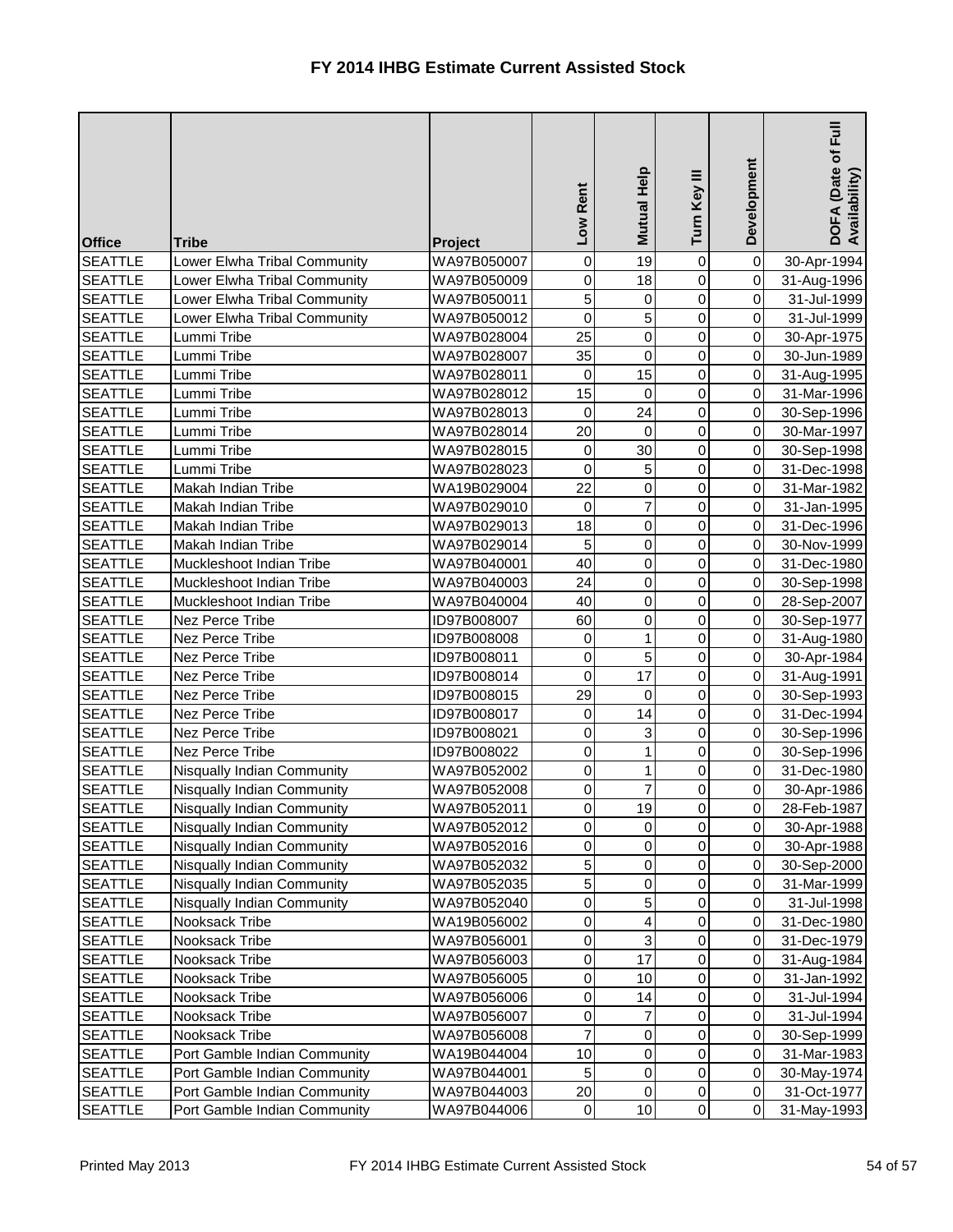| <b>Office</b>                    | <b>Tribe</b>                                                                                             | <b>Project</b>             | Low Rent         | Mutual Help      | Turn Key III   | Development                      | $E_{\rm H}$<br>DOFA (Date of I<br>Availability) |
|----------------------------------|----------------------------------------------------------------------------------------------------------|----------------------------|------------------|------------------|----------------|----------------------------------|-------------------------------------------------|
| <b>SEATTLE</b>                   | Port Gamble Indian Community                                                                             | WA97B044008                | $\pmb{0}$        | 10               | 0              | $\overline{0}$                   | 31-Jan-1996                                     |
| <b>SEATTLE</b>                   | Port Gamble Indian Community                                                                             | WA97B044010                | 0                | 9                | 0              | $\overline{0}$                   | 30-Apr-1998                                     |
| <b>SEATTLE</b>                   | Port Gamble Indian Community                                                                             | WA97B044011                | $\,$ 6 $\,$      | $\mathbf 0$      | $\overline{0}$ | $\overline{0}$                   | 30-Apr-1998                                     |
| <b>SEATTLE</b>                   | Puyallup Tribe                                                                                           | WA97B063002                | 27               | $\pmb{0}$        | $\overline{0}$ | 0                                | 31-Jul-1990                                     |
| <b>SEATTLE</b>                   | Puyallup Tribe                                                                                           | WA97B063005                | 0                | 23               | 0              | $\overline{0}$                   | 31-Jul-1990                                     |
| <b>SEATTLE</b>                   | <b>Puyallup Tribe</b>                                                                                    | WA97B063006                | $\overline{5}$   | 0                | 0              | $\overline{0}$                   | 04-Aug-2006                                     |
| <b>SEATTLE</b>                   | Puyallup Tribe                                                                                           | WA97B063007                | 0                | 5                | 0              | $\overline{0}$                   | 04-Aug-2006                                     |
| <b>SEATTLE</b>                   | Quileute Tribe                                                                                           | WA97B047002                | $\pmb{0}$        | 24               | 0              | $\overline{0}$                   | 31-Mar-1996                                     |
| <b>SEATTLE</b>                   | Quileute Tribe                                                                                           | WA97B047003                | 0                | 4                | 0              | $\overline{0}$                   | 30-Sep-1997                                     |
| <b>SEATTLE</b>                   | Quileute Tribe                                                                                           | WA97B047004                | 0                | 4                | 0              | $\overline{0}$                   | 30-Sep-1997                                     |
| <b>SEATTLE</b>                   | Quileute Tribe                                                                                           | WA97B047005                | $\overline{3}$   | 3                | 0              | $\overline{0}$                   | 31-Dec-1998                                     |
| <b>SEATTLE</b>                   | Quinault                                                                                                 | WA97B027005                | $\pmb{0}$        | 1                | $\overline{0}$ | $\overline{0}$                   | 31-Jan-1980                                     |
| <b>SEATTLE</b>                   | Quinault                                                                                                 | WA97B027006                | $\pmb{0}$        | 5                | 0              | $\overline{0}$                   | 31-Jul-1981                                     |
| <b>SEATTLE</b>                   | <b>Quinault Tribe</b>                                                                                    | WA97B027003                | 40               | $\pmb{0}$        | $\overline{0}$ | $\overline{O}$                   | 30-Jul-1974                                     |
| <b>SEATTLE</b>                   | <b>Quinault Tribe</b>                                                                                    | WA97B027007                | 10               | 0                | 0              | $\overline{0}$                   | 31-Jul-1981                                     |
| <b>SEATTLE</b>                   | <b>Quinault Tribe</b>                                                                                    | WA97B027009                | 0                | $\overline{2}$   | 0              | $\overline{0}$                   | 30-Apr-1985                                     |
| <b>SEATTLE</b>                   | <b>Quinault Tribe</b>                                                                                    | WA97B027010                | 0                | 16               | 0              | $\overline{0}$                   | 30-Sep-1995                                     |
| <b>SEATTLE</b>                   | <b>Quinault Tribe</b>                                                                                    | WA97B027011                | $\sigma$         | 0                | 0              | $\overline{0}$                   | 02-Feb-2005                                     |
| <b>SEATTLE</b>                   | <b>Quinault Tribe</b>                                                                                    | WA97B027012                | 0                | 5                | 0              | $\overline{0}$                   | 02-Feb-2005                                     |
| <b>SEATTLE</b>                   | Sauk-Suiattle Indian Tribe                                                                               | WA97B062003                | $\mathbf 0$      | 11               | $\overline{0}$ | $\overline{0}$                   | 31-Jul-1984                                     |
| <b>SEATTLE</b>                   | Shoalwater Bay Tribe                                                                                     | WA97B052008                | 0                | 3                | 0              | $\overline{0}$                   | 30-Apr-1986                                     |
| <b>SEATTLE</b>                   | Shoalwater Bay Tribe                                                                                     | WA97B052021                | 1<br>3           | $\mathsf 0$<br>0 | 0<br>0         | $\overline{0}$<br>$\overline{0}$ | 28-Feb-2000                                     |
| <b>SEATTLE</b><br><b>SEATTLE</b> | Shoalwater Bay Tribe<br>Shoalwater Bay Tribe                                                             | WA97B052046<br>WA97B052051 | 0                | 4                | 0              | 1                                | 30-Apr-2003                                     |
| <b>SEATTLE</b>                   | Shoshone-Bannock Tribes, Ft. Hall Res.                                                                   | ID16B009005                | 0                |                  | 0              | $\overline{0}$                   | 31-Jul-2000<br>31-Jan-1984                      |
| <b>SEATTLE</b>                   |                                                                                                          |                            | 19               | 4<br>$\Omega$    | $\overline{0}$ | $\overline{O}$                   |                                                 |
| <b>SEATTLE</b>                   | Shoshone-Bannock Tribes, Ft. Hall Res. ID16B009006<br>Shoshone-Bannock Tribes, Ft. Hall Res. ID97B009003 |                            | 60               | $\mathbf 0$      | $\overline{0}$ | 0I                               | 31-Mar-1983<br>31-Oct-1975                      |
| <b>SEATTLE</b>                   | Shoshone-Bannock Tribes, Ft. Hall Res. ID97B009009                                                       |                            | 0                | 20               | 0              | $\overline{0}$                   | 31-Aug-1992                                     |
| <b>SEATTLE</b>                   | Shoshone-Bannock Tribes, Ft. Hall Res.                                                                   | ID97B009010                | 15               | 0                | 0              | $\overline{0}$                   | 30-Sep-1991                                     |
| <b>SEATTLE</b>                   | Shoshone-Bannock Tribes, Ft. Hall Res.                                                                   | ID97B009011                | 0                | 20               | 0              | $\overline{0}$                   | 31-May-1994                                     |
| <b>SEATTLE</b>                   | Shoshone-Bannock Tribes, Ft. Hall Res.                                                                   | ID97B009014                | 5                | $\mathbf 0$      | 0              | $\overline{0}$                   | 31-Oct-2000                                     |
| <b>SEATTLE</b>                   | Shoshone-Bannock Tribes, Ft. Hall Res.                                                                   | ID97B009015                | 0                | 5                | 0              | $\overline{0}$                   | 31-May-2001                                     |
| <b>SEATTLE</b>                   | Shoshone-Bannock Tribes, Ft. Hall Res.                                                                   | ID97B009016                | 5                | $\pmb{0}$        | 0              | $\overline{0}$                   | 31-May-2001                                     |
| <b>SEATTLE</b>                   | <b>Siletz Confederated Tribes</b>                                                                        | OR97B035001                | $\pmb{0}$        | 25               | 0              | $\overline{0}$                   | 31-Mar-1989                                     |
| <b>SEATTLE</b>                   | <b>Siletz Confederated Tribes</b>                                                                        | OR97B035002                | 0                | 12               | 0              | $\overline{0}$                   | 31-Aug-1991                                     |
| <b>SEATTLE</b>                   | <b>Siletz Confederated Tribes</b>                                                                        | OR97B035004                | 26               | 0                | 0              | $\overline{0}$                   | 30-Apr-1996                                     |
| <b>SEATTLE</b>                   | <b>Siletz Confederated Tribes</b>                                                                        | OR97B035007                | 25               | 0                | 0              | $\overline{0}$                   | 30-Sep-1997                                     |
| <b>SEATTLE</b>                   | <b>Siletz Confederated Tribes</b>                                                                        | OR97B035008                | 0                | 5                | 0              | $\overline{0}$                   | 28-Feb-2001                                     |
| <b>SEATTLE</b>                   | <b>Siletz Confederated Tribes</b>                                                                        | OR97B035009                | 0                | 5                | 0              | $\overline{0}$                   | 28-Feb-2001                                     |
| <b>SEATTLE</b>                   | <b>Siletz Confederated Tribes</b>                                                                        | OR97B035010                | 1                | 0                | 0              | $\overline{0}$                   | 28-Feb-2001                                     |
| <b>SEATTLE</b>                   | <b>Siletz Confederated Tribes</b>                                                                        | OR97B035011                | 0                | 5                | 0              | $\overline{0}$                   | 28-Feb-2001                                     |
| <b>SEATTLE</b>                   | <b>Siletz Confederated Tribes</b>                                                                        | OR97B035012                | $\sqrt{5}$       | 0                | 0              | $\overline{0}$                   | 28-Feb-2001                                     |
| <b>SEATTLE</b>                   | Skokomish Indian Tribe                                                                                   | WA97B052008                | $\pmb{0}$        | 8                | 0              | $\overline{0}$                   | 30-Apr-1986                                     |
| <b>SEATTLE</b>                   | Skokomish Indian Tribe                                                                                   | WA97B052019                | 0                | 19               | 0              | $\overline{0}$                   | 31-Mar-1992                                     |
| <b>SEATTLE</b>                   | Skokomish Indian Tribe                                                                                   | WA97B052021                | $\boldsymbol{9}$ | $\pmb{0}$        | 0              | $\overline{0}$                   | 28-Feb-1999                                     |
| <b>SEATTLE</b>                   | Skokomish Indian Tribe                                                                                   | WA97B052038                | 5                | $\overline{0}$   | 0              | $\overline{0}$                   | 31-Mar-2000                                     |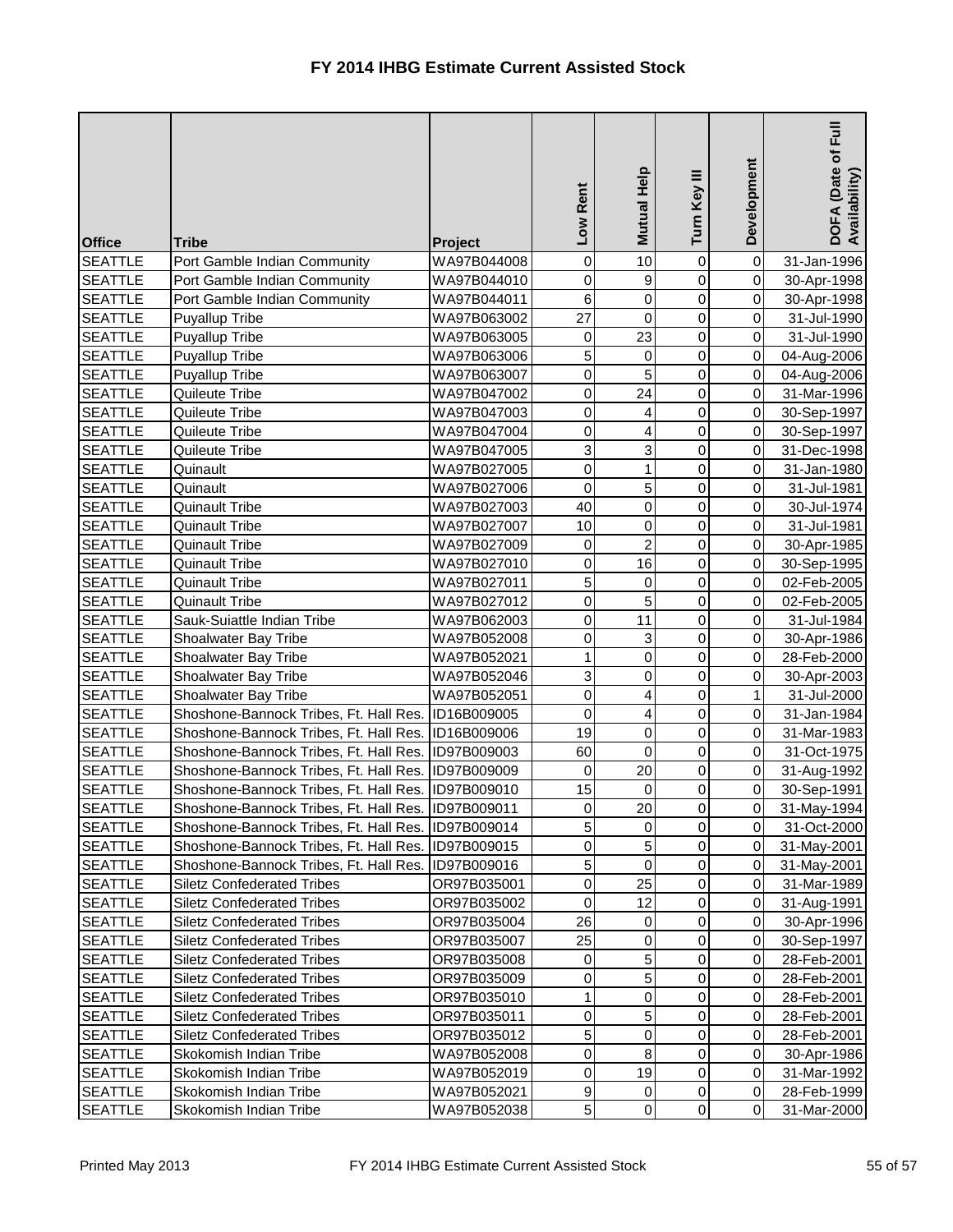| <b>Office</b>  | <b>Tribe</b>                        | <b>Project</b> | Low Rent            | Mutual Help     | Turn Key III   | Development    | <b>Full</b><br>DOFA (Date of I<br>Availability) |
|----------------|-------------------------------------|----------------|---------------------|-----------------|----------------|----------------|-------------------------------------------------|
| <b>SEATTLE</b> | Spokane Tribe                       | WA19B037004    | 34                  | $\mathbf 0$     | 0              | $\overline{0}$ | 31-Dec-1981                                     |
| <b>SEATTLE</b> | Spokane Tribe                       | WA97B037003    | 0                   | $\overline{2}$  | 0              | $\overline{0}$ | 30-Jun-1981                                     |
| <b>SEATTLE</b> | Spokane Tribe                       | WA97B037005    | 52                  | 0               | $\overline{0}$ | $\overline{0}$ | 29-Feb-1984                                     |
| <b>SEATTLE</b> | Spokane Tribe                       | WA97B037006    | $\pmb{0}$           | $\overline{c}$  | $\overline{0}$ | $\overline{0}$ | 30-Apr-1986                                     |
| <b>SEATTLE</b> | Spokane Tribe                       | WA97B037008    | $\overline{2}$      | $\mathbf 0$     | 0              | $\overline{0}$ | 30-Nov-1987                                     |
| <b>SEATTLE</b> | Spokane Tribe                       | WA97B037009    | $\mathbf{1}$        | 23              | $\overline{0}$ | $\overline{0}$ | 30-Nov-1990                                     |
| <b>SEATTLE</b> | Spokane Tribe                       | WA97B037013    | 0                   | 9               | 0              | $\overline{0}$ | 31-Jan-1997                                     |
| <b>SEATTLE</b> | Spokane Tribe                       | WA97B037014    | 16                  | 0               | 0              | $\overline{0}$ | 31-Aug-1997                                     |
| <b>SEATTLE</b> | Spokane Tribe                       | WA97B037024    | 0                   | 4               | 0              | $\overline{0}$ | 31-Aug-2000                                     |
| <b>SEATTLE</b> | Spokane Tribe                       | WA97B037025    | $\,6$               | 0               | 0              | $\overline{0}$ | 31-Mar-2000                                     |
| <b>SEATTLE</b> | <b>Squaxin Island Tribe</b>         | WA97B052001    | 0                   | 1               | 0              | $\overline{0}$ | 31-Dec-1977                                     |
| <b>SEATTLE</b> | <b>Squaxin Island Tribe</b>         | WA97B052003    | $\pmb{0}$           | 3               | $\overline{0}$ | $\overline{0}$ | 28-Feb-1982                                     |
| <b>SEATTLE</b> | <b>Squaxin Island Tribe</b>         | WA97B052017    | $\mathsf{O}\xspace$ | $\overline{20}$ | 0              | $\overline{0}$ | 29-Feb-1992                                     |
| <b>SEATTLE</b> | <b>Squaxin Island Tribe</b>         | WA97B052021    | 10                  | $\pmb{0}$       | $\overline{0}$ | $\overline{0}$ | 23-Oct-1997                                     |
| <b>SEATTLE</b> | Squaxin Island Tribe                | WA97B052032    | $\overline{7}$      | 0               | 0              | $\overline{0}$ | 01-Jun-1998                                     |
| <b>SEATTLE</b> | Squaxin Island Tribe                | WA97B052036    | $\overline{2}$      | $\pmb{0}$       | $\overline{0}$ | $\overline{0}$ | 01-Jun-1998                                     |
| <b>SEATTLE</b> | Squaxin Island Tribe                | WA97B052042    | $\overline{2}$      | 0               | 0              | $\overline{0}$ | 31-Jan-2002                                     |
| <b>SEATTLE</b> | <b>Squaxin Island Tribe</b>         | WA97B052052    | $\mathbf 0$         | 5               | 0              | $\overline{0}$ | 31-Jan-2002                                     |
| <b>SEATTLE</b> | Suquamish Tribe                     | WA97B052002    | 0                   | 5               | $\overline{0}$ | $\overline{0}$ | 31-Dec-1980                                     |
| <b>SEATTLE</b> | Suquamish Tribe                     | WA97B052008    | $\mathbf 0$         | $\overline{7}$  | $\overline{0}$ | $\overline{0}$ | 30-Apr-1986                                     |
| <b>SEATTLE</b> | Suquamish Tribe                     | WA97B052014    | 0                   | 23              | 0              | $\overline{0}$ | 31-Mar-1992                                     |
| <b>SEATTLE</b> | Suquamish Tribe                     | WA97B052020    | 4                   | $\mathbf 0$     | 0              | $\overline{0}$ | 30-Sep-1993                                     |
| <b>SEATTLE</b> | Suquamish Tribe                     | WA97B052034    | 5                   | $\overline{0}$  | 0              | $\overline{0}$ | 28-Feb-1999                                     |
| <b>SEATTLE</b> | Suquamish Tribe                     | WA97B052041    | 0                   | 5               | 0              | $\overline{0}$ | 31-Aug-1998                                     |
| <b>SEATTLE</b> | Swinomish Indians                   | WA97B023003    | 16                  | $\pmb{0}$       | 0              | $\overline{0}$ | 31-Dec-1972                                     |
| <b>SEATTLE</b> | Swinomish Indians                   | WA97B023004    | 16                  | $\overline{0}$  | $\overline{0}$ | $\overline{0}$ | 30-Apr-1980                                     |
| <b>SEATTLE</b> | Swinomish Indians                   | WA97B023006    | 36                  | $\pmb{0}$       | $\overline{0}$ | $\overline{0}$ | 31-Aug-1985                                     |
| <b>SEATTLE</b> | Swinomish Indians                   | WA97B023007    | 10                  | 0               | 0              | $\overline{0}$ | 31-Dec-1993                                     |
| <b>SEATTLE</b> | Swinomish Indians                   | WA97B023008    | 0                   | 4               | 0              | $\overline{0}$ | 30-Jun-1998                                     |
| <b>SEATTLE</b> | <b>Tulalip Tribes</b>               | WA19B051002    | $\pmb{0}$           | 1               | 0              | $\overline{0}$ | 31-Mar-1982                                     |
| <b>SEATTLE</b> | <b>Tulalip Tribes</b>               | WA19B051003    | 19                  | 0               | 0              | $\overline{0}$ | 31-Jan-1982                                     |
| <b>SEATTLE</b> | <b>Tulalip Tribes</b>               | WA19B051004    | 0                   | $\overline{7}$  | 0              | $\overline{0}$ | 31-May-1986                                     |
| <b>SEATTLE</b> | <b>Tulalip Tribes</b>               | WA19B051005    | 14                  | $\pmb{0}$       | 0              | $\overline{0}$ | 31-May-1986                                     |
| <b>SEATTLE</b> | <b>Tulalip Tribes</b>               | WA97B051001    | 40                  | 0               | 0              | $\overline{0}$ | 31-May-1978                                     |
| <b>SEATTLE</b> | <b>Tulalip Tribes</b>               | WA97B051006    | 0                   | 1               | 0              | $\overline{0}$ | 31-May-1986                                     |
| <b>SEATTLE</b> | <b>Tulalip Tribes</b>               | WA97B051007    | 17                  | $\mathsf 0$     | 0              | $\overline{0}$ | 31-Oct-1991                                     |
| <b>SEATTLE</b> | <b>Tulalip Tribes</b>               | WA97B051009    | 4                   | $\pmb{0}$       | 0              | $\overline{0}$ | 31-Oct-1991                                     |
| <b>SEATTLE</b> | <b>Tulalip Tribes</b>               | WA97B051010    | $\pmb{0}$           | 15              | 0              | $\overline{0}$ | 31-Oct-1991                                     |
| <b>SEATTLE</b> | <b>Tulalip Tribes</b>               | WA97B051011    | 20                  | 0               | 0              | $\overline{0}$ | 31-Oct-1991                                     |
| <b>SEATTLE</b> | <b>Tulalip Tribes</b>               | WA97B051013    | 0                   | 17              | 0              | $\overline{0}$ | 31-Dec-1992                                     |
| <b>SEATTLE</b> | <b>Tulalip Tribes</b>               | WA97B051016    | $\pmb{0}$           | 11              | 0              | $\overline{0}$ | 31-Dec-1991                                     |
| <b>SEATTLE</b> | <b>Tulalip Tribes</b>               | WA97B051017    | $\pmb{0}$           | 5               | 0              | $\overline{0}$ | 31-Dec-1991                                     |
| <b>SEATTLE</b> | <b>Tulalip Tribes</b>               | WA97B051018    | 19                  | 0               | 0              | $\overline{0}$ | 30-Nov-1994                                     |
| <b>SEATTLE</b> | <b>Tulalip Tribes</b>               | WA97B051019    | $\pmb{0}$           | 34              | $\overline{0}$ | $\overline{0}$ | 30-Nov-1994                                     |
| <b>SEATTLE</b> | <b>Tulalip Tribes</b>               | WA97B051022    | $\pmb{0}$           | 15              | 0              | $\overline{0}$ | 31-Dec-1996                                     |
| <b>SEATTLE</b> | <b>Umatilla Confederated Tribes</b> | OR97B012002    | 50                  | $\overline{0}$  | $\overline{0}$ | $\overline{0}$ | 28-Feb-1974                                     |